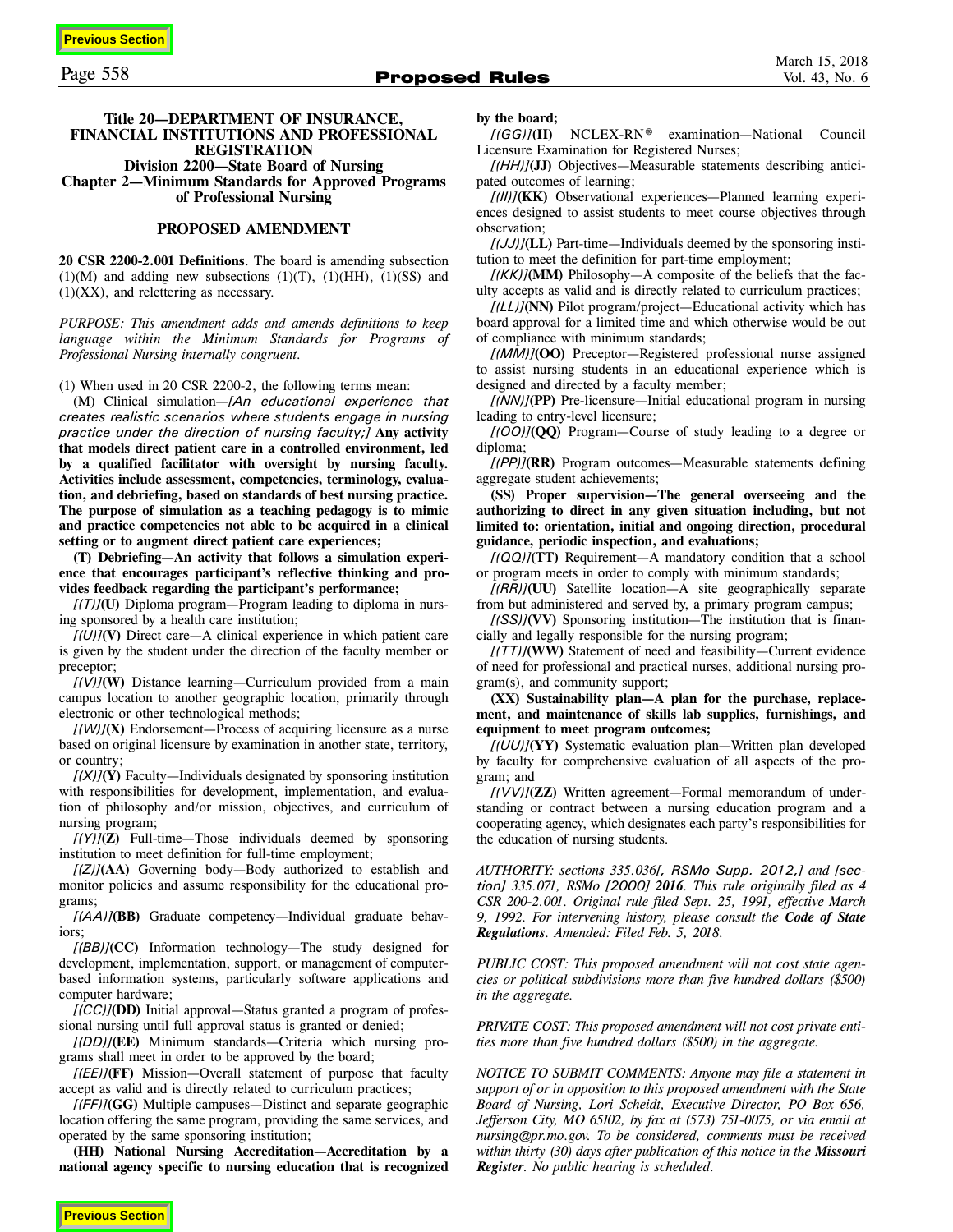# **Title 20—DEPARTMENT OF INSURANCE, FINANCIAL INSTITUTIONS AND PROFESSIONAL REGISTRATION Division 2200—State Board of Nursing Chapter 2—Minimum Standards for Approved Programs of Professional Nursing**

### **PROPOSED AMENDMENT**

**20 CSR 2200-2.010 Approval**. The board is amending sections (3),  $(4)$ ,  $(5)$ ,  $(6)$ , and  $(8)$ , adding new section  $(7)$ , and renumbering as necessary.

*PURPOSE: This amendment clarifies the approval process for programs of professional nursing.* 

(3) Classification of Approval.

(A) Initial approval is the status granted a program of professional nursing until full approval is granted or *[denied]* **approval is withdrawn**.

(B) Full approval is the status granted a program of professional nursing after the program has *[graduated one (1) class and has]* met and continues to meet regulations or requirements.

#### (4) Initial Approval Status.

(A) Process for Obtaining Initial Approval—

1. An accredited institution of higher education desiring to establish a program of professional nursing shall submit a petition to the board at least three (3) months prior to the submission of a proposal. Prior to submission of a petition, nursing programs operating under the institution's sponsorship shall meet requirements for full program approval. The petition shall include: the name and location of the sponsoring institution and its accreditation status; the mission statement of the sponsoring institution and the mission statement of the proposed program; the proposed location (and satellites) in relation to the administrative offices of the sponsoring institution; statement of need and feasibility; type and length of the nursing program proposed; and tentative budget plans including evidence of financial resources adequate for planning, implementing, and continuing the nursing program. The statement of need and feasibility shall include:

A. Documentation of the need for the nursing program including community and economic development need, rationale for why the program should be established, and documentation of employers' need for graduates of the proposed program;

B. Number of professional nursing and practical nursing programs in the area and potential impact on those nursing programs;

- C. Number and source of anticipated student population;
- D. Letters of support for the proposed nursing program;

E. Letter(s) from potential clinical sites; including a description of potential clinical sites, average daily patient census, and the ability to provide clinical placement to potential students in addition to those of existing nursing programs to meet program objectives and outcomes; and

F. Source of potential qualified faculty and anticipated ratio of faculty to student enrollment. Upon board review of the petition, the board *[shall have]* **has** the authority to approve or deny the petition. The petition shall be accepted by the board prior to submission of a proposal. Revised petitions may be submitted to the board. Each petition shall remain active for no more than one (1) calendar year from the date of review by the board. The board will electronically notify nursing programs of the accepted petition;

2. Each sponsoring institution shall have only one (1) program proposal under consideration for initial approval at any one (1) time;

3. A program proposal shall be written and presented to the board by the administrator of the proposed program. The proposal shall *[be written to reflect compliance]* **comply** with the Minimum Standards for Programs of Professional Nursing as prescribed in 20 CSR 2200-2.050 through 20 CSR 2200-2.130*[. The*

*proposal shall]* **and** bear the signature of the administrator who *[shall]* meet**s** the criteria in 20 CSR 2200-2.060(1)(B) and *[shall be]* **has been** active in the position on a full-time basis at least nine (9) months and preferably one (1) year prior to the entry of the first class. The number of copies of the proposal, as specified by the board, shall be *[accompanied]* **submitted** with the required application fee. Submission of the application fee *[shall]* **will** initiate review of the proposal. The proposal shall be prepared following the reporting format and include**s** each component as indicated in paragraph  $(4)(A)4$ . of this rule. The proposal shall remain active for no more than one (1) calendar year from the date of review by the board. No more than two (2) proposal revisions shall be accepted. Members designated by the board *[shall]* **will** review the proposal and make recommendations prior to presentation of the proposal to the board. Board approval of the proposal with or without contingencies shall be obtained no later than six (6) months prior to the anticipated opening date;

4. A proposal submitted shall contain the following information: A. Curriculum.

(I) Philosophy and/or mission.

(II) Graduate competencies.

(III) Curriculum sequence.

(IV) Course descriptions and objectives with number of credit hours for all courses. **Credit and clock hour allocations specific to theory, lab, and clinical portions shall be included.** 

(V) Systematic evaluation plan.

(VI) Evidence of eligibility for articulation of credits related to baccalaureate completion programs;

B. Students.

(I) Maximum number of students per class.

(II) Number of classes admitted per year.

(III) Number of students anticipated in initial class.

(IV) Plan for increase to maximum enrollment, if applica-

(V) Admission criteria.

(VI) Plans for progression and retention of students.

(VII) Appeal policies and procedures.

(VIII) Availability and accessibility of student services;

C. Faculty.

ble.

(I) Plan for hiring full-time and part-time theory and clinical faculty. This plan shall include full-time equivalents, student to faculty ratios, and full-time to part-time faculty ratios to meet initial and increasing enrollment.

(II) Position descriptions;

D. Support services personnel.

(I) Number of full-time and part-time ancillary support services personnel.

(II) Position descriptions;

E. Sponsoring institution.

(I) Evidence of authorization to conduct the program of professional nursing by the governing body of the sponsoring institution.

(II) Evidence of accreditation by an agency recognized by the United States Department of Education.

(III) Current organizational chart(s) illustrating the relationship of the program to the sponsoring institution and the faculty structure within the proposed program.

(IV) Evidence of financial stability and resources of the sponsoring institution and the program of nursing **to include a sustainability plan for the purchase, replacement, and maintenance of skills lab supplies, furnishings, and equipment to meet program outcomes**; and

F. Facilities.

(I) Description of educational facilities to be used by the professional nursing program such as classrooms, library, offices, clinical skills *[laboratory]* **and simulation laboratories**, and other facilities.

(II) Description of planned or available learning resources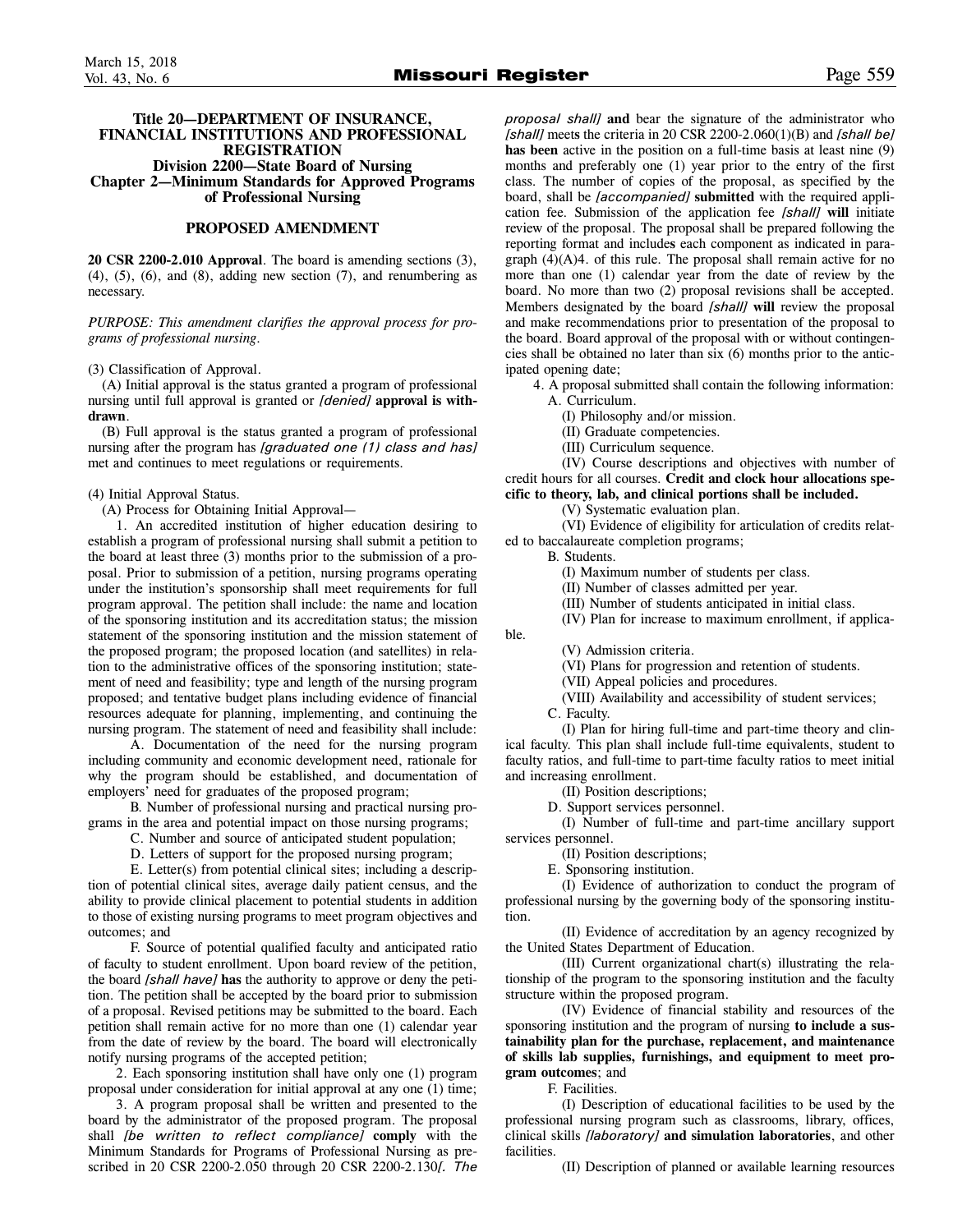to include such items as equipment, supplies, library services, computers, *[and]* **simulation** technology**, and online educational resources to be utilized for instructional purposes**.

(III) Letter(s) from potential clinical sites; including a description of potential clinical sites, average daily patient census and the ability to provide clinical placement to potential students in addition to those of existing nursing programs to meet program objectives and outcomes.

(IV) A letter of intent from each proposed cooperating agency stating its ability to provide the appropriate educational experiences to meet program objectives and outcomes;

5. Site survey. Representatives from the board *[shall]* **will** make an on-site survey to verify implementation of the proposal and compliance with 20 CSR 2200-2.050 through 20 CSR 2200-2.130; and

6. The board's decision to grant initial approval is contingent upon evidence from the site survey that the program is being implemented in compliance with 20 CSR 2200-2.050 through 20 CSR 2200-2.130. Initial program approval contingent on the site survey shall remain active for no more than one (1) calendar year prior to program start.

(B) Throughout the period of initial approval, the program shall submit an annual *[survey]* **report, an annual registration, and the annual registration fee as set by the board**.

(C) Upon graduation of the program's first class and receipt of results of the **first official** National Council Licensure Examination for Registered Nurses (NCLEX-RN®) **program pass rate, as reported after completion of the fourth quarter of the respective calendar year**, the board will review the following:

1. The program's compliance with minimum standards during initial approval including the program's adherence to the approved proposal and changes authorized by the board;

2. Report of an on-site survey;

3. Report of National Council Licensure Examination for Registered Nurses results (see 20 CSR 2200-2.180(1));

4. Identification and analysis of class graduation rate; and

5. Submission of program's ongoing systematic evaluation plan with available data.

(D) After its review, the board shall decide to continue initial approval for a period of not more than one (1) **calendar** year, *[deny]* **withdraw** approval, or grant full approval.

**(E) On-Site Surveys. At least two (2) representatives of the board will make on-site surveys on a regular basis throughout the initial approval period. A program may request additional visits. Programs retained on initial approval status will have on-site surveys on an annual basis and as directed by the board.** 

**(F) A program's approval may be withdrawn pursuant to section 335.071.3., RSMo, for noncompliance with minimum standards. A program which fails to correct identified deficiencies to the satisfaction of the board will, after notice and hearing, be removed from the board's listing of approved programs.**

# (5) Full Approval Status.

(A) Annual Report. Each program and each campus of each program shall complete and submit the board's annual *[survey]* **report** by the established deadline. Following review by the board, each program *[shall]* **will** be notified of the board's action(s).

(B) A program's approval status *[shall be]* **is** subject to review by the board if the required annual report**, annual registration, or annual registration fee** is not received within thirty (30) days from the established deadline.

(C) On-Site Surveys. On-site surveys *[shall]* **will** be made on a scheduled basis, at the direction of the board, or upon request of the nursing program. Each nursing program *[shall]* **will** be surveyed typically at five- (5-) year intervals. If the program is accredited by a national nursing accreditation agency, the nursing program may request that the on-site survey be scheduled in coordination with a national nursing accreditation agency visit. Representatives of the board *[shall]* **will** form a survey team to conduct each on-site survey.

Each survey team shall consist of two (2) or more persons qualified to conduct on-site surveys. The program shall solicit public comments in preparation for each *[scheduled]* **routine** on-site survey. Evidence of solicitation of public comments shall be available for review during the on-site survey.

(D) Additional Visits/Surveys. At least two (2) representatives of the board *[shall]* **will** make additional visits/surveys as deemed necessary by the board. A program may request additional visits.

# (6) Conditional Approval Status.

*[(B) Should circumstances be such that instructional quality and integrity of the program is jeopardized, the board may impose a moratorium on student admissions.]* 

*[(C)]***(B)** A program may be placed on conditional approval status if it has failed to meet or maintain the rules/regulations or requirements, or both, set by the board. The program will remain on conditional approval status until such time as the deficiencies are corrected to the satisfaction of the board.

**(C) On-Site Surveys. At least two (2) representatives of the board will make on-site surveys. On-site surveys are conducted on regular basis throughout the conditional approval period as directed by the board. A program may request additional visits.** 

# **(7) Moratorium on Student Admissions.**

**(A) Should circumstances be such that instructional quality and integrity of the program is jeopardized as determined by the board, the board may impose a moratorium on student admissions. A moratorium on student admissions may be imposed by the board during initial, full, and conditional approval status of the program. The moratorium may be lifted by the board upon proof submitted to the board that the program has cured any deficiencies in the instructional quality and integrity of the program.** 

# *[(7)]***(8)** Annual Registration Requirements.

(A) *[An]* **The board will send an** application for annual registration *[shall be sent]* to each approved program and each campus of each program from the board. Failure to receive the application will not relieve the program of its obligation to register.

(B) A separate annual registration form and designated fee as established in 20 CSR 2200-4.010(1)(F) shall be submitted to the board for each approved program and each campus of each program prior to June 1 of each year. **Satellite locations do not qualify as a campus of an approved program.** 

(C) A program's approval status *[shall be]* **is** subject to review by the board if the required registration fee is not received within thirty (30) days of the June 1 deadline.

*AUTHORITY: sections 335.036[, RSMo Supp. 2012,] and [section] 335.071, RSMo [2000] 2016. This rule originally filed as 4 CSR 200-2.010. This version of rule filed April 20, 1973, effective May 1, 1973. For intervening history, please consult the Code of State Regulations. Amended: Filed Feb. 5, 2018.*

*PUBLIC COST: This proposed amendment will not cost state agencies or political subdivisions more than five hundred dollars (\$500) in the aggregate.*

*PRIVATE COST: This proposed amendment will not cost private entities more than five hundred dollars (\$500) in the aggregate.*

*NOTICE TO SUBMIT COMMENTS: Anyone may file a statement in support of or in opposition to this proposed amendment with the State Board of Nursing, Lori Scheidt, Executive Director, PO Box 656, Jefferson City, MO 65102, by fax at (573) 751-0075, or via email at nursing@pr.mo.gov. To be considered, comments must be received within thirty (30) days after publication of this notice in the Missouri Register. No public hearing is scheduled.*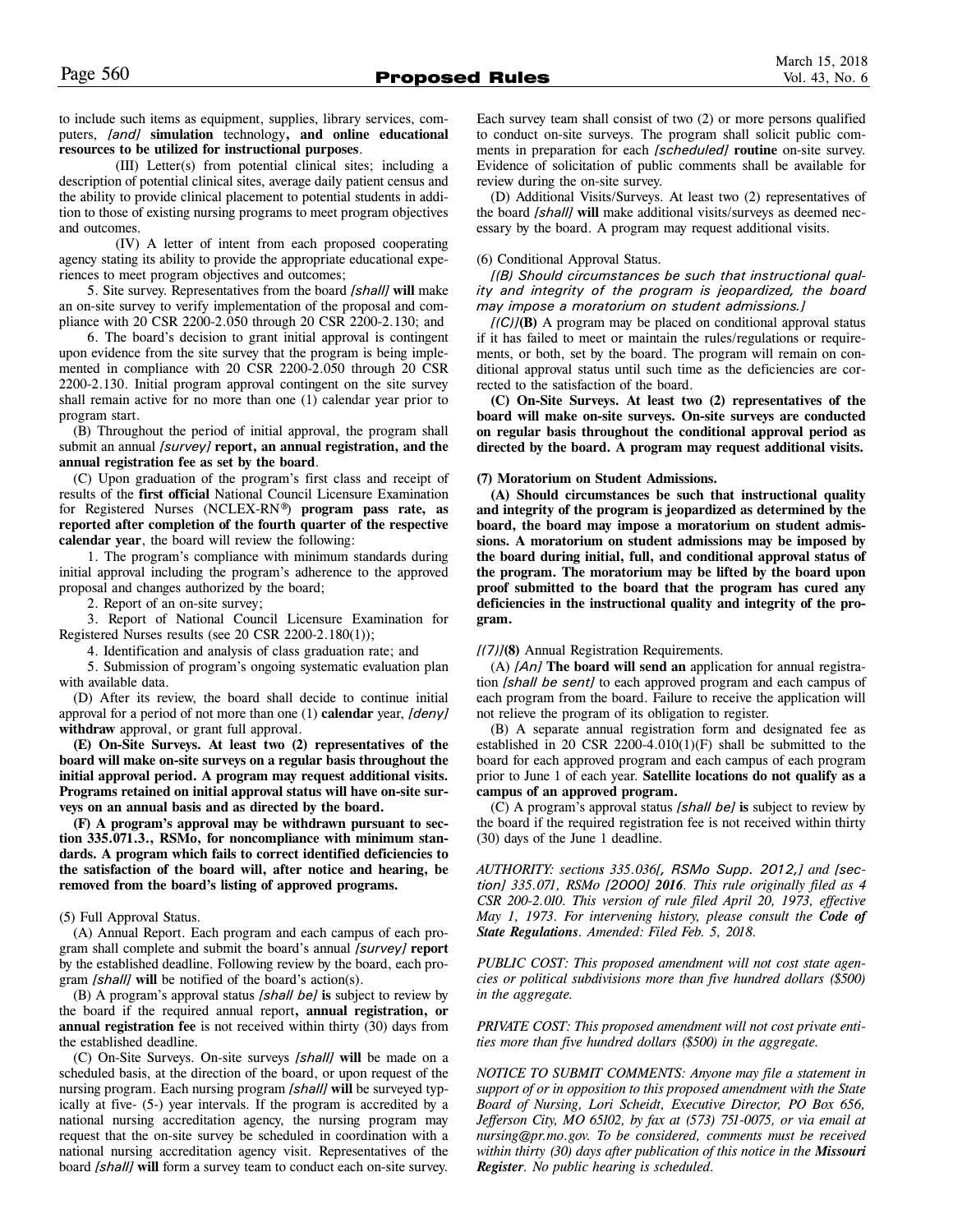#### **Title 20—DEPARTMENT OF INSURANCE, FINANCIAL INSTITUTIONS AND PROFESSIONAL REGISTRATION Division 2200—State Board of Nursing Chapter 2—Minimum Standards for Approved Programs of Professional Nursing**

#### **PROPOSED AMENDMENT**

**20 CSR 2200-2.020 Discontinuing and Reopening Programs**. The board is amending section (2).

*PURPOSE: This amendment establishes a waiting period after closure to initiate the approval process for a new nursing program.*

(2) Program Reopening. The procedure for reopening a program is the same as for initial approval in 20 CSR 2200-2.010(4)(A). **An accredited institution of higher education that has lost the board's approval of a nursing program due to deficiencies identified by the board may not petition the board for establishment of a new nursing program for a minimum of one (1) calendar year from the time of the actual date for program closure.** 

*AUTHORITY: sections 335.036[, RSMo Supp. 2012,] and [section] 335.071, RSMo [2000] 2016. This rule originally filed as 4 CSR 200-2.020. This version of rule filed April 20, 1973, effective May 1, 1973. For intervening history, please consult the Code of State Regulations. Amended: Filed Feb. 5, 2018.*

*PUBLIC COST: This proposed amendment will not cost state agencies or political subdivisions more than five hundred dollars (\$500) in the aggregate.*

*PRIVATE COST: This proposed amendment will not cost private entities more than five hundred dollars (\$500) in the aggregate.*

*NOTICE TO SUBMIT COMMENTS: Anyone may file a statement in support of or in opposition to this proposed amendment with the State Board of Nursing, Lori Scheidt, Executive Director, PO Box 656, Jefferson City, MO 65102, by fax at (573) 751-0075, or via email at nursing@pr.mo.gov. To be considered, comments must be received within thirty (30) days after publication of this notice in the Missouri Register. No public hearing is scheduled.*

#### **Title 20—DEPARTMENT OF INSURANCE, FINANCIAL INSTITUTIONS AND PROFESSIONAL REGISTRATION Division 2200—State Board of Nursing Chapter 2—Minimum Standards for Approved Programs of Professional Nursing**

#### **PROPOSED AMENDMENT**

**20 CSR 2200-2.030 Change of Sponsorship**. The board is amending sections (2) and (3).

*PURPOSE: This amendment changes the process for change in sponsorships.*

(2) A change in sponsorship form *[provided by the board]* shall be completed and returned **to the board** within thirty (30) days of *[receipt of the form]* **the change in sponsorship**. **Written notification shall include proposed changes to the program**.

(3) *[Any p]***P**roposed changes that affect the criteria included in 20 CSR  $2200-2.010(4)(A)1. -4$ . shall be approved by the board prior to implementation.

*AUTHORITY: sections 335.036[, RSMo Supp. 2012,] and [sec-*

*tion] 335.071, RSMo [2000] 2016. This rule originally filed as 4 CSR 200-2.030. This version filed April 20, 1973, effective May 1, 1973. For intervening history, please consult the Code of State Regulations. Amended: Filed Feb. 5, 2018.*

*PUBLIC COST: This proposed amendment will not cost state agencies or political subdivisions more than five hundred dollars (\$500) in the aggregate.*

*PRIVATE COST: This proposed amendment will not cost private entities more than five hundred dollars (\$500) in the aggregate.*

*NOTICE TO SUBMIT COMMENTS: Anyone may file a statement in support of or in opposition to this proposed amendment with the State Board of Nursing, Lori Scheidt, Executive Director, PO Box 656, Jefferson City, MO 65102, by fax at (573) 751-0075, or via email at nursing@pr.mo.gov. To be considered, comments must be received within thirty (30) days after publication of this notice in the Missouri Register. No public hearing is scheduled.*

#### **Title 20—DEPARTMENT OF INSURANCE, FINANCIAL INSTITUTIONS AND PROFESSIONAL REGISTRATION Division 2200—State Board of Nursing Chapter 2—Minimum Standards for Approved Programs of Professional Nursing**

#### **PROPOSED AMENDMENT**

**20 CSR 2200-2.035 Multiple Campuses**. The board is amending sections (2), (3), (4), (5), and (7).

*PURPOSE: This amendment clarifies approval of programs with multiple campuses.*

(2) Each campus is required to submit a separate annual *[survey]* **report**, annual registration, and annual registration fee.

(3) The sponsoring institution shall submit a proposal as indicated in 20 CSR 2200-2.010(4)(A) and receive approval from the board before opening an additional campus **or expand to additional satellite location(s)**. Each additional campus *[shall]* **and satellite location will** be surveyed.

(4) Each campus **and satellite location** shall have a full-time faculty person designated as the coordinator who reports to the program administrator*[. Each program coordinator shall meet]* **and meets** the faculty requirements for appointment.

(5) Discipline of one (1) campus will not automatically result in discipline of other campuses of the same program **or other programs under the same institutional sponsorship**. **Discipline of a nursing program will apply to satellite expansion site(s) of the program.** 

(7) Satellite locations do not qualify *[as multiple campuses]* **as a campus of an approved program**.

*AUTHORITY: sections 335.036[, RSMo Supp. 2012,] and [section] 335.071, RSMo [2000] 2016. This rule originally filed as 4 CSR 200-2.035. Original rule filed Aug. 6, 1998, effective Feb. 28, 1999. For intervening history, please consult the Code of State Regulations. Amended: Filed Feb. 5, 2018.*

*PUBLIC COST: This proposed amendment will not cost state agencies or political subdivisions more than five hundred dollars (\$500) in the aggregate.*

*PRIVATE COST: This proposed amendment will not cost private entities more than five hundred dollars (\$500) in the aggregate.*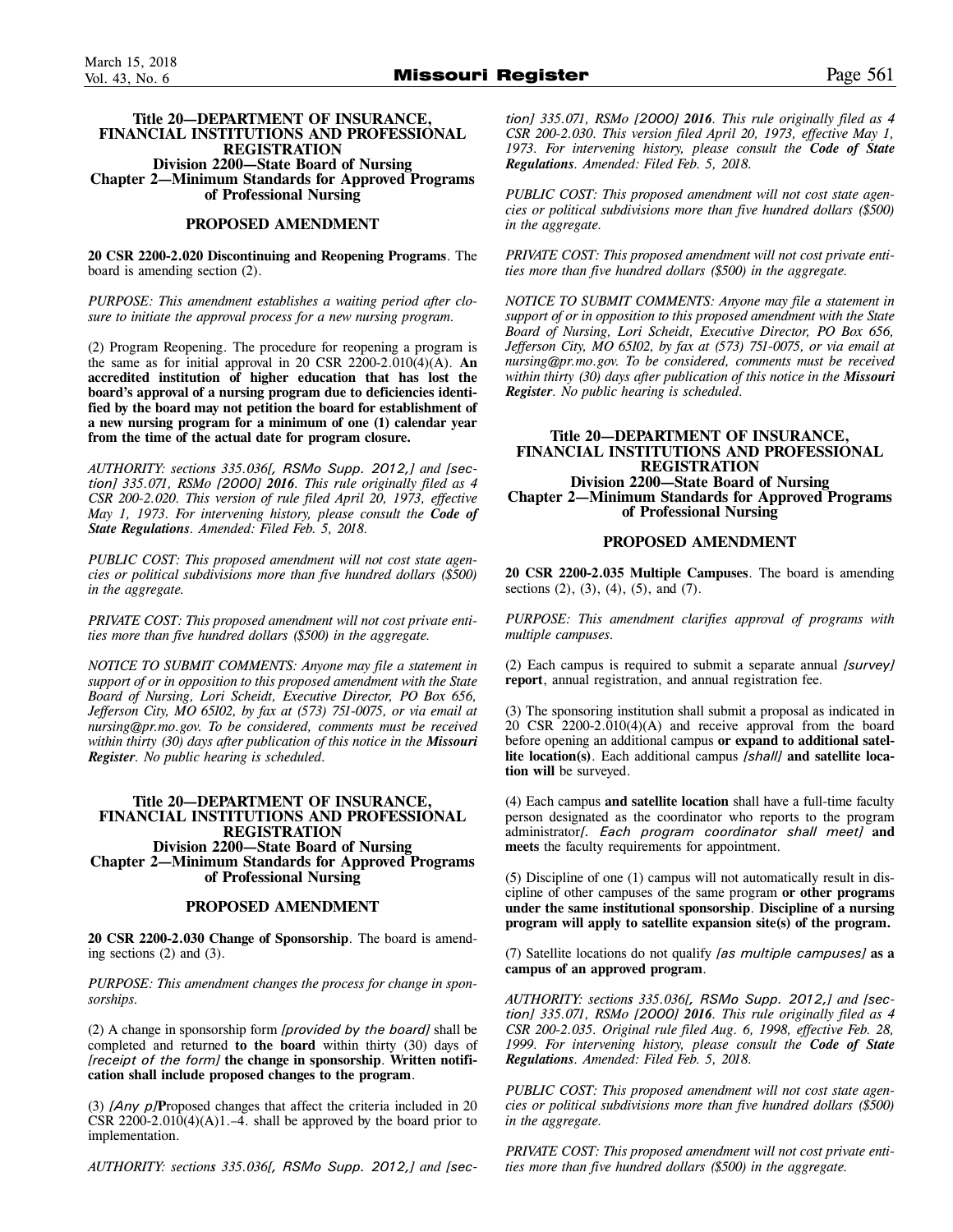*NOTICE TO SUBMIT COMMENTS: Anyone may file a statement in support of or in opposition to this proposed amendment with the State Board of Nursing, Lori Scheidt, Executive Director, PO Box 656, Jefferson City, MO 65102, by fax at (573) 751-0075, or via email at nursing@pr.mo.gov. To be considered, comments must be received within thirty (30) days after publication of this notice in the Missouri Register. No public hearing is scheduled.*

# **Title 20—DEPARTMENT OF INSURANCE, FINANCIAL INSTITUTIONS AND PROFESSIONAL REGISTRATION Division 2200—State Board of Nursing Chapter 2—Minimum Standards for Approved Programs of Professional Nursing**

#### **PROPOSED AMENDMENT**

**20 CSR 2200-2.040 Program Changes Requiring Board Approval, Notification, or Both**. The board is amending sections (1) and (5).

*PURPOSE: This amendment clarifies program changes which require board approval, notification, or both and required notification of change of status to national nursing accreditation.* 

(1) Board approval is required for changes of the following:

(C) Increase **in** number of students by enrollment**,** *[or]* transfer, **or readmission** by more than one (1) beyond the number approved by the board;

- (D) Pilot program/project; *[and]*
- (E) Relocation of the program or any of its components*[.]***; and**
- **(F) Substantial change in program delivery modalities.**

(5) A change in a program's accreditation status by any accrediting body**, to include national nursing accreditors,** shall be submitted in writing to the board within thirty (30) days of the program's notification of such.

*AUTHORITY: sections 335.036[, RSMo Supp. 2012,] and [section] and 335.071, RSMo [2000] 2016. This rule originally filed as 4 CSR 200-2.040. This version of rule filed April 20, 1973, effective May 1, 1973. For intervening history, please consult the Code of State Regulations. Amended: Filed Feb. 5, 2018.*

*PUBLIC COST: This proposed amendment will not cost state agencies or political subdivisions more than five hundred dollars (\$500) in the aggregate.*

*PRIVATE COST: This proposed amendment will not cost private entities more than five hundred dollars (\$500) in the aggregate.*

*NOTICE TO SUBMIT COMMENTS: Anyone may file a statement in support of or in opposition to this proposed amendment with the State Board of Nursing, Lori Scheidt, Executive Director, PO Box 656, Jefferson City, MO 65102, by fax at (573) 751-0075, or via email at nursing@pr.mo.gov. To be considered, comments must be received within thirty (30) days after publication of this notice in the Missouri Register. No public hearing is scheduled.*

# **Title 20—DEPARTMENT OF INSURANCE, FINANCIAL INSTITUTIONS AND PROFESSIONAL REGISTRATION Division 2200—State Board of Nursing Chapter 2—Minimum Standards for Approved Programs of Professional Nursing**

**20 CSR 2200-2.050 Organization and Administration of an Approved Program of Professional Nursing**. The board is amending sections  $(1)$ ,  $(4)$ ,  $(5)$ ,  $(6)$ , and  $(7)$ .

*PURPOSE: This amendment clarifies requirements for approval of pre-licensure programs of professional nursing.*

(1) Philosophy and/or mission of the program shall be in writing and *[shall]* be consistent with the philosophy and/or mission statement of the sponsoring institution.

(4) There will be a faculty governance structure with responsibility for the nursing curriculum and the admission, **readmission,** progression**,** and graduation of students.

**(C) Meeting minutes shall reflect faculty decision making within the program. Documentation shall include evidence that program evaluation data are utilized to make program decisions.** 

(5) The program shall have a current organizational chart(s*)* illustrating the relationship of the program to the sponsoring institution and the **coordinator and** faculty structure within the nursing program.

#### (6) Finance.

(A) There shall be an annual budget to support the program. **Financial resources shall be sufficient to support program outcomes and operations.** 

(C) The administrator, with input from the **coordinators and** faculty, shall make recommendations for the budget.

# (7) Clerical Assistance.

**(A)** Each program **and satellite location** shall have secretarial and other support services sufficient to meet the needs of the program.

*AUTHORITY: sections 335.036 and 335.071, RSMo [2000] 2016. This rule was originally filed as 4 CSR 200-2.050. This version of rule filed April 20, 1973, effective May 1, 1973. For intervening history, please consult the Code of State Regulations. Amended: Filed Feb. 5, 2018.*

*PUBLIC COST: This proposed amendment will not cost state agencies or political subdivisions more than five hundred dollars (\$500) in the aggregate.*

*PRIVATE COST: This proposed amendment will not cost private entities more than five hundred dollars (\$500) in the aggregate.*

*NOTICE TO SUBMIT COMMENTS: Anyone may file a statement in support of or in opposition to this proposed amendment with the State Board of Nursing, Lori Scheidt, Executive Director, PO Box 656, Jefferson City, MO 65102, by fax at (573) 751-0075, or via email at nursing@pr.mo.gov. To be considered, comments must be received within thirty (30) days after publication of this notice in the Missouri Register. No public hearing is scheduled.*

# **Title 20—DEPARTMENT OF INSURANCE, FINANCIAL INSTITUTIONS AND PROFESSIONAL REGISTRATION Division 2200—State Board of Nursing Chapter 2—Minimum Standards for Approved Programs**

**of Professional Nursing**

#### **PROPOSED AMENDMENT**

**20 CSR 2200-2.060 Administrator/Faculty**. The board is amending sections (1), (3), (4), and (7).

**PROPOSED AMENDMENT**

*PURPOSE: This amendment clarifies requirements for program*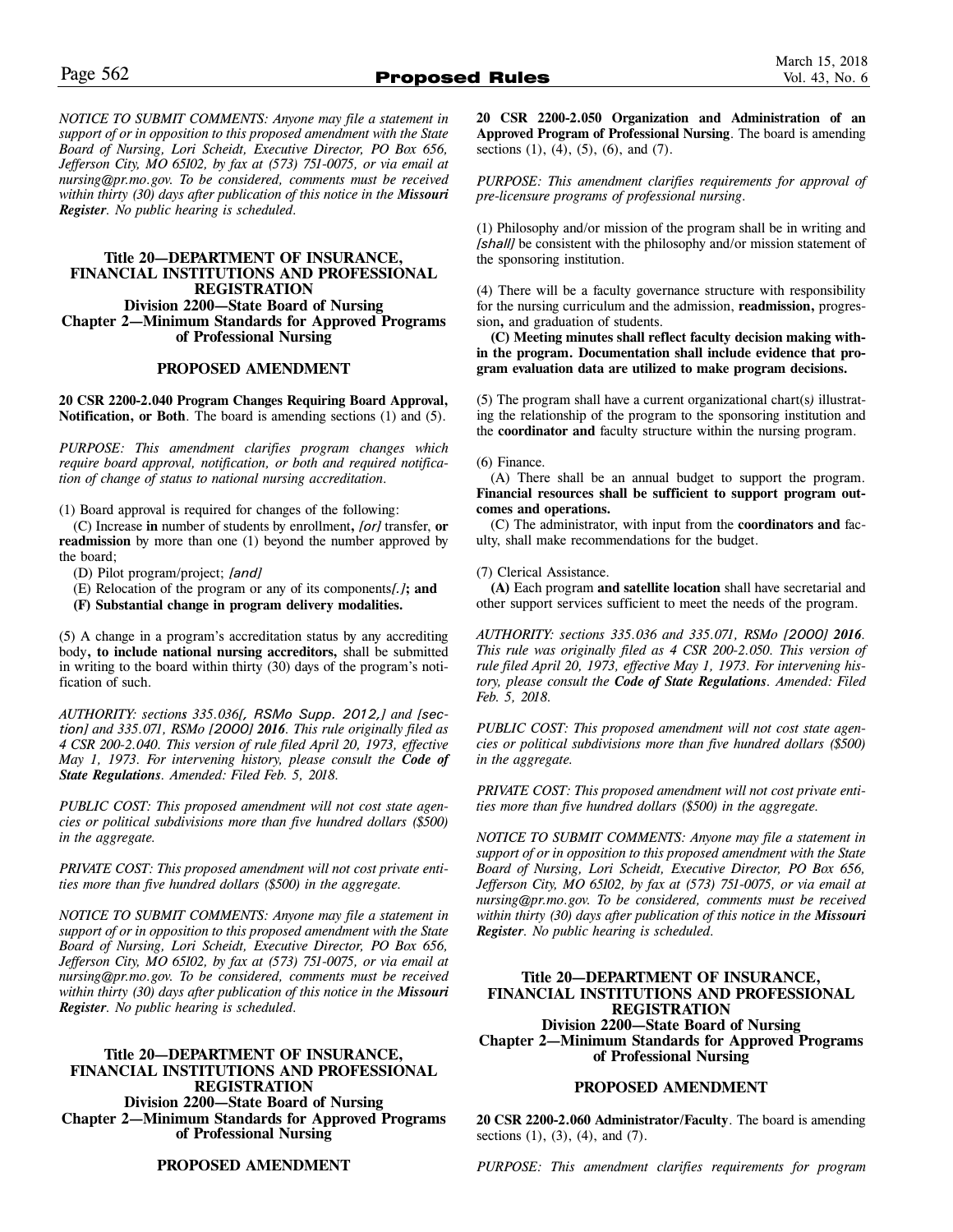*coordinators, qualifications for faculty involved with clinical simulation, and records to be maintained.*

(1) Program Administrator.

(A) The administrator shall have the primary responsibility and the authority for the administration of the nursing program and *[shall]* be employed full-time.

(C) Program administrators with responsibility for two (2) or more *[nursing]* **educational** programs **and/or additional campus and satellite location(s)** shall designate full-time faculty as program coordinators **at each site**. The coordinator's workload shall allow time for day-to-day management of one (1) nursing program **at the home campus, an additional campus, or satellite location** under the direction of the program administrator. Each program coordinator shall meet faculty requirements for appointment.

(3) Responsibilities. The administrator and faculty of the program shall be responsible for, but not limited to—

**(I) Faculty involved in clinical simulation will have documented ongoing professional development in clinical simulation;** 

 $[(1)]$ **(J)** Participation in the development of program and institutional policies and decision making; and

*[(J)]***(K)** Experienced faculty shall serve as assigned mentors for less seasoned and new faculty. Records of assigned mentors shall be maintained.

(4) Minimum Number of Faculty. One (1) full-time nursing faculty in addition to the program administrator with sufficient faculty to achieve the objectives of the educational program and such number shall be reasonably proportionate to: number of students enrolled; frequency of admissions; education and experience of faculty members; number and location of clinical sites; and total responsibilities of the faculty. **Records indicating student to faculty ratios in theory, lab, and clinical instruction shall be maintained.** 

(7) Employment Policies.

(B) Nursing Program.

1. Personnel policies shall be available in writing and consistent with the sponsoring institution.

2. Position descriptions shall be in writing and shall detail the responsibilities and functions for each position.

3. A planned orientation shall be in writing and implemented. It shall include review of the Missouri Nursing Practice Act (NPA). **Completed faculty orientation documents shall be maintained.** 

*AUTHORITY: sections 335.036[, RSMo Supp. 2012,] and [section] 335.071, RSMo [2000] 2016. This rule originally filed as 4 CSR 200-2.060. This version of rule filed April 20, 1973, effective May 1, 1973. For intervening history, please consult the Code of State Regulations. Amended: Filed Feb. 5, 2018.*

*PUBLIC COST: This proposed amendment will not cost state agencies or political subdivisions more than five hundred dollars (\$500) in the aggregate.*

*PRIVATE COST: This proposed amendment will not cost private entities more than five hundred dollars (\$500) in the aggregate.*

*NOTICE TO SUBMIT COMMENTS: Anyone may file a statement in support of or in opposition to this proposed amendment with the State Board of Nursing, Lori Scheidt, Executive Director, PO Box 656, Jefferson City, MO 65102, by fax at (573) 751-0075, or via email at nursing@pr.mo.gov. To be considered, comments must be received within thirty (30) days after publication of this notice in the Missouri Register. No public hearing is scheduled.*

**Title 20—DEPARTMENT OF INSURANCE, FINANCIAL INSTITUTIONS AND PROFESSIONAL REGISTRATION Division 2200—State Board of Nursing**

**Chapter 2—Minimum Standards for Approved Programs of Professional Nursing**

## **PROPOSED AMENDMENT**

**20 CSR 2200-2.070 Physical Facilities** *and Instructional Resources*. The board is amending the title, purpose statement, and section (5).

*PURPOSE: This amendment adds simulation resources and expands designated skills for laboratory staff and resources.*

*PURPOSE: This rule defines the physical facilities and instructional resources required by professional nursing programs.*

(5) Clinical Skills *[Laboratory]* **and Simulation Laboratories**.

(A) Each program and each campus of each program shall have a clinical skills laboratory sufficient to meet learning outcomes. **Instructional resources shall be sufficient to meet program objectives and outcomes. Should clinical simulation be utilized, physical space and resources designated for clinical simulation and debriefing shall be sufficient to meet program outcomes.** 

(B) Management of clinical skills *[laboratory shall]* **and simulation laboratories shall** include:

1. Designated faculty **or staff** time to manage skills **and simulation** lab resources;

2. Budget allocation for equipment and supplies;

3. **Sustainability** *[P]***p**lan for acquisition and maintenance of equipment**,** *[and]* supplies**, and emerging instructional technologies**; and

4. Policies and procedures governing the administration and the use of the clinical skills *[laboratory]* **and simulation laboratories**. These policies and procedures shall be in writing and available to students and faculty.

*AUTHORITY: sections 335.036[, RSMo Supp. 2012,] and [section] 335.071, RSMo [2000] 2016. This rule originally filed as 4 CSR 200-2.070. This version of rule filed April 20, 1973, effective May 1, 1973. For intervening history, please consult the Code of State Regulations. Amended: Filed Feb. 5, 2018.*

*PUBLIC COST: This proposed amendment will not cost state agencies or political subdivisions more than five hundred dollars (\$500) in the aggregate.*

*PRIVATE COST: This proposed amendment will not cost private entities more than five hundred dollars (\$500) in the aggregate.*

*NOTICE TO SUBMIT COMMENTS: Anyone may file a statement in support of or in opposition to this proposed amendment with the State Board of Nursing, Lori Scheidt, Executive Director, PO Box 656, Jefferson City, MO 65102, by fax at (573) 751-0075, or via email at nursing@pr.mo.gov. To be considered, comments must be received within thirty (30) days after publication of this notice in the Missouri Register. No public hearing is scheduled.*

# **Title 20—DEPARTMENT OF INSURANCE, FINANCIAL INSTITUTIONS AND PROFESSIONAL REGISTRATION**

**Division 2200—State Board of Nursing Chapter 2—Minimum Standards for Approved Programs of Professional Nursing**

# **PROPOSED AMENDMENT**

**20 CSR 2200-2.080 Clinical** *[Sites] Experiences*. The board is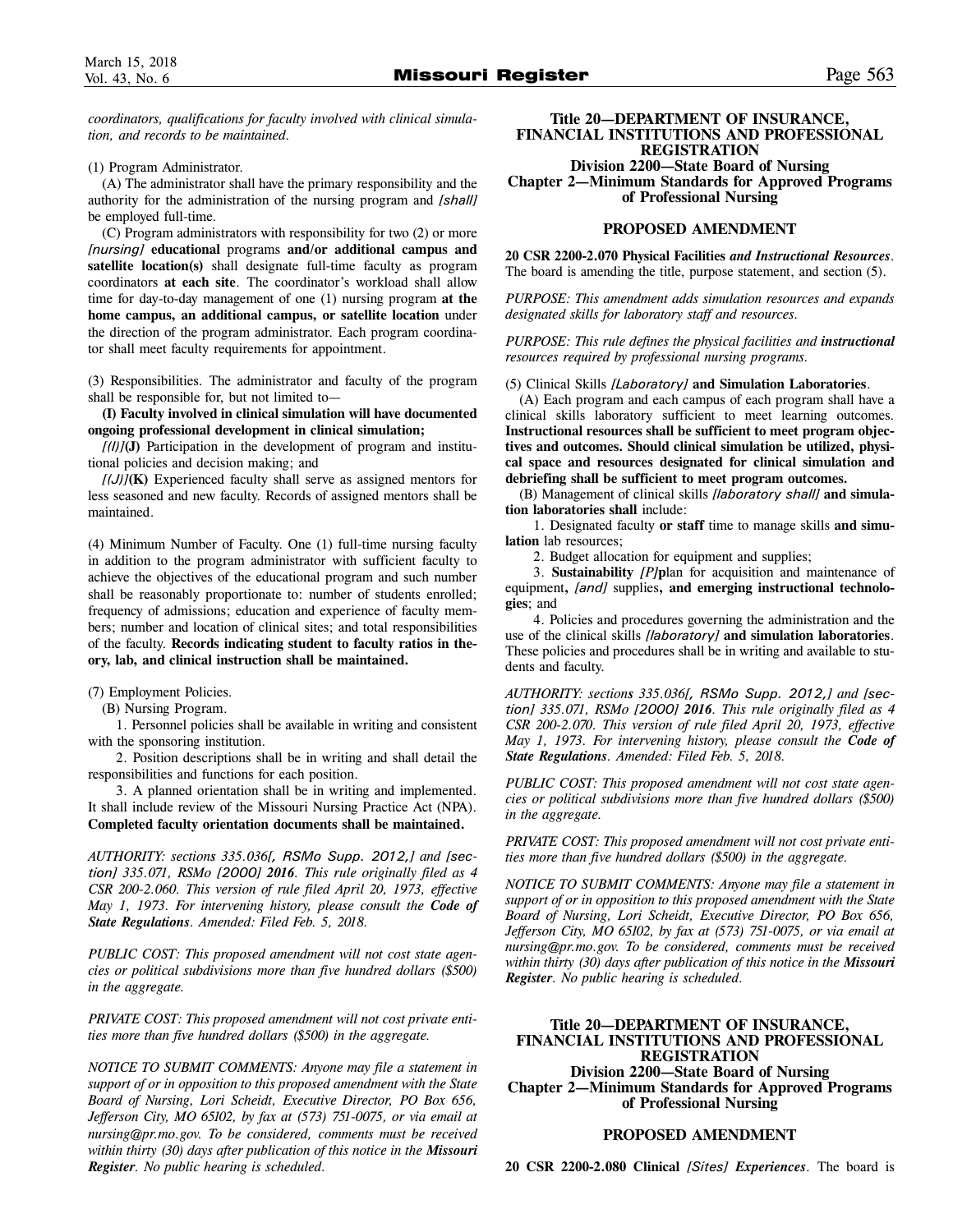amending the title, purpose statement, and section (1).

*PURPOSE: This amendment changes clinical learning by requiring interprofessional clinical experiences.*

*PURPOSE: This rule defines selection and use of clinical [sites] experiences by the programs of professional nursing [for required student clinical learning experiences].*

(1) Clinical sites shall be selected which will provide direct care and observational learning experiences to meet the objectives of the course.

(A) *[Observational experiences shall provide learning experiences to meet the course objectives and shall]* **Select interprofessional educational experiences may be utilized to provide learning experiences to meet course and program objectives and outcomes. Clinical personnel with professional licensure or certification in a health-related field may be utilized to augment student learning in their respective areas. Observational/interprofessional experiences may** not exceed twenty percent (20%) of the total clinical program hours. Orientation to the facility does not contribute to the twenty percent  $(20\%)$ .

(D) The ratio of faculty to students in the clinical area shall be designed to promote patient safety and to facilitate student learning **with the proper supervision**.

*AUTHORITY: sections 335.036[, RSMo Supp. 2012,] and [section] and 335.071, RSMo [2000] 2016. This rule originally filed as 4 CSR 200-2.080. This version of rule filed April 20, 1973, effective May 1, 1973. For intervening history, please consult the Code of State Regulations. Amended: Filed Feb. 5, 2018.*

*PUBLIC COST: This proposed amendment will not cost state agencies or political subdivisions more than five hundred dollars (\$500) in the aggregate.*

*PRIVATE COST: This proposed amendment will not cost private entities more than five hundred dollars (\$500) in the aggregate.*

*NOTICE TO SUBMIT COMMENTS: Anyone may file a statement in support of or in opposition to this proposed amendment with the State Board of Nursing, Lori Scheidt, Executive Director, PO Box 656, Jefferson City, MO 65102, by fax at (573) 751-0075, or via email at nursing@pr.mo.gov. To be considered, comments must be received within thirty (30) days after publication of this notice in the Missouri Register. No public hearing is scheduled.*

## **Title 20—DEPARTMENT OF INSURANCE, FINANCIAL INSTITUTIONS AND PROFESSIONAL REGISTRATION Division 2200—State Board of Nursing Chapter 2—Minimum Standards for Approved Programs of Professional Nursing**

# **PROPOSED AMENDMENT**

**20 CSR 2200-2.085 Preceptors**. The board is amending section (1) and subsection  $(4)(F)$ .

*PURPOSE: This rule is being amended to include preceptors in the faculty to student ratio.*

(1) Preceptors may be used as role models, mentors, and supervisors of students in professional nursing programs—

*[(B) Preceptors are not to be considered when determining the faculty to student ratio;]*

*[(C)]***(B)** Preceptors shall not be utilized in fundamentals of nursing courses; and

*[(D)]***(C)** Preceptors shall supervise no more than two (2) students during any given shift. Supervision by a preceptor means that the preceptor is present and available to the student(s) in the clinical setting.

(4) Responsibilities of the nursing program faculty in regards to utilization of preceptors shall include:

(F) *[Shall meet periodically]* **Periodic meetings** with the clinical preceptors and student(s) for the purpose of monitoring and evaluating learning experiences.

*AUTHORITY: sections 335.036[, RSMo Supp. 2012,] and [section] and 335.071, RSMo [2000] 2016. This rule originally filed as 4 CSR 200-2.085. Original rule filed May 4, 1993, effective March 10, 1994. For intervening history, please consult the Code of State Regulations. Amended: Filed Feb. 5, 2018.*

*PUBLIC COST: This proposed amendment will not cost state agencies or political subdivisions more than five hundred dollars (\$500) in the aggregate.*

*PRIVATE COST: This proposed amendment will not cost private entities more than five hundred dollars (\$500) in the aggregate.*

*NOTICE TO SUBMIT COMMENTS: Anyone may file a statement in support of or in opposition to this proposed amendment with the State Board of Nursing, Lori Scheidt, Executive Director, PO Box 656, Jefferson City, MO 65102, by fax at (573) 751-0075, or via email at nursing@pr.mo.gov. To be considered, comments must be received within thirty (30) days after publication of this notice in the Missouri Register. No public hearing is scheduled.*

# **Title 20—DEPARTMENT OF INSURANCE, FINANCIAL INSTITUTIONS AND PROFESSIONAL REGISTRATION Division 2200—State Board of Nursing Chapter 2—Minimum Standards for Approved Programs of Professional Nursing**

#### **PROPOSED AMENDMENT**

**20 CSR 2200-2.090 Students**. The board is amending sections (1) and (2).

*PURPOSE: This amendment changes admission and readmission assessment and tracking and maintaining student data.* 

(1) Admission, Readmission, and Transfer.

(C) Admission **and readmission** criteria shall reflect consideration of*[:]***—**

1. Potential to complete the program; *[and]*

2. Ability to meet the standards to apply for licensure (see sections 335.046.1 and 335.066, RSMo)*[.]***;**

**3. Policies for admission and readmission shall be stated in writing and accessible to applicants, students, and faculty. Time limits for acceptance of credits earned during prior enrollment(s) should be stated. Potential to complete the program shall be reassessed prior to readmission to the program. Documented evidence is to be maintained; and** 

**4. Program admission, readmission, retention, and graduation data shall be tracked. Documented evidence of such data is to be maintained.** 

(2) Student Services.

(C) Academic Advisement and Financial Aid Services. Academic advisement and financial aid services shall be accessible to all students. **Academic advisement records are to be maintained.**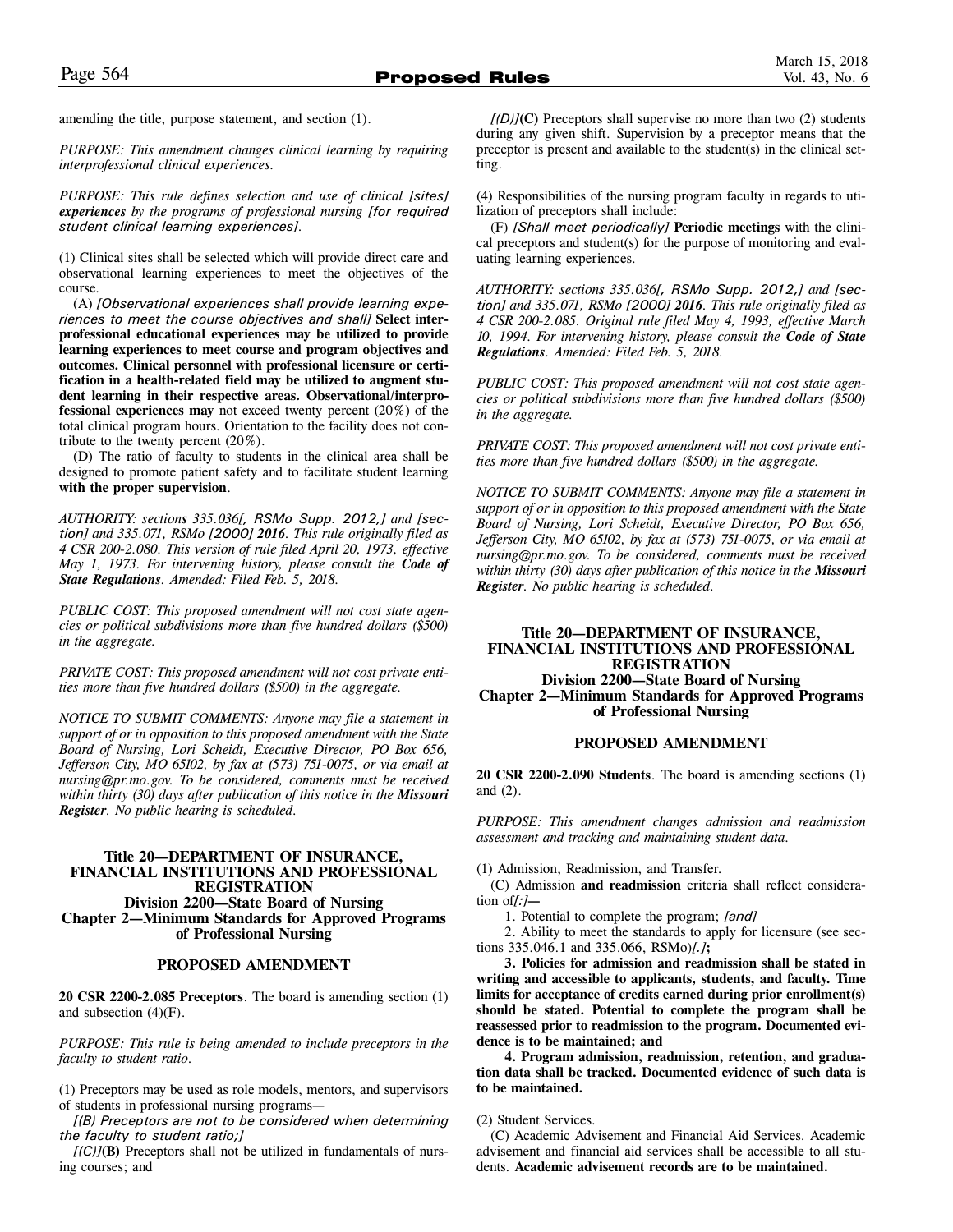*AUTHORITY: sections 335.036[, RSMo Supp. 2012,] and [section] 335.071, RSMo [2000] 2016. This rule originally filed as 4 CSR 200-2.090. This version of rule filed April 20, 1973, effective May 1, 1973. For intervening history, please consult the Code of State Regulations. Amended: Filed Feb. 5, 2018.*

*PUBLIC COST: This proposed amendment will not cost state agencies or political subdivisions more than five hundred dollars (\$500) in the aggregate.*

*PRIVATE COST: This proposed amendment will not cost private entities more than five hundred dollars (\$500) in the aggregate.*

*NOTICE TO SUBMIT COMMENTS: Anyone may file a statement in support of or in opposition to this proposed amendment with the State Board of Nursing, Lori Scheidt, Executive Director, PO Box 656, Jefferson City, MO 65102, by fax at (573) 751-0075, or via email at nursing@pr.mo.gov. To be considered, comments must be received within thirty (30) days after publication of this notice in the Missouri Register. No public hearing is scheduled.*

# **Title 20—DEPARTMENT OF INSURANCE, FINANCIAL INSTITUTIONS AND PROFESSIONAL REGISTRATION Division 2200—State Board of Nursing Chapter 2—Minimum Standards for Approved Programs of Professional Nursing**

# **PROPOSED AMENDMENT**

**20 CSR 2200-2.100 Educational Program**. The board is amending the purpose statement, sections  $(1)$ ,  $(2)$ ,  $(3)$ , and  $(4)$ , deleting old and adding new section (5).

*PURPOSE: This amendment better defines and clarifies required learning experiences in clinical settings, provides increased detail related to instructional clock and credit hours required for completion of the nursing program and updates requirements for distance learning.* 

*PURPOSE: This rule defines the educational program, curriculum plan and requirements, simulation, and distance education requirements for programs of professional nursing.*

(1) General Purpose.

(C) The educational program shall provide planned learning experiences essential to the achievement of the stated philosophy and/or mission and graduate competencies and *[shall]* demonstrate logical progression.

(D) The educational program shall provide clinical education to facilitate transition to professional nursing practice **with focus on clinical decision making, leadership, and management**.

**(E) A nursing program that uses clinical simulation shall adhere to model standards of best practice.** 

(2) Curriculum Organization and Development.

(C) Curriculum design of programs of professional nursing shall foster seamless **academic** articulation *[toward Bachelor of Science in Nursing (B.S.N.) completion].*

(D) The curriculum shall be planned so that the number of hours/credits/units of instruction are distributed between theory**, lab,** and clinical *[hours/credits/units to permit achievement of graduate competencies and program outcomes].* **The curriculum plan shall indicate credit and clock hours allocated to theory, lab, and clinical instruction.** 

(3) Curriculum Requirements. Content may be developed as a sepa-

rate course or integrated. Integrated concepts shall be evident in the course objectives. Coursework shall include, but is not limited to:

(A) Content in the biological, physical, social, and behavioral sciences to provide a foundation for competent, safe, and effective **professional** nursing practice;

(B) Didactic content and supervised clinical experience in the prevention of illness and the promotion, restoration, and maintenance of health in patients across the life span and in a variety of clinical settings **or simulation**, to include:

1. Using information technology to communicate, manage knowledge, mitigate error, and support decision-making;

2. Employing evidence-based practice to integrate best research with clinical expertise and patient values for optimal care, including skills to identify and apply best practices to nursing care;

3. Considering moral, legal, and ethical standards in decisionmaking processes;

4. Understanding quality improvement processes to measure patient outcomes, identify hazards and errors, and develop changes in processes of patient care;

5. Considering the impact of policy and finance of the healthcare system;

6. Involving patients in decision-making and care management;

7. Coordinating and managing continuous patient care;

8. Promoting healthy lifestyles for patient and populations;

9. Working in interdisciplinary teams to cooperate, collaborate, communicate, and integrate patient care and health promotion; and

10. Providing patient-centered culturally sensitive care with focus on respect for patient differences, values, preferences, and expressed needs.

(4) Syllabus Construction. Syllabi shall be current and available to all faculty, students, and cooperating agencies. Each syllabus shall include:

**(A) Course title, current date and year the course is offered, and required pre-requisites;** 

*[(A)]***(B)** Course description;

*[(B)]***(C)** Course objectives;

*[(C)]***(D)** Teaching or learning strategies;

*[(D)]***(E)** Evaluation methodologies;

*[(E)]***(F)** Grading scale;

*[(F)]***(G)** Course policies; and

*[(G)]***(H)** Clock *[or]* **and** credit hour requirements related to theory, lab, and clinical instruction.

*[(5) Distance Education. Courses/programs of study that utilize distance education shall have—*

*(A) A course management/delivery platform that is reliable and navigable for students and faculty;*

*(B) Budgetary support;*

*(C) Collaborative and interactive learning activities that assist the student in achieving course objectives;*

*(D) Clinical courses shall be faculty supervised and include direct patient care activities with faculty oversight;*

*(E) Learning and technology resources, to include library resources, that are selected with input of the faculty and are comprehensive, current, and accessible to faculty and students;*

*(F) Technical support services for faculty and students;* 

*(G) Access to appropriate and equivalent student services; (H) Faculty and student input into the evaluation process; and*

*(I) Recurring interaction between faculty and students.]* 

**(5) Distance Learning Measures and Opportunities.** 

**(A) Nursing programs delivered solely or in part through distance learning technologies shall meet the same academic program and learning standards as programs provided in face-toface format, to include the following:**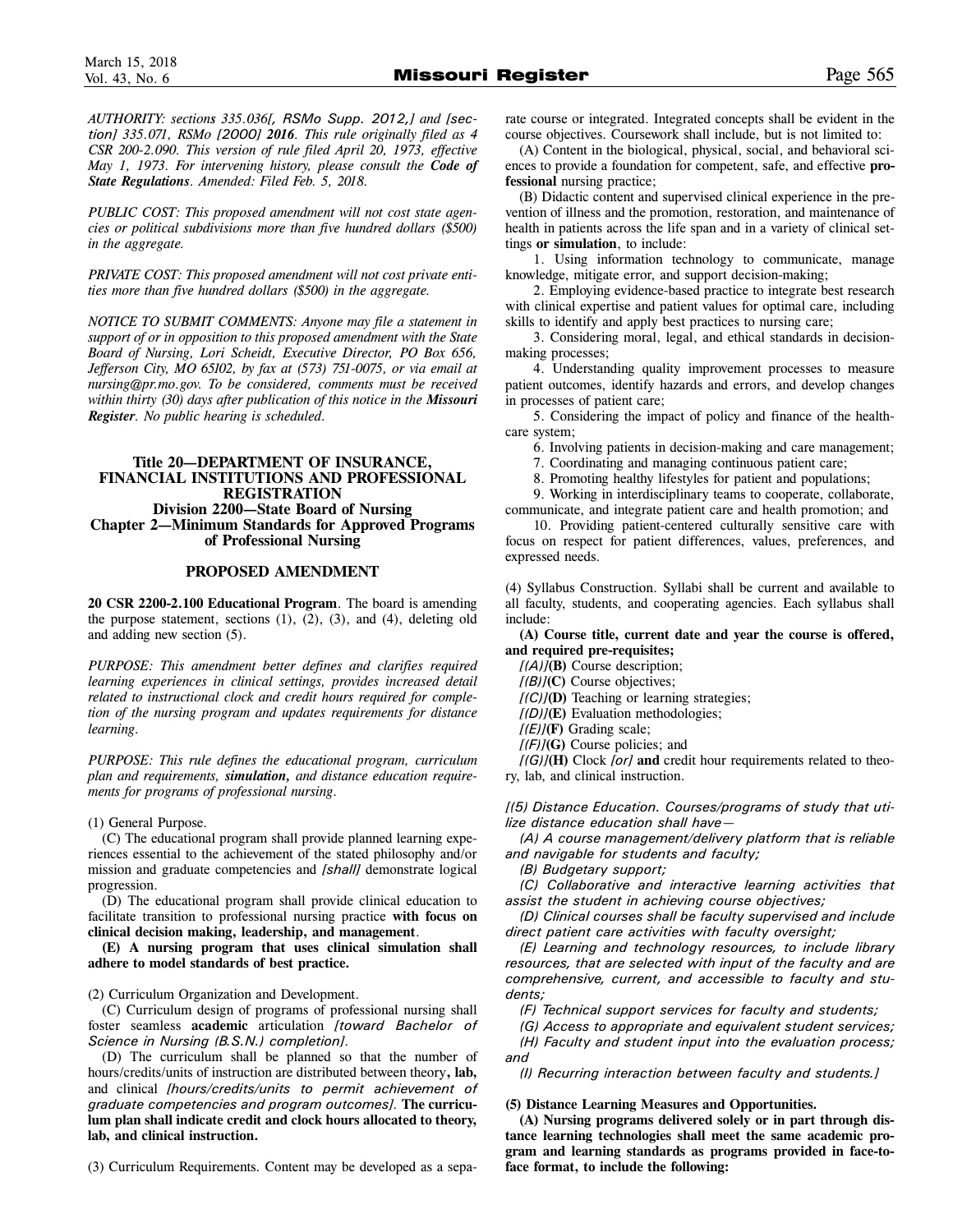**1. Budgetary support specific to distant learning resources; 2. Course management/delivery platform(s) that are reliable**

**and navigable for students and faculty;**

**3. Sufficient technical support to assist students and faculty to consistently meet program outcomes;**

**4. Learning and technology resources, to include library resources, that are selected with input of the nursing faculty and are comprehensive, current, and accessible to students and faculty;**

**5. Student outcomes consistent with stated mission, goals, and objectives of the program;**

**6. Collaborative and interactive learning activities that assist students in achieving course objectives;**

**7. Planned, faculty-guided clinical learning experiences that involve direct contact with patients;** 

**8. Learning opportunities that facilitate development of students' clinical competence and judgment, professional role socialization, and transition to a more advanced scope of professional nursing practice;** 

**9. Evaluation of student outcomes at set intervals;** 

**10. Tracking of student retention and completion rates on an ongoing basis;** 

**11. Faculty and student input into the evaluation process; and**

**12. Evidence that outcome data are consistently utilized to plan and improve distance learning.**

*AUTHORITY: sections 335.036[, RSMo Supp. 2012,] and [section] 335.071, RSMo [2000] 2016. This rule originally filed as 4 CSR 200-2.100. This version of rule filed April 20, 1973, effective May 1, 1973. For intervening history, please consult the Code of State Regulations. Amended: Filed Feb. 5, 2018.*

*PUBLIC COST: This proposed amendment will not cost state agencies or political subdivisions more than five hundred dollars (\$500) in the aggregate.*

*PRIVATE COST: This proposed amendment will not cost private entities more than five hundred dollars (\$500) in the aggregate.*

*NOTICE TO SUBMIT COMMENTS: Anyone may file a statement in support of or in opposition to this proposed amendment with the State Board of Nursing, Lori Scheidt, Executive Director, PO Box 656, Jefferson City, MO 65102, by fax at (573) 751-0075, or via email at nursing@pr.mo.gov. To be considered, comments must be received within thirty (30) days after publication of this notice in the Missouri Register. No public hearing is scheduled.*

# **Title 20—DEPARTMENT OF INSURANCE, FINANCIAL INSTITUTIONS AND PROFESSIONAL REGISTRATION Division 2200—State Board of Nursing Chapter 2—Minimum Standards for Approved Programs of Professional Nursing**

#### **PROPOSED AMENDMENT**

**20 CSR 2200-2.110 Records**. The board is amending section (1).

*PURPOSE: This amendment changes "graduate record" to read "official record."*

#### (1) Transcripts.

(B) The official transcript shall identify the following:

1. Date of admission, date of separation from the program, hours/credits/units earned, and the diploma/degree awarded; and

2. Transferred credits, including course titles and credits

earned. Name and location of the credit-granting institution shall be maintained as part of *[graduate]* **official** records.

*AUTHORITY: sections 335.036[, RSMo Supp. 2012,] and [section] 335.071, RSMo [2000] 2016. This rule originally filed as 4 CSR 200-2.110. This version of rule filed April 20, 1973, effective May 1, 1973. For intervening history, please consult the Code of State Regulations. Amended: Filed Feb. 5, 2018.*

*PUBLIC COST: This proposed amendment will not cost state agencies or political subdivisions more than five hundred dollars (\$500) in the aggregate.*

*PRIVATE COST: This proposed amendment will not cost private entities more than five hundred dollars (\$500) in the aggregate.*

*NOTICE TO SUBMIT COMMENTS: Anyone may file a statement in support of or in opposition to this proposed amendment with the State Board of Nursing, Lori Scheidt, Executive Director, PO Box 656, Jefferson City, MO 65102, by fax at (573) 751-0075, or via email at nursing@pr.mo.gov. To be considered, comments must be received within thirty (30) days after publication of this notice in the Missouri Register. No public hearing is scheduled.*

# **Title 20—DEPARTMENT OF INSURANCE, FINANCIAL INSTITUTIONS AND PROFESSIONAL REGISTRATION Division 2200—State Board of Nursing**

**Chapter 2—Minimum Standards for Approved Programs of Professional Nursing**

# **PROPOSED AMENDMENT**

**20 CSR 2200-2.120 Publications**. The board is amending sections (3) and (4).

*PURPOSE: This amendment adds accreditation status and distance learning to be included in publications published by programs of professional nursing.*

(3) The following information shall be available to the applicant **by electronic or print publications** prior to admission:

**(B) National nursing accreditation status, if applicable;**  *[(B)]***(C)** Admission criteria;

*[(C)]***(D)** Section 335.066, RSMo, of the Missouri Nursing Practice Act with an explanation that completion of the program does not guarantee eligibility to take the licensure examination;

*[(D)]***(E)** Advanced placement policies; *[(E)]***(F)** Student services; *[(F)]***(G)** Curriculum plan; *[(G)]***(H)** Program costs; *[(H)]***(I)** Refund policy; *[and] [(I)]***(J)** Financial assistance*[.]***; and (K) Distance learning measures and opportunities.** 

(4) The following information shall be available to the student *[in writing]* **by electronic or print publications** upon entry:

*AUTHORITY: sections 335.036[, RSMo Supp. 2012,] and [section] and 335.071, RSMo [2000] 2016. This rule originally filed as 4 CSR 200-2.120. This version of rule filed April 20, 1973, effective May 1, 1973. For intervening history, please consult the Code of State Regulations. Amended: Filed Feb. 5, 2018.*

*PUBLIC COST: This proposed amendment will not cost state agencies or political subdivisions more than five hundred dollars (\$500) in the aggregate.*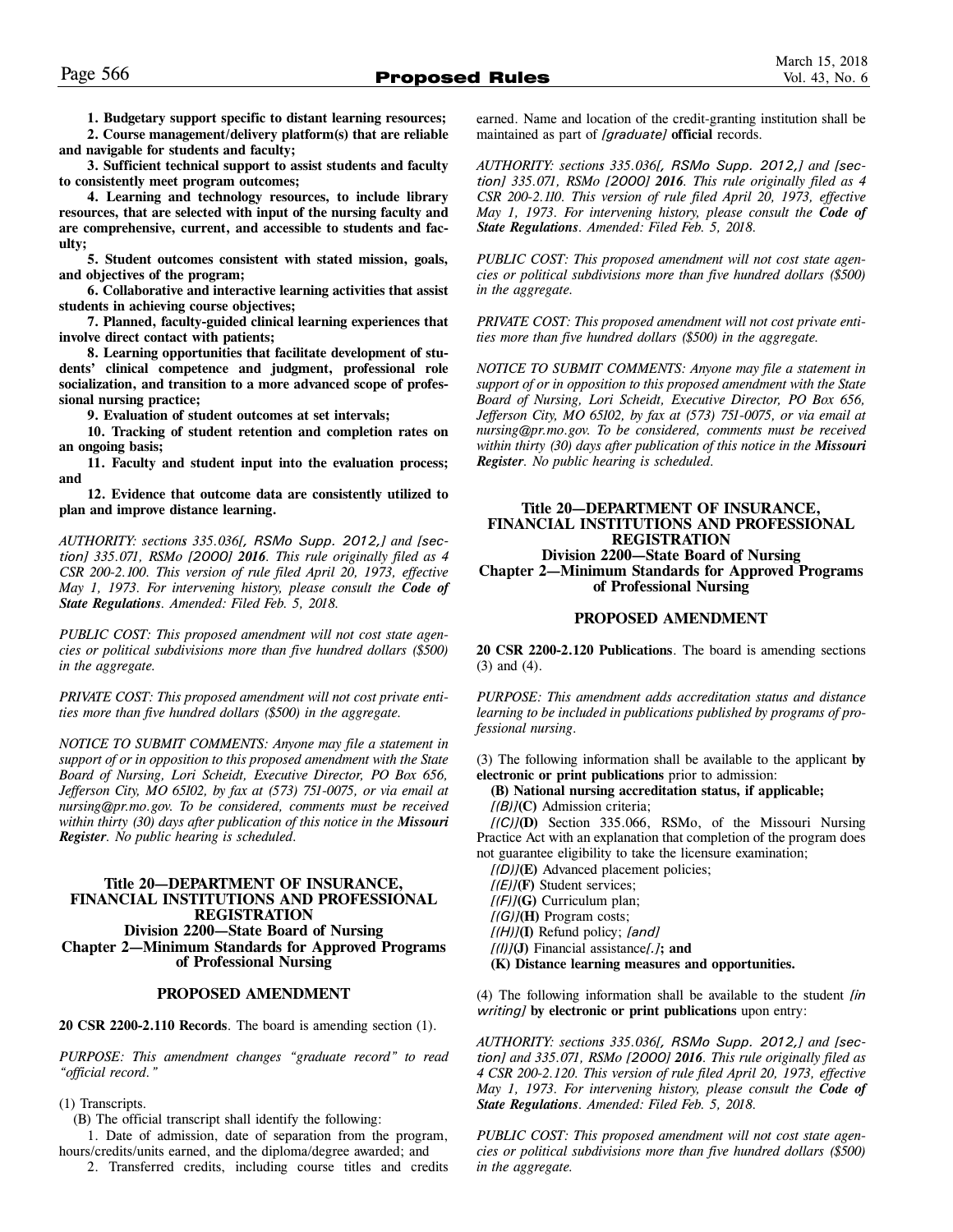*PRIVATE COST: This proposed amendment will not cost private entities more than five hundred dollars (\$500) in the aggregate.*

*NOTICE TO SUBMIT COMMENTS: Anyone may file a statement in support of or in opposition to this proposed amendment with the State Board of Nursing, Lori Scheidt, Executive Director, PO Box 656, Jefferson City, MO 65102, by fax at (573) 751-0075, or via email at nursing@pr.mo.gov. To be considered, comments must be received within thirty (30) days after publication of this notice in the Missouri Register. No public hearing is scheduled.*

# **Title 20—DEPARTMENT OF INSURANCE, FINANCIAL INSTITUTIONS AND PROFESSIONAL REGISTRATION Division 2200—State Board of Nursing Chapter 2—Minimum Standards for Approved Programs of Professional Nursing**

#### **PROPOSED AMENDMENT**

**20 CSR 2200-2.130 Program Evaluation**. The board is amending section  $(2)$ .

*PURPOSE: This amendment clarifies requirements for evaluating a professional nursing program.* 

(2) Systematic evaluation of the program shall include evaluation of the following:

(A) Student achievement of **course objectives, graduate competencies, and** program outcomes;

(B) Adequacy of program resources to include, but not limited to, fiscal, human, **physical,** and technical learning resources;

(C) **Theory and** *[C]***c**linical experiences to include, but not limited to, evaluation of:

1. Clinical sites by students and faculty;

**2. Simulation activities by students and faculty;**

*[2.]***3.** Course and faculty by students; and

*[3.]***4.** Students and faculty by representative(s) of clinical site(s): and

(D) Multiple measures of program outcomes to include, but not limited to, National Council Licensure Examination (NCLEX) pass rates, graduation and job placement rates, *[and]* graduate*[/]* **and** employer satisfaction with program preparation for new graduates at six (6) **to twelve (12)** months *[or more]* after graduation.

*AUTHORITY: sections 335.036[, RSMo Supp. 2012,] and [section] and 335.071, RSMo [2000] 2016. This rule originally filed as 4 CSR 200-2.130. This version of rule filed April 20, 1973, effective May 1, 1973. For intervening history, please consult the Code of State Regulations. Amended: Filed Feb. 5, 2018.*

*PUBLIC COST: This proposed amendment will not cost state agencies or political subdivisions more than five hundred dollars (\$500) in the aggregate.*

*PRIVATE COST: This proposed amendment will not cost private entities more than five hundred dollars (\$500) in the aggregate.*

*NOTICE TO SUBMIT COMMENTS: Anyone may file a statement in support of or in opposition to this proposed amendment with the State Board of Nursing, Lori Scheidt, Executive Director, PO Box 656, Jefferson City, MO 65102, by fax at (573) 751-0075, or via email at nursing@pr.mo.gov. To be considered, comments must be received within thirty (30) days after publication of this notice in the Missouri Register. No public hearing is scheduled.*

**Title 20—DEPARTMENT OF INSURANCE, FINANCIAL INSTITUTIONS AND PROFESSIONAL REGISTRATION**

**Division 2200—State Board of Nursing Chapter 2—Minimum Standards for Approved Programs of Professional Nursing**

#### **PROPOSED AMENDMENT**

**20 CSR 2200-2.180 Licensure Examination Performance**. The board is adding a new section (3) and amending new sections (4) and (5).

*PURPOSE: This amendment clarifies impact of licensure examination performance according to each level of program approval.*

#### **(3) Initial Program Approval—**

**(A) Upon graduation of the first student cohort and reporting of the first official NCLEX-RN® program pass rate, as reported upon completion of the fourth quarter of the respective calendar year, the board will review current licensure examination performance of first-time candidates. Pursuant to 20 CSR 2200- 2.180(1) licensure examination performance for first-time candidates shall be no less than eighty percent (80%) for each calendar year (January 1 through December 31);** 

**(B) Should the required eighty percent (80%) benchmark not be attained and significant deficiencies identified, the board may apply an immediate moratorium on admissions pursuant to 20 CSR 2200-2.010(7)(A);** 

**(C) The nursing program with a pass rate lower than eighty percent (80%) shall provide the board with a report analyzing all aspects of the education program, identifying areas contributing to the unacceptable pass rate, and plan of correction to resolve the low pass rate. The plan of correction is to be submitted to the board by the deadline indicated. The plan of correction shall include:**

**1. Mission or philosophy of the nursing program;** 

**2. Program governance as defined in 20 CSR 2200-2.050(5);** 

**3. General faculty resources and workload;** 

**4. Student support services;** 

**5. Program admission, progression, and graduation policies; 6. Program completion rates for each year of program oper-**

**ation, as applicable; 7. National Council Licensure Examination for Registered**

**Nurses (NCLEX-RN®) pass rates for each year of program operation, as applicable;** 

**8. Job placement rates for each year of program operation, as applicable;** 

**9. Program satisfaction, to include student, graduate, and employer data, as applicable;**

**10. Number of nursing faculty teaching on full-time and part-time basis, to include part-time clinical faculty;** 

**11. Use of systematic program evaluation data related to program planning and improvement; and**

**12. Measures put in place to restore instructional quality and integrity of the program;** 

**(D) The program administrator shall appear before and present to the board a current analysis of program effectiveness, problems identified, and plans of correction. The board may accept the plan of correction and decide to continue initial approval for a period of no more than one (1) calendar year, may apply a moratorium on admissions pursuant to 20 CSR 2200- 2.010(7)(A) or may withdraw approval pursuant to section 335.071.3, RSMo;** 

**(E) With an NCLEX-RN® pass rate below eighty percent (80%), a program shall have at minimum two (2) consecutive calendar years of NCLEX-RN® pass rates at or above the required eighty percent (80%) to move to full approval; and**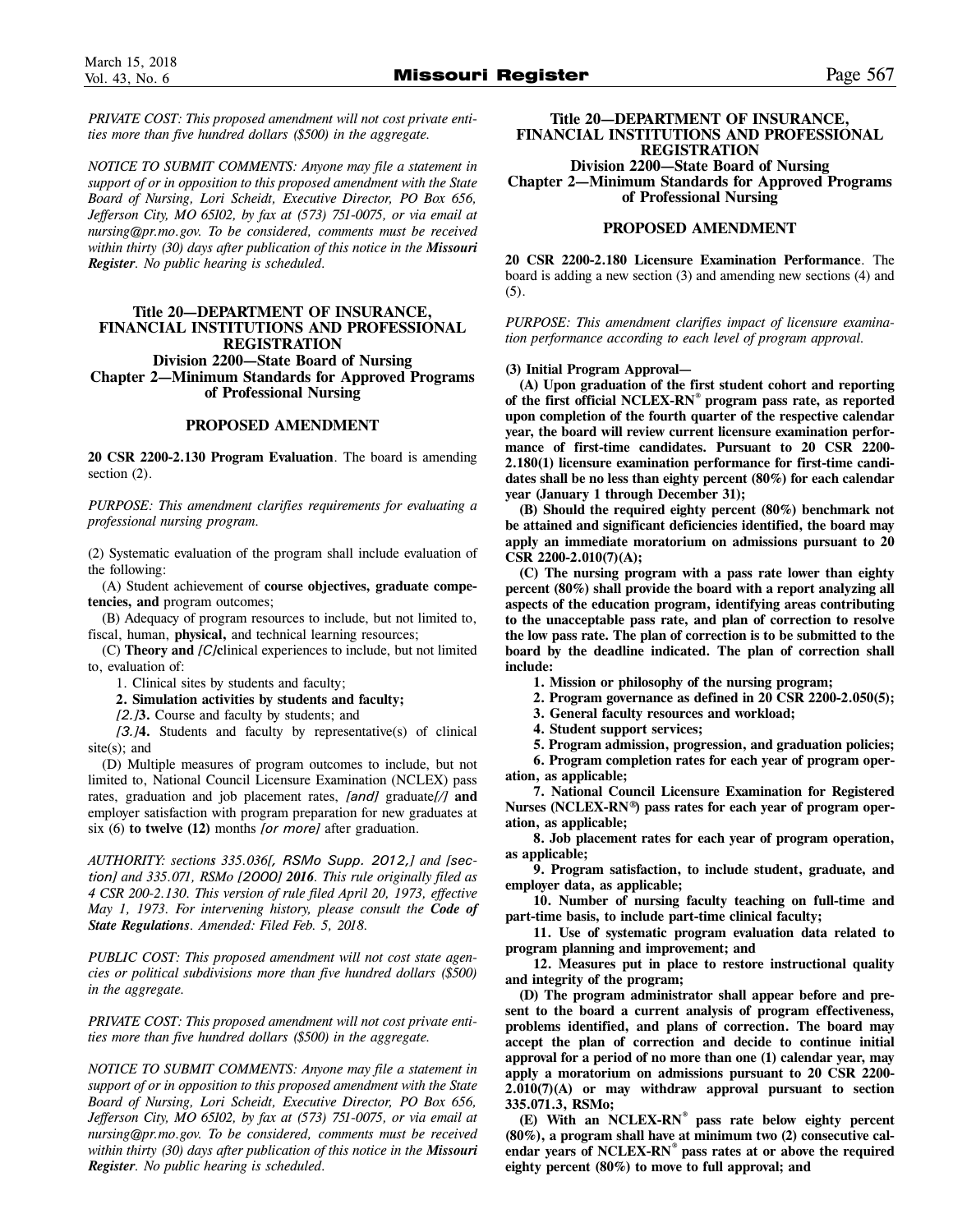**(F) If the nursing program has not demonstrated consistent measurable progress toward implementation of the correction plan and NCLEX-RN® pass rates remain below eighty percent (80%) for a second consecutive year, the board will withdraw approval pursuant to section 335.071.3, RSMo.** 

#### **(4) Full Program Approval—**

*[(3)]***(A)** The nursing program with a pass rate lower than eighty percent (80%) shall*[:]***—**

*[(A)]***1.** First year—Provide the board with a report analyzing all aspects of the education program, identifying areas contributing to the unacceptable pass rate**,** and plan of correction to resolve low pass rate. **The plan of correction shall be submitted to the board by the deadline indicated.** The plan of correction shall include:

*[1.]***A.** Mission or philosophy of the nursing program;

*[2.]***B.** Program governance as defined in 20 CSR 2200- 2.050(5);

*[3.]***C.** General faculty resources and workload;

*[4.]***D.** Student support services;

*[5.]***E.** Program admission, progression, and graduation policies;

*[6.]***F.** Program *[graduation]* **completion** rates for the last five (5) years;

*[7.]***G.** National Council Licensure Examination for Registered Nurses (NCLEX-RN®) pass rates for the last five (5) years;

*[8.]***H.** Job placement rates for the last five (5) years;

*[9.]***I.** Program satisfaction, to include student, graduate, and employer data;

*[10.]***J.** Number of nursing faculty teaching on full-time and part-time basis; to include part-time clinical faculty and faculty on contingent approval; *[and]*

*[11.]***K.** Use of systematic program evaluation data related to program planning and improvement; **and**

**L. Measures put in place to restore instructional quality and integrity of the program;** 

*[(B)]***2.** Second consecutive year—The program may be placed on conditional approval status. The program administrator *[will be required to]* **shall** appear before and present to the board **the current plan of correction, which includes** a current analysis of program effectiveness, problems identified, and plans of correction; **and**

*[(C)]***3.** Side-by-side comparison of first-year and second-year analyses of program effectiveness shall be included*[;]***. The plan of correction shall be submitted to the board by the deadline indicated.** 

#### **(5) Conditional Program Approval.**

*[(D)]***(A)** The nursing program placed on conditional approval shall remain on conditional approval (as per 20 CSR 2200-2.010(6)) until it has two (2) consecutive years of pass rates of at least eighty percent (80%) or until the board removes approval pursuant to section 335.071.3*[.]*, RSMo*[; and].*

**(B) The nursing program shall provide a side-by-side comparison of plans of correction that includes program analyses for each consecutive year that NCLEX-RN® pass rates remain below eighty percent (80%). Each year the program administrator shall appear before and present to the board a current analysis of program effectiveness, problems identified, and plans of correction. The board may, at any time, apply a moratorium on student admissions pursuant to 20 CSR 2200-2.010(7)(A).**

*[(E)]***(C)** If, after two (2) years *[of]* **on** conditional approval, a nursing program has not demonstrated consistent measurable progress toward implementation of the correction plan and NCLEX-RN® pass rates remain below eighty percent (80%), the board *[shall]* **will** withdraw approval pursuant to section 335.071.3*[.]*, RSMo.

*AUTHORITY: sections 335.036[, RSMo Supp. 2012,] and [section] and 335.071, RSMo [2000] 2016. This rule originally filed as* *4 CSR 200-2.180. Original rule filed Sept. 1, 1998, effective Feb. 28, 1999. For intervening history, please consult the Code of State Regulations. Amended: Filed Feb. 5, 2018.*

*PUBLIC COST: This proposed amendment will not cost state agencies or political subdivisions more than five hundred dollars (\$500) in the aggregate.*

*PRIVATE COST: This proposed amendment will not cost private entities more than five hundred dollars (\$500) in the aggregate.*

*NOTICE TO SUBMIT COMMENTS: Anyone may file a statement in support of or in opposition to this proposed amendment with the State Board of Nursing, Lori Scheidt, Executive Director, PO Box 656, Jefferson City, MO 65102, by fax at (573) 751-0075, or via email at nursing@pr.mo.gov. To be considered, comments must be received within thirty (30) days after publication of this notice in the Missouri Register. No public hearing is scheduled.*

## **Title 20—DEPARTMENT OF INSURANCE, FINANCIAL INSTITUTIONS AND PROFESSIONAL REGISTRATION Division 2200—State Board of Nursing Chapter 3—Minimum Standards for Approved Programs of Practical Nursing**

#### **PROPOSED AMENDMENT**

**20 CSR 2200-3.001 Definitions**. The board is amending subsection  $(1)(K)$ , adding new subsections  $(1)(R)$ ,  $(1)(EE)$ ,  $(1)(MM)$ ,  $(1)(PP)$ , and (1)(UU), and relettering as necessary.

*PURPOSE: This amendment adds and amends definitions to keep language within the Minimum Standards for Programs of Professional Nursing internally congruent.*

(1) When used in 20 CSR 2200-3, the following terms mean:

(K) Clinical simulation—*[An educational experience that creates realistic scenarios where students engage in nursing practice under the direction of nursing faculty;]* **Any activity that models direct patient care in a controlled environment, led by a qualified facilitator with oversight by nursing faculty. Activities include assessment, competencies, terminology, evaluation, and debriefing, based on standards of best nursing practice. The purpose of simulation as a teaching pedagogy is to mimic and practice competencies not able to be acquired in a clinical setting or to augment direct patient care experiences;** 

**(R) Debriefing—An activity that follows a simulation experience that encourages participant's reflective thinking, and provides feedback regarding the participant's performance;** 

*[(R)]***(S)** Direct care—A clinical experience in which patient care is given by the student under the direction of the faculty member or preceptor;

*[(S)]***(T)** Distance learning—Curriculum provided from a main campus location to another geographic location primarily through electronic or other technological methods;

*[(T)]***(U)** Endorsement—Process of acquiring licensure as a nurse based on original licensure by examination in another state, territory, or country;

*[(U)]***(V)** Faculty—Individuals designated by sponsoring institution with responsibilities for development, implementation, and evaluation of philosophy and/or mission, objectives, and curriculum of nursing program;

*[(V)]***(W)** Full-time—Those individuals deemed by sponsoring institution to meet definition for full-time employment;

*[(W)]***(X)** Governing body—Body authorized to establish and monitor policies and assume responsibility for the educational programs;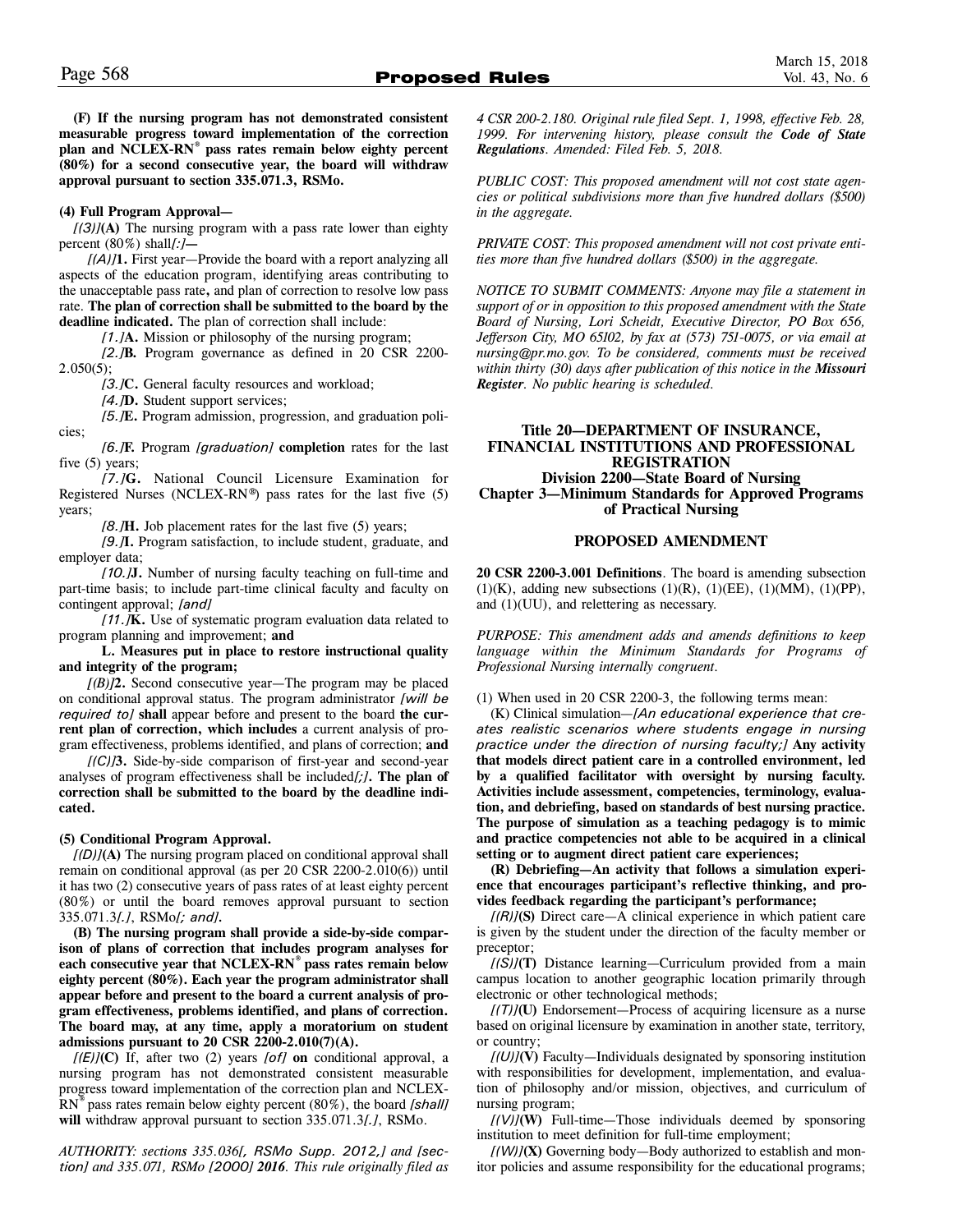*[(X)]***(Y)** Graduate competency—Individual graduate behaviors;

*[(Y)]***(Z)** Initial approval—Status granted a program of practical nursing until full approval status is granted or denied;

*[(Z)]***(AA)** Information technology—The study designed for development, implementation, support, or management of computerbased information systems, particularly software applications and computer hardware;

*[(AA)]***(BB)** Minimum standards—Criteria which nursing programs shall meet in order to be approved by the board;

*[(BB)]***(CC)** Mission—Overall statement of purpose that faculty accept as valid and is directly related to curriculum practices;

*[(CC)]***(DD)** Multiple campuses—Distinct and separate geographic locations offering the same program, providing the same services, and operated by the same sponsoring institution;

**(EE) National Nursing Accreditation—Accreditation by a national agency specific to nursing education that is recognized by the board;** 

*[(DD)]***(FF)** NCLEX-PN® examination—National Council Licensure Examination for Practical Nurses;

*[(EE)]***(GG)** Objectives—Measurable statements describing anticipated outcomes of learning;

*[(FF)]***(HH)** Observational experiences—Planned learning experiences designed to assist students to meet course objectives through observation;

*[(GG)]***(II)** Part-time—Individuals deemed by the sponsoring institution to meet the definition for part-time employment;

*[(HH)]***(JJ)** Philosophy—A composite of the beliefs that the faculty accept as valid and is directly related to curriculum practices;

*[(II)]***(KK)** Pilot program/project—Educational activity which has board approval for a limited time and which otherwise would be out of compliance with minimum standards;

*[(JJ)]***(LL)** Preceptor—Registered professional or licensed practical nurse assigned to assist nursing students in an educational experience which is designed and directed by a faculty member;

**(MM) Pre-licensure—Initial educational program in nursing leading to entry-level licensure;** 

*[(KK)]***(NN)** Program—Course of study leading to a diploma or certificate;

*[(LL)]***(OO)** Program outcomes—Measurable statements defining aggregate student achievements;

**(PP) Proper supervision—The general overseeing and the authorizing to direct in any given situation including, but not limited to: orientation, initial and ongoing direction, procedural guidance, periodic inspection, and evaluations;**

*[(MM)]***(QQ)** Requirement—A mandatory condition that a school or program meets in order to comply with minimum standards;

*[(NN)]***(RR)** Satellite location—A site geographically separate from but administered and served by a primary program campus;

*[(OO)]***(SS)** Sponsoring institution—The institution that is financially and legally responsible for the nursing program;

*[(PP)]***(TT)** Statement of need and feasibility—Current evidence of need for professional and practical nurses, additional nursing program(s), and community support;

**(UU) Sustainability plan—A plan for the purchase, replacement, and maintenance of skills lab supplies, furnishings, and equipment to meet program outcomes;** 

*[(QQ)]***(VV)** Systematic evaluation plan—Written plan developed by faculty for comprehensive evaluation of all aspects of the program; and

*[(RR)]***(WW)** Written agreement—Formal memorandum of understanding or contract between a nursing education program and a cooperating agency, which designates each party's responsibilities for education of nursing students.

*AUTHORITY: sections 335.036[, RSMo Supp. 2012,] and [section] 335.071, RSMo [2000] 2016. This rule originally filed as 4 CSR 200-3.001. Original rule filed March 25, 1993, effective Dec. 9, 1993. For intervening history, please consult the Code of State*

*Regulations. Amended: Filed Feb. 9, 2018.*

*PUBLIC COST: This proposed amendment will not cost state agencies or political subdivisions more than five hundred dollars (\$500) in the aggregate.*

*PRIVATE COST: This proposed amendment will not cost private entities more than five hundred dollars (\$500) in the aggregate.*

*NOTICE TO SUBMIT COMMENTS: Anyone may file a statement in support of or in opposition to this proposed amendment with the State Board of Nursing, Lori Scheidt, Executive Director, PO Box 656, Jefferson City, MO 65102, by fax at (573) 751-0075, or via email at nursing@pr.mo.gov. To be considered, comments must be received within thirty (30) days after publication of this notice in the Missouri Register. No public hearing is scheduled.*

# **Title 20—DEPARTMENT OF INSURANCE, FINANCIAL INSTITUTIONS AND PROFESSIONAL REGISTRATION Division 2200—State Board of Nursing**

**Chapter 3—Minimum Standards for Approved Programs of Practical Nursing** 

# **PROPOSED AMENDMENT**

**20 CSR 2200-3.010 Approval**. The board is amending sections (3),  $(4)$ ,  $(5)$ ,  $(6)$ , and  $(8)$ , adding new section  $(7)$ , and renumbering as necessary.

*PURPOSE: This amendment clarifies the approval process for programs of practical nursing.*

(3) Classification of Approval.

(A) Initial approval is the status granted a program of practical nursing until full approval is granted or *[denied]* **approval is withdrawn**.

(B) Full approval is the status granted a program of practical nursing after the program has *[graduated one (1) class and has]* met and continues to meet regulations or requirements.

#### (4) Initial Approval Status.

(A) Process for Obtaining Initial Approval—

1. An accredited institution of education desiring to establish a program of practical nursing shall submit a petition to the board at least three (3) months prior to the submission of a proposal. Prior to submission of a petition, nursing programs operating under the institution's sponsorship shall meet requirements for full program approval. The petition shall include: the name and location of the sponsoring institution and its accreditation status; the mission statement of the sponsoring institution and the mission statement of the proposed program; the proposed location (and satellites) in relation to the administrative office of the sponsoring institution; statement of need and feasibility; type and length of the nursing program proposed; and tentative budget plans including evidence of financial resources adequate for planning, implementing, and continuing the nursing program.

A. The statement of need and feasibility shall include:

(I) Documentation of the need for the nursing program including community and economic development need, rationale for why the program should be established, and documentation of employers' need for graduates of the proposed program;

(II) Number of professional nursing and practical nursing programs in the area and potential impact on those nursing programs;

(III) Number and source of anticipated student population;

(IV) Letters of support for the proposed nursing program;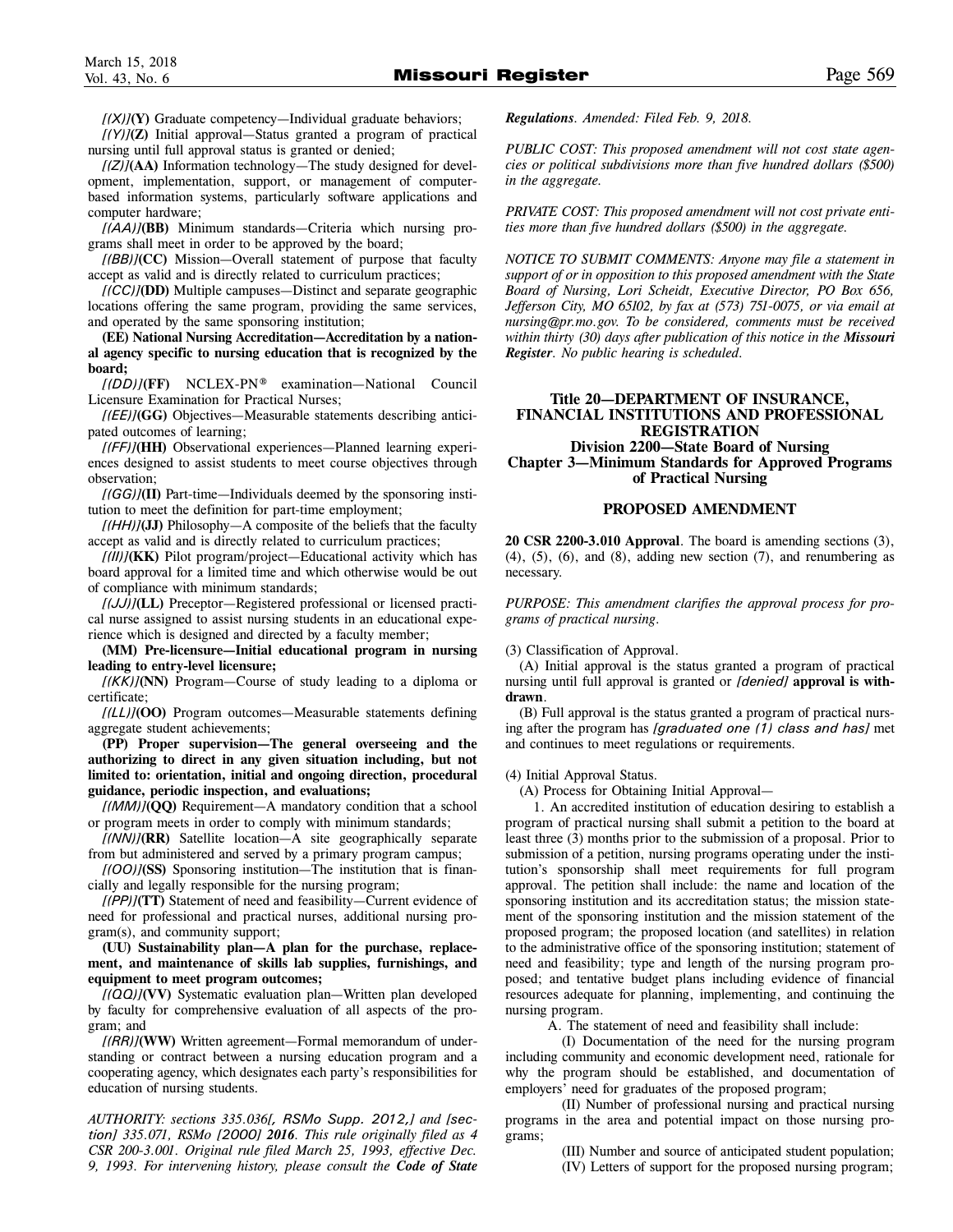(V) Letter(s) from potential clinical sites*[;]***,** including a description of potential clinical sites, average daily patient census, and the ability to provide clinical placement to potential student(s) in addition to those of existing nursing programs to meet program objectives and outcomes; and

(VI) Source of potential qualified faculty and anticipated ratio of faculty to student enrollment.

B. Upon board review of the petition, the board *[shall have]* **has** the authority to *[accept]* **approve** or deny the petition. The petition shall be accepted by the board prior to submission of a proposal. Revised petitions may be submitted to the board. Each petition shall remain active for no more than one (1) calendar year from the date of review by the board.

C. The board will electronically notify nursing programs of the accepted petition;

2. Each sponsoring institution shall have only one (1) program proposal under consideration for initial approval at any one (1) time;

3. A program proposal shall be written and presented to the board by the program administrator of the proposed program. The proposal shall *[be written to reflect compliance]* **comply** with the Minimum Standards for Program of Practical Nursing as prescribed in 20 CSR 2200-3.050 through 20 CSR 2200-3.130*[. The proposal shall]* **and** bear the signature of the administrator who *[shall]* meet**s** the criteria in 20 CSR 2200-3.060(1)(B) and *[shall be]* **has been** active in the position on a full-time basis for at least nine (9) months and preferably one (1) year prior to the entry of the first class. The number of copies of the proposal, as specified by the board, shall be *[accompanied]* **submitted** with the required application fee. Submission of the application fee *[shall]* **will** initiate review of the proposal. The proposal shall be prepared following the reporting format and include**s** each component as indicated in paragraph  $(4)(A)4$ . of this rule. The proposal shall remain active for no more than one (1) calendar year from the date of *[receipt at]* r**eview by** the board *[office]*. No more than two (2) proposal revisions shall be accepted. Members designated by the board *[shall]* **will** review the proposal and make recommendations **prior to presentation of the proposal** to the board. Board approval of the proposal with or without contingencies shall be obtained no later than six (6) months prior to the anticipated opening date;

4. A proposal submitted shall contain the following information: A. Curriculum.

(I) Philosophy and/or mission.

(II) Graduate competencies.

(III) Curriculum sequence.

(IV) Course descriptions and objectives with number of credit hours or clock hours for all courses. **Credit or clock hour allocations specific to theory, lab, and clinical portions shall be included. If utilized, credit hours allocated to theory, lab, and clinical instruction shall be included.**

(V) Systematic evaluation plan.

(VI) Evidence of eligibility for articulation of credits related to completion of a program of professional nursing;

B. Students.

ble.

(I) Maximum number of students per class.

(II) Number of classes admitted per year.

(III) Number of students anticipated in initial class.

(IV) Plan for increase to maximum enrollment, if applica-

(V) Admission criteria.

(VI) Plans for progression and retention of students.

(VII) Appeal policies and procedures.

(VIII) Availability and accessibility of student services;

C. Faculty.

(I) Plan for hiring full-time and part-time theory and clinical faculty. This **plan** shall include full-time equivalents, student to faculty ratios, and full-time to part-time faculty ratios to meet initial and increasing enrollment.

(II) Position descriptions;

D. Support services personnel.

(I) Number of full-time and part-time ancillary support services personnel.

(II) Position descriptions;

E. Sponsoring institution.

(I) Evidence of authorization to conduct the program of practical nursing by the governing body of the sponsoring institution.

(II) Evidence of accreditation by an agency recognized by the United States Department of Education.

(III) Current organizational chart(s) illustrating the relationship of the program to the sponsoring institution and the faculty structure within the proposed program.

(IV) Evidence of financial stability and resources of the sponsoring institution and the program of nursing **to include a sustainability plan for the purchase, replacement, and maintenance of skills lab supplies, furnishings, and equipment to meet program outcomes**; and

F. Facilities.

(I) Description of educational facilities to be used by the practical nursing program such as classrooms, library, offices, clinical skills *[laboratory]***, and simulation laboratories**, and other facilities.

(II) Description of planned or available learning resources to include such items as equipment, supplies, library services, computers, *[and]* **simulation** technology**, and online educational resources to be utilized for instructional purposes**.

(III) Letter(s) from potential clinical site; including a description of potential clinical sites, average daily patient census, and the ability to provide clinical placement to potential students in addition to those of existing nursing programs to meet program objectives and outcomes.

(IV) A letter of intent from each proposed cooperating agency stating its ability to provide the appropriate educational experiences to meet program objectives and outcomes;

5. Site survey. Representatives from the board *[shall]* **will** make an on-site survey to verify implementation of the proposal and compliance with 20 CSR 2200-3.050 through 20 CSR 2200-3.130; and

6. The board's decision to grant initial approval is contingent upon evidence from the site survey that the program is being implemented in compliance with 20 CSR 2200-3.050 through 20 CSR 2200-3.130. Initial program approval contingent on the site survey shall remain active for no more than one (1) calendar year prior to program start.

(B) Throughout the period of initial approval, the program shall submit an annual *[survey]* **report, an annual registration, and the annual registration fee as set by the board**.

(C) Upon graduation of the program's first class and receipt of results of the **first official** National Council Licensure Examination for Practical Nurses (NCLEX-PN® examination) **program pass rate, as reported after completion of the fourth quarter of the respective calendar year**, the board *[shall]* **will** review the following:

1. The program's compliance with minimum standards during initial approval including the program's adherence to the approved proposal and changes authorized by the board;

2. Report of an on-site survey;

3. Report of the National Council Licensure Examination for Practical Nurses results (as per 20 CSR 2200-3.180(1));

4. Identification and analysis of class graduation rate; and

5. Submission of program's ongoing systematic evaluation plan with available data.

(D) After its review, the board shall decide to continue initial approval for a period of not more than one (1) **calendar** year, *[deny]* **withdraw** approval, or grant full approval.

**(E) On-Site Surveys. At least two (2) representatives of the board will make on-site surveys. On-site surveys will be made on a regular basis throughout the initial approval period. A program may request additional visits. Programs retained on initial approval status will have on-site surveys on an annual basis and**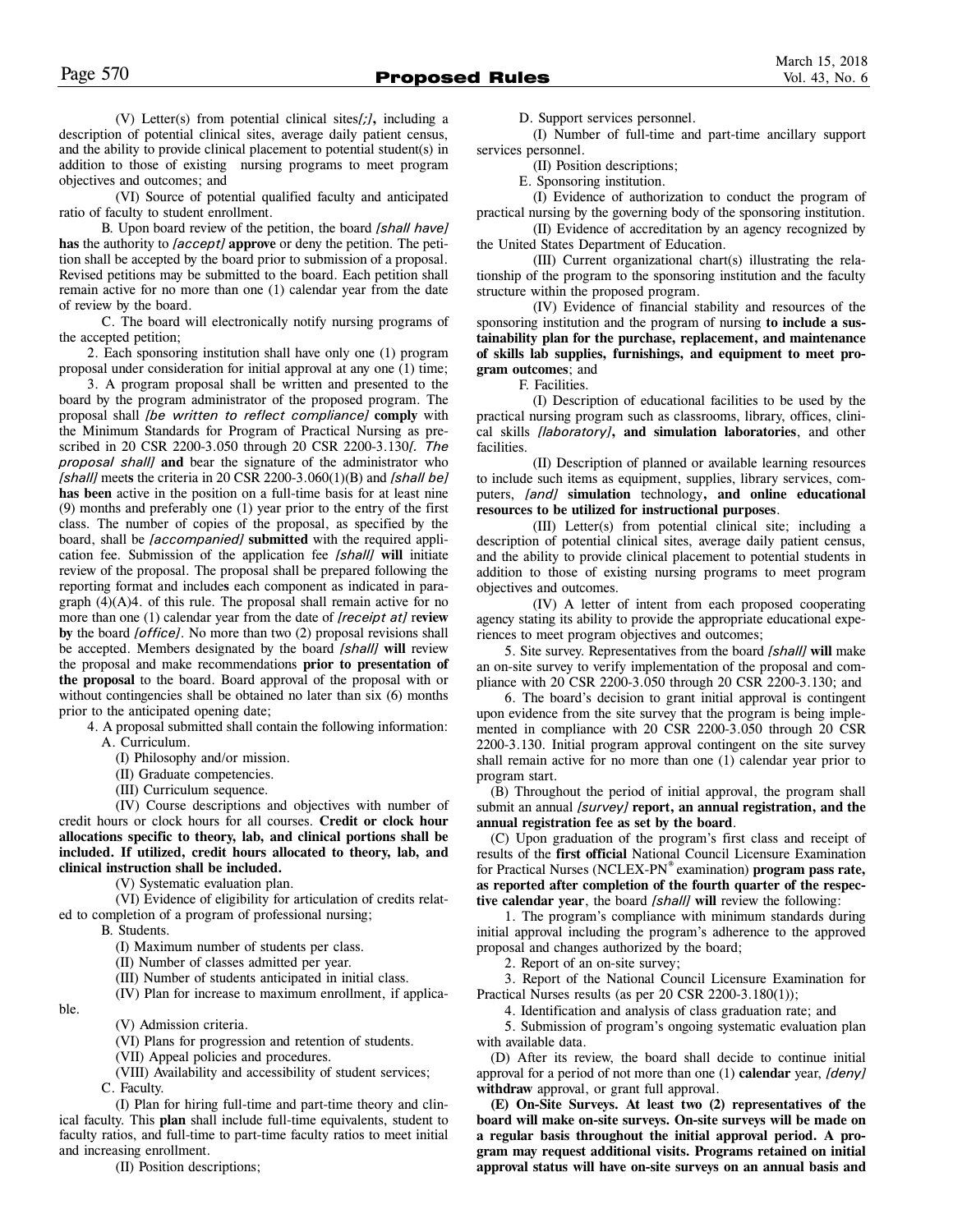**as directed by the board.** 

**(F) A program's approval may be withdrawn pursuant to section 335.071.3, RSMo, for noncompliance with minimum standards. A program which fails to correct identified deficiencies to the satisfaction of the board will, after notice and hearing, be removed from the board's listing of approved programs.**

#### (5) Full Approval Status.

(A) Annual Report. Each program and each campus of each program shall complete and submit the board's annual *[survey]* **report** by the established deadline. Following review by the board, each program *[shall]* **will** be notified of the board's action(s).

(B) A program's approval status *[shall be]* **is** subject to review by the board if the required annual report**, annual registration, or annual registration fee** is not received within thirty (30) days from the established deadline.

(C) On-Site Surveys. On-site surveys *[shall]* **will** be made on a scheduled basis, at the direction of the board, or upon request of the nursing program. Each nursing program *[shall]* **will** be surveyed typically at five- (5-) year intervals. If the program is accredited by a national nursing accreditation agency, the nursing program may request that the on-site survey be scheduled in coordination with a national nursing accreditation agency visit. Representatives of the board *[shall]* **will** form a survey team to conduct each on-site survey. Each survey team shall consist of two (2) or more persons qualified to conduct on-site surveys. The program shall solicit public comments in preparation for each *[scheduled]* **routine** on-site survey. Evidence of solicitation of public comments shall be available for review during the on-site survey.

(D) Additional Visits/Surveys. At least two (2) representatives of the board *[shall]* **will** make additional visits/surveys as deemed necessary by the board. A program may request additional visits.

#### (6) Conditional Approval Status.

(A) Should circumstances warrant, the board will notify the program administrator of concerns regarding the program and the administrator will be requested to respond to those concerns.

*[(B) Should circumstances be such that instructional quality and integrity of the program is jeopardized, the board may impose a moratorium on student admissions.]* 

*[(C)]***(B)** A program may be placed on conditional approval status if it has failed to meet or maintain the rules/regulations or requirements, or both, set by the board. The program will remain on conditional approval status until such time as the deficiencies are corrected to the satisfaction of the board.

**(C) On-Site Surveys. At least two (2) representatives of the board will make on-site surveys. On-site surveys are conducted on a regular basis throughout the conditional approval period as directed by the board. A program may request additional visits.** 

#### **(7) Moratorium on Student Admissions.**

**(A) Should circumstances be such that instructional quality and integrity for the program is jeopardized as determined by the board, the board may impose a moratorium on student admissions. A moratorium on student admissions may be imposed by the board during initial, full, and conditional approval status of the program. The moratorium may be lifted by the board upon proof submitted to the board that the program has cured any deficiencies in the instructional quality and integrity of the program.** 

*[(7)]***(8)** Annual Registration Requirements.

(A) *[An]* **The board will send an** application for annual registration *[shall be sent]* to each approved program and each campus of each program from the board. Failure to receive the application will not relieve the program of its obligation to register.

(B) A separate annual registration form and designated fee as established by 20 CSR 2200-4.010 shall be submitted to the board

for each approved program and each campus of each program prior to June 1 of each year. **Satellite locations do not qualify as a campus of an approved program.** 

(C) A program's approval status *[shall be]* **is** subject to review by the board if the required registration fee is not received within thirty (30) days following the June 1 deadline.

*AUTHORITY: sections 335.036[, RSMo Supp. 2012,] and [section] 335.071, RSMo [2000] 2016. This rule originally filed as 4 CSR 200-3.010. Original rule filed Jan. 29, 1974, effective Feb. 8, 1974. For intervening history, please consult the Code of State Regulations. Amended: Filed Feb. 9, 2018.*

*PUBLIC COST: This proposed amendment will not cost state agencies or political subdivisions more than five hundred dollars (\$500) in the aggregate.*

*PRIVATE COST: This proposed amendment will not cost private entities more than five hundred dollars (\$500) in the aggregate.*

*NOTICE TO SUBMIT COMMENTS: Anyone may file a statement in support of or in opposition to this proposed amendment with the State Board of Nursing, Lori Scheidt, Executive Director, PO Box 656, Jefferson City, MO 65102, by fax at (573) 751-0075, or via email at nursing@pr.mo.gov. To be considered, comments must be received within thirty (30) days after publication of this notice in the Missouri Register. No public hearing is scheduled.*

# **Title 20—DEPARTMENT OF INSURANCE, FINANCIAL INSTITUTIONS AND PROFESSIONAL REGISTRATION Division 2200—State Board of Nursing Chapter 3—Minimum Standards for Approved Programs of Practical Nursing**

#### **PROPOSED AMENDMENT**

**20 CSR 2200-3.020 Discontinuing and Reopening Programs**. The board is amending section (2).

*PURPOSE: This amendment establishes a waiting period after closure to initiate the approval process for a new nursing program.*

(2) Program Reopening. The procedure for reopening a program is the same as for initial approval in 20 CSR 2200-3.010(4)(A). **An accredited institution of education that has lost the board's approval of a nursing program due to deficiencies identified by the board may not petition the board for establishment of a new nursing program for a minimum of one (1) calendar year from the time of the actual date for program closure.** 

*AUTHORITY: sections 335.036[, RSMo Supp. 2012,] and [section] 335.071, RSMo [2000] 2016. This rule originally filed as 4 CSR 200-3.020. Original rule filed Jan. 29, 1974, effective Feb. 8, 1974. For intervening history, please consult the Code of State Regulations. Amended: Filed Feb. 9, 2018.*

*PUBLIC COST: This proposed amendment will not cost state agencies or political subdivisions more than five hundred dollars (\$500) in the aggregate.*

*PRIVATE COST: This proposed amendment will not cost private entities more than five hundred dollars (\$500) in the aggregate.*

*NOTICE TO SUBMIT COMMENTS: Anyone may file a statement in support of or in opposition to this proposed amendment with the State Board of Nursing, Lori Scheidt, Executive Director, PO Box 656,*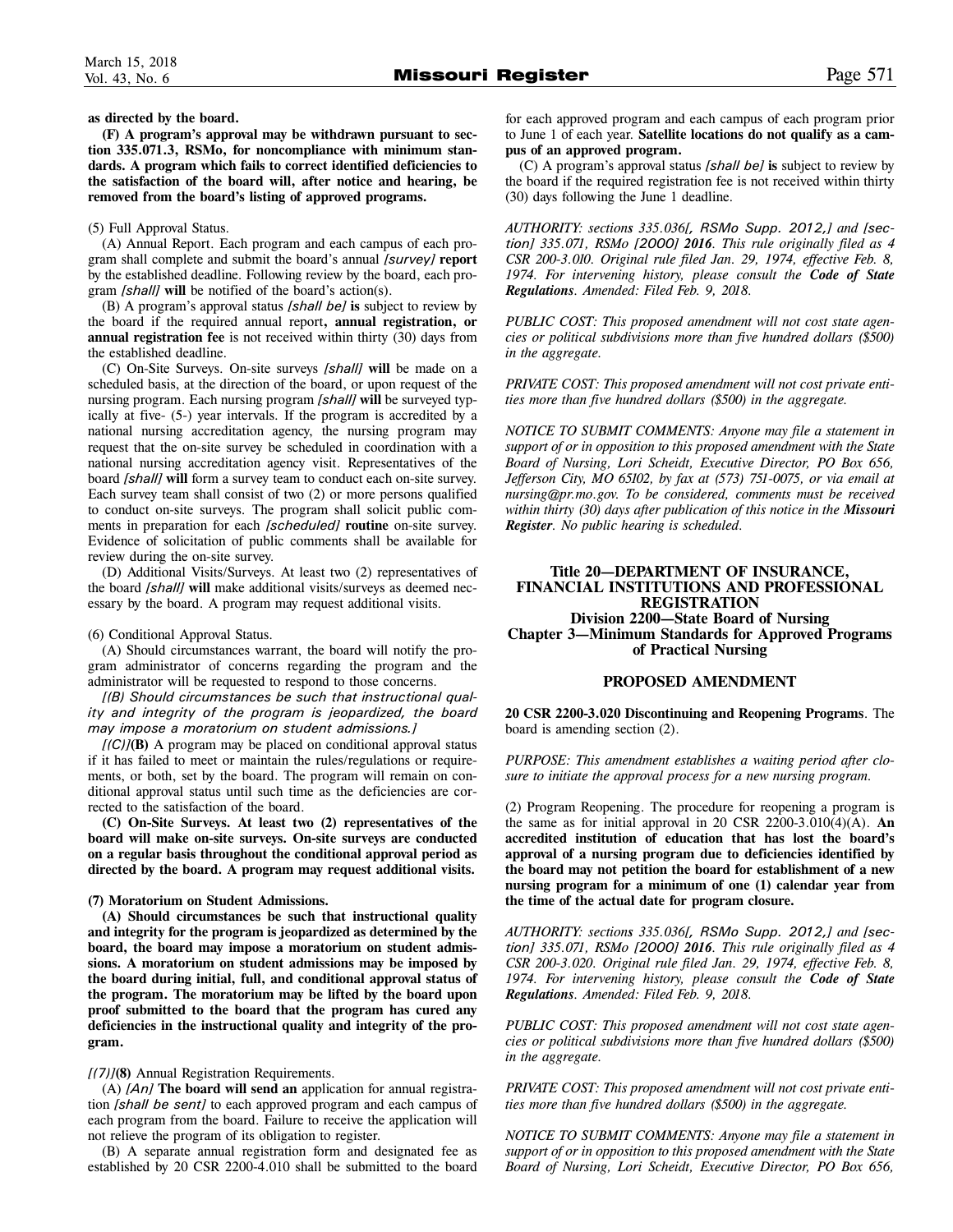*Jefferson City, MO 65102, by fax at (573) 751-0075, or via email at nursing@pr.mo.gov. To be considered, comments must be received within thirty (30) days after publication of this notice in the Missouri Register. No public hearing is scheduled.*

# **Title 20—DEPARTMENT OF INSURANCE, FINANCIAL INSTITUTIONS AND PROFESSIONAL REGISTRATION Division 2200—State Board of Nursing Chapter 3—Minimum Standards for Approved Programs of Practical Nursing**

# **PROPOSED AMENDMENT**

**20 CSR 2200-3.030 Change in Sponsorship**. The board is amending sections (2) and (3).

*PURPOSE: This rule defines the procedure for a change of sponsorship of a practical nursing program.* 

(2) A change in sponsorship form *[provided by the board]* shall be completed and returned **to the board** within thirty (30) days of *[receipt of the form]* **the change in sponsorship. Written notification shall include proposed changes to the program**.

(3) *[Any p]***P**roposed changes that affect the criteria included in 20 CSR  $2200-3.010(4)(A)1.-4$ . shall be approved by the board prior to implementation.

*AUTHORITY: sections 335.036[, RSMo Supp. 2012,] and [section] 335.071, RSMo [2000] 2016. This rule originally filed as 4 CSR 200-3.030. Original rule filed Jan. 29, 1974, effective Feb. 8, 1974. For intervening history, please consult the Code of State Regulations. Amended: Filed Feb. 9, 2018.*

*PUBLIC COST: This proposed amendment will not cost state agencies or political subdivisions more than five hundred dollars (\$500) in the aggregate.*

*PRIVATE COST: This proposed amendment will not cost private entities more than five hundred dollars (\$500) in the aggregate.*

*NOTICE TO SUBMIT COMMENTS: Anyone may file a statement in support of or in opposition to this proposed amendment with the State Board of Nursing, Lori Scheidt, Executive Director, PO Box 656, Jefferson City, MO 65102, by fax at (573) 751-0075, or via email at nursing@pr.mo.gov. To be considered, comments must be received within thirty (30) days after publication of this notice in the Missouri Register. No public hearing is scheduled.*

# **Title 20—DEPARTMENT OF INSURANCE, FINANCIAL INSTITUTIONS AND PROFESSIONAL REGISTRATION Division 2200—State Board of Nursing Chapter 3—Minimum Standards for Approved Programs of Practical Nursing**

# **PROPOSED AMENDMENT**

**20 CSR 2200-3.035 Multiple Campuses**. The board is amending sections (2), (3), (4), (5), and (7).

*PURPOSE: This amendment clarifies approval of programs with multiple campuses.*

(2) Each campus is required to submit a separate annual *[survey]*

**report**, annual registration, and annual registration fee.

(3) The sponsoring institution shall submit a proposal as indicated in 20 CSR 2200-3.010(4)(A) and receive approval from the board before opening an additional campus **or expand to additional satellite location(s)**. Each additional campus *[shall]* **and satellite location will** be surveyed.

(4) Each campus **and satellite location** shall have a full-time faculty person designated as the coordinator who reports to the program administrator*[. Each program coordinator shall meet]* **and meets** the faculty requirements for appointment.

(5) Discipline of one (1) campus will not automatically result in discipline of other campuses of the same program **or other programs under the same institutional sponsorship**. **Discipline of a nursing program will apply to satellite expansion site(s) of the program.** 

(7) Satellite locations do not qualify *[as multiple campuses]* **as a campus of an approved program**.

*AUTHORITY: sections 335.036[, RSMo Supp. 2012,] and [section] 335.071, RSMo [2000] 2016. This rule originally filed as 4 CSR 200-3.035. Original rule filed March 25, 1993, effective Dec. 9, 1993. For intervening history, please consult the Code of State Regulations. Amended: Filed Feb. 9, 2018.*

*PUBLIC COST: This proposed amendment will not cost state agencies or political subdivisions more than five hundred dollars (\$500) in the aggregate.*

*PRIVATE COST: This proposed amendment will not cost private entities more than five hundred dollars (\$500) in the aggregate.*

*NOTICE TO SUBMIT COMMENTS: Anyone may file a statement in support of or in opposition to this proposed amendment with the State Board of Nursing, Lori Scheidt, Executive Director, PO Box 656, Jefferson City, MO 65102, by fax at (573)751-0075, or via email at nursing@pr.mo.gov. To be considered, comments must be received within thirty (30) days after publication of this notice in the Missouri Register. No public hearing is scheduled.*

# **Title 20—DEPARTMENT OF INSURANCE, FINANCIAL INSTITUTIONS AND PROFESSIONAL REGISTRATION Division 2200—State Board of Nursing Chapter 3—Minimum Standards for Approved Programs of Practical Nursing**

# **PROPOSED AMENDMENT**

**20 CSR 2200-3.040 Program Changes Requiring Board Approval, Notification, or Both**. The board is amending sections (1) and (5).

*PURPOSE: This amendment clarifies program changes which require board approval, notification, or both and required notification of change of status to national nursing accreditation.* 

(1) Board approval is required for changes of the following:

(C) Increase **in** number of students by enrollment *[or]***,** transfer, **or readmission** by more than one (1) beyond the number approved by the board;

- (D) Pilot program/project; *[and]*
- (E) Relocation of the program or any of its components*[.]***; and**
- **(F) Substantial change in program delivery modalities.**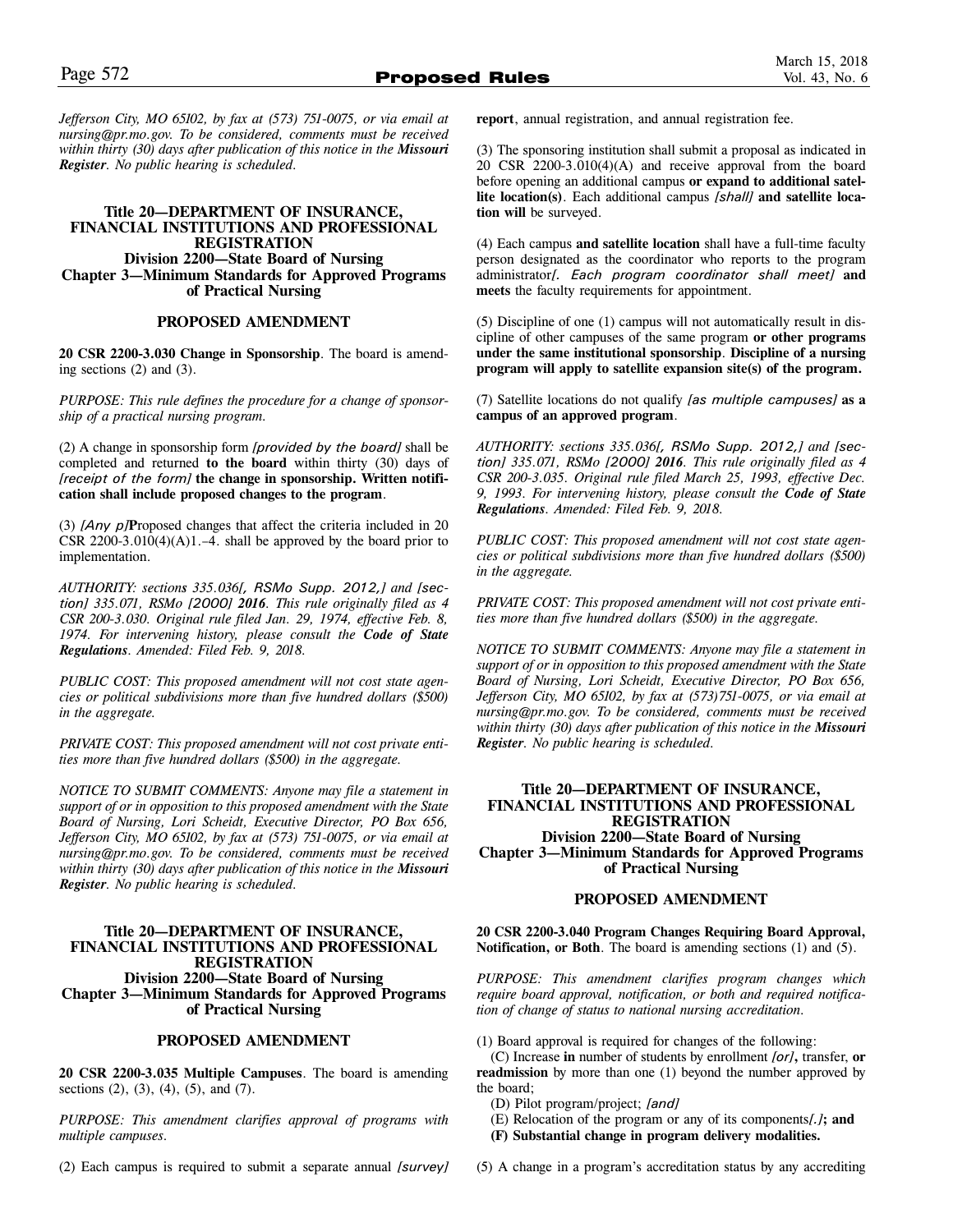body**, to include national nursing accreditors,** shall be submitted in writing to the board within thirty (30) days of the program's notification of such.

*AUTHORITY: sections 335.036[, RSMo Supp. 2012,] and [section] 335.071, RSMo [2000] 2016. This rule originally filed as 4 CSR 200-3.040. Original rule filed Jan. 29, 1974, effective Feb. 8, 1974. For intervening history, please consult the Code of State Regulations. Amended: Filed Feb. 9, 2018.*

*PUBLIC COST: This proposed amendment will not cost state agencies or political subdivisions more than five hundred dollars (\$500) in the aggregate.*

*PRIVATE COST: This proposed amendment will not cost private entities more than five hundred dollars (\$500) in the aggregate.*

*NOTICE TO SUBMIT COMMENTS: Anyone may file a statement in support of or in opposition to this proposed amendment with the State Board of Nursing, Lori Scheidt, Executive Director, PO Box 656, Jefferson City, MO 65102, by fax at (573) 751-0075, or via email at nursing@pr.mo.gov. To be considered, comments must be received within thirty (30) days after publication of this notice in the Missouri Register. No public hearing is scheduled.*

# **Title 20—DEPARTMENT OF INSURANCE, FINANCIAL INSTITUTIONS AND PROFESSIONAL REGISTRATION Division 2200—State Board of Nursing Chapter 3—Minimum Standards for Approved Programs of Practical Nursing**

# **PROPOSED AMENDMENT**

**20 CSR 2200-3.050 Organization and Administration of an Approved Program of Practical Nursing**. The board is amending sections  $(1)$ ,  $(4)$ ,  $(5)$ ,  $(6)$ , and  $(7)$ .

*PURPOSE: This amendment clarifies requirements for approval of pre-licensure programs of professional nursing.*

(1) Philosophy and/or mission of the program shall be in writing and *[shall]* be consistent with the philosophy and/or mission statement of the sponsoring institution.

(4) There will be a faculty governance structure with responsibility for the nursing curriculum and the admission, **readmission,** progression and graduation of students.

**(C) Meeting minutes shall reflect faculty decision making within the program. Documentation shall include evidence that program evaluation data are utilized to make program decisions.** 

(5) The program shall have a current organizational chart(s) illustrating the relationship of the program to the sponsoring institution and the **coordinator and** faculty structure within the nursing program.

# (6) Finance.

(A) There shall be an annual budget to support the program. **Financial resources shall be sufficient to support program outcomes and operation.** 

(C) The administrator, with input from the **coordinators and** faculty, shall make recommendations for the budget.

# (7) Clerical Assistance.

(A) Each program **and satellite location** shall have secretarial and other support services sufficient to meet the needs of the program.

*AUTHORITY: sections 335.036 and 335.071, RSMo [2000] 2016. This rule originally filed as 4 CSR 200-3.050. Original rule filed Jan. 29, 1974, effective Feb. 8, 1974. For intervening history, please consult the Code of State Regulations. Amended: Filed Feb. 9, 2018.*

*PUBLIC COST: This proposed amendment will not cost state agencies or political subdivisions more than five hundred dollars (\$500) in the aggregate.*

*PRIVATE COST: This proposed amendment will not cost private entities more than five hundred dollars (\$500) in the aggregate.*

*NOTICE TO SUBMIT COMMENTS: Anyone may file a statement in support of or in opposition to this proposed amendment with the State Board of Nursing, Lori Scheidt, Executive Director, PO Box 656, Jefferson City, MO 65102, by fax at (573) 751-0075, or via email at nursing@pr.mo.gov. To be considered, comments must be received within thirty (30) days after publication of this notice in the Missouri Register. No public hearing is scheduled.*

# **Title 20—DEPARTMENT OF INSURANCE, FINANCIAL INSTITUTIONS AND PROFESSIONAL REGISTRATION Division 2200—State Board of Nursing Chapter 3—Minimum Standards for Approved Programs of Practical Nursing**

# **PROPOSED AMENDMENT**

**20 CSR 2200-3.060 Administrator/Faculty**. The board is amending sections (1), (3), (4), and (7).

*PURPOSE: This amendment clarifies requirements for program coordinators, qualifications for faculty involved with clinical simulation, and records to be maintained.*

# (1) Program Administrator.

(A) The administrator shall have primary responsibility and the authority for the administration of the nursing program and *[shall]* be employed full-time.

(C) Program administrators with responsibility for two (2) or more *[nursing]* **educational** programs **and/or additional campus and satellite location(s)** shall designate full-time faculty as program coordinators **at each site**. The coordinator's workload shall allow time for day-to-day management of one (1) nursing program **at the home campus, an additional campus or satellite location** under the direction of the program administrator. Each program coordinator shall meet faculty requirements for appointment.

(3) Responsibilities. The administrator and faculty of the program shall be responsible for, but not limited to—

**(I) Faculty involved in clinical simulation will have documented ongoing professional development in clinical simulation;** 

*[(I)]***(J)** Participation in the development of program and institutional policies and decision making; and

*[(J)]***(K)** Experienced faculty shall serve as assigned mentors for less seasoned and new faculty. Records of assigned mentors shall be maintained.

(4) Minimum Number of Faculty. One (1) full-time nursing faculty in addition to the program administrator with sufficient faculty to achieve the objectives of the educational program and such number shall be reasonably proportionate to: number of students enrolled; frequency of admissions; education and experience of faculty members; number and location of clinical sites; and total responsibilities of the faculty. **Records indicating student to faculty ratios in theory, lab, and clinical instruction shall be maintained.**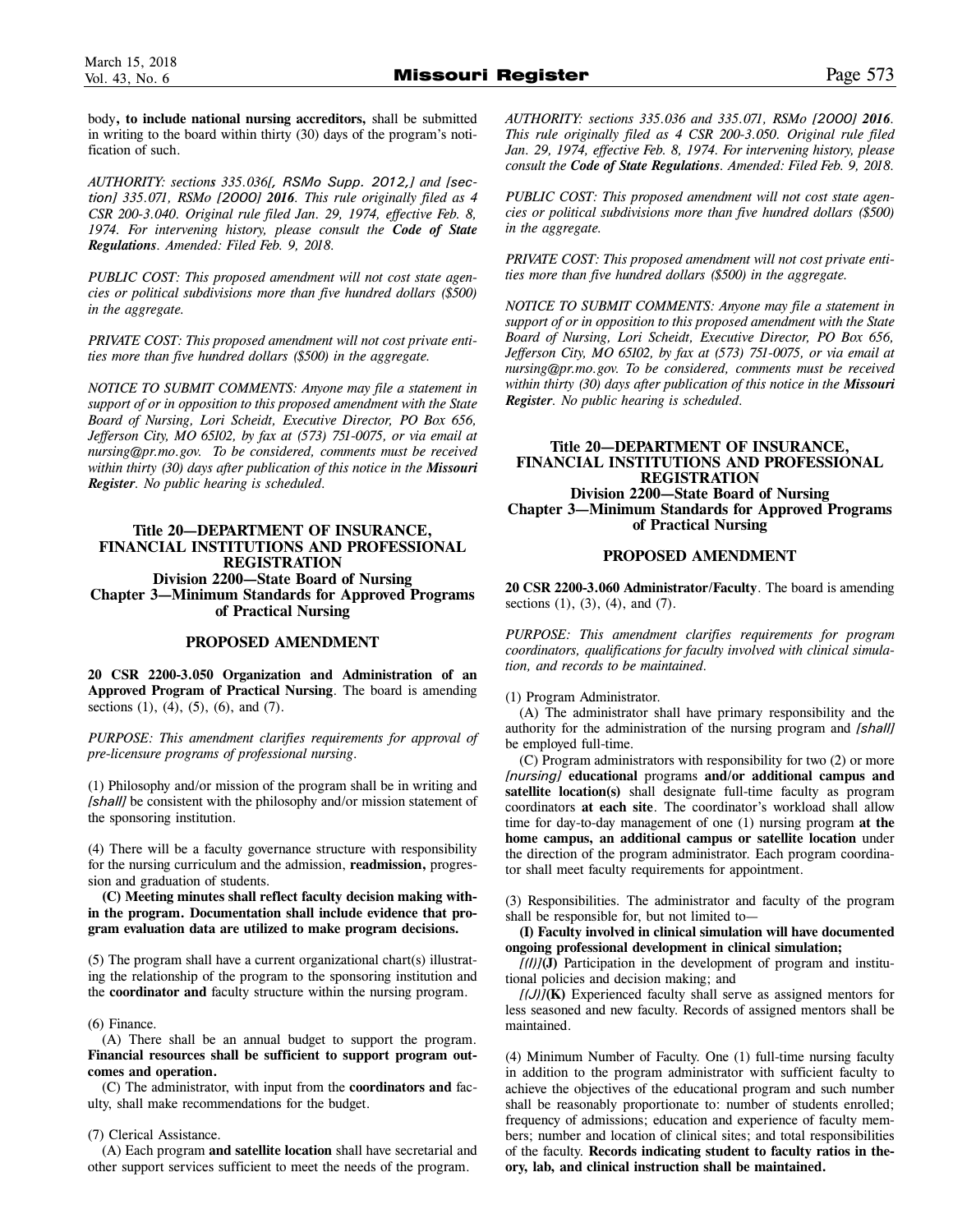(7) Employment Policies.

(B) Nursing Program.

1. Personnel policies shall be available in writing and consistent with the sponsoring institution.

2. Position descriptions shall be in writing and shall detail the responsibilities and functions for each position.

3. A planned orientation shall be in writing and implemented. It shall include a review of the Missouri Nursing Practice Act (NPA). **Completed faculty orientation documents shall be maintained.** 

*AUTHORITY: sections 335.036[, RSMo Supp. 2012,] and [section] 335.071, RSMo [2000] 2016. This rule originally filed as 4 CSR 200-3.060. Original rule filed Jan. 29, 1974, effective Feb. 8, 1974. For intervening history, please consult the Code of State Regulations. Amended: Filed Feb. 9, 2018.*

*PUBLIC COST: This proposed amendment will not cost state agencies or political subdivisions more than five hundred dollars (\$500) in the aggregate.*

*PRIVATE COST: This proposed amendment will not cost private entities more than five hundred dollars (\$500) in the aggregate.*

*NOTICE TO SUBMIT COMMENTS: Anyone may file a statement in support of or in opposition to this proposed amendment with the State Board of Nursing, Lori Scheidt, Executive Director, PO Box 656, Jefferson City, MO 65102, by fax at (573) 751-0075, or via email at nursing@pr.mo.gov. To be considered, comments must be received within thirty (30) days after publication of this notice in the Missouri Register. No public hearing is scheduled.*

# **Title 20—DEPARTMENT OF INSURANCE, FINANCIAL INSTITUTIONS AND PROFESSIONAL REGISTRATION Division 2200—State Board of Nursing Chapter 3—Minimum Standards for Approved Programs of Practical Nursing**

# **PROPOSED AMENDMENT**

**20 CSR 2200-3.070 Physical Facilities** *and Instructional Resources*. The board is amending the title, purpose statement, and section (5).

*PURPOSE: This amendment adds simulation resources and expands designated skills for laboratory staff and resources.*

*PURPOSE: This rule defines the physical facilities and instructional resources required by practical nursing programs.*

(5) Clinical Skills *[Laboratory]* **and Simulation Laboratories**.

(A) Each program and each campus of each program shall have a clinical skills laboratory sufficient to meet learning outcomes. **Instructional resources shall be sufficient to meet program objectives and outcomes. Should clinical simulation be utilized, physical space and resources designated for clinical simulation and debriefing shall be sufficient to meet program outcomes.** 

(B) Management of clinical skills *[laboratory shall]* **and simulation laboratories shall** include:

1. Designated faculty **or staff** time to manage skills **and simulation** lab resources;

2. Budget allocation for equipment and supplies;

3. **Sustainability** *[P]***p**lan for acquisition and maintenance of equipment *[and]***,** supplies**, and emerging instructional technologies**; and

4. Policies and procedures governing the administration and the use of the clinical skills *[laboratory]* **and simulation laboratories**. These policies and procedures shall be in writing and available to students and faculty.

*AUTHORITY: sections 335.036[, RSMo Supp. 2012,] and [section] 335.071, RSMo [2000] 2016. This rule originally filed as 4 CSR 200-3.070. Original rule filed Jan. 29, 1974, effective Feb. 8, 1974. For intervening history, please consult the Code of State Regulations. Amended: Filed Feb. 9, 2018.*

*PUBLIC COST: This proposed amendment will not cost state agencies or political subdivisions more than five hundred dollars (\$500) in the aggregate.*

*PRIVATE COST: This proposed amendment will not cost private entities more than five hundred dollars (\$500) in the aggregate.*

*NOTICE TO SUBMIT COMMENTS: Anyone may file a statement in support of or in opposition to this proposed amendment with the State Board of Nursing, Lori Scheidt, Executive Director, PO Box 656, Jefferson City, MO 65102, by fax at (573) 751-0075, or via email at nursing@pr.mo.gov. To be considered, comments must be received within thirty (30) days after publication of this notice in the Missouri Register. No public hearing is scheduled.*

# **Title 20—DEPARTMENT OF INSURANCE, FINANCIAL INSTITUTIONS AND PROFESSIONAL REGISTRATION Division 2200—State Board of Nursing Chapter 3—Minimum Standards for Approved Programs of Practical Nursing**

# **PROPOSED AMENDMENT**

**20 CSR 2200-3.080 Clinical** *[Sites] Experiences*. The board is amending the title, purpose statement, and section (1).

*PURPOSE: This amendment changes clinical learning by requiring interprofessional clinical experiences.*

*PURPOSE: This rule defines selection and use of clinical [sites] experiences by the practical nursing program [for required student clinical learning experiences].*

(1) Clinical sites shall be selected which will provide direct care and observational learning experiences to meet the objectives of the course.

(A) *[Observational experiences shall provide learning experiences to meet the course objectives and shall]* **Select interprofessional educational experiences may be utilized to provide learning experiences to meet course and program objectives and outcomes. Clinical personnel with professional licensure or certification in a health-related field may be utilized to augment student learning in their respective areas. Observational/interprofessional experiences may** not exceed twenty percent (20%) of the total clinical program hours. Orientation to the facility does not contribute to the twenty percent  $(20\%)$ .

(D) The ratio of faculty to students in the clinical area shall be designed to promote patient safety and to facilitate student learning **with the proper supervision**.

*AUTHORITY: sections 335.036[, RSMo Supp. 2012,] and [section] 335.071, RSMo [2000] 2016. This rule originally filed as 4 CSR 200-3.080. Original rule filed Jan. 29, 1974, effective Feb. 8, 1974. For intervening history, please consult the Code of State Regulations. Amended: Filed Feb. 9, 2018.*

*PUBLIC COST: This proposed amendment will not cost state agencies or political subdivisions more than five hundred dollars (\$500)*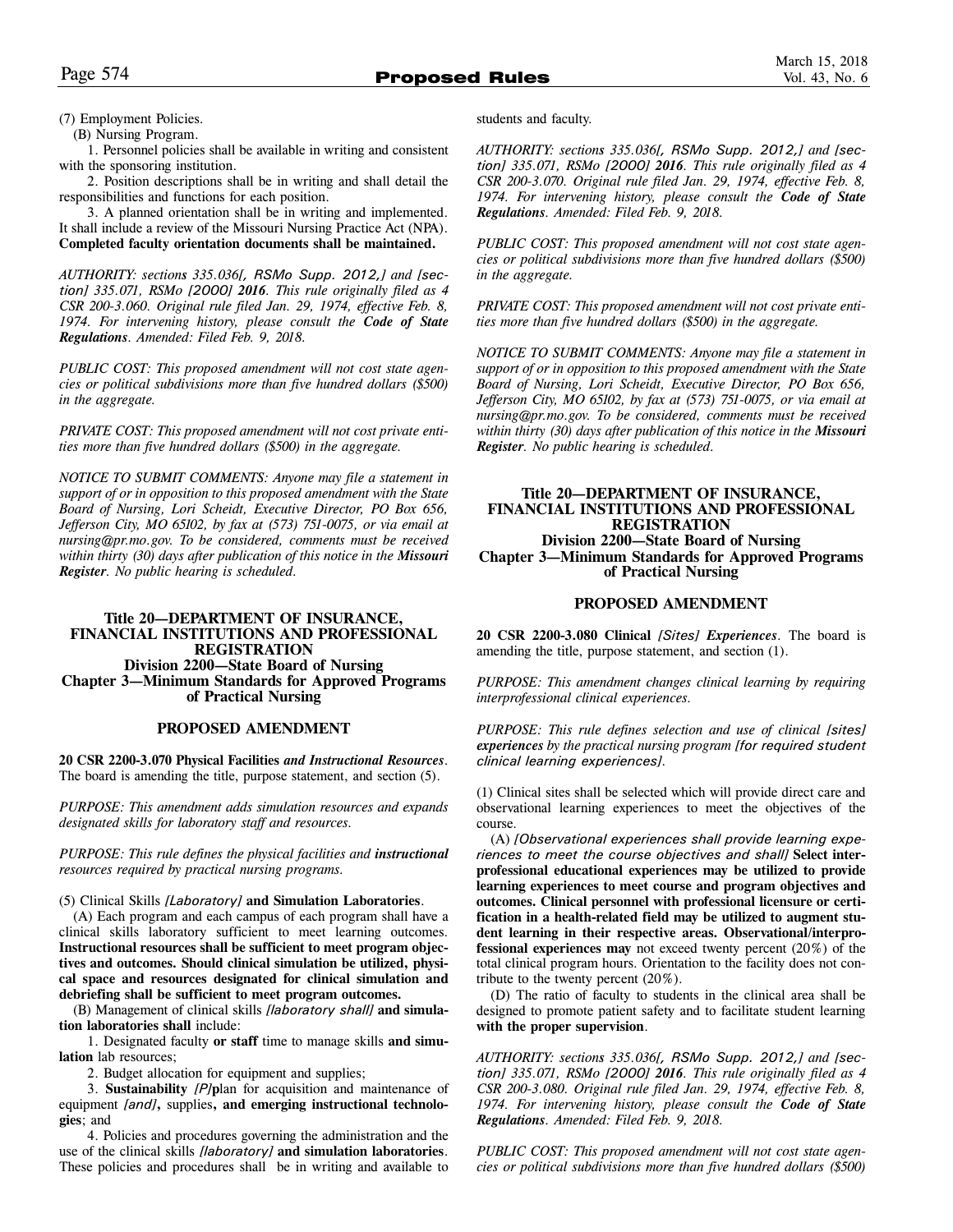*in the aggregate.*

*PRIVATE COST: This proposed amendment will not cost private entities more than five hundred dollars (\$500) in the aggregate.*

*NOTICE TO SUBMIT COMMENTS: Anyone may file a statement in support of or in opposition to this proposed amendment with the State Board of Nursing, Lori Scheidt, Executive Director, PO Box 656, Jefferson City, MO 65102, by fax at (573) 751-0075, or via email at nursing@pr.mo.gov. To be considered, comments must be received within thirty (30) days after publication of this notice in the Missouri Register. No public hearing is scheduled.*

# **Title 20—DEPARTMENT OF INSURANCE, FINANCIAL INSTITUTIONS AND PROFESSIONAL REGISTRATION Division 2200—State Board of Nursing Chapter 3—Minimum Standards for Approved Programs of Practical Nursing**

# **PROPOSED AMENDMENT**

**20 CSR 2200-3.085 Preceptors**. The board is amending section (1) and subsection (4)(F).

*PURPOSE: This rule is being amended to include preceptors in the faculty to student ratio.*

(1) Preceptors may be used as role models, mentors, and supervisors of students in practical nursing programs.

*[(B) Preceptors are not to be considered when determining the faculty to student ratio;]*

*[(C)]***(B)** Preceptors shall not be utilized in fundamentals of nursing courses.

*[(D)]***(C)** Preceptors shall supervise no more than two (2) students during any given shift. Supervision by a preceptor means that the preceptor is present and available to the student(s) in the clinical setting.

(4) Responsibilities of the nursing program faculty in regards to utilization of preceptors shall include:

(F) *[Shall meet periodically]* **Periodic meetings** with the clinical preceptors and student(s) for the purpose of monitoring and evaluating learning experiences.

*AUTHORITY: sections 335.036[, RSMo Supp. 2012,] and [section] 335.071, RSMo [2000] 2016. This rule originally filed as 4 CSR 200-3.085. Original rule filed Aug. 6, 1998, effective Feb. 28, 1999. For intervening history, please consult the Code of State Regulations. Amended: Filed Feb. 9, 2018.*

*PUBLIC COST: This proposed amendment will not cost state agencies or political subdivisions more than five hundred dollars (\$500) in the aggregate.*

*PRIVATE COST: This proposed amendment will not cost private entities more than five hundred dollars (\$500) in the aggregate.*

*NOTICE TO SUBMIT COMMENTS: Anyone may file a statement in support of or in opposition to this proposed amendment with the State Board of Nursing, Lori Scheidt, Executive Director, PO Box 656, Jefferson City, MO 65102, by fax at (573) 751-0075, or via email at nursing@pr.mo.gov. To be considered, comments must be received within thirty (30) days after publication of this notice in the Missouri Register. No public hearing is scheduled.*

**Title 20—DEPARTMENT OF INSURANCE, FINANCIAL INSTITUTIONS AND PROFESSIONAL REGISTRATION**

**Division 2200—State Board of Nursing Chapter 3—Minimum Standards for Approved Programs of Practical Nursing** 

#### **PROPOSED AMENDMENT**

**20 CSR 2200-3.090 Students**. The board is amending subsections  $(1)(C)$  and  $(2)(C)$ .

*PURPOSE: This amendment changes admission and readmission assessment and tracking and maintaining student data.* 

(1) Admission, Readmission, and Transfer.

(C) Admission **and readmission** criteria shall reflect consideration of:

1. Potential to complete the program; *[and]*

2. Ability to meet the standards to apply for licensure (see sections 335.046.2, RSMo, and 335.066, RSMo)*[.]***;**

**3. Policies for admission and readmission shall be stated in writing and accessible to applicants, students, and faculty. Time limits for acceptance of credits earned during prior enrollment(s) should be stated. Potential to complete the program shall be reassessed prior to readmission to the program. Documented evidence shall be maintained; and** 

**4. Program admission, readmission, retention, and graduation data shall be tracked. Documented evidence of such data is to be maintained.** 

#### (2) Student Services.

(C) Academic Advisement and Financial Aid Services. Academic advisement and financial aid services shall be accessible to all students. **Academic advisement records shall be maintained.** 

*AUTHORITY: sections 335.036[, RSMo Supp. 2012,] and [section] 335.071, RSMo [2000] 2016. This rule originally filed as 4 CSR 200-3.090. Original rule filed Jan. 29, 1974, effective Feb. 8, 1974. For intervening history, please consult the Code of State Regulations. Amended: Filed Feb. 9, 2018.*

*PUBLIC COST: This proposed amendment will not cost state agencies or political subdivisions more than five hundred dollars (\$500) in the aggregate.*

*PRIVATE COST: This proposed amendment will not cost private entities more than five hundred dollars (\$500) in the aggregate.*

*NOTICE TO SUBMIT COMMENTS: Anyone may file a statement in support of or in opposition to this proposed amendment with the State Board of Nursing, Lori Scheidt, Executive Director, PO Box 656, Jefferson City, MO 65102, by fax at (573) 751-0075, or via email at nursing@pr.mo.gov. To be considered, comments must be received within thirty (30) days after publication of this notice in the Missouri Register. No public hearing is scheduled.*

# **Title 20—DEPARTMENT OF INSURANCE, FINANCIAL INSTITUTIONS AND PROFESSIONAL REGISTRATION Division 2200—State Board of Nursing Chapter 3—Minimum Standards for Approved Programs**

**of Practical Nursing** 

# **PROPOSED AMENDMENT**

**20 CSR 2200-3.100 Educational Program**. The board is amending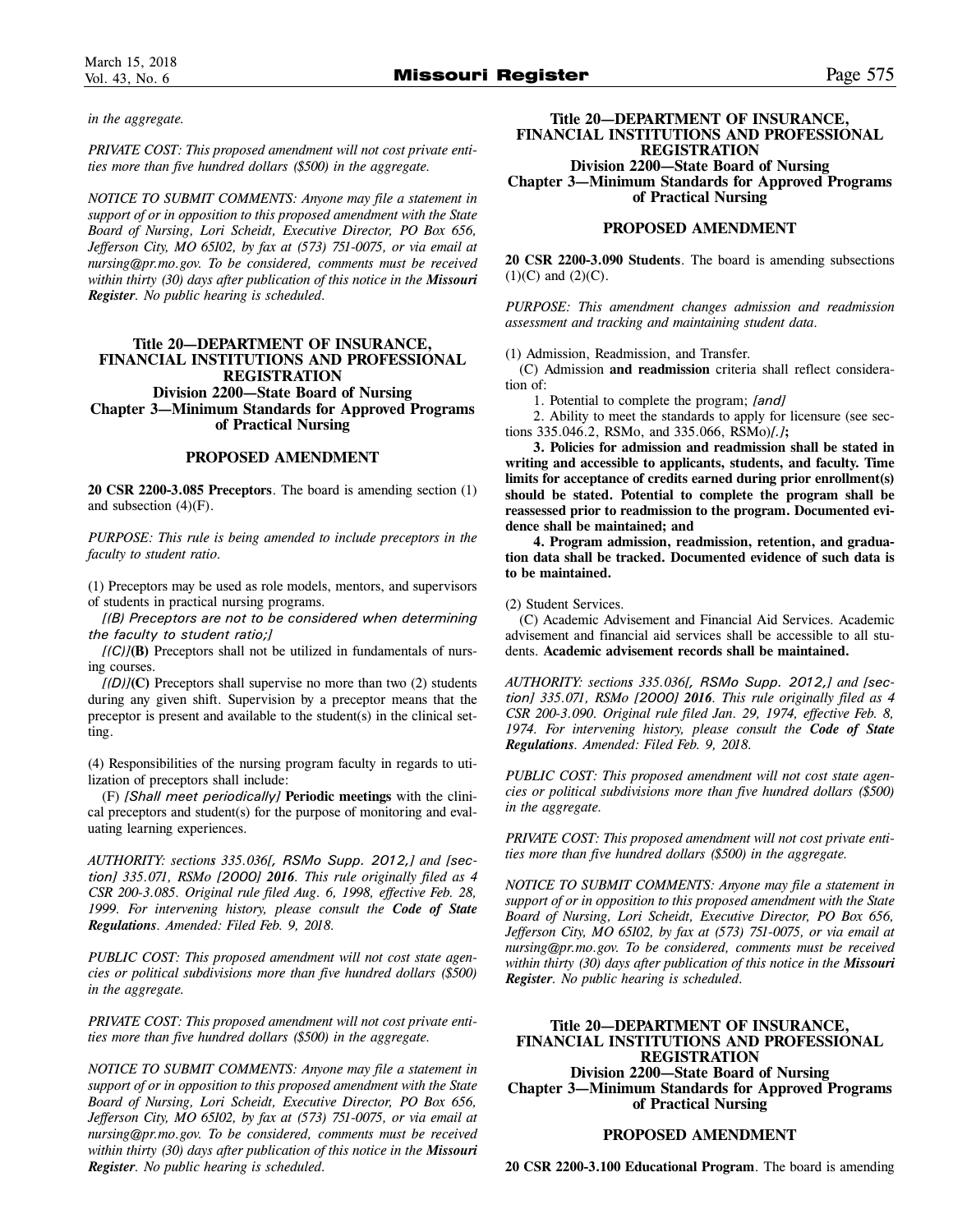the purpose statement and sections  $(1)$ ,  $(2)$ ,  $(3)$ , and  $(4)$  and replacing section (5).

*PURPOSE: This amendment better defines and clarifies required learning experiences in clinical settings, provides increased detail related to instructional clock and credit hours required for completion of the nursing program, and updates requirements for distance learning.* 

*PURPOSE: This rule defines the educational program, curriculum plan and requirements, simulation, and distance education requirements for programs of practical nursing.*

#### (1) General Purpose.

(C) The educational program shall provide planned learning experiences essential to the achievement of the stated philosophy and/or mission and graduate competencies of the program and *[shall]* demonstrate logical progression.

(D) The educational program shall provide clinical education to facilitate transition to practice as a practical nurse**, which includes clinical decision making, leadership, and management under the supervision of a registered nurse or a physician**.

**(E) A nursing program that uses clinical simulation shall adhere to model standards of best practice.** 

(2) Curriculum Organization and Development.

(C) Curriculum design of programs of practical nursing shall foster seamless **academic** articulation toward a program of professional nursing.

(D) The curriculum shall be planned so that the number of hours/credits/units of instruction are distributed between theory**, lab,** and clinical *[hours/credits/units to permit achievement of graduate competencies and program outcomes].* **The curriculum plan shall indicate credit hours, if utilized, and clock hours allocated to theory, lab, and clinical instruction.**

(F) The number of credit **or clock** hours required for completion of the nursing program *[shall]* **may** not exceed the number of credit hours required for a comparable *[degree]* program.

(3) Curriculum Requirements. Content may be developed as a separate course or integrated. Integrated concepts shall be evident in the course objectives. Instruction shall be provided in the following areas:

(D) Nursing Science. Theory and clinical instruction in nursing shall be based on the nursing process and encompass the promotion, maintenance, and restoration of physical and mental health and the prevention of illness for individuals and groups throughout the life cycle. Content shall enable the student to develop competency in each of the following areas **while preparing for safe and effective practice as a practical nurse**:

- 1. Fundamentals of nursing;
- 2. Nursing of adults;
- 3. Nursing of children;
- 4. Nursing of the elderly;
- 5. Maternal and newborn nursing;
- 6. Mental health concepts;
- 7. Administration of medications;
- 8. IV therapy;

9. Leadership/management concepts, to include coordinating and managing continuous patient care;

10. Evidence-based practice;

11. Patient-centered care, to include respect for patient differences, values, preferences, and expressed needs;

12. Patient safety;

13. Quality of care; and

14. Use of information technology to communicate, manage knowledge, mitigate error, and support decision making;

(4) Syllabus Construction. Syllabi shall be current and available to

all faculty, students, and cooperating agencies. Each syllabus shall include:

**(A) Course title, current date and year the course is offered, and required pre-requisites;** 

*[(A)]***(B)** Course description;

*[(B)]***(C)** Course objectives;

*[(C)]***(D)** Teaching or learning strategies;

*[(D)]***(E)** Evaluation methodologies;

*[(E)]***(F)** Grading scale;

*[(F)]***(G)** Course policies; and

*[(G)]***(H)** Clock *[or credit]* hour requirements related to theory, lab, and clinical instruction. **Each syllabus should reflect credit hour requirements for theory, lab, and clinical instruction, if used.**

*[(5) Distance Education. Courses/programs of study that utilize distance education shall have—*

*(A) A course management/delivery platform that is reliable and navigable for students and faculty;*

*(B) Budgetary support;*

*(C) Collaborative and interactive learning activities that assist the student in achieving course objectives;*

*(D) Clinical courses shall be faculty supervised and include direct patient care activities with faculty oversight;*

*(E) Learning and technology resources, to include library resources, that are selected with input of the faculty and are comprehensive, current, and accessible to faculty and students;*

*(F) Technical support services for faculty and students;* 

*(G) Access to appropriate and equivalent student services; (H) Faculty and student input into the evaluation process;*

*and*

*(I) Recurring interaction between faculty and students.]*

#### **(5) Distance Learning Measures and Opportunities.**

**(A) Nursing programs delivered solely or in part through distance learning technologies shall meet the same academic program and learning standards as programs provided in face-toface format, to include the following:** 

**1. Budgetary support specific to distance learning resources;** 

**2. Course management/delivery platform(s) that are reliable and navigable for students and faculty;**

**3. Sufficient technical support to assist students and faculty to consistently meet program outcomes;** 

**4. Learning and technology resources, to include library resources, that are selected with input of the nursing faculty and are comprehensive, current, and accessible to students and faculty;**

**5. Student outcomes consistent with stated mission, goals, and objectives of the program;**

**6. Collaborative and interactive learning activities that assist students in achieving course objectives;**

**7. Planned, faculty-guided, clinical learning experiences that involve direct contact with patients;** 

**8. Learning opportunities that facilitate development of students' clinical competence and judgment, role socialization, and transition to nursing practice;** 

**9. Evaluation of student outcomes at set intervals;** 

**10. Tracking of student retention and completion rates on ongoing basis;** 

**11. Faculty and student input into the evaluation process; and**

**12. Evidence that outcome data are consistently utilized to plan and improve distance learning.**

*AUTHORITY: sections 335.036[, RSMo Supp. 2012,] and [section] 335.071, RSMo [2000] 2016. This rule originally filed as 4 CSR 200-3.100. Original rule filed Jan. 29, 1974, effective Feb. 8, 1974. For intervening history, please consult the Code of State*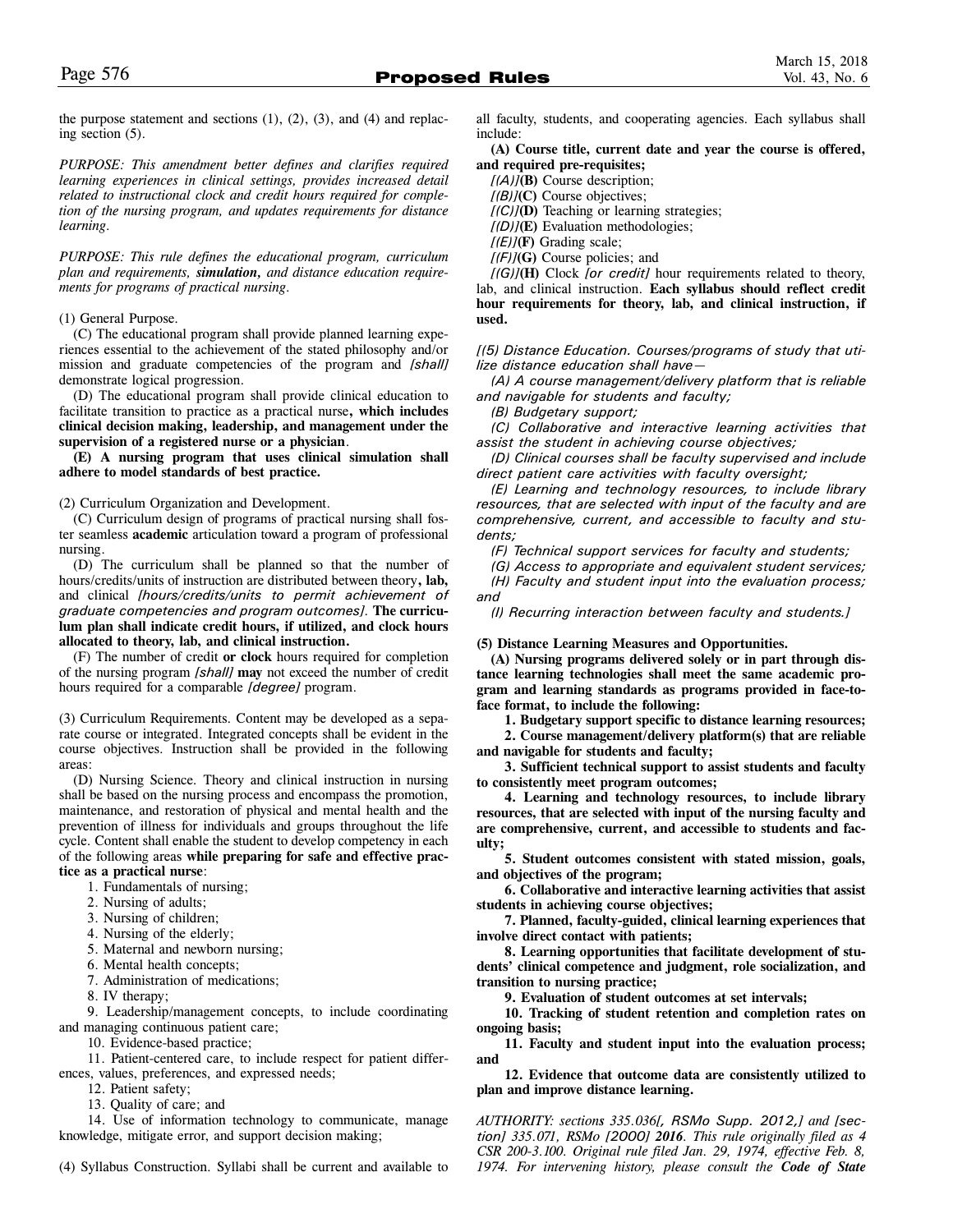*Regulations. Amended: Filed Feb. 9, 2018.*

*PUBLIC COST: This proposed amendment will not cost state agencies or political subdivisions more than five hundred dollars (\$500) in the aggregate.*

*PRIVATE COST: This proposed amendment will not cost private entities more than five hundred dollars (\$500) in the aggregate.*

*NOTICE TO SUBMIT COMMENTS: Anyone may file a statement in support of or in opposition to this proposed amendment with the State Board of Nursing, Lori Scheidt, Executive Director, PO Box 656, Jefferson City, MO 65102, by fax at (573) 751-0075, or via email at nursing@pr.mo.gov. To be considered, comments must be received within thirty (30) days after publication of this notice in the Missouri Register. No public hearing is scheduled.*

# **Title 20—DEPARTMENT OF INSURANCE, FINANCIAL INSTITUTIONS AND PROFESSIONAL REGISTRATION Division 2200—State Board of Nursing Chapter 3—Minimum Standards for Approved Programs**

**of Practical Nursing** 

# **PROPOSED AMENDMENT**

**20 CSR 2200-3.110 Records**. The board is amending subsection  $(1)(B)$ .

*PURPOSE: This amendment changes "graduate record" to read "official record."*

(1) Transcripts.

(B) The official transcript shall identify the following:

1. Date of admission, date of separation from the program, hours/credits/units earned, and the diploma/degree awarded; and

2. Transferred credits, including course titles and credits earned. Name and location of the credit-granting institution shall be maintained as part of *[graduate]* **official** records.

*AUTHORITY: sections 335.036[, RSMo Supp. 2012,] and [section] 335.071, RSMo [2000] 2016. This rule originally filed as 4 CSR 200-3.110. Original rule filed Jan. 29, 1974, effective Feb. 8, 1974. For intervening history, please consult the Code of State Regulations. Amended: Filed Feb. 9, 2018.*

*PUBLIC COST: This proposed amendment will not cost state agencies or political subdivisions more than five hundred dollars (\$500) in the aggregate.*

*PRIVATE COST: This proposed amendment will not cost private entities more than five hundred dollars (\$500) in the aggregate.*

*NOTICE TO SUBMIT COMMENTS: Anyone may file a statement in support of or in opposition to this proposed amendment with the State Board of Nursing, Lori Scheidt, Executive Director, PO Box 656, Jefferson City, MO 65102, by fax at (573) 751-0075, or via email at nursing@pr.mo.gov. To be considered, comments must be received within thirty (30) days after publication of this notice in the Missouri Register. No public hearing is scheduled.*

## **Title 20—DEPARTMENT OF INSURANCE, FINANCIAL INSTITUTIONS AND PROFESSIONAL REGISTRATION Division 2200—State Board of Nursing Chapter 3—Minimum Standards for Approved Programs of Practical Nursing**

#### **PROPOSED AMENDMENT**

**20 CSR 2200-3.120 Publications**. The board is amending sections (3) and (4).

*PURPOSE: This amendment adds accreditation status and distance learning to be included in publications published by programs of practical nursing.*

(3) The following information shall be available to the applicant *[in writing]* **by electronic or print publications** prior to admission:

**(B) National nursing accreditation status, if applicable;**  *[(B)]***(C)** Admission criteria;

*[(C)]***(D)** Section 335.066, RSMo, of the Missouri Nursing Practice Act with an explanation that completion of the program does not guarantee eligibility to take the licensure examination;

*[(D)]***(E)** Advanced placement policies;

*[(E)]***(F)** Student services; *[(F)]***(G)** Curriculum plan; *[(G)]***(H)** Program costs; *[(H)]***(I)** Refund policy; *[and]*

*[(I)]***(J)** Financial assistance*[.]***; and** 

**(K) Distance learning measures and opportunities.** 

(4) The following information shall be available to the student *[in writing]* **by electronic or print publications** upon entry:

*AUTHORITY: sections 335.036[, RSMo Supp. 2012,] and [section] 335.071, RSMo [2000] 2016. This rule originally filed as 4 CSR 200-3.120. Original rule filed Jan. 29, 1974, effective Feb. 8, 1974. For intervening history, please consult the Code of State Regulations. Amended: Filed Feb. 9, 2018.*

*PUBLIC COST: This proposed amendment will not cost state agencies or political subdivisions more than five hundred dollars (\$500) in the aggregate.*

*PRIVATE COST: This proposed amendment will not cost private entities more than five hundred dollars (\$500) in the aggregate.*

*NOTICE TO SUBMIT COMMENTS: Anyone may file a statement in support of or in opposition to this proposed amendment with the State Board of Nursing, Lori Scheidt, Executive Director, PO Box 656, Jefferson City, MO 65102, by fax at (573) 751-0075, or via email at nursing@pr.mo.gov. To be considered, comments must be received within thirty (30) days after publication of this notice in the Missouri Register. No public hearing is scheduled.*

# **Title 20—DEPARTMENT OF INSURANCE, FINANCIAL INSTITUTIONS AND PROFESSIONAL REGISTRATION Division 2200—State Board of Nursing Chapter 3—Minimum Standards for Approved Programs of Practical Nursing**

# **PROPOSED AMENDMENT**

**20 CSR 2200-3.130 Program Evaluation**. The board is amending section  $(2)$ .

*PURPOSE: This amendment clarifies requirements for evaluating a practial nursing program.* 

(2) Systematic evaluation of the program shall include evaluation of the following:

(A) Student achievement of **course objectives and graduate competencies** program outcomes;

(B) Adequacy of program resources to include, but not limited to, fiscal, human, **physical,** and technical learning resources;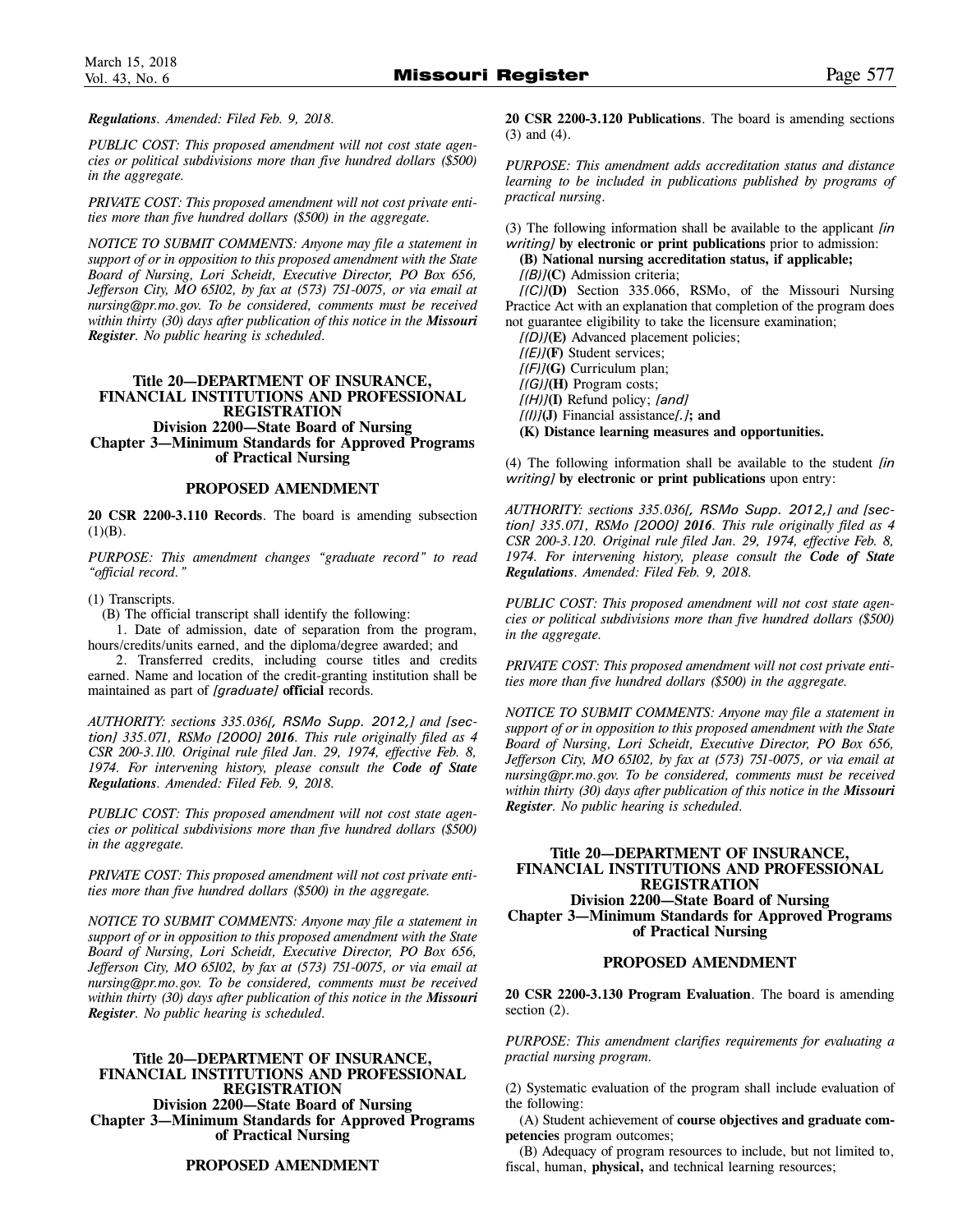(C) **Theory and** *[C]***c**linical experiences to include, but not limited to, evaluation of:

1. Clinical sites by students and faculty;

**2. Simulation activities by students and faculty;**

*[2.]***3.** Course and faculty by students; and

*[3.]***4.** Students and faculty by representative(s) of clinical site(s); and

(D) Multiple measures of program outcomes to include, but not limited to, National Council Licensure Examination (NCLEX**®**) pass rates, graduation and job placement rates, and graduate*[/]* **and** employer satisfaction with program preparation for new graduates at six (6) **to twelve (12)** months *[or more]* after graduation*.*

*AUTHORITY: sections 335.036[, RSMo Supp. 2012,] and [section] 335.071, RSMo [2000] 2016. This rule originally filed as 4 CSR 200-3.130. Original rule filed Jan. 29, 1974, effective Feb. 8, 1974. For intervening history, please consult the Code of State Regulations. Amended: Filed Feb. 9, 2018.*

*PUBLIC COST: This proposed amendment will not cost state agencies or political subdivisions more than five hundred dollars (\$500) in the aggregate.*

*PRIVATE COST: This proposed amendment will not cost private entities more than five hundred dollars (\$500) in the aggregate.*

*NOTICE TO SUBMIT COMMENTS: Anyone may file a statement in support of or in opposition to this proposed amendment with the State Board of Nursing, Lori Scheidt, Executive Director, PO Box 656, Jefferson City, MO 65102, by fax at (573) 751-0075, or via email at nursing@pr.mo.gov. To be considered, comments must be received within thirty (30) days after publication of this notice in the Missouri Register. No public hearing is scheduled.*

# **Title 20—DEPARTMENT OF INSURANCE, FINANCIAL INSTITUTIONS AND PROFESSIONAL REGISTRATION Division 2200—State Board of Nursing Chapter 3—Minimum Standards for Approved Programs of Practical Nursing**

#### **PROPOSED AMENDMENT**

**20 CSR 2200-3.180 Licensure Examination Performance**. The board is adding a new section (3) and amending newly renumbered sections  $(4)$  and  $(5)$ .

*PURPOSE: This amendment clarifies impact of licensure examination performance according to each level of program approval.*

#### **(3) Initial Program Approval—**

**(A) Upon graduation of the first student cohort and reporting of the first official NCLEX-PN® program pass rate, as reported upon completion of the fourth quarter of the respective calendar year, the board will review current licensure examination performance of first-time candidates. Pursuant to 20 CSR 2200- 3.180(1) licensure examination performance for first-time candidates shall be no less than eighty percent (80%) for each calendar year (January 1 through December 31);** 

**(B) Should the required eighty percent (80%) benchmark not be attained and significant deficiencies identified, the board may apply an immediate moratorium on admissions pursuant to 20 CSR 2200-3.010(7)(A);** 

**(C) The nursing program with a pass rate lower than eighty percent (80%) shall provide the board with a report analyzing all aspects of the education program, identifying areas contributing to the unacceptable pass rate, and plan of correction to resolve** **the low pass rate. The plan of correction shall be submitted to the board by the deadline indicated. The plan of correction shall include:**

**1. Mission or philosophy of the nursing program;** 

**2. Program governance as defined in 20 CSR 2200-3.050(5);** 

**3. General faculty resources and workload;** 

**4. Student support services;** 

**5. Program admission, progression, and graduation policies;** 

**6. Program completion rates for each year of program operation, as applicable;** 

**7. National Council Licensure Examination for Registered Nurses (NCLEX-PN®) pass rates for each year of program operation, as applicable;** 

**8. Job placement rates for each year of program operation, as applicable;** 

**9. Program satisfaction, to include student, graduate, and employer data, as applicable;**

**10. Number of nursing faculty teaching on full-time and part-time basis, to include part-time clinical faculty;** 

**11. Use of systematic program evaluation data related to program planning and improvement; and**

**12. Measures put in place to restore instructional quality and integrity of the program;** 

**(D) The program administrator shall appear before and present to the board a current analysis of program effectiveness, problems identified, and plans of correction. The board may accept the plan of correction and decide to continue initial approval for a period of no more than one (1) calendar year, may apply a moratorium on admissions pursuant to 20 CSR 2200- 3.010(7)(A), or may withdraw approval pursuant to section 335.071.3, RSMo;** 

**(E) With an NCLEX-PN® pass rate below eighty percent (80%), a program shall have at minimum two (2) consecutive calendar years of NCLEX-PN® pass rates at or above the required eighty percent (80%) to move to full approval; and** 

**(F) If the nursing program has not demonstrated consistent measurable progress toward implementation of the correction plan and NCLEX-PN® pass rates remain below eighty percent (80%) for a second consecutive year, the board will withdraw approval pursuant to section 335.071.3, RSMo.** 

#### **(4) Full Program Approval—**

*[(3)]***(A)** The nursing program with a pass rate lower than eighty percent (80%) shall:

*[(A)]***1.** First year—Provide the board with a report analyzing all aspects of the education program, identifying areas contributing to the unacceptable pass rate**,** and plan of correction to resolve low pass rate. **The plan of correction shall be submitted to the board by the deadline indicated.** The plan of correction shall include:

*[1.]***A.** Mission or philosophy of the nursing program;

*[2.]***B.** Program governance as defined in 20 CSR 2200-  $3.050(5);$ 

*[3.]***C.** General faculty resources and workload;

*[4.]***D.** Student support services;

*[5.]***E.** Program admission, progression, and graduation policies;

*[6.]***F.** Program *[graduation]* **completion** rates for the last five (5) years;

*[7.]***G.** National Council Licensure Examination for Practical Nurses (NCLEX-PN $^{\circ}$ ) pass rates for the last five (5) years;

*[8.]***H.** Job placement rates for the last five (5) years;

*[9.]***I.** Program satisfaction, to include student, graduate, and employer data;

*[10.]***J.** Number of nursing faculty teaching on full-time and part-time basis; to include adjunct clinical faculty and faculty on contingent approval; *[and]*

*[11.]***K.** Use of systematic program evaluation data related to program planning and improvement; **and**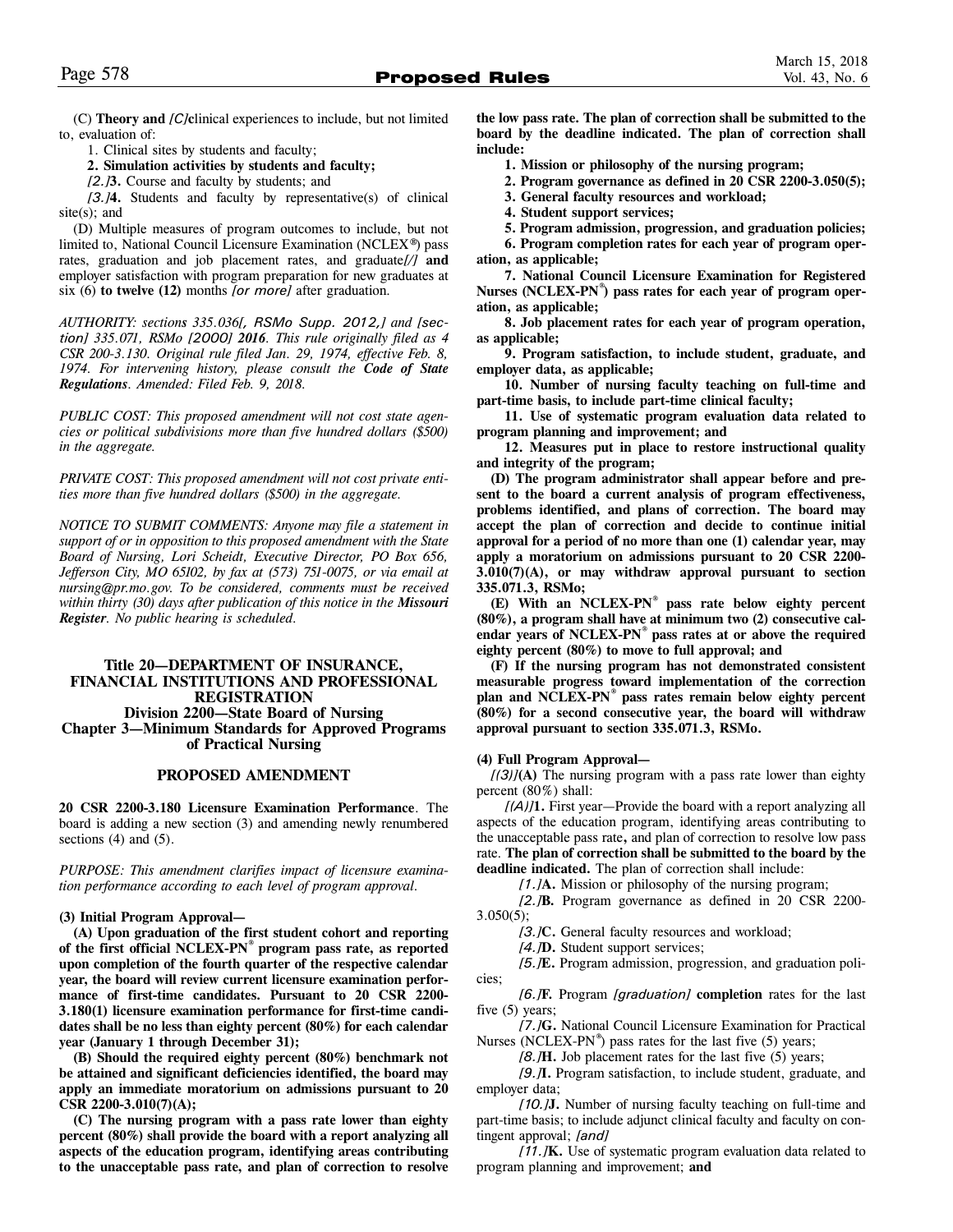**L. Measures put in place to restore instructional quality and integrity of the program;** 

(B) Second consecutive year—The program may be placed on conditional approval status. The program administrator *[will be required to]* **shall** appear before and present to the board **the current plan of correction, which includes** a current analysis of program effectiveness, problems identified, and plans of correction;

(C) Side-by-side comparison of first-year and second-year analyses of program effectiveness shall be included*[;]***. The plan of correction shall be submitted to the board by the deadline indicated.** 

#### **(5) Conditional Program Approval.**

*[(D)]***(A)** The nursing program placed on conditional approval shall remain on conditional approval (as per 20 CSR 2200-3.010(6)) until it has two (2) consecutive years of pass rates of at least eighty percent (80%) or until the board removes approval pursuant to section 335.071.3., RSMo*[; and].*

**(B) The nursing program shall provide a side-by-side comparison of plans of correction that includes program analyses for each consecutive year that NCLEX-PN® pass rates remain below eighty percent (80%). Each year the program administrator shall appear before and present to the board a current analysis of program effectiveness, problems identified, and plans of correction. The board may, at any time, apply a moratorium on student admissions pursuant to 20 CSR 2200-3.010(7)(A).**

*[(E)]***(C)** If, after two (2) years *[of]* **on** conditional approval, a nursing program has not demonstrated consistent measurable progress toward implementation of the correction plan and NCLEX-PN® pass rates remain below eighty percent (80%), the board *[shall]* **will** withdraw approval pursuant to section 335.071.3., RSMo.

*AUTHORITY: sections 335.036[, RSMo Supp. 2012,] and [section] 335.071, RSMo [2000] 2016. This rule originally filed as 4 CSR 200-3.180. Original rule filed Sept. 1, 1998, effective Feb. 28, 1999. For intervening history, please consult the Code of State Regulations. Amended: Filed Feb. 9, 2018.*

*PUBLIC COST: This proposed amendment will not cost state agencies or political subdivisions more than five hundred dollars (\$500) in the aggregate.*

*PRIVATE COST: This proposed amendment will not cost private entities more than five hundred dollars (\$500) in the aggregate.*

*NOTICE TO SUBMIT COMMENTS: Anyone may file a statement in support of or in opposition to this proposed amendment with the State Board of Nursing, Lori Scheidt, Executive Director, PO Box 656, Jefferson City, MO 65102, by fax at (573) 751-0075, or via email at nursing@pr.mo.gov. To be considered, comments must be received within thirty (30) days after publication of this notice in the Missouri Register. No public hearing is scheduled.*

# **Title 20—DEPARTMENT OF INSURANCE, FINANCIAL INSTITUTIONS AND PROFESSIONAL REGISTRATION Division 2200—State Board of Nursing Chapter 8—Minimum Standards for Approved Veteran's Bridge Programs of Practical Nursing**

#### **PROPOSED AMENDMENT**

**20 CSR 2200-8.001 Definitions**. The board is adding new subsection (1)(QQ) and relettering as necessary.

*PURPOSE: This amendment adds the definition of proper supervision.*

(1) When used in 20 CSR 2200-8, the following terms mean:

**(QQ) Proper supervision—The general overseeing and the authorizing to direct in any given situation, including, but not limited to: orientation, initial and ongoing direction, procedural guidance, periodic inspection, and evaluations;**

*[(QQ)]***(RR)** Requirement—A mandatory condition that a school or program meets in order to comply with minimum standards;

*[(RR)]***(SS)** Satellite location—A site geographically separate from, but administered and served by, a primary program campus;

*[(SS)]***(TT)** Sponsoring institution—The institution that is financially and legally responsible for the nursing program;

*[(TT)]***(UU)** Statement of need and feasibility—Current evidence of need for professional and practical nurses, additional nursing program(s), and community support;

*[(UU)]***(VV)** Sustainability Plan—A plan for the purchase, replacement, and maintenance of skills lab supplies, furnishings, and equipment to meet program outcomes;

*[(VV)]***(WW)** Systematic evaluation plan—Written plan developed by faculty for comprehensive evaluation of all aspects of the program; and

*[(WW)]***(XX)** Written agreement—Formal memorandum of understanding or contract between a nursing education program and a cooperating agency which designates each party's responsibilities for education of nursing students.

*AUTHORITY: sections 324.007 and 335.036, RSMo 2016. Original rule filed April 14, 2017, effective Oct. 30, 2017. Amended: Filed Feb. 2, 2018.*

*PUBLIC COST: This proposed amendment will not cost state agencies or political subdivisions more than five hundred dollars (\$500) in the aggregate.*

*PRIVATE COST: This proposed amendment will not cost private entities more than five hundred dollars (\$500) in the aggregate.*

*NOTICE TO SUBMIT COMMENTS: Anyone may file a statement in support of or in opposition to this proposed amendment with the State Board of Nursing, Lori Scheidt, Executive Director, PO Box 656, Jefferson City, MO 65102, by fax at (573) 751-0075, or via email at nursing@pr.mo.gov. To be considered, comments must be received within thirty (30) days after publication of this notice in the Missouri Register. No public hearing is scheduled.*

# **Title 20—DEPARTMENT OF INSURANCE, FINANCIAL INSTITUTIONS AND PROFESSIONAL REGISTRATION Division 2200—State Board of Nursing Chapter 8—Minimum Standards for Approved Veteran's Bridge Programs of Practical Nursing**

#### **PROPOSED AMENDMENT**

**20 CSR 2200-8.010 Approval**. The board is amending sections (3)– (8).

*PURPOSE: This amendment clarifies the approval process for programs of professional nursing.* 

(3) Classification of Approval.

(B) Full approval is the status granted a nursing program after the program has *[graduated one (1) class and has]* met and continues to meet regulations or requirements.

#### (4) Initial Approval Status.

(A) Process for Obtaining Initial Approval—

1. An accredited institution of education desiring to establish a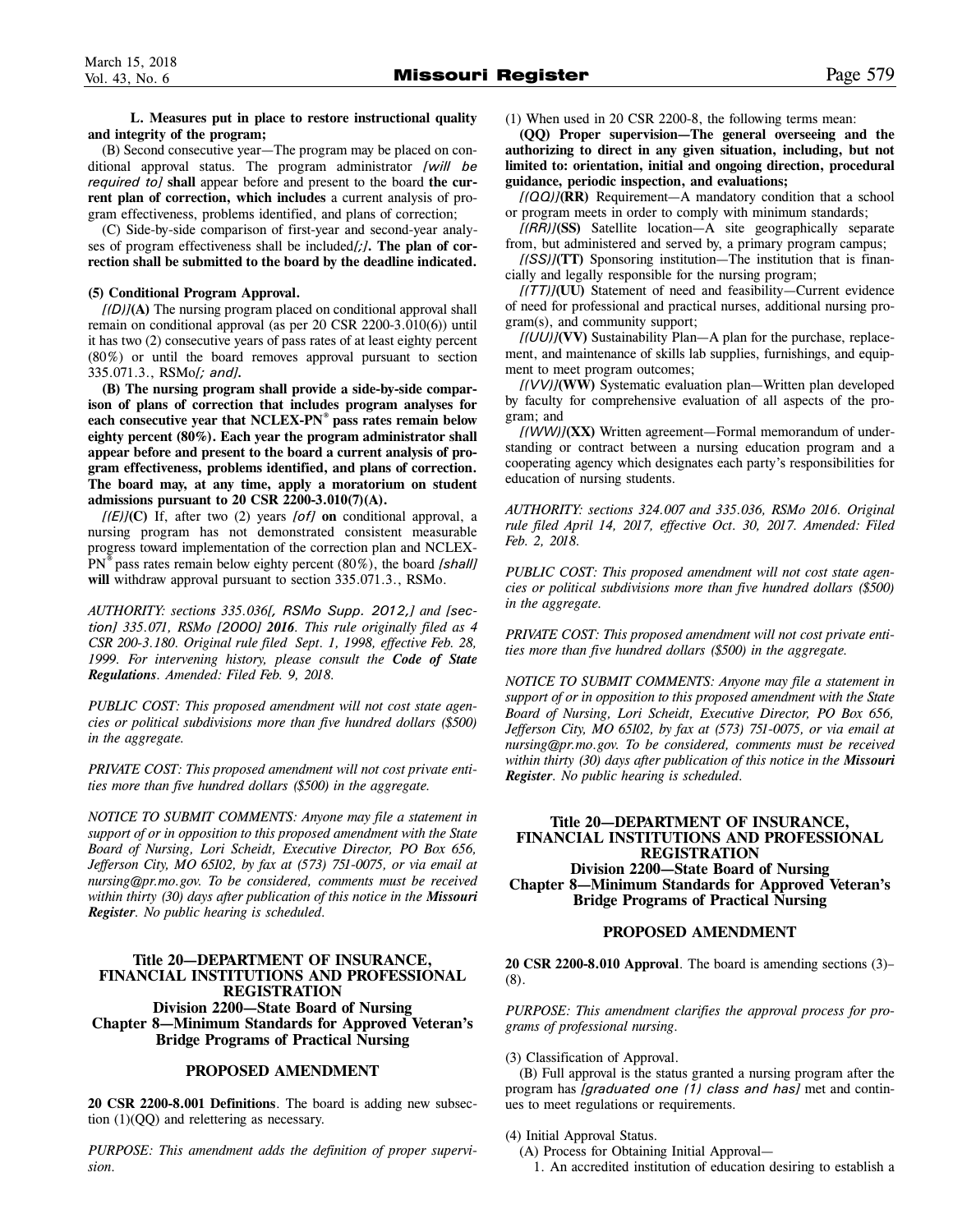Veteran's Bridge Program of Practical Nursing shall submit a proposal to the board. Prior to submission of a proposal nursing programs operating under the institution's sponsorship shall meet requirements for full program approval;

2. A program proposal shall be written and presented to the board by the administrator of the proposed Veteran's Bridge Program of Practical Nursing. The proposal shall *[reflect compliance]* **comply** with the Minimum Standards for Veteran's Bridge Programs of Practical Nursing as prescribed in 20 CSR 2200-8.050 through 20 CSR 2200-8.130*[. The proposal shall]* **and** bear the signature of the administrator who *[shall]* meet**s** the criteria in 20 CSR 2200- 8.060(1)(B) and *[shall be]* **has been** active in the position on a fulltime basis for at least nine (9) months and preferably one (1) year prior to the entry of the first class. The number of copies of the proposal shall be submitted as specified by the board. Application fees for establishment of Veteran's Bridge Programs of Practical Nursing shall be waived. The proposal shall remain active for no more than one (1) calendar year from the date of receipt at the board office. No more than two (2) proposal revisions shall be accepted. Members designated by the board *[shall]* **will** review the proposal and make recommendations to the board. Board approval of the proposal with or without contingencies shall be obtained no later than three (3) months prior to the anticipated opening date;

3. An established program of practical nursing on full approval by the board may propose the Veteran's Bridge Program of Practical Nursing as a program expansion, pilot program, or LPN refresher course. The program expansion, pilot program, or LPN refresher course may be implemented upon approval by the board. The board's approval may be granted contingent on a site visit. If required by the board, the site visit shall be completed prior to program start;

4. Each sponsoring institution shall have only one (1) program proposal under consideration for initial approval at any one (1) time; 5. The proposal shall include:

A. Name and location of the sponsoring institution and its accreditation status;

B. Evidence of institutional accreditation by an agency recognized by the United States Department of Education;

C. Evidence of authorization to conduct the Veteran's Bridge Program of Practical Nursing by the governing body of the sponsoring institution;

D. Statement of need and feasibility, which shall include:

(I) Documentation of the need for the nursing program including community and economic development need, rationale for why the proposed program should be established, and documentation of employers' need for graduates of the proposed program;

(II) Number of professional nursing and practical nursing programs in the area and potential impact on those nursing programs;

(III) Number and source of anticipated student population;

(IV) Letters of support for the proposed nursing program;

(V) Letter(s) from potential clinical sites; including a description of potential clinical sites, average daily patient census, and the ability to provide clinical placement to potential student(s) in addition to those of existing nursing programs to meet program objectives and outcomes; and

(VI) Source of potential qualified faculty and anticipated ratio of faculty to student enrollment;

E. Mission statement of the sponsoring institution and the mission statement of the proposed program;

F. Current organizational chart(s) illustrating the relationship of the program to the sponsoring institution and the faculty structure within the proposed program;

G. Proposed location (and satellites) in relation to the administrative office of the sponsoring institution;

H. Evidence of financial stability and resources of the sponsoring institution and the proposed program, to include a sustainability plan for the purchase, replacement, and maintenance of skills lab supplies, furnishings, and equipment to meet program outcomes;

I. Curriculum plan and sequence and graduate competencies;

recommended plan of study as outlined in 20 CSR 2200-8.100;

J. Course descriptions and objectives;

K. Policies for evaluation and awarding of credit for military courses that shall be accepted as a significant portion of the practical nurse program;

L. Availability and accessibility of student services, to include evidence of support staff with expertise in evaluation of military transcripts;

M. Number of credit or clock hours for all courses required for completion of the Veteran's Bridge Program of Practical Nursing. Credit or clock hour allocations specific to theory, lab, and clinical portions shall be included. The plan of study shall require no more than seventeen (17) credit hours equivalent to four hundred (400) clock hours of instruction, to include no more than twelve (12) credit hours (one hundred eighty (180) clock hours) of theory and five (5) credit hours (two hundred twenty (220) clock hours) of lab/clinical/simulation instruction. Credit or clock hour requirements may be adjusted according to the individual program and local population needs. Proposed adjustments in credit or clock hours should be clearly indicated in the proposal. Detailed justification for variation in credit or clock hour allocations shall be included;

N. Proposed final transcript for the nursing program; total number of clock or credit hours shall not exceed the number of clock or credit hours required for a similar (generic) program of practical nursing;

O. Maximum number of students per class;

P. Number of classes admitted per year;

Q. Number of students anticipated in initial class;

R. Plan for increase to maximum enrollment, if applicable;

S. Admission and readmission criteria; any person who completed military health care training to include, but not limited to, Basic Medical Technician Corpsman (Navy and Air Force), Air Force Independent Duty Medical Technician, or Army Health Care Specialist may be eligible to enroll in this Veteran's Bridge Course. The course may also be offered as an LPN refresher course;

T. Plans for progression and retention of students;

U. Appeal policies and procedures;

V. Systematic evaluation plan;

W. Evidence of eligibility for articulation of credits related to completion of a program of professional nursing;

X. Plan for hiring full-time and part-time theory and clinical faculty. This shall include full-time equivalents, student to faculty ratios, and full-time to part-time faculty ratios to meet initial and increasing enrollment;

Y. Position descriptions for the program administrator, nursing faculty, and support staff;

Z. Facilities.

(I) Description of educational facilities to be used by the proposed program such as classrooms, library, offices, clinical skills and simulation laboratories, and other facilities.

(II) Description of planned or available learning resources to include such items as equipment, supplies, library services, computers, simulation technology, and online educational resources to be utilized for instructional purposes;

6. The board will electronically notify nursing programs of receipt of the proposal;

7. Site survey. Representatives from the board *[shall]* **will** make an on-site survey to verify implementation of the proposal and compliance with 20 CSR 2200-8.050 through 20 CSR 2200-8.130; and

8. The board's decision to grant initial approval is contingent upon evidence from the site survey that the program is being implemented in compliance with 20 CSR 2200-8.050 through 20 CSR 2200-8.130. Initial program approval contingent on the site survey *[shall]* **will** remain active for no more than one (1) calendar year prior to program start.

(C) Upon graduation of the program's first class and receipt of results of the first official National Council Licensure Examination for Practical Nurses (NCLEX-PN® examination) program pass rate, as reported after completion of the fourth quarter of the respective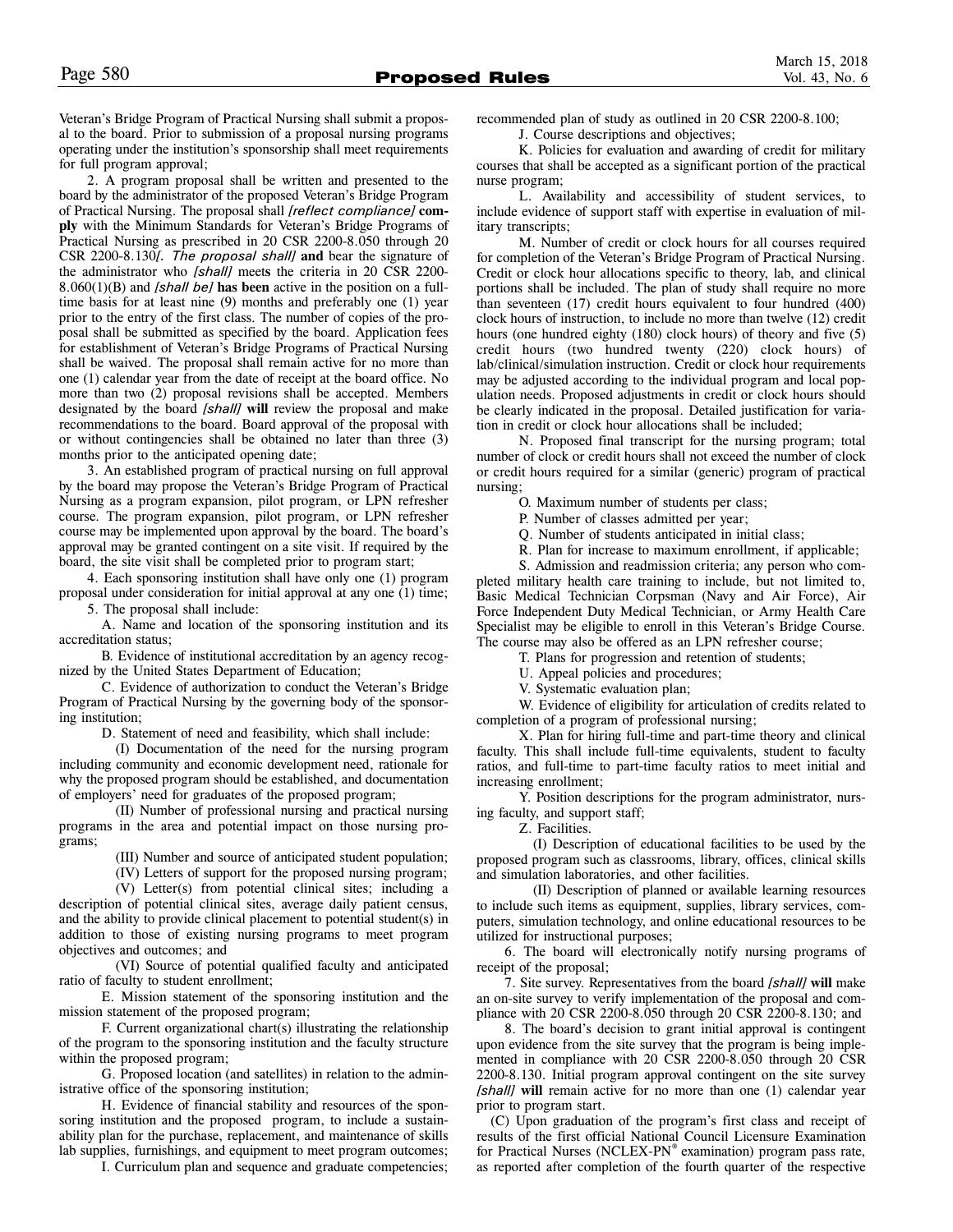1. The program's compliance with minimum standards during initial approval including the program's adherence to the approved proposal and changes authorized by the board;

2. Report of an on-site survey;

3. Report of the National Council Licensure Examination for Practical Nurses results (as per 20 CSR 2200-8.180(1));

4. Identification and analysis of class graduation rate; and

5. Submission of program's ongoing systematic evaluation plan with available data.

(E) On-Site Surveys. At least two (2) representatives of the board *[shall]* **will** make on-site surveys*[. On-site surveys shall be conducted]* on a regular basis throughout the initial approval period. A program may request additional visits. Programs retained on initial approval status *[shall]* **will** have on-site surveys on an annual basis and as directed by the board.

#### (5) Full Approval Status.

(A) Annual Report. Each program and each campus of each program shall complete and submit the board's annual report by the established deadline. Following review by the board, each program *[shall]* **will** be notified of the board's action(s).

(B) A program's approval status *[shall be]* **is** subject to review by the board if the required annual report *[and]* **or** annual registration is not received within thirty (30) days from the established deadline.

(C) On-Site Surveys. On-site surveys *[shall]* **will** be made on a scheduled basis, at the direction of the board, or upon request of the nursing program. Each program *[shall]* **will** be surveyed typically at five- (5-) year intervals. If the program is accredited by a national nursing accreditation agency, the program may request that the onsite survey be scheduled in coordination with a national nursing accreditation agency visit. Representatives of the board *[shall]* **will** form a survey team to conduct each on-site survey. Each survey team *[shall]* **is to** consist of two (2) or more persons qualified to conduct on-site surveys. The program shall solicit public comments in preparation for each routine on-site survey. Evidence of solicitation of public comments shall be available for review during the on-site survey.

(D) Additional Visits/Surveys. At least two (2) representatives of the board *[shall]* **will** make additional visits/surveys as deemed necessary by the board. A program may request additional visits.

#### (6) Conditional Approval Status.

(C) On-Site Surveys. At least two (2) representatives of the board *[shall]* **will** make on-site surveys. On-site surveys *[shall be]* **are** conducted on a regular basis throughout the conditional approval period as directed by the board. A program may request additional visits.

#### (7) Moratorium on Student Admissions.

(A) Should circumstances be such that instructional quality and integrity for the program is jeopardized as determined by the board, the board may impose a moratorium on student admissions. A moratorium on student admissions may be imposed by the board during initial, full, and conditional approval status of the program. The moratorium *[shall]* **may** be lifted by the board upon proof submitted to the board that the program has cured any deficiencies in the instructional quality and integrity of the program.

#### (8) Annual Registration Requirements.

(A) *[An]* **The board will send an** application for annual registration *[shall be sent]* to each approved program and each campus of each program from the board. Failure to receive the application will not relieve the program of its obligation to register.

(C) A program's approval status *[shall be]* **is** subject to review by the board if the required registration is not received within thirty (30) days following the June 1 deadline.

*AUTHORITY: sections 324.007 and 335.036, RSMo 2016. Original rule filed April 14, 2017, effective Oct. 30, 2017. Amended: Filed Feb. 2, 2018.*

*PUBLIC COST: This proposed amendment will not cost state agencies or political subdivisions more than five hundred dollars (\$500) in the aggregate.*

*PRIVATE COST: This proposed amendment will not cost private entities more than five hundred dollars (\$500) in the aggregate.*

*NOTICE TO SUBMIT COMMENTS: Anyone may file a statement in support of or in opposition to this proposed amendment with the State Board of Nursing, Lori Scheidt, Executive Director, PO Box 656, Jefferson City, MO 65102, by fax at (573) 751-0075, or via email at nursing@pr.mo.gov. To be considered, comments must be received within thirty (30) days after publication of this notice in the Missouri Register. No public hearing is scheduled.*

# **Title 20—DEPARTMENT OF INSURANCE, FINANCIAL INSTITUTIONS AND PROFESSIONAL REGISTRATION Division 2200—State Board of Nursing Chapter 8—Minimum Standards for Approved Veteran's Bridge Programs of Practical Nursing**

#### **PROPOSED AMENDMENT**

**20 CSR 2200-8.020 Discontinuing and Reopening Programs**. The board is amending section (2).

*PURPOSE: This rule is being amended to reduce unnecessary regulatory restrictions.* 

(2) Program Reopening. The procedure for reopening a program is the same as for initial approval in 20 CSR  $2200-8.010(4)(A)$ . An accredited institution of education that has lost the board's approval of a nursing program due to deficiencies identified by the board *[shall]* **may** not propose to the board for establishment of a new nursing program for a minimum of one (1) calendar year from the time of the actual date for program closure.

*AUTHORITY: sections 324.007 and 335.036, RSMo 2016. Original rule filed April 14, 2017, effective Oct. 30, 2017. Amended: Filed Feb. 2, 2018.*

*PUBLIC COST: This proposed amendment will not cost state agencies or political subdivisions more than five hundred dollars (\$500) in the aggregate.*

*PRIVATE COST: This proposed amendment will not cost private entities more than five hundred dollars (\$500) in the aggregate.*

*NOTICE TO SUBMIT COMMENTS: Anyone may file a statement in support of or in opposition to this proposed amendment with the State Board of Nursing, Lori Scheidt, Executive Director, PO Box 656, Jefferson City, MO 65102, by fax at (573) 751-0075, or via email at nursing@pr.mo.gov. To be considered, comments must be received within thirty (30) days after publication of this notice in the Missouri Register. No public hearing is scheduled.*

# **Title 20—DEPARTMENT OF INSURANCE, FINANCIAL INSTITUTIONS AND PROFESSIONAL REGISTRATION Division 2200—State Board of Nursing**

**Chapter 8—Minimum Standards for Approved Veteran's Bridge Programs of Practical Nursing**

# **PROPOSED AMENDMENT**

**20 CSR 2200-8.030 Change in Sponsorship**. The board is amending sections (2) and (3).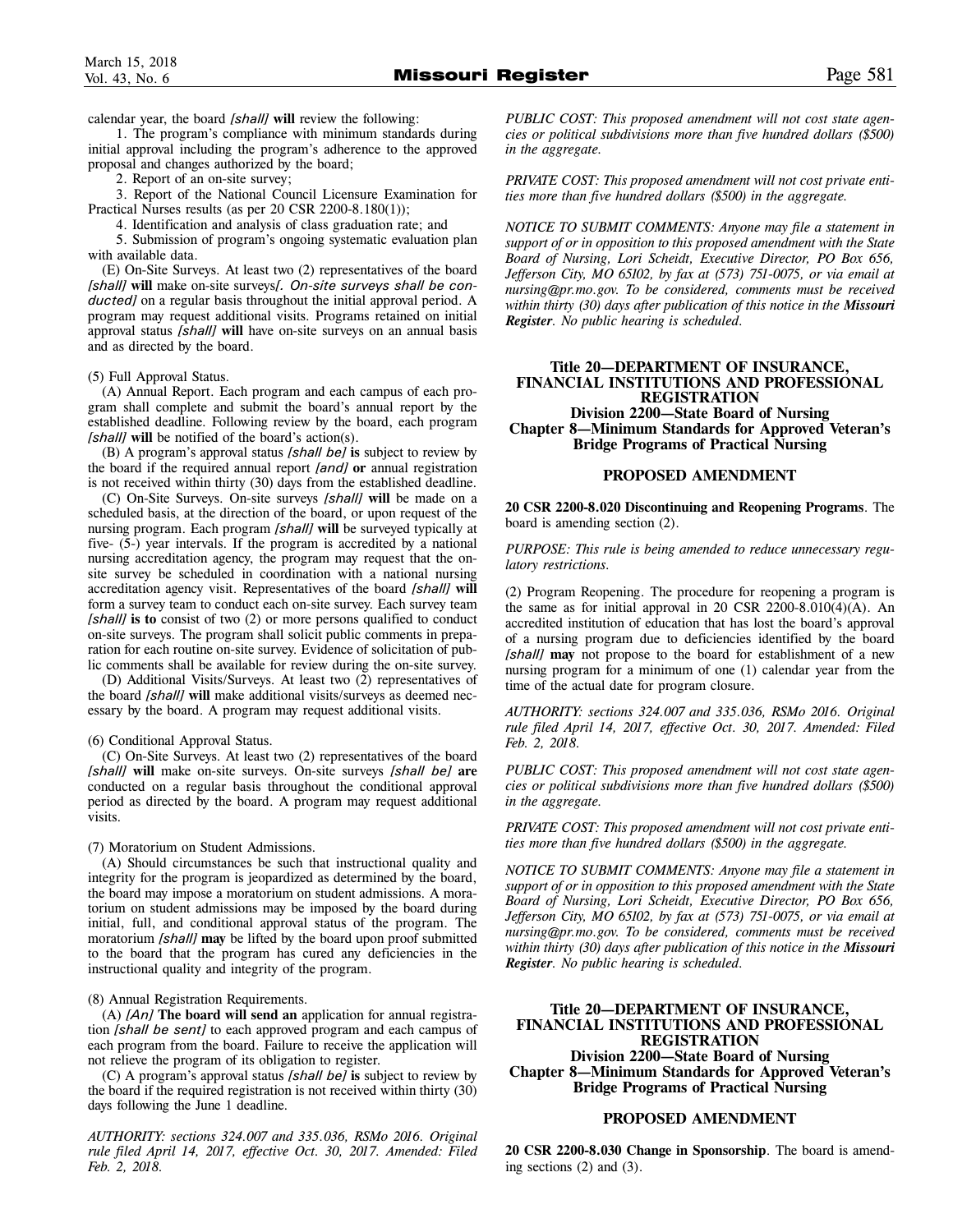*PURPOSE: This rule is being amended to reduce unnecessary regulatory restrictions.*

(2) A change in sponsorship form *[provided by the board]* shall be completed and returned *[with notification]* to the board **within thirty (30) days of the change in sponsorship**. Written notification shall include proposed changes to the program.

(3) *[Any p]***P**roposed changes that affect the criteria included in 20 CSR 2200-8.010(4)(A)1.–4. shall be approved by the board prior to implementation.

*AUTHORITY: sections 324.007 and 335.036, RSMo 2016. Original rule filed April 14, 2017, effective Oct. 30, 2017. Amended: Filed Feb. 2, 2018.*

*PUBLIC COST: This proposed amendment will not cost state agencies or political subdivisions more than five hundred dollars (\$500) in the aggregate.*

*PRIVATE COST: This proposed amendment will not cost private entities more than five hundred dollars (\$500) in the aggregate.*

*NOTICE TO SUBMIT COMMENTS: Anyone may file a statement in support of or in opposition to this proposed amendment with the State Board of Nursing, Lori Scheidt, Executive Director, PO Box 656, Jefferson City, MO 65102, by fax at (573) 751-0075, or via email at nursing@pr.mo.gov. To be considered, comments must be received within thirty (30) days after publication of this notice in the Missouri Register. No public hearing is scheduled.*

# **Title 20—DEPARTMENT OF INSURANCE, FINANCIAL INSTITUTIONS AND PROFESSIONAL REGISTRATION Division 2200—State Board of Nursing Chapter 8—Minimum Standards for Approved Veteran's Bridge Programs of Practical Nursing**

# **PROPOSED AMENDMENT**

**20 CSR 2200-8.035 Multiple Campuses**. The board is amending sections  $(3)$  and  $(4)$ .

*PURPOSE: This rule is being amended to reduce unnecessary regulatory restrictions.* 

(3) The sponsoring institution shall submit a proposal as indicated in 20 CSR 2200-8.010(4)(A) and receive approval from the board before opening an additional campus or expand to additional satellite location(s). Each additional campus and satellite location *[shall]* **will** be surveyed.

(4) Each campus and satellite location shall have a full-time faculty person designated as the coordinator who reports to the program administrator*[. Each program coordinator shall meet]* **and meets** the faculty requirements for appointment.

*AUTHORITY: sections 324.007 and 335.036, RSMo 2016. Original rule filed April 14, 2017, effective Oct. 30, 2017. Amended: Filed Feb. 2, 2018.*

*PUBLIC COST: This proposed amendment will not cost state agencies or political subdivisions more than five hundred dollars (\$500) in the aggregate.*

*PRIVATE COST: This proposed amendment will not cost private entities more than five hundred dollars (\$500) in the aggregate.*

*NOTICE TO SUBMIT COMMENTS: Anyone may file a statement in support of or in opposition to this proposed amendment with the State Board of Nursing, Lori Scheidt, Executive Director, PO Box 656, Jefferson City, MO 65102, by fax at (573) 751-0075, or via email at nursing@pr.mo.gov. To be considered, comments must be received within thirty (30) days after publication of this notice in the Missouri Register. No public hearing is scheduled.*

# **Title 20—DEPARTMENT OF INSURANCE, FINANCIAL INSTITUTIONS AND PROFESSIONAL REGISTRATION**

**Division 2200—State Board of Nursing Chapter 8—Minimum Standards for Approved Veteran's Bridge Programs of Practical Nursing**

# **PROPOSED AMENDMENT**

**20 CSR 2200-8.050 Organization and Administration of an Approved Program of Practical Nursing**. The board is amending sections  $(1)$  and  $(7)$ .

*PURPOSE: This rule is being amended to reduce unnecessary regulatory restrictions.* 

(1) Philosophy and/or mission of the program shall be in writing and *[shall]* be consistent with the philosophy and/or mission statement of the sponsoring institution.

(7) Clerical Assistance.

(A) Each program **and satellite location** shall have secretarial and other support services sufficient to meet the needs of the program. Clerical assistance to support program operation at satellite locations shall be reflected.

*AUTHORITY: sections 324.007 and 335.036, RSMo 2016. Original rule filed April 14, 2017, effective Oct. 30, 2017. Amended: Filed Feb. 2, 2018.*

*PUBLIC COST: This proposed amendment will not cost state agencies or political subdivisions more than five hundred dollars (\$500) in the aggregate.*

*PRIVATE COST: This proposed amendment will not cost private entities more than five hundred dollars (\$500) in the aggregate.*

*NOTICE TO SUBMIT COMMENTS: Anyone may file a statement in support of or in opposition to this proposed amendment with the State Board of Nursing, Lori Scheidt, Executive Director, PO Box 656, Jefferson City, MO 65102, by fax at (573) 751-0075, or via email at nursing@pr.mo.gov. To be considered, comments must be received within thirty (30) days after publication of this notice in the Missouri Register. No public hearing is scheduled.*

## **Title 20—DEPARTMENT OF INSURANCE, FINANCIAL INSTITUTIONS AND PROFESSIONAL REGISTRATION Division 2200—State Board of Nursing**

**Chapter 8—Minimum Standards for Approved Veteran's Bridge Programs of Practical Nursing**

# **PROPOSED AMENDMENT**

**20 CSR 2200-8.080 Clinical Experiences**. The board is amending section  $(1)$ .

*PURPOSE: This rule is being amended to reduce unnecessary regulatory restrictions.*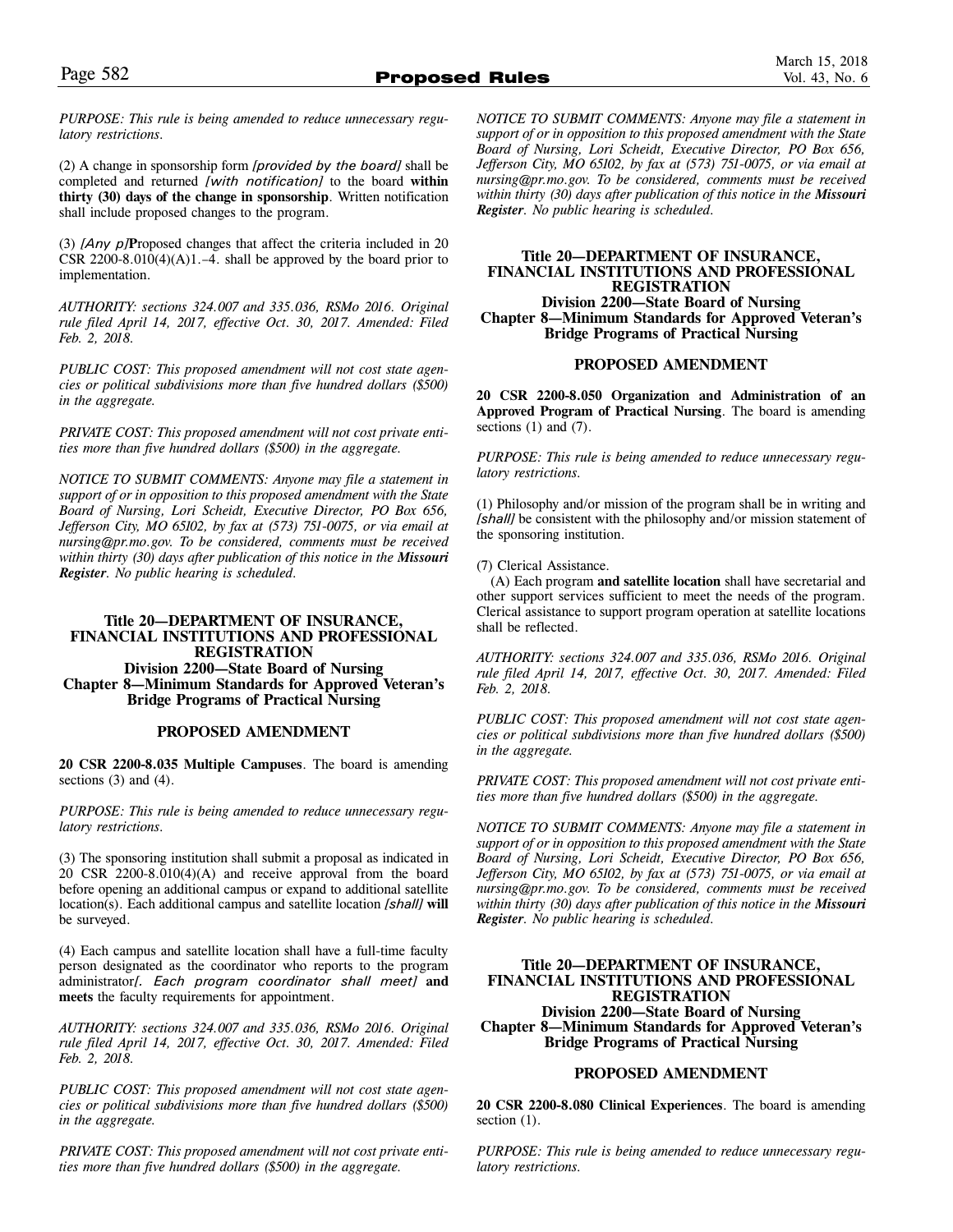(1) Clinical sites shall be selected which will provide direct care and observational learning experiences to meet the objectives of the course.

(A) Select inter*[-]*professional educational experiences may be utilized to provide learning experiences to meet course and program objectives and outcomes. Clinical personnel with professional licensure or certification in a health-related field may be utilized to augment student learning in their respective areas. Observational/interprofessional experiences *[shall]* **may** not exceed twenty percent (20%) of the total clinical program hours. Orientation to the facility does not contribute to the twenty percent (20%).

(D) The ratio of faculty to students in the clinical area shall be designed to promote patient safety and to facilitate student learning **with the proper supervision**.

*AUTHORITY: sections 324.007 and 335.036, RSMo 2016. Original rule filed April 14, 2017, effective Oct. 30, 2017. Amended: Filed Feb. 2, 2018.*

*PUBLIC COST: This proposed amendment will not cost state agencies or political subdivisions more than five hundred dollars (\$500) in the aggregate.*

*PRIVATE COST: This proposed amendment will not cost private entities more than five hundred dollars (\$500) in the aggregate.*

*NOTICE TO SUBMIT COMMENTS: Anyone may file a statement in support of or in opposition to this proposed amendment with the State Board of Nursing, Lori Scheidt, Executive Director, PO Box 656, Jefferson City, MO 65102, by fax at (573) 751-0075, or via email at nursing@pr.mo.gov. To be considered, comments must be received within thirty (30) days after publication of this notice in the Missouri Register. No public hearing is scheduled.*

# **Title 20—DEPARTMENT OF INSURANCE, FINANCIAL INSTITUTIONS AND PROFESSIONAL REGISTRATION Division 2200—State Board of Nursing Chapter 8—Minimum Standards for Approved Veteran's Bridge Programs of Practical Nursing**

# **PROPOSED AMENDMENT**

**20 CSR 2200-8.085 Preceptors**. The board is amending subsection  $(4)(F)$ .

*PURPOSE: This rule is being amended to reduce unnecessary regulatory restrictions.*

(4) Responsibilities of the nursing program faculty in regards to utilization of preceptors shall include:

(F) *[Shall meet periodically]* **Periodic meetings** with the clinical preceptors and student(s) for the purpose of monitoring and evaluating learning experiences.

*AUTHORITY: sections 324.007 and 335.036, RSMo 2016. Original rule filed April 17, 2017, effective Oct. 30, 2017. Amended: Filed Feb. 2, 2018.*

*PUBLIC COST: This proposed amendment will not cost state agencies or political subdivisions more than five hundred dollars (\$500) in the aggregate.*

*PRIVATE COST: This proposed amendment will not cost private entities more than five hundred dollars (\$500) in the aggregate.*

*NOTICE TO SUBMIT COMMENTS: Anyone may file a statement in*

*support of or in opposition to this proposed amendment with the State Board of Nursing, Lori Scheidt, Executive Director, PO Box 656, Jefferson City, MO 65102, by fax at (573) 751-0075, or via email at nursing@pr.mo.gov. To be considered, comments must be received within thirty (30) days after publication of this notice in the Missouri Register. No public hearing is scheduled.*

# **Title 20—DEPARTMENT OF INSURANCE, FINANCIAL INSTITUTIONS AND PROFESSIONAL REGISTRATION Division 2200—State Board of Nursing Chapter 8—Minimum Standards for Approved Veteran's Bridge Programs of Practical Nursing**

#### **PROPOSED AMENDMENT**

**20 CSR 2200-8.100 Educational Program**. The board is amending sections  $(1)$  and  $(5)$ .

*PURPOSE: This rule is being amended to reduce unnecessary regulatory restrictions.* 

# (1) General Purpose.

(C) The educational program shall provide planned learning experiences essential to the achievement of the stated philosophy and/or mission and graduate competencies of the program and *[shall]* demonstrate logical progression.

(5) Syllabus Construction. Syllabi shall be current and available to all faculty, students, and cooperating agencies. Each syllabus shall include:

(H) Clock *[or credit]* hour requirements related to theory, lab, and clinical instruction. **Each syllabus should reflect credit hour requirements for theory, lab, and clinical instruction, if used.**

*AUTHORITY: sections 324.007 and 335.036, RSMo 2016. Original rule filed April 14, 2017, effective Oct. 30, 2017. Amended: Filed Feb. 2, 2018.*

*PUBLIC COST: This proposed amendment will not cost state agencies or political subdivisions more than five hundred dollars (\$500) in the aggregate.*

*PRIVATE COST: This proposed amendment will not cost private entities more than five hundred dollars (\$500) in the aggregate.*

*NOTICE TO SUBMIT COMMENTS: Anyone may file a statement in support of or in opposition to this proposed amendment with the State Board of Nursing, Lori Scheidt, Executive Director, PO Box 656, Jefferson City, MO 65102, by fax at (573) 751-0075, or via email at nursing@pr.mo.gov. To be considered, comments must be received within thirty (30) days after publication of this notice in the Missouri Register. No public hearing is scheduled.*

# **Title 20—DEPARTMENT OF INSURANCE, FINANCIAL INSTITUTIONS AND PROFESSIONAL REGISTRATION Division 2220—State Board of Pharmacy Chapter 6—Pharmaceutical Care Standards**

# **PROPOSED AMENDMENT**

**20 CSR 2220-6.050 Administration of Vaccines Per Protocol**. The board is amending all sections of the rule.

*PURPOSE: This amendment eliminates unnecessary restrictions/requirements and updates/clarifies requirements for pharmacists*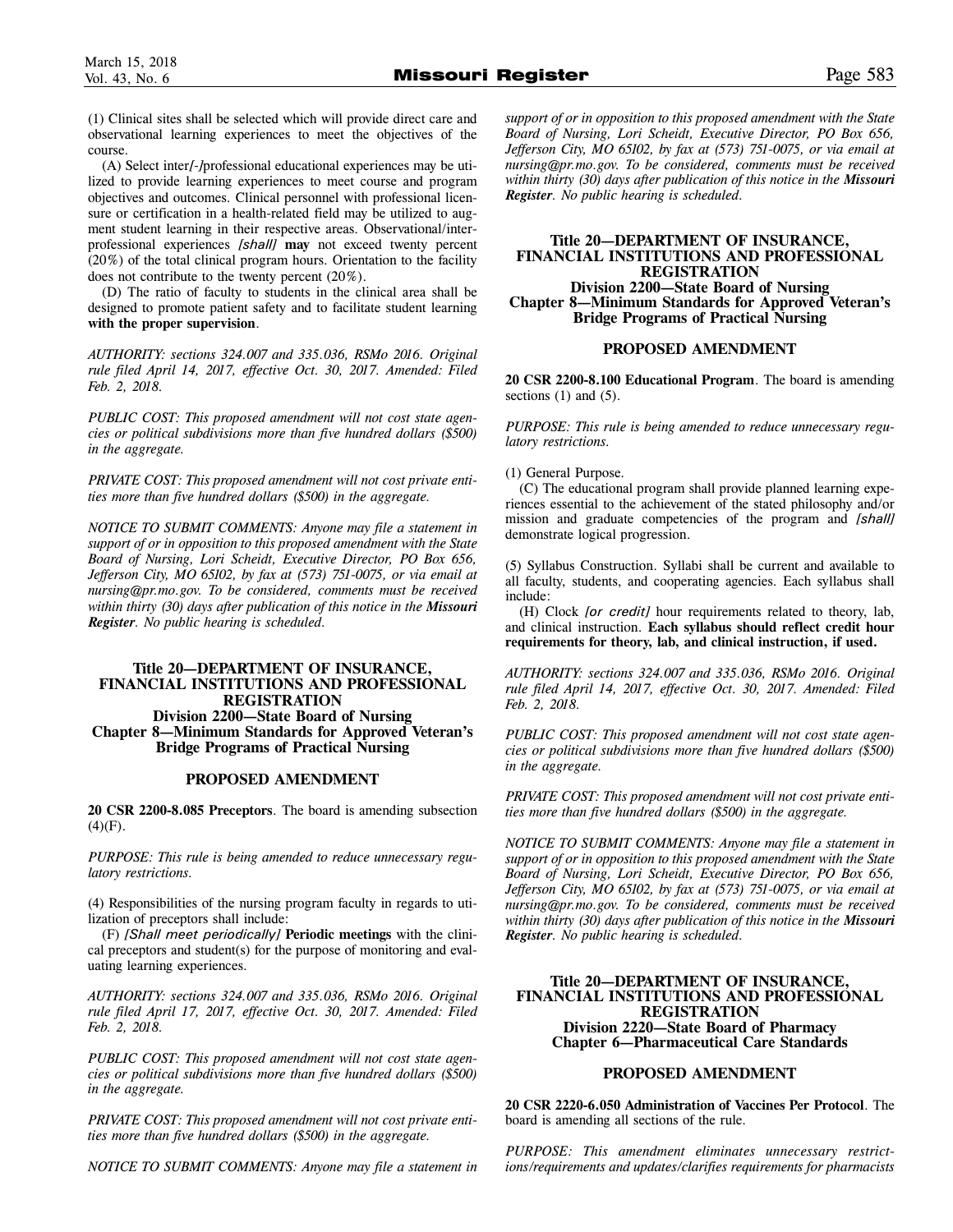*immunizing by protocol.*

(1) A pharmacist may administer vaccines authorized by Chapter 338, RSMo, pursuant to a written protocol *[authorized by a physician licensed pursuant to Chapter 334, RSMo,]* **with a Missouri licensed physician** who is actively engaged in the practice of medicine. **Unless otherwise restricted by the governing protocol, vaccines may be administered at any Missouri licensed pharmacy or at any non-pharmacy location identified in the governing protocol.**

(A) *[A pharmacist shall administer v]***V**accines **must be administered** in accordance with treatment guidelines established by the Centers for Disease Control (CDC) and *[in accordance with]* **the** manufacturer's guidelines, provided *[that a pharmacist shall not administer vaccines]* **CDC guidelines shall control in the event of a conflict. Vaccines may not be administered** to persons under twelve (12) years of age **unless otherwise authorized by law**.

(B) *[A pharmacist shall comply]* **Pharmacists shall ensure compliance** with all state and federal laws and regulations pertaining to Vaccine Information Statements and informed consent requirements.

**(C) Vaccines must be stored in accordance with CDC guidelines/recommendations and within the manufacturer's labeled requirements, including, when vaccinating outside of a pharmacy.**

**(D) A pharmacist may only delegate vaccine administration to an intern pharmacist who has met the qualifications of subsections (3)(B) and (C) of this rule and is working under the direct supervision of a pharmacist qualified to administer vaccines. Proof of an intern's compliance with subsections (3)(B) and (C) must be maintained by both the supervising pharmacist and the intern pharmacist for a minimum of two (2) years.** 

*[(2) A pharmacist may not delegate the administration of vaccines to another person, except to a pharmacist intern who has met the qualifications under subsections (4)(B), (C), and (D) and is working under the direct supervision of a pharmacist qualified to administer vaccines.]*

*[(3)]***(2)** The authorizing physician is responsible for the oversight of, and accepts responsibility for, the vaccines administered by the pharmacist.

*[(4) Pharmacist Qualifications. A pharmacist who is administering a vaccine authorized by Chapter 338, RSMo, must: (A) Hold a current, unrestricted license to practice pharmacy in this state;*

*(B) Hold a current cardiopulmonary resuscitation (CPR) certification issued by the American Heart Association or the American Red Cross or equivalent;* 

*(C) Successfully complete a certificate program in the administration of vaccines accredited by the Accreditation Council for Pharmacy Education (ACPE) or a similar health authority or professional body approved by the State Board of Pharmacy;* 

*(D) Maintain documentation of the above certifications;*

*(E) Complete a minimum of two (2) hours (0.2 CEU) of continuing education as defined per calendar year related to administration of vaccines. A pharmacist may use the continuing education hours required in this subsection as part of the total continuing education hours required for pharmacist license renewal;* 

*(F) Provide documentation of subsections (A), (B), (C), and (E) of this section to the authorizing physician(s) prior to entering into a protocol or administering vaccines; and*

*(G) On a yearly basis prior to administering vaccines, establish a new protocol with the authorizing physician and notify the State Board of Pharmacy of their qualifications to do* *so. This notification shall include the types of drugs being administered and a statement that the pharmacist meets the requirements of subsections (A), (B), (C), (E), and (F) of this section.*

*(5) Administration by Written Protocol with a Missouri Licensed Physician.*

*(A) A pharmacist may enter into a written protocol with a physician for the administration of vaccines authorized by Chapter 338, RSMo, provided that a pharmacist shall be prohibited from administering vaccines to patients under twelve (12) years of age. The physician must be no further than fifty (50) miles by road, using the most direct route available, from the pharmacist who is administering the vaccine. The written protocol may be valid for a time period not to exceed one (1) year. The protocol must include the following:* 

*1. The identity of the participating pharmacist and physician, including signatures;*

*2. Time period of the protocol;*

*3. The identification of the vaccines which may be administered;*

*4. The identity of the patient or groups of patients to receive the authorized vaccine(s);*

*5. The identity of the authorized routes and anatomic sites of administration allowed;* 

*6. A provision to create a prescription for each administration under the authorizing physician's name;*

*7. A provision establishing a course of action the pharmacist shall follow to address emergency situations including, but not limited to, adverse reactions, anaphylactic reactions, and accidental needle sticks;* 

*8. A provision establishing a length of time the pharmacist shall observe an individual for adverse events following an injection;* 

*9. A provision establishing the disposal of used and contaminated supplies;*

*10. The street addresses of the pharmacy or other locations at which the pharmacist may administer the authorized vaccine;*

*11. Record-keeping requirements and procedures for notification of administration; and* 

*12. A provision that allows for termination of the protocol at the request of any party to it at any time.*

*(B) The protocol, and any subsequent amendments or alterations, shall be signed and dated by the pharmacist and authorizing physician prior to its implementation, signifying that both are aware of its content and agree to follow the terms of the protocol. The authorizing physician and pharmacist shall each maintain a copy of the protocol from the beginning of implementation to a minimum of eight (8) years after termination of the protocol.]*

**(3) Pharmacist Qualifications. Pharmacists administering vaccines by protocol as authorized by Chapter 338, RSMo, must first file a Notification of Intent (NOI) to administer vaccines with the Missouri Board of Pharmacy. To file a NOI, a pharmacist must—** 

**(A) Hold a current Missouri pharmacist license;** 

**(B) Hold a current healthcare provider level cardiopulmonary resuscitation (CPR) or basic life support (BLS) certification issued by the American Heart Association, the American Red Cross, or an equivalent organization. The qualifying BLS or CPR certification program must have included a live in-person skills assessment; and**

**(C) Have successfully completed a certificate program in administering vaccines accredited by the Accreditation Council for Pharmacy Education (ACPE), provided by an ACPE or regionally accredited pharmacy or medical school/college or approved by the**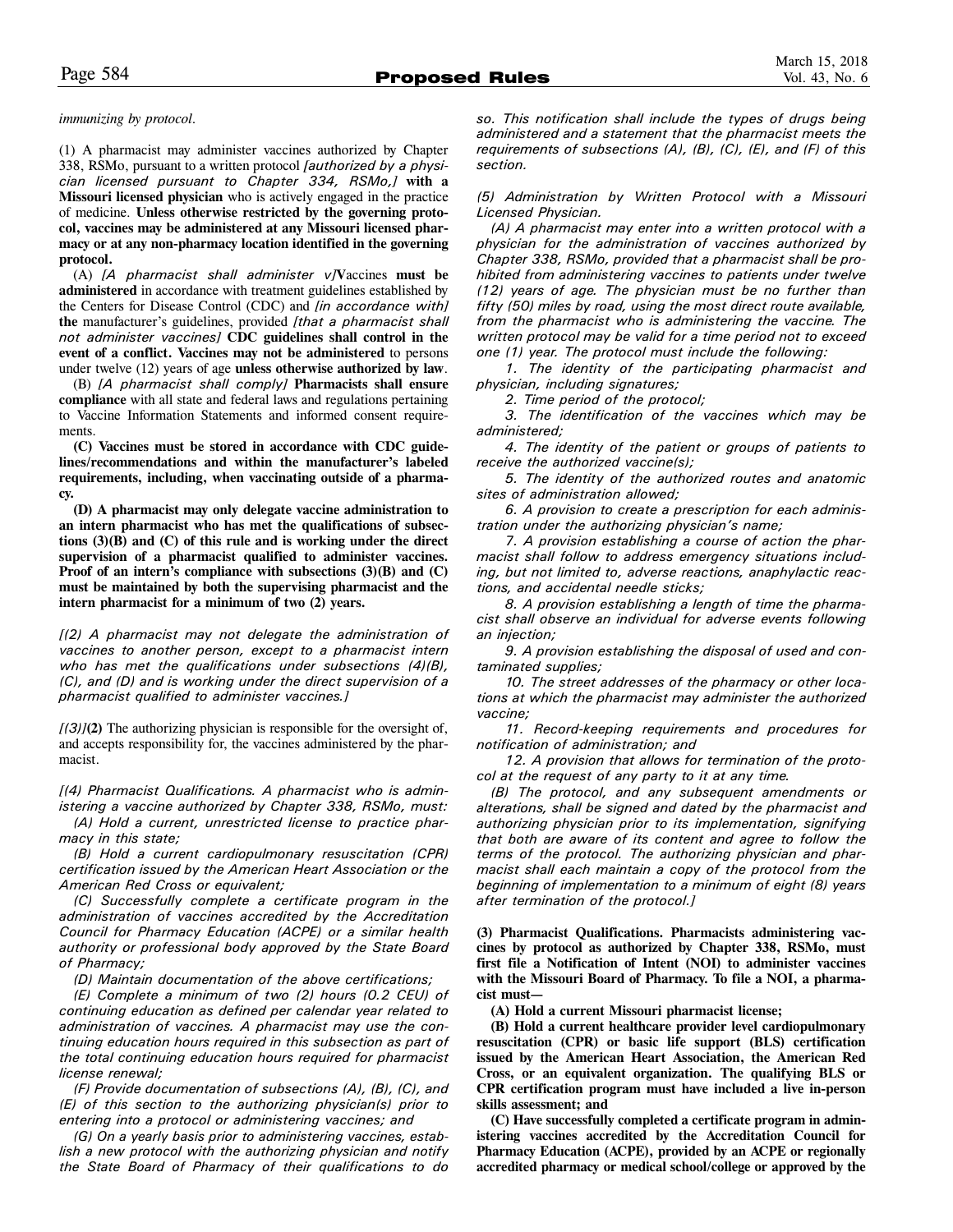**Board of Pharmacy. The required certificate program must include a live/in-person training component and include instruction in:**

**1. Current CDC guidelines and recommendations for vaccines authorized by Chapter 338, RSMo, including recommended immunization schedules;**

**2. Basic immunology and vaccine protection;**

**3. Physiology and techniques for vaccine administration, including hands-on training in intramuscular, intradermal, subcutaneous and nasal administration routes, and other common routes of vaccine administration;** 

**4. Pre- and post- vaccine screening or assessment; and**

**5. Identifying and treating adverse immunization reactions; (D) Notifications of Intent must be filed on the board's website or on a form approved by the board.**

**(4) Protocol Requirements.** 

**(A) In addition to filing a NOI, pharmacists administering vaccines under this rule must first enter into a written protocol with a Missouri licensed physician. The written protocol may be valid for a time period not to exceed one (1) year. The protocol must be renewed annually and include the following:**

**1. The identity of the participating pharmacist and physician;**

**2. Time period of the protocol;**

**3. Authorized vaccines;**

**4. The patient or groups of patients authorized for vaccination;**

**5. Allowed routes and anatomic sites of administration;** 

**6. If applicable, authorization to create a prescription for each administration under the physician's name;**

**7. Emergency response procedures, including, but not limited to, procedures for handling/addressing adverse reactions, anaphylactic reactions, and accidental needle sticks;** 

**8. The length of time the pharmacist must observe an individual for adverse events following an injection;** 

**9. Procedures for disposing of used and contaminated supplies;**

**10. The street addresses of any non-pharmacy locations at which the pharmacist may administer vaccines;**

**11. Record-keeping requirements and any required notification procedures; and** 

**12. A provision allowing termination of the protocol at any time at the request of any party.**

**(B) The protocol, and any subsequent amendments or alterations, must be reviewed and manually or electronically signed and dated by the pharmacist and authorizing physician prior to its implementation, signifying that both are aware of its contents and agree to follow the terms of the protocol. A copy of the protocol must be maintained by both the pharmacist and the authorizing physician for a minimum of eight (8) years after termination of the protocol.** 

**(C) Additional pharmacists or immunization locations may be added to an existing protocol if the amendment is signed and dated by the authorizing physician(s) and, if applicable, any newly added pharmacist(s). Existing pharmacists are not required to re-sign the protocol unless other protocol terms or provisions are changed.** 

#### *[(6)]***(5)** Record Keeping.

(A) *[A pharmacist administering vaccines pursuant to this rule shall maintain a record of each administration which shall include]* **The pharmacist shall ensure a record is maintained for each vaccine administered by protocol that includes**:

1. The **patient's** name, address, and date of birth *[of the patient]*;

2. The date, route, and anatomic site of the administration;

3. The **vaccine's** name, dose, manufacturer, lot number, and

expiration date *[of the vaccine]*;

4. The name and address of the patient's primary health care provider, as *[identified]* **provided** by the patient;

5. *[The name or identifiable initials of the administering pharmacist]* **The identity of the administering pharmacist or, if applicable, the identity of the administering intern pharmacist and supervising pharmacist**; and

6. The nature of an**y** adverse reaction and who was notified, if applicable.

*[(B) If the vaccine was administered on behalf of a pharmacy, the pharmacist shall ensure the records required by subsection (6)(A) of this rule are promptly delivered to the pharmacy.]* 

*[(C)]***(B)** *[Within seventy-two hours (72) hours after administration of a vaccine, the administering pharmacist shall obtain a prescription from the authorizing physician for the drug dispensed or shall create a prescription, as authorized by protocol documenting the dispensing of the drug.]* **Within seventy-two (72) hours after a vaccine is administered, a prescription must be obtained from the authorizing physician for the drug dispensed or a prescription must be created in the physician's name documenting the dispensing as authorized by protocol.** Notwithstanding any other provision of this rule, prescription records *[shall]* **must** be maintained as provided by Chapter 338, RSMo, and the rules of the board.

*[(D)]***(C)** The records required by this rule *[shall be maintained]* **must be** securely and confidentially **maintained** as follows:

1. If the vaccine is administered on behalf of a pharmacy, both the pharmacy and the administering pharmacist shall ensure *[that all records required by this rule are maintained at the pharmacy]* **the records required by subsection (5)(A) are promptly delivered to and maintained at the pharmacy** separate from the **pharmacy's** prescription files *[of the pharmacy]*.

**2.** If the vaccine is not being administered on behalf of a pharmacy, all records shall be maintained securely and confidentially by the administering pharmacist at an address that shall be identified in the protocol prior to administering the vaccine; *[and]*

**3. Prescription records must be maintained as required by Chapter 338, RSMo, and the rules of the board; and**

*[2.]***4.** Records *[shall]* **required by this rule must** be maintained for two (2) years *[from the date of such record and shall be]* **and** made available for inspecting and copying by the State Board of Pharmacy or the State Board of Registration for the Healing Arts and/or their authorized representatives. Records maintained at a pharmacy must be produced during an inspection by the board and/or their authorized representatives. Records not maintained at a pharmacy *[shall]* **must** be produced within three (3) business days after a request from the State Board of Pharmacy**, the Board of Registration for the Healing Arts** and/or *[its]* **their** authorized representative. Failure to maintain or produce records as provided by this rule shall constitute grounds for discipline.

#### *[(7) Notification Requirement.*

*(A) A pharmacist administering vaccines authorized by Chapter 338, RSMo, shall notify the authorizing physician within seventy-two (72) hours after administration of the following:* 

- *1. The identity of the patient;*
- *2. The identity of the vaccine(s) administered;*
- *3. The route of administration;*
- *4. The anatomic site of the administration;*
- *5. The dose administered; and*
- *6. The date of administration.*

*(B) The pharmacist shall provide a written report to the patient's primary health care provider, if different than the authorizing physician, containing the documentation required in subsection (A) of this section within fourteen (14) days of the administration.*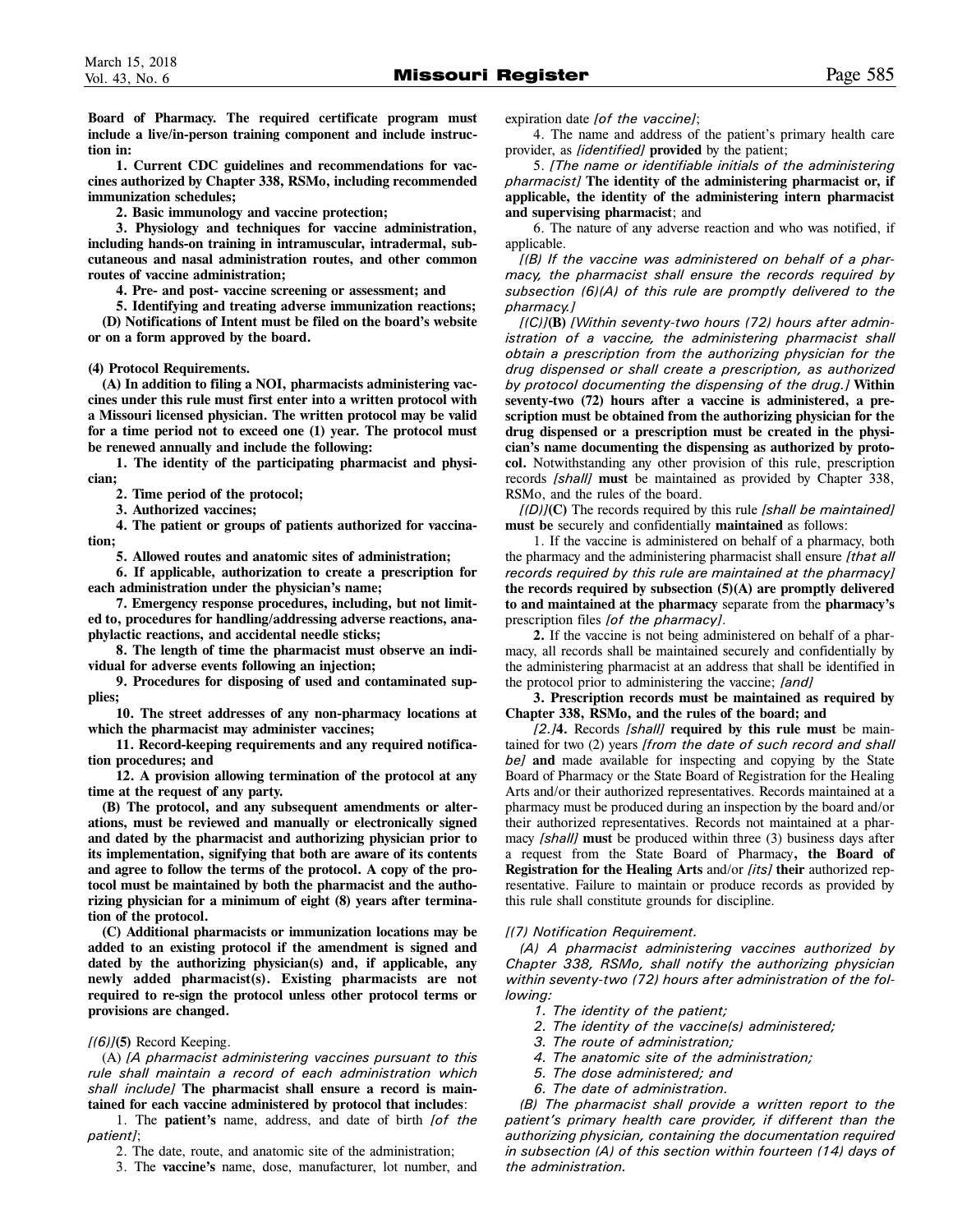*(C) In the event of any adverse event or reaction experienced by the patient pursuant to a written protocol, the pharmacist shall notify the patient's primary health care provider and authorizing physician, if different, within twenty-four (24) hours after learning of the adverse event or reaction.*

*(D) A pharmacist administering vaccine(s) shall report the administration to all entities as required by state or federal law.*

*(E) Documentation that notifications required by this rule have been sent must be maintained as provided in section (6) of this rule.]*

**(6) Notification of Immunizations. Pharmacists immunizing by protocol must—**

**(A) Notify all persons or entities as required by state and federal law;**

**(B) Notify the protocol physician as required by the governing protocol;**

**(C) Notify the patient's primary care provider as required by Chapter 338, RSMo; and** 

**(D) Notify the patient's primary health care provider and, if different, the protocol physician, within twenty-four (24) hours after learning of any adverse event or reaction experienced by the patient. Adverse events or reactions must also be reported to the Vaccine Adverse Event Reporting System (VAERS) or its successor, within thirty (30) days.** 

**(E) Unless otherwise provided by the governing protocol, notification may be made via a common electronic medication record that is accessible to and shared by both the physician and pharmacist. Proof of notification must be maintained in the pharmacist's records as provided in subsection (5)(B) of this rule.** 

**(7) Notification of Intent Renewal. A Notification of Intent (NOI) to immunize by protocol must be renewed biennially with the immunizing pharmacist's Missouri pharmacist license. To renew a NOI, pharmacists must—**

**(A) Have a current healthcare provider cardiopulmonary resuscitation (CPR) or basic life support (BLS) certification that complies with subsection (3)(B) of this rule; and**

**(B) Have completed a minimum of two (2) hours of continuing education (0.2 CEU) related to administering vaccines or CDC immunization guidelines in a course approved by the Board of Pharmacy or provided by an ACPE accredited continuing education provider within the applicable pharmacist biennial renewal period (November 1 to October 31 of the immediately preceding even numbered years).** 

**(C) The required continuing education (CE) shall be governed by 20 CSR 2220-7.080 and may be used to satisfy the pharmacist's biennial continuing education requirements. The initial training program required by section (3) of this rule may be used to satisfy the CE requirements of this subsection if the training program was completed within the applicable pharmacist biennial renewal cycle.**

*AUTHORITY: sections [338.010] 338.140 and 338.220, RSMo [Supp. 2009 and 338.140, RSMo 2000] 2016, and section 338.010, RSMo Supp. 2017. Emergency rule filed Oct. 24, 2007, effective Nov. 3, 2007, expired April 30, 2008. Original rule filed Oct. 24, 2007, effective May 30, 2008. For intervening history, please consult the Code of State Regulations. Amended: Filed Feb. 9, 2018.*

*PUBLIC COST: This proposed amendment will not cost state agencies or political subdivisions more than five hundred dollars (\$500) in the aggregate.* 

*PRIVATE COST*: *This proposed amendment will not cost private enti-*

*ties more than five hundred dollars (\$500) in the aggregate.*

*NOTICE TO SUBMIT COMMENTS: Anyone may file a statement in support of or in opposition to this proposed amendment with the Missouri State Board of Pharmacy, PO Box 625, 3605 Missouri Boulevard, Jefferson City, MO 65102, by facsimile at (573) 526- 3464, or via email at pharmacy@pr.mo.gov. To be considered, comments must be received within thirty (30) days after publication of this notice in the Missouri Register. No public hearing is scheduled.*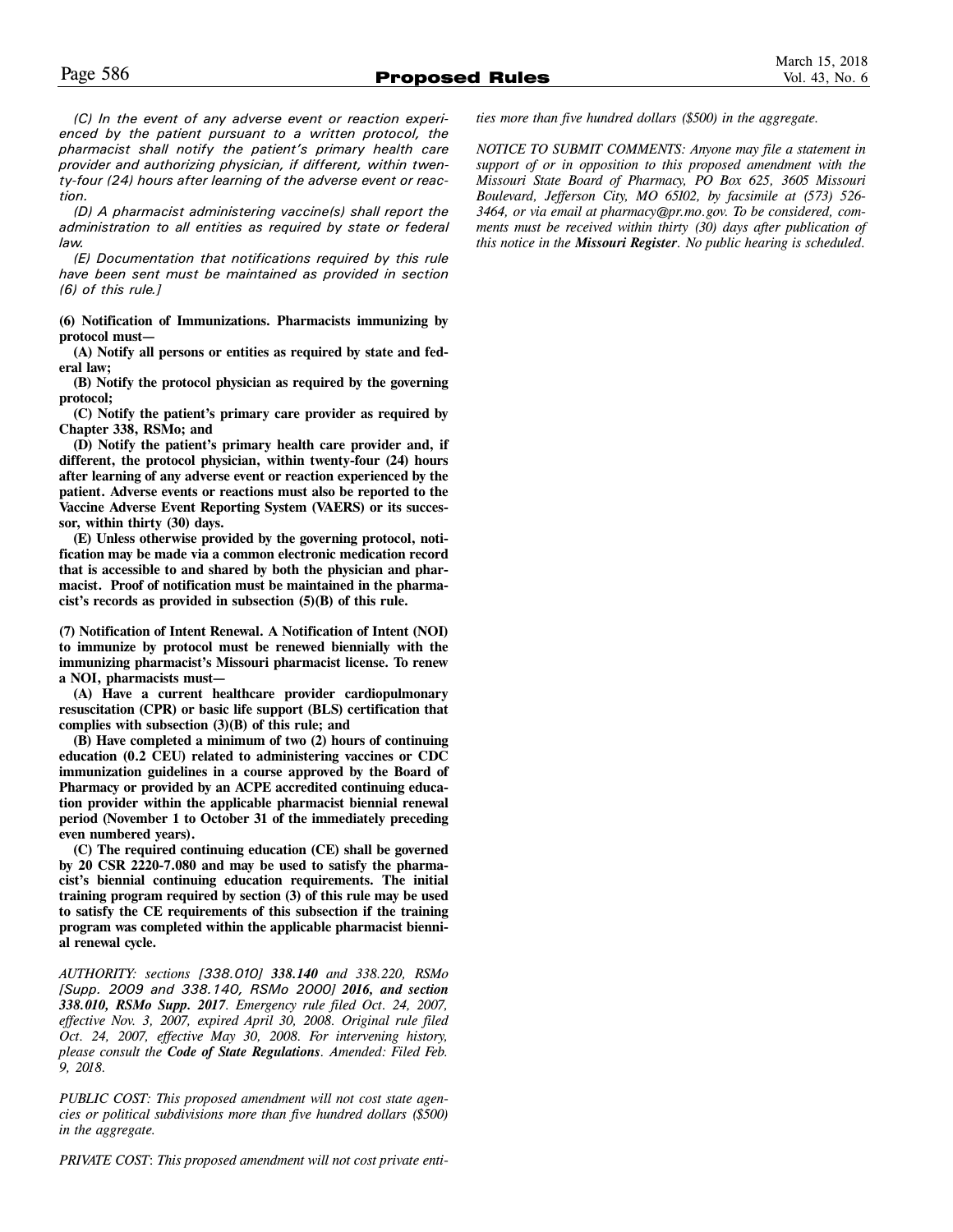# Orders of Rulemaking

This section will contain the final text of the rules proposed<br>by agencies. The order of rulemaking is required to contain a citation to the legal authority upon which the order of rulemaking is based; reference to the date and page or pages where the notice of proposed rulemaking was published in the *Missouri Register*; an explanation of any change between the text of the rule as contained in the notice of proposed rulemaking and the text of the rule as finally adopted, together with the reason for any such change; and the full text of any section or subsection of the rule as adopted which has been changed from that contained in the notice of proposed rulemaking. The effective date of the rule shall be not less than thirty (30) days after the date of publication of the revision to the *Code of State Regulations*.

The agency is also required to make a brief summary of the general nature and extent of comments submitted in support of or opposition to the proposed rule and a concise summary of the testimony presented at the hearing, if any, held in connection with the rulemaking, together with a concise summary of the agency's findings with respect to the merits of any such testimony or comments which are opposed in whole or in part to the proposed rule. The ninety- (90-) day period during which an agency shall file its Order of Rulemaking for publication in the *Missouri Register* begins either: 1) after the hearing on the Proposed Rulemaking is held; or 2) at the end of the time for submission of comments to the agency. During this period, the agency shall file with the secretary of state the order of rulemaking, either putting the proposed rule into effect, with or without further changes, or withdrawing the proposed rule.

# **Title 3—DEPARTMENT OF CONSERVATION Division 10—Conservation Commission Chapter 6—Wildlife Code: Sport Fishing: Seasons, Methods, Limits**

# **ORDER OF RULEMAKING**

By authority vested in the Conservation Commission under sections 40 and 45 of Art. IV, Mo. Const., the commission amends a rule as follows:

#### 3 CSR 10-6.530 is amended.

This rule sets length limits for fish taken from waters of the state and is exempted by section 536.021, RSMo, from the requirements for filing as a proposed amendment.

#### **3 CSR 10-6.530 Goggle-eye (Ozark Bass, Rock Bass, and Shadow Bass) and Warmouth**

(4) Length Limits: All goggle-eye (Ozark bass, rock bass, and shadow bass) and warmouth less than seven inches (7") in total length must be returned to the water unharmed immediately after being caught, except all goggle-eye and warmouth less than eight inches (8") in total length must be returned to the water unharmed immediately after being caught on the Big Piney River from Highway 17 bridge (Texas County) to its confluence with the Gasconade River, Courtois Creek from Highway 8 bridge (Crawford County) to its confluence with Huzzah Creek, the Eleven Point River from Thomasville Access to the Arkansas line, Huzzah Creek from Willhite Road (Crawford County) to its confluence with the Meramec River, and Meramec River from Highway 19 bridge (Dent County)

to Pacific Palisades Conservation Area.

SUMMARY OF PUBLIC COMMENTS: Seasons and limits are exempted from the requirement of filing as a proposed amendment under section 536.021, RSMo.

This amendment was filed February 9, 2018, becomes effective **March 1, 2018**.

# **Title 3—DEPARTMENT OF CONSERVATION Division 10—Conservation Commission Chapter 6—Wildlife Code: Sport Fishing: Seasons, Methods, Limits**

# **ORDER OF RULEMAKING**

By authority vested in the Conservation Commission under sections 40 and 45 of Art. IV, Mo. Const., the commission amends a rule as follows:

3 CSR 10-6.620 is amended.

This rule sets bag limits for turtles taken from waters of the state and is exempted by section 536.021, RSMo, from the requirements for filing as a proposed amendment.

# **3 CSR 10-6.620 Turtles**

(1) Daily Limit: Common snapping turtles and soft-shelled turtles; two (2) turtles in aggregate.

SUMMARY OF PUBLIC COMMENTS: Seasons and limits are exempted from the requirement of filing as a proposed amendment under section 536.021, RSMo.

This amendment was filed February 9, 2018, becomes effective **March 1, 2018**.

# **Title 3—DEPARTMENT OF CONSERVATION Division 10—Conservation Commission Chapter 12—Wildlife Code: Special Regulations for Areas Owned by Other Entities**

# **ORDER OF RULEMAKING**

By authority vested in the Conservation Commission under sections 40 and 45 of Art. IV, Mo. Const., the commission amends a rule as follows:

# 3 CSR 10-12.145 is amended.

This rule sets length limits for fish taken from waters of the state and is exempted by section 536.021, RSMo, from the requirements for filing as a proposed amendment.

#### **3 CSR 10-12.145 Fishing, Length Limits**

(2) Black bass more than twelve inches (12") but less than fifteen inches (15") total length must be returned to the water unharmed immediately after being caught, except as follows:

(A) Black bass less than fifteen inches (15") total length must be returned to the water unharmed immediately after being caught on the following lakes: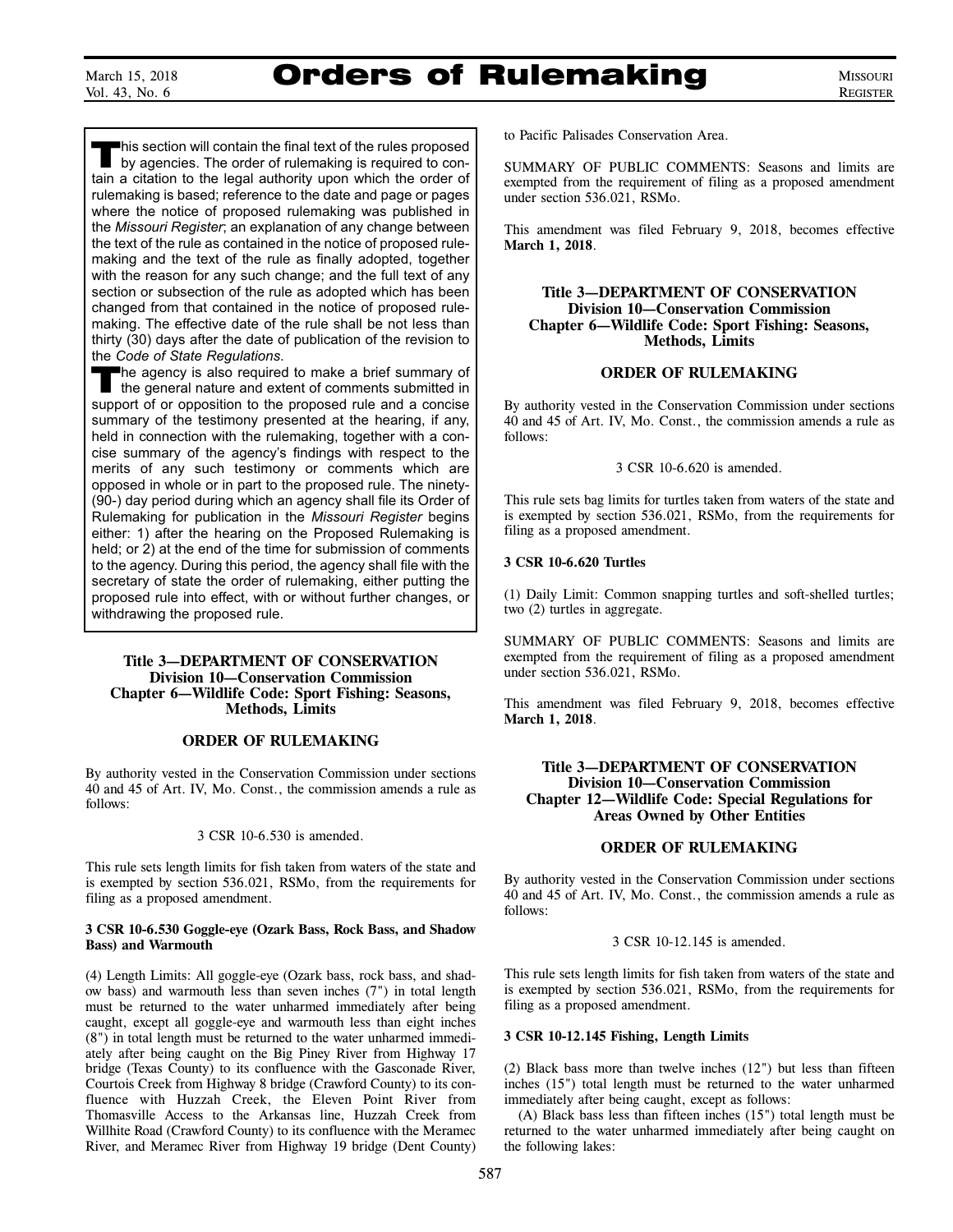- 1. Arrow Rock State Historic Site (Big Soldier Lake);
- 2. Bethany (Old Bethany City Reservoir);
- 3. Blue Springs (Lake Remembrance);
- 4. Big Oak Tree State Park (Big Oak Lake);
- 5. Butler City Lake;
- 6. Cameron (Century Lake, Eagle Lake, Grindstone Lake, Sunrise Lake);
	- 7. Carthage (Kellogg Lake);
	- 8. Columbia (Stephens Park Lake);
	- 9. Concordia (Edwin A. Pape Lake);
	- 10. Confederate Memorial State Historic Site lakes;
	- 11. Dexter City Lake;
	- 12. East Prairie (K. S. Simpkins Park Pond);
	- 13. Farmington (Hager Lake, Giessing Lake, Thomas Lake);
	- 14. Hamilton City Lake;
	- 15. Harrison County Lake;
- 16. Higginsville (Higginsville City Lake, Upper Higginsville City Lake);
	- 17. Holden City Lake;
	- 18. Jackson (Litz Park Lake, Rotary Lake);
- 19. Jackson County (Alex George Lake, Bergan Lake, Bowlin Pond, Lake Jacomo, Prairie Lee Lake, Scherer Lake, Tarsney Lake, Wood Lake, Wyatt Lake);
	- 20. Jefferson City (McKay Park Lake);
	- 21. Keytesville (Maxwell Taylor Park Pond);
	- 22. Kirksville (Hazel Creek Lake);
- 23. Liberty (Fountain Bluff Park Ponds Nos. 1, 2, 3, 4, 5, 6, 7, and 8);
	- 24. Marble Hill (Pellegrino Lake);
- 25. Mark Twain National Forest (Fourche Lake, Huzzah Pond, Loggers Lake, McCormack Lake, Noblett Lake, Roby Lake);
	- 26. Maysville (Willow Brook Lake);
	- 27. Mineral Area College (Quarry Pond);
	- 28. Odessa (Lake Venita);
	- 29. Pershing State Park ponds;
	- 30. Potosi (Roger Bilderback Lake);
	- 31. Raymore (Johnston Lake);
- 32. University of Missouri (Dairy Farm Lake No. 1, McCredie Lake);
	- 33. Warrensburg (Lions Lake);
	- 34. Watkins Mill State Park (Williams Creek Lake); and
	- 35. Windsor (Farrington Park Lake).

(C) Black bass more than fourteen inches (14") but less than eighteen inches (18") total length must be returned to the water unharmed immediately after being caught on Unionville (Lake Mahoney);

(D) Black bass less than twenty inches (20") total length must be returned to the water unharmed immediately after being caught on Mexico (Teal Lake); and

(E) There is no length limit on black bass on Cuivre River State Park (Lincoln Lake).

SUMMARY OF PUBLIC COMMENTS: Seasons and limits are exempted from the requirement of filing as a proposed amendment under section 536.021, RSMo.

This amendment was filed February 9, 2018, becomes effective **March 1, 2018**.

# **Title 7—DEPARTMENT OF TRANSPORTATION Division 10—Missouri Highways and Transportation Commission Chapter 5—Junkyards**

# **ORDER OF RULEMAKING**

By the authority vested in the Missouri Highways and Transportation Commission under section 226.700, RSMo 2016, the commission amends a rule as follows:

# **7 CSR 10-5.010** Licensing of Junkyards **is amended**.

A notice of proposed rulemaking containing the text of the proposed amendment was published in the *Missouri Register* on October 16, 2017 (42 MoReg 1412–1413). No changes have been made in the text of the proposed amendment, so it is not reprinted here. This proposed amendment becomes effective thirty (30) days after publication in the *Code of State Regulations*.

SUMMARY OF COMMENTS: No comments were received.

# **Title 7—DEPARTMENT OF TRANSPORTATION Division 10—Missouri Highways and Transportation Commission Chapter 6—Outdoor Advertising**

# **ORDER OF RULEMAKING**

By the authority vested in the Missouri Highways and Transportation Commission under section 226.150, RSMo 2016, and sections 226.500–226.600, RSMo 2016 and RSMo Supp. 2017, the commission amends a rule as follows:

**7 CSR 10-6.020** Directional and Other Official Signs **is amended**.

A notice of proposed rulemaking containing the text of the proposed amendment was published in the *Missouri Register* on October 16, 2017 (42 MoReg 1413–1414). No changes have been made in the text of the proposed amendment, so it is not reprinted here. This proposed amendment becomes effective thirty (30) days after publication in the *Code of State Regulations*.

SUMMARY OF COMMENTS: No comments were received.

### **Title 7—DEPARTMENT OF TRANSPORTATION Division 10—Missouri Highways and Transportation Commission Chapter 6—Outdoor Advertising**

# **ORDER OF RULEMAKING**

By the authority vested in the Missouri Highways and Transportation Commission under section 226.150, RSMo 2016, and sections 226.500–226.600, RSMo 2016 and RSMo Supp. 2017, the commission amends a rule as follows:

#### **7 CSR 10-6.030** On-Premises Signs **is amended**.

A notice of proposed rulemaking containing the text of the proposed amendment was published in the *Missouri Register* on October 16, 2017 (42 MoReg 1414–1415). No changes have been made in the text of the proposed amendment, so it is not reprinted here. This proposed amendment becomes effective thirty (30) days after publication in the *Code of State Regulations*.

SUMMARY OF COMMENTS: No comments were received.

#### **Title 7—DEPARTMENT OF TRANSPORTATION Division 10—Missouri Highways and Transportation Commission Chapter 6—Outdoor Advertising**

# **ORDER OF RULEMAKING**

By the authority vested in the Missouri Highways and Transportation Commission under section 226.150, RSMo 2016, and sections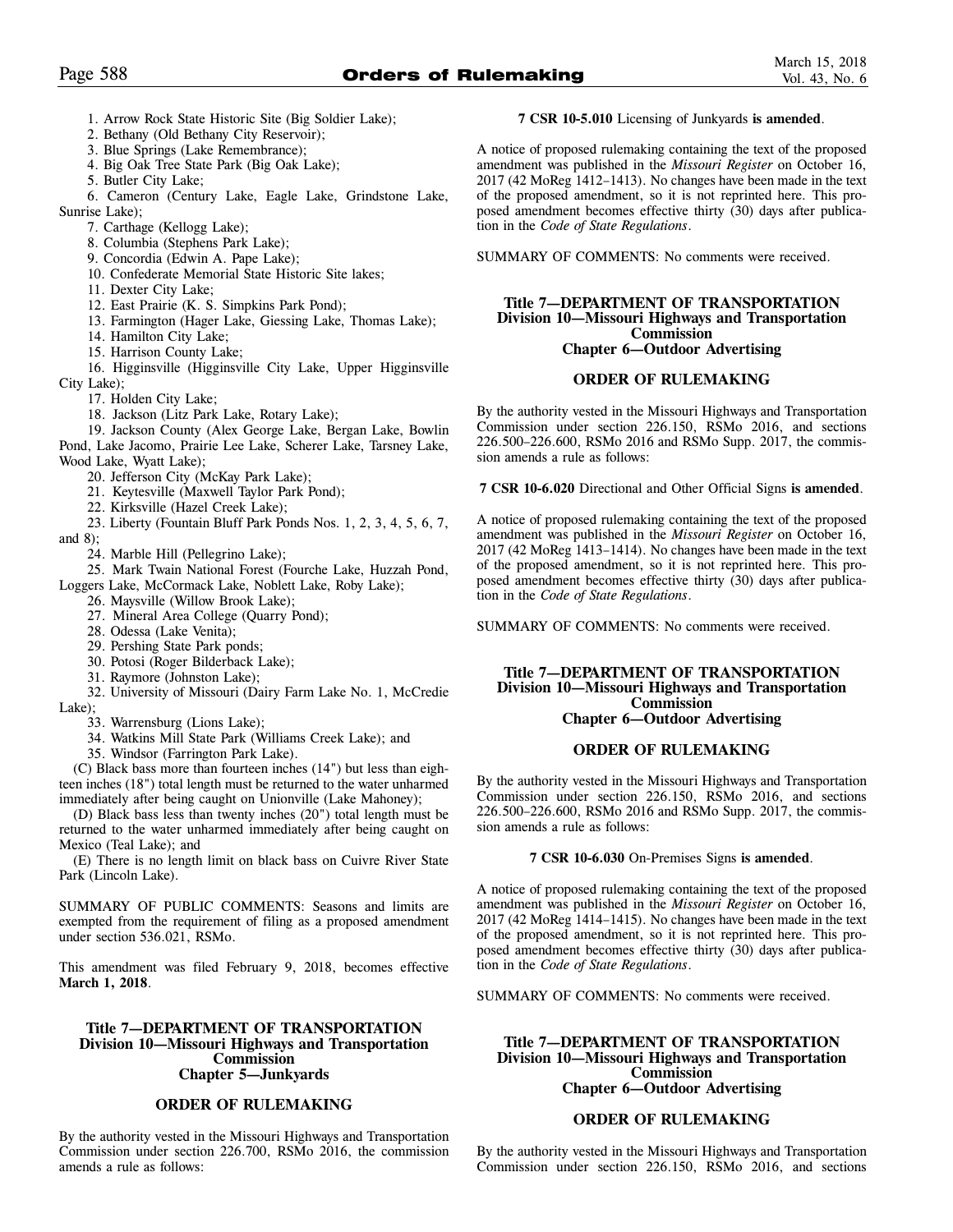226.500–226.600, RSMo 2016 and RSMo Supp. 2017, the commission amends a rule as follows:

# **7 CSR 10-6.040** Outdoor Advertising in Zoned and Unzoned Commercial and Industrial Areas **is amended**.

A notice of proposed rulemaking containing the text of the proposed amendment was published in the *Missouri Register* on October 16, 2017 (42 MoReg 1415–1416). No changes have been made in the text of the proposed amendment, so it is not reprinted here. This proposed amendment becomes effective thirty (30) days after publication in the *Code of State Regulations*.

SUMMARY OF COMMENTS: The Missouri Highways and Transportation Commission received eight (8) comments on the proposed amendment.

COMMENTS: Bill May- Missouri Outdoor Advertising Association; Bob Fessler- Lamar Advertising; Charles Huffman- Lamar Advertising; Tim Ketchum- Lamar Advertising; Anthony Mariani-DDI Media; Jeff Bohnert- DSW Signs; Vernon House- Lamar Advertising; and Bob Connors- Mid-America Outdoor Advertising support amending the static display time for an automatic changeable display or digital technology from ten seconds to eight seconds. RESPONSE: Because these comments did not request changes to the amendment, no changes have been made to the amendment.

# **Title 7—DEPARTMENT OF TRANSPORTATION Division 10—Missouri Highways and Transportation Commission Chapter 6—Outdoor Advertising**

# **ORDER OF RULEMAKING**

By the authority vested in the Missouri Highways and Transportation Commission under section 226.150, RSMo 2016, and sections 226.500–226.600, RSMo 2016 and RSMo Supp. 2017, the commission amends a rule as follows:

**7 CSR 10-6.050** Outdoor Advertising Beyond Six Hundred Sixty Feet (660') of the Right-of-Way **is amended**.

A notice of proposed rulemaking containing the text of the proposed amendment was published in the *Missouri Register* on October 16, 2017 (42 MoReg 1416–1417). No changes have been made in the text of the proposed amendment, so it is not reprinted here. This proposed amendment becomes effective thirty (30) days after publication in the *Code of State Regulations*.

SUMMARY OF COMMENTS: No comments were received.

# **Title 7—DEPARTMENT OF TRANSPORTATION Division 10—Missouri Highways and Transportation Commission Chapter 6—Outdoor Advertising**

# **ORDER OF RULEMAKING**

By the authority vested in the Missouri Highways and Transportation Commission under section 226.150, RSMo 2016, and sections 226.500–226.600, RSMo 2016 and RSMo Supp. 2017, the commission amends a rule as follows:

**7 CSR 10-6.060** Nonconforming Signs **is amended**.

A notice of proposed rulemaking containing the text of the proposed amendment was published in the *Missouri Register* on October 16, 2017 (42 MoReg 1417–1418). No changes have been made in the text of the proposed amendment, so it is not reprinted here. This proposed amendment becomes effective thirty (30) days after publication in the *Code of State Regulations*.

SUMMARY OF COMMENTS: No comments were received.

#### **Title 7—DEPARTMENT OF TRANSPORTATION Division 10—Missouri Highways and Transportation Commission Chapter 6—Outdoor Advertising**

# **ORDER OF RULEMAKING**

By the authority vested in the Missouri Highways and Transportation Commission under sections 226.150 and 226.530, RSMo 2016, the commission amends a rule as follows:

**7 CSR 10-6.070** Permits for Outdoor Advertising **is amended**.

A notice of proposed rulemaking containing the text of the proposed amendment was published in the *Missouri Register* on October 16, 2017 (42 MoReg 1418–1419). No changes have been made in the text of the proposed amendment, so it is not reprinted here. This proposed amendment becomes effective thirty (30) days after publication in the *Code of State Regulations*.

SUMMARY OF COMMENTS: No comments were received.

#### **Title 7—DEPARTMENT OF TRANSPORTATION Division 10—Missouri Highways and Transportation Commission Chapter 6—Outdoor Advertising**

# **ORDER OF RULEMAKING**

By the authority vested in the Missouri Highways and Transportation Commission under section 226.150, RSMo 2016, and sections 226.500–226.600, RSMo 2016 and RSMo Supp. 2017, the commission amends a rule as follows:

#### **7 CSR 10-6.080** Removal of Outdoor Advertising Without Compensation **is amended**.

A notice of proposed rulemaking containing the text of the proposed amendment was published in the *Missouri Register* on October 16, 2017 (42 MoReg 1419–1420). No changes have been made in the text of the proposed amendment, so it is not reprinted here. This proposed amendment becomes effective thirty (30) days after publication in the *Code of State Regulations*.

SUMMARY OF COMMENTS: No comments were received.

# **Title 7—DEPARTMENT OF TRANSPORTATION Division 10—Missouri Highways and Transportation Commission Chapter 6—Outdoor Advertising**

# **ORDER OF RULEMAKING**

By the authority vested in the Missouri Highways and Transportation Commission under section 226.150, RSMo 2016, and sections 226.500–226.600, RSMo 2016 and RSMo Supp. 2017, the commission amends a rule as follows: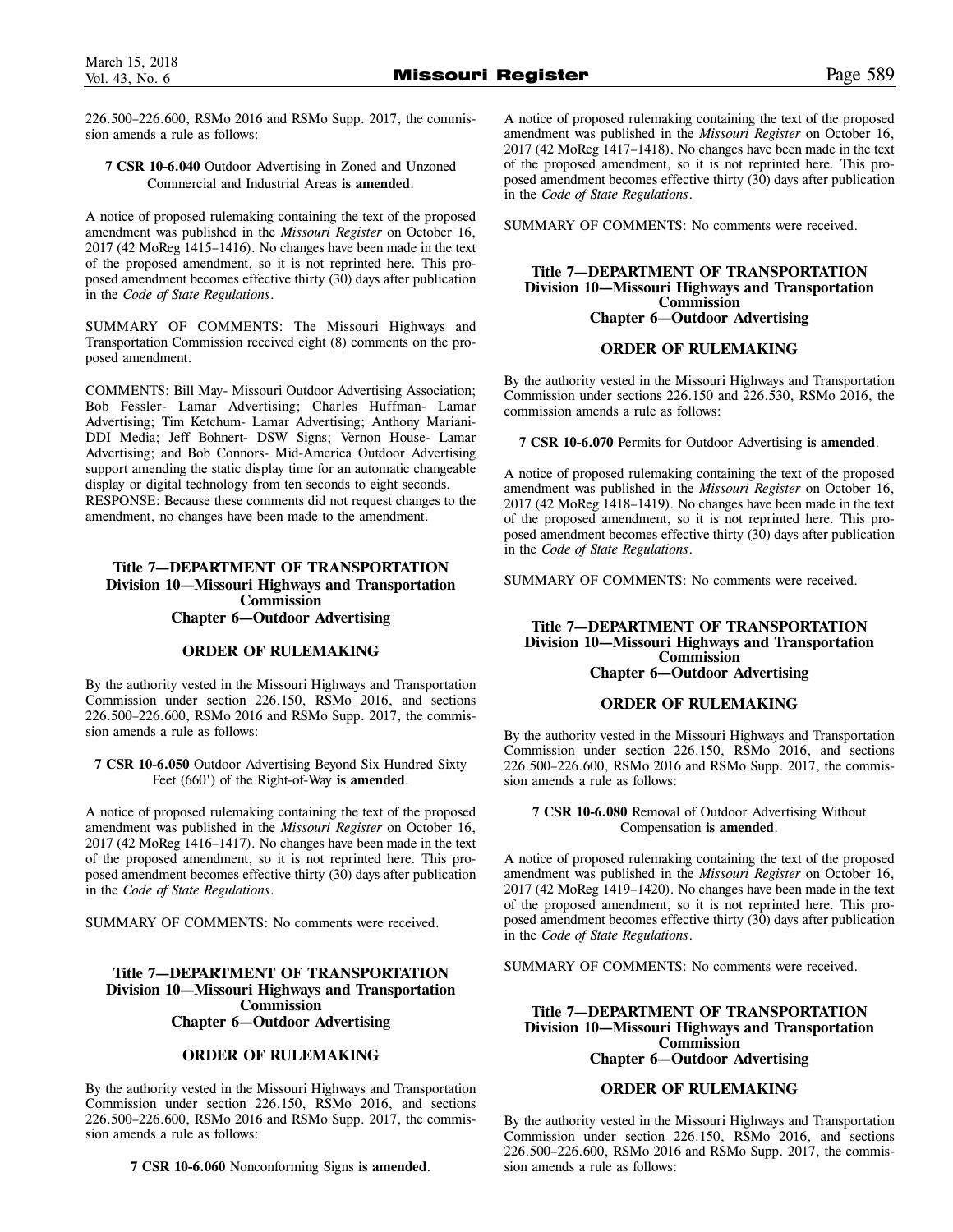# **7 CSR 10-6.085** Cutting and Trimming of Vegetation on Right-of-Way **is amended**.

A notice of proposed rulemaking containing the text of the proposed amendment was published in the *Missouri Register* on October 16, 2017 (42 MoReg 1420–1422). No changes have been made in the text of the proposed amendment, so it is not reprinted here. This proposed amendment becomes effective thirty (30) days after publication in the *Code of State Regulations*.

SUMMARY OF COMMENTS: The Missouri Highways and Transportation Commission received ten (10) comments on the proposed amendment.

COMMENTS: Bill May- Missouri Outdoor Advertising Association; Bob Fessler- Lamar Advertising; Charles Huffman- Lamar Advertising; Tim Ketchum- Lamar Advertising; Anthony Mariani-DDI Media; Jeff Bohnert- DSW Signs; Vernon House- Lamar Advertising; Bob Connors- Mid-America Outdoor Advertising; Eric Worden- Lamar Advertising; and Wayne Hurley- Lamar Advertising support the reduction of restrictions related to vegetation cutting on right of way to clear a billboard's visibility zone.

RESPONSE: Because these comments did not request changes to the amendment, no changes have been made to the amendment.

# **Title 7—DEPARTMENT OF TRANSPORTATION Division 10—Missouri Highways and Transportation Commission Chapter 6—Outdoor Advertising**

# **ORDER OF RULEMAKING**

By the authority vested in the Missouri Highways and Transportation Commission under section 226.150, RSMo 2016, and sections 226.500–226.600, RSMo 2016 and RSMo Supp. 2017, the commission amends a rule as follows:

**7 CSR 10-6.090** Administrative Review of Notices to Remove Outdoor Advertising and to Terminate Nonconforming Signs **is amended**.

A notice of proposed rulemaking containing the text of the proposed amendment was published in the *Missouri Register* on October 16, 2017 (42 MoReg 1423). No changes have been made in the text of the proposed amendment, so it is not reprinted here. This proposed amendment becomes effective thirty (30) days after publication in the *Code of State Regulations*.

SUMMARY OF COMMENTS: No comments were received.

# **Title 7—DEPARTMENT OF TRANSPORTATION Division 10—Missouri Highways and Transportation Commission Chapter 6—Outdoor Advertising**

# **ORDER OF RULEMAKING**

By the authority vested in the Missouri Highways and Transportation Commission under section 226.150, RSMo 2016, and sections 226.500–226.600, RSMo 2016 and RSMo Supp. 2017, the commission amends a rule as follows:

**7 CSR 10-6.100** Removal or Concealment of Outdoor Advertising Pending Judicial Review **is amended**.

A notice of proposed rulemaking containing the text of the proposed amendment was published in the *Missouri Register* on October 16, 2017 (42 MoReg 1424). No changes have been made in the text of the proposed amendment, so it is not reprinted here. This proposed amendment becomes effective thirty (30) days after publication in the *Code of State Regulations*.

SUMMARY OF COMMENTS: No comments were received.

# **Title 10—DEPARTMENT OF NATURAL RESOURCES Division 20—Clean Water Commission Chapter 7—Water Quality**

# **ORDER OF RULEMAKING**

By the authority vested in the Clean Water Commission of the State of Missouri under section 644.026, RSMo 2016, the commission amends a rule as follows:

#### 10 CSR 20-7.031 is amended.

A notice of proposed rulemaking containing the text of the proposed amendment was published in the *Missouri Register* on October 16, 2017 (42 MoReg 1424–1551). Those sections with changes are reprinted here. This proposed amendment becomes effective thirty (30) days after publication in the *Code of State Regulations*.

SUMMARY OF COMMENTS: A public hearing on this proposed amendment was held November 21, 2017, and the public comment period ended November 28, 2017. At the public hearing, department staff explained the proposed amendment and thirteen (13) comments were made. The department also received thirty (30) written comments from thirty-five (35) individuals, municipalities, and organizations during the public comment period. The department's responses to these comments have been categorized as general and specific. The term "lakes" refers to both "lakes and reservoirs," except where noted.

# **PUBLIC HEARING COMMENTS:**

COMMENT #1: Rocky Miller, professional engineer and Representative for District 124, asked staff to be careful about how this amendment is written, because future staff and boards will be the ones enforcing the rules. Representative Miller stated that the department should develop rules because they make a difference, rather than because they are told to do so. Representative Miller also asked that costs be kept in mind.

RESPONSE: Representative Miller's comments are appreciated. The proposed amendment is the result of years of stakeholder discussions. The most significant component of the proposed amendment is the revision of disapproved numeric nutrient criteria, criteria that have been the subject of litigation involving the Missouri Coalition for the Environment and the U.S. Environmental Protection Agency (USEPA). The department believes that it is in the state's best interest to adopt this amendment to avoid promulgation at the federal level. Furthermore, the proposed amendment is the appropriate mechanism for protecting Missouri's water quality. The proposed numeric nutrient criteria will protect Missouri's lakes using Missouri-specific data and methods to ensure appropriate water quality protections. As part of its rulemaking effort, the department considered economic costs and benefits associated with the proposed amendment revisions through a Regulatory Impact Report (RIR). An initial public comment period for the RIR was held from July 24, 2017 through September 22, 2017. Following revisions to the draft rule, the RIR was modified and a second public comment period was held from September 25, 2017 through November 24, 2017. No changes have been made as a result of this comment.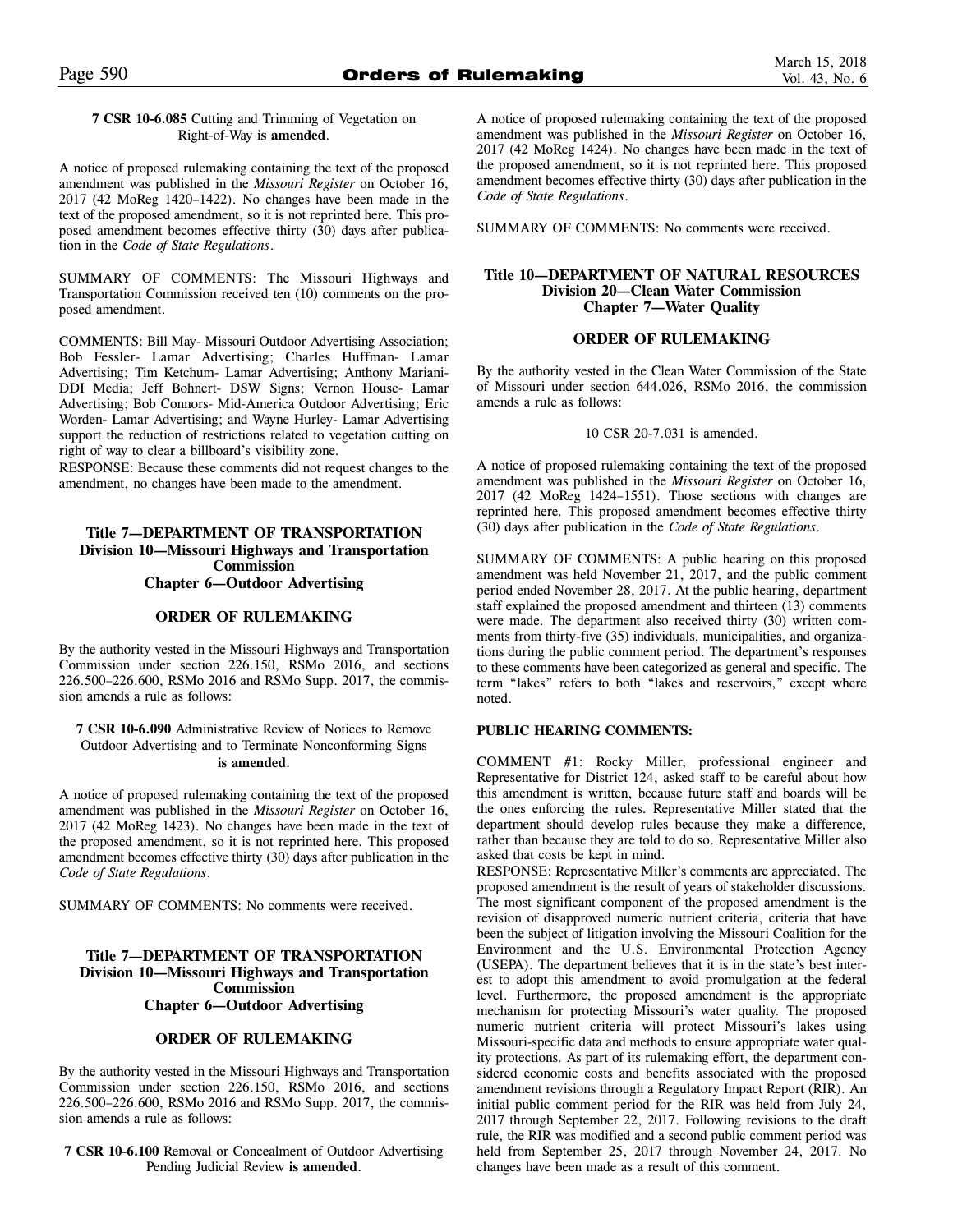COMMENT #2: Leslie Holloway, Missouri Farm Bureau, commented that there is a court order in place and that the department must act in developing numeric nutrient criteria for lakes, otherwise criteria will be promulgated by the USEPA. Holloway stated the proposed nutrient criteria address many of Farm Bureau's concerns and urged the Clean Water Commission to support it. Holloway further stated that numeric nutrient criteria are not necessary to achieve the state's nutrient management goals.

RESPONSE: The department agrees that it is in Missouri's best interest to amend this rule to avoid promulgation at the federal level. As noted by the commenter, numeric nutrient criteria are required as a result of recent litigation that obligates the USEPA to propose numeric nutrient criteria for Missouri lakes if the state does not do so. Federal litigation notwithstanding, federal regulations at 40 CFR section 131.22 require states to adopt water quality criteria that protect designated uses. In addition to protecting designated uses, the proposed numeric nutrient criteria are necessary to provide a means for water quality assessment as well as to provide targets for water quality restoration. No changes have been made as a result of this comment.

COMMENT #3: Jay Hoskins, Metropolitan St. Louis Sewer District, supports the comments submitted by the Association of Missouri Cleanwater Agencies (AMCA). Hoskins supports the proposed numeric nutrient criteria, especially for allowing a framework that considers numeric threshold and bioconfirmation response variables to assess use attainment.

RESPONSE: The department appreciates the Metropolitan St. Louis Sewer District's support and will carefully consider the comments submitted by the AMCA. No changes have been made as a result of this comment.

COMMENT #4: Darrick Steen, Missouri Corn Growers Association and Missouri Soybean Association, noted that there is a court order in place and that the department must act in developing numeric nutrient criteria for lakes, otherwise criteria will be promulgated by the USEPA. Steen also expressed concerns that the proposed numeric nutrient criteria may result in perpetual water quality impairments of northern Missouri lakes and that these concerns should be addressed by the department during implementation. Steen asked that the department give maximum flexibility in regards to assessment and restoration.

RESPONSE: The department agrees that it is in the state's best interest to adopt this amendment to avoid promulgation at the federal level. The department will complete water quality assessments in accordance with established listing methodologies on a biennial basis as part of its Clean Water Act sections 305(b) and 303(d) reporting efforts. Both future listing methodology documents and 303(d) lists of impaired waters will be developed with input from stakeholders and the interested public. The department will consider restoration efforts through an adaptive implementation approach that makes progress toward achieving water quality goals while using new data and information to adjust implementation activities. The department will, through the triennial review process, continue to evaluate the appropriateness of existing water quality standards and may consider site-specific criteria based on a sound scientific rationale that protects designated uses as allowed by federal regulations at 40 CFR  $131.11(b)(1)(ii)$ . No changes have been made as a result of this comment.

COMMENT #5: Dee Dokken, Sierra Club, commented in opposition to the proposed numeric nutrient criteria for lakes, because it does not provide protections for drinking water supply and recreational designated uses. Dokken stated that the proposed amendment uses a reactionary approach that is not consistent with the Clean Water Act. Dokken further stated that lakes are an economic boon to Missouri and more money should be invested to protect them.

RESPONSE: The department revised the draft rule to remove the

drinking water supply use criteria. Stakeholders had requested the department reevaluate the necessity of those criteria given the proposed aquatic life use criteria also would be protective of the drinking water supply use. Stakeholders had also raised concerns that the proposed raw drinking water source criteria were developed using a potentially overly conservative approach based on finished drinking water levels. The department notes that the criteria derived for the protection of aquatic life uses in lakes located within the Ozark Highlands and Ozark Border ecoregions are more protective than the proposed drinking water supply use criteria and therefore, protective of both designated uses. For lakes in the Plains ecoregion, the difference in the chlorophyll-a criterion proposed for aquatic life protections, 30  $\mu$ g/L, and the criterion proposed for drinking water supply protections, 25  $\mu$ g/L, is 5  $\mu$ g/L. Recognizing that the drinking water supply use as defined in 10 CSR 20-7.031(1)(C)6. applies to raw water which will yield potable water *after treatment* by public water treatment facilities (emphasis added), the department determined that the 5  $\mu$ g/L difference will not significantly affect the ability of drinking water treatment operations to provide drinking water that meets Safe Drinking Water standards. As noted in research cited with the proposed amendment, microcystins were not detected in Missouri reservoirs eighty percent (80%) of the time (one thousand three hundred thirty-one (1,331) non-detects out of one thousand six hundred fifty-eight (1,658) samples); where detected, they generally were found at low levels. Microcystin concentrations in raw water greater than 0.3  $\mu$ g/L (n = 140), the USEPA health advisory level for bottle-fed infants and young children for finished drinking water, occurred in less than ten percent (10%) of the samples with a median chlorophyll-a concentration of 33.5  $\mu$ g/L. The 30- $\mu$ g/L chlorophylla criterion proposed for aquatic life in the Plains ecoregion, which would apply to raw drinking water sources, ensures the probability of microcystin occurrence for finished water is less than ten percent (10%). Therefore, the aquatic life criterion adequately protects drinking water sources from impairment with respect to the algal toxin microcystin. Data continues to be gathered on algal toxins in Missouri lakes, with a second toxin (cylindrospermopsin) being monitored in addition to microcystin during the 2017 summer season. The department is in discussions with the University of Missouri Limnology Laboratory to also add saxitoxin and anatoxin-a analyses to the lake monitoring programs. These additional data will help clarify the extent of algal toxins in Missouri's lakes. The department also continues to grow its understanding of both the factors that drive toxin production and the efficiencies of treatment in removing algal toxins from source water. These efforts will enable the state to better address drinking water protection during a future rulemaking.

Although specific criteria for the protection of recreational uses are not specified, the inclusion of both causal and response threshold values provides additional water quality protections. Research and information continue to develop at the national level with respect to nutrient impacts and criteria for the protection of recreational uses. Missouri intends to consider numeric nutrient criteria for recreational designated uses during a future rulemaking. This effort will allow studies currently underway by USEPA and others on the effects of cyanotoxins on recreational uses to mature, and for the state to conduct user perception surveys of algae by the recreating public.

The department agrees that numeric nutrient criteria are an important component of a healthy Missouri environment that will support and sustain a healthy economy. No changes have been made as a result of this comment.

COMMENT #6: Chao Qu, Interdisciplinary Environmental Clinic of Washington University on behalf of the Missouri Coalition for the Environment, opposes the proposed amendment because the proposed numeric nutrient criteria for lakes do not do enough to protect aquatic life. Qu stated the proposed criteria focuses on protecting sport fish, but not other aquatic life species including the most sensitive species. Qu requests the department reconsider the proposed criteria for aquatic life.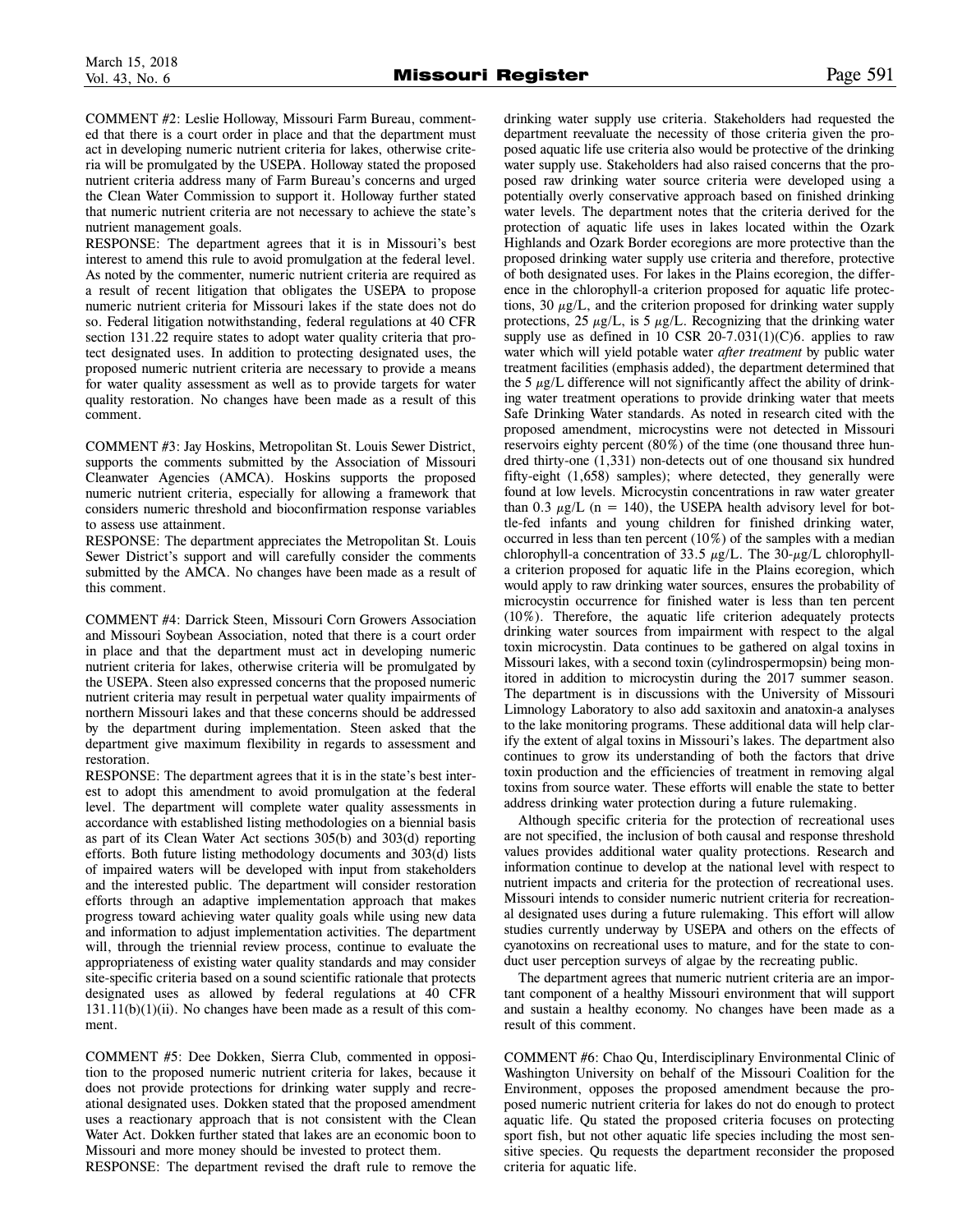RESPONSE: The proposed numeric nutrient criteria were derived based on trophic status ranges by ecoregion. The richest diversity index from each ecoregion was used as the target for the trophic status based on a corresponding range of chlorophyll-a. The criteria were derived by finding the level of algal growth that promotes sustainable biotic diversity by being neither a limiting factor from its scarcity nor a limiting factor from its obstructive presence in large quantities. Using sport fishery status as an indicator of aquatic life use protection is ecologically justified because sport fish are generally apex predators in reservoir systems. The department's findings show that the health of sport fish populations can be interpreted as an indicator of overall ecosystem health and the presence of a wide variety of aquatic biota, which is consistent with 10 CSR 20-  $7.031(1)(C)1.A$  and 40 CFR 131.11(a). No changes have been made as a result of this comment.

COMMENT #7: Steve Taylor, Missouri Agribusiness Association, commented on the distinction between human-made reservoirs and lakes. Taylor stated that Missouri scientists have collected significant data on these reservoirs and have determined what is best for sportfish. Taylor also commented that the proposed numeric nutrient criteria for lakes are protective, if not overprotective, of these species. Taylor does not oppose the proposed amendment changes and urges the commission to go forward.

RESPONSE: The department appreciates the Missouri Agribusiness Association's recommendation for moving forward with the proposed rule amendments and agrees that the proposed numeric nutrient criteria are protective of designated aquatic life uses. Missouri used a robust dataset comprised of nutrient related measurements from over two hundred (200) reservoirs throughout the state to support the development of reservoir nutrient criteria. This dataset includes over thirty-two thousand (32,000) records of chlorophyll and nutrient data, making it one (1) of the largest datasets used for criteria derivation. The data originated from various University of Missouri programs and special studies, but most notably from the Lakes of Missouri Volunteer Monitoring Program (LMVP) and the Statewide Lake Assessment Program (SLAP). Using sport fishery status as an indicator of aquatic life use protection is ecologically justified because sport fish are generally apex predators in reservoir systems. The department's findings show that the health of sport fish populations can be interpreted as an indicator of overall ecosystem health and the presence of a wide variety of aquatic biota, which is consistent with 10 CSR 20-7.031(1)(C)1.A and 40 CFR 131.11(a). No changes have been made as a result of this comment.

COMMENT #8: Sydney Welter, Interdisciplinary Environmental Clinic of Washington University on behalf of the Missouri Coalition for the Environment, expressed concern that the proposed numeric nutrient criteria do not protect human health and lack criteria for drinking water supply and recreational designated uses. Welter commented that USEPA stated in a 2016 letter that the department's nutrient criteria should protect recreational uses. Welter urged the department to include criteria for the protection of recreational and drinking water supply designated uses.

RESPONSE: The department revised the draft amendment to remove the drinking water supply use criteria. Stakeholders had requested the department reevaluate the necessity of those criteria given the proposed aquatic life use criteria also would be protective of the drinking water supply use. Stakeholders had also raised concerns that the proposed raw drinking water source criteria were developed using a potentially overly conservative approach based on finished drinking water levels. The department notes that the criteria derived for the protection of aquatic life uses in lakes located within the Ozark Highlands and Ozark Border ecoregions are more protective than the proposed drinking water supply use criteria and is therefore protective of both designated uses. For lakes in the Plains ecoregion, the difference in the chlorophyll-a criterion proposed for aquatic life protections, 30  $\mu$ g/L, and the criterion proposed for drinking water supply protections, 25  $\mu$ g/L, is 5  $\mu$ g/L. Recognizing that the drinking water supply use as defined in 10 CSR 20-7.031(1)(C)6. applies to raw water which will yield potable water *after treatment* by public water treatment facilities (emphasis added), the department determined that the 5  $\mu$ g/L difference will not significantly affect the ability of drinking water treatment operations to provide drinking water that meets Safe Drinking Water standards. As noted in research cited with the proposed amendment, microcystins were not detected in Missouri reservoirs eighty percent (80%) of the time (one thousand three hundred thirty-one (1,331) non-detects out of one thousand six hundred fifty-eight (1,658) samples); where detected, they generally were found at low levels. Microcystin concentrations in raw water greater than 0.3  $\mu$ g/L (n = 140), the USEPA health advisory level for bottle-fed infants and young children for finished drinking water, occurred in less than ten percent (10%) of the samples with a median chl-a concentration of 33.5  $\mu$ g/L. The 30- $\mu$ g/L chlorophyll-a criterion proposed for aquatic life in the Plains ecoregion, which would apply to raw drinking water sources, ensures the probability of microcystin occurrence for finished water is less than ten percent (10%). Therefore, the aquatic life criterion adequately protects drinking water sources from impairment with respect to the algal toxin microcystin. Data continues to be gathered on algal toxins in Missouri lakes, with a second toxin (cylindrospermopsin) being monitored in addition to microcystin during the 2017 summer season. The department is in discussions with the University of Missouri Limnology Laboratory to also add saxitoxin and anatoxin-a analyses to the lake monitoring programs. These additional data will help clarify the extent of algal toxins in Missouri's lakes. The department also continues to grow its understanding of both the factors that drive toxin production and the efficiencies of treatment in removing algal toxins from source water. These efforts will enable the state to better address drinking water protection during a future rulemaking.

Research and information continue to develop at the national level with respect to nutrient impacts and criteria for the protection of recreational uses. Missouri intends to pursue numeric nutrient criteria for recreational designated uses during a future rulemaking. This effort will allow studies currently underway by USEPA and others on the effects of cyanotoxins on recreational uses to mature, and for the state to conduct user perception surveys of algae by the recreating public. Although specific criteria for the protection of recreational uses are not specified, the inclusion of both causal and response threshold values provides additional water quality protections. No changes have been made as a result of this comment.

COMMENT #9: Mollie Carroll, Interdisciplinary Environmental Clinic of Washington University on behalf of the Missouri Coalition for the Environment, expressed concern about the reliance of narrative values for making impairment decisions. Carrol commented that the five (5) proposed eutrophication factors are ill-defined, subjective, reactive in nature, and do not protect Missouri's lakes. Carroll stated that the lack of definition of the word excursion within the amendment means that interpretations can differ. Similarly, that excessive turbidity is not defined and suggests that Secchi depth would provide a stronger indicator. Carroll also states that the department should provide unique cyanobacteria criteria for aquatic life rather than relying on USEPA's Risk Assessment on Human Health. RESPONSE: As noted by the commenter, the proposed numeric nutrient criteria include five (5) eutrophication factors on which impairment decisions will be based. The use of these eutrophication factors provides a weight-of-evidence approach that uses nutrient response conditions that indicate impairment in conjunction with nutrient screening thresholds. No definition of excursion criteria is required, because the rule language references the specific criteria for both pH and dissolved oxygen. These criteria can be found in 10 CSR 20-7.031(5)(E) and 10 CSR 20-7.031(5)(J) respectively. In addition, exceedance rates from water quality standards that result in impairment are presented in the department's Listing Methodology Document. Because water quality assessments are completed on a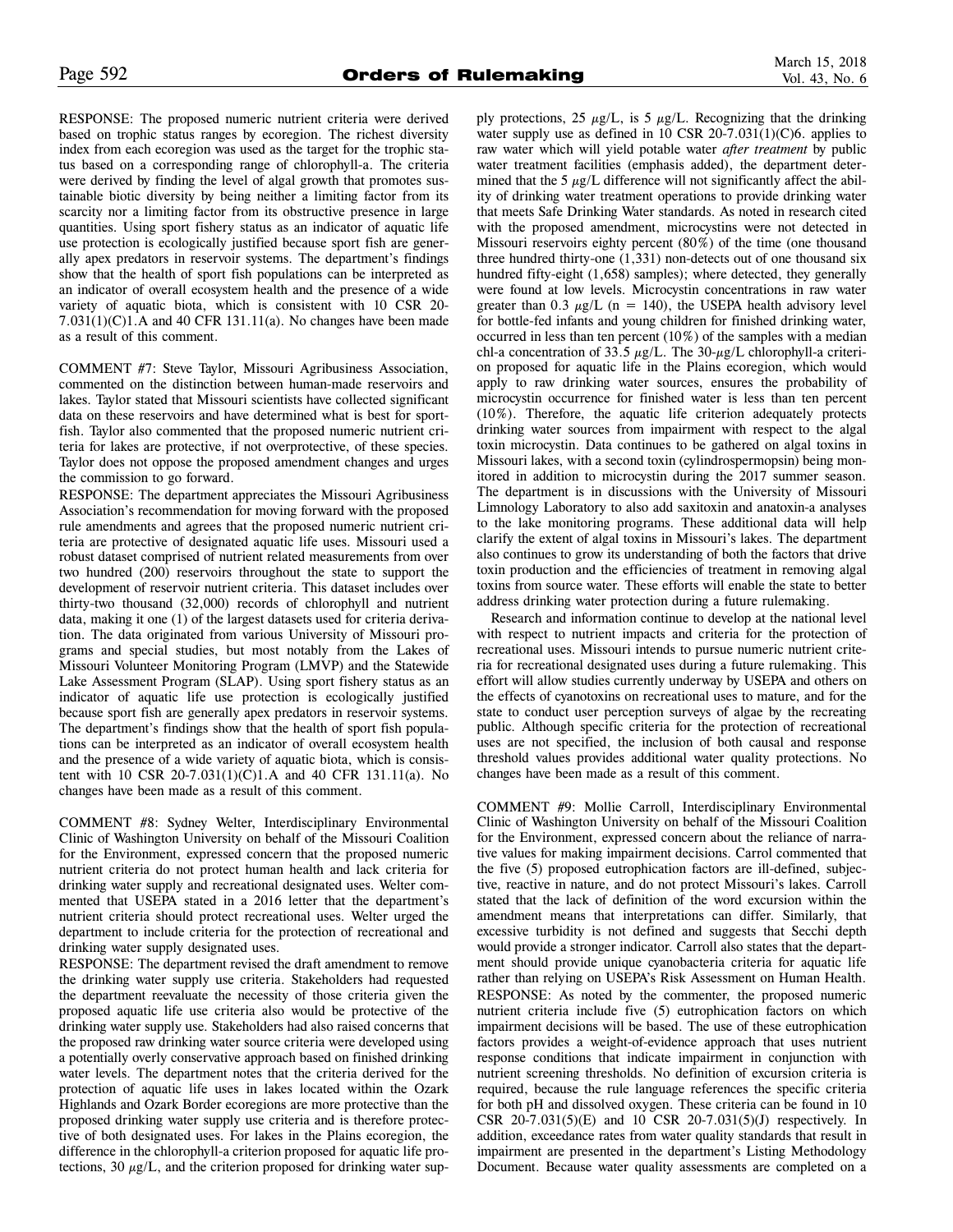biennial basis as part of its Clean Water Act sections 305(b) and 303(d) reporting efforts, the listing methodology document is the appropriate location for such references. Cyanobacteria counts presented in the proposed amendment were not derived from a USEPA document for acute human health criteria, but instead cell count values were derived as outlined in the "Rationale for Missouri Numeric Nutrient Criteria for Lakes, Nov. 21, 2016" on page 44, which was made available online during the public comment period with other reference documents. The use of mineral turbidity as an eutrophication factor is appropriate as it has been documented that mineral turbidity can have a negative effect on algal production, thereby inhibiting chlorophyll-a production that, if looked at alone, would obscure a water quality impairment. Although the use of a Secchi disk is one approach for measuring turbidity, the department will continue to evaluate other approaches as well for possible relationships between total suspended solids and chlorophyll-a production when developing future listing methodology documents. Future listing methodology documents to implement the numeric nutrient criteria for assessment purposes will be developed with input from stakeholders and the interested public. No changes have been made as a result of this comment.

COMMENT #10: Robert Brundage, Newman, Comley & Ruth on behalf of Associated Industries of Missouri, commented on the proposed 304(a) criteria. Brundage recommends the department hold off on adopting the 304(a) criteria, because USEPA is in the process of updating some of the criteria. Brundage commented that assumptions regarding the consumption of fish and water were adopted without studying Missourian's rates and expressed concern that the human health protection designated use extended to all Missouri Use Designation Dataset (MUDD) waters. Brundage also commented that many of the 304(a) criteria are more stringent and the fiscal note presumes no fiscal impact.

RESPONSE AND EXPLANATION OF CHANGES: Because of the concerns from the Associated Industries of Missouri and other stakeholders, the department is withdrawing the updated 304(a) Human Health Protection uses and associated criteria. This includes both the Organism Only and Organism  $+$  Water uses. The department will reevaluate the appropriateness of these criteria in Missouri's Water Quality Standards during its next triennial review. The existing Human Health Protection – Fish Consumption use and associated criteria will remain in Missouri's Water Quality Standards.

COMMENT #11: Trent Stober, HDR Engineering, commented that it is important that the state stays in control of its own programs and base lake nutrient criteria on information collected in the state. Stober stated the proposed criteria are an improvement over the criteria that were disapproved by USEPA in 2011. Stober suggested clarifications to the proposed amendment that would provide clarification without modifying the intent.

RESPONSE AND EXPLANATION OF CHANGES: The department appreciates HDR's support of the proposed Water Quality Standards amendment and agrees that it is in the state's best interest to adopt this amendment to avoid promulgation at the federal level. The department agrees that the suggested formatting and terminology changes provided by HDR will improve the clarity of the proposed nutrient criteria without changing its intent and have therefore incorporated these changes into the amendment. The department has also included additional clarification in regard to its responsibility to collect sufficient data and information from which to assess response assessment endpoints (i.e., eutrophication impacts).

COMMENT #12: Paul Calamita, general counsel for the AMCA, commented that the AMCA strives for balanced regulation, which needs to be affordable, cost-effective, and protective. Calamita further commented that there shouldn't be a one-size-fits-all approach and that the proposed numeric nutrient criteria were a compromise. Calamita stated that other non-nutrient changes to the rule correct

legacy provisions that are wrong and should be corrected. Calamita urges adoption of the amendment.

RESPONSE: The department appreciates the AMCA's support and acknowledgement that the proposed amendment is an attempt to reach a compromise position satisfactory to all interested parties while still being adequately protective of designated uses. The department developed numeric nutrient criteria through a stakeholder process using Missouri specific data in order to ensure an appropriate level of protection for Missouri lakes. Missouri used a robust dataset comprised of nutrient related measurements from over two hundred (200) reservoirs throughout the state to support the development of reservoir nutrient criteria. This dataset includes over thirty-two thousand (32,000) records of chlorophyll and nutrient data, making it one (1) of the largest datasets used for criteria derivation. The data originated from various University of Missouri programs and special studies, but most notably from the LMVP and the SLAP. The department agrees that removal of outdated or disapproved criteria from the Water Quality Standards is appropriate and necessary. No changes have been made as a result of this comment.

COMMENT #13: Kevin Perry, REGFORM, expressed support for the proposed numeric nutrient criteria for lakes. Perry also expressed support for proposed changes to calculating hardness values and mixing zone requirements. Perry expressed concern about proposed 304(a) criteria associated with human health protection. Perry suggested the rule clarify that the organism plus water values should apply to waters designated with the drinking water supply use and not all waters. Perry also recommended that the proposed 304(a) criteria for the protection of human health be removed. Perry asked the commission to not adopt the twenty-two (22) grams per day fish consumption level or the 2.4 liter per day water consumption level.

RESPONSE AND EXPLANATION OF CHANGES: The department appreciates the support for changes associated with hardness values and mixing zone requirements. Because of REGFORM's and other stakeholders' concerns, the department is withdrawing inclusion of 304(a) criteria associated with human health protections. The department will reevaluate the appropriateness of these criteria in Missouri's Water Quality Standards during its next triennial review.

# **GENERAL WRITTEN COMMENTS:**

GENERAL WRITTEN COMMENT #1: Support for the proposed numeric nutrient criteria for lakes: Comments received from the AMCA, the City of Independence, the City of Springfield, Daniel M. Kelly, Little Blue Valley Sewer District, Missouri Municipal League, and REGFORM provided general support for the proposed numeric nutrient criteria for lakes. In a similar comment, the Missouri Farm Bureau commented in support of the department's decision to move forward with the proposed numeric nutrient criteria in light of the litigation against USEPA to promulgate criteria if the state does not. HDR also commented in support of the proposed nutrient criteria, but also provided recommendations for revising the rule language to provide additional clarity and to more closely align the terminology and structure with USEPA's bioconfirmation approach, i.e., "Guiding Principles on an Optional Approach for Developing and Implementing a Numeric Nutrient Criterion that Integrates Causal and Response Parameters (USEPA-820-F-13-039, September 2013)." RESPONSE: The department appreciates the support for the proposed numeric nutrient criteria for lakes. The department is proposing numeric nutrient criteria for lakes in order to address USEPA's August 2011 disapproval of proposed numeric nutrient criteria for lakes at 10 CSR 20-7.031(3)(N). 40 CFR section 131.22 states that if states do not adopt changes to water quality standards as a result of USEPA disapproval, then the USEPA shall propose and promulgate such standards. The department agrees that it is in the state's best interest to adopt this rule to avoid promulgation at the federal level. The department developed these criteria through a stakeholder process using Missouri specific data in order to ensure an appropriate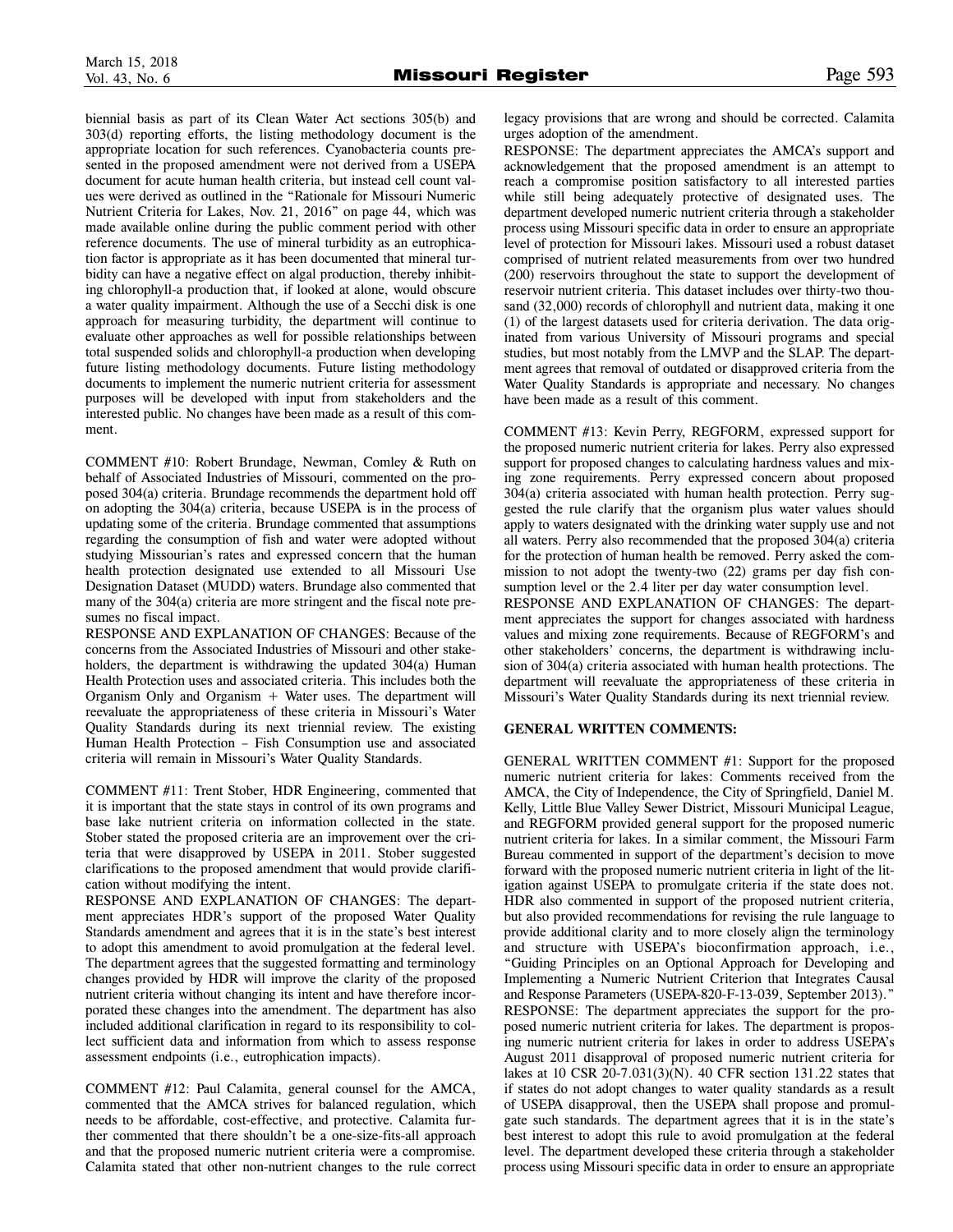level of protection for Missouri lakes. The proposal responds to the agency's disapproval and concerns expressed in May 2016 by providing a nutrient criteria framework that is scientifically rigorous, reproducible, and connected to the aquatic life protection designated use. Missouri used a robust dataset comprised of nutrient related measurements from over two hundred (200) reservoirs throughout the state to support the development of reservoir nutrient criteria. This dataset includes over thirty-two thousand (32,000) records of chlorophyll and nutrient data, making it one of the largest datasets used for criteria derivation. The data originated from various University of Missouri programs and special studies, but most notably from the LMVP and the SLAP. The department agrees with and has incorporated into the amendment the suggested formatting and terminology changes provided by HDR to improve the overall clarity of the proposed nutrient criteria without changing the intent of the amendment. The department has also included additional clarification in regard to its responsibility to collect sufficient data and information from which to assess response assessment endpoints (i.e., eutrophication impacts). No changes have been made as a result of this comment.

GENERAL WRITTEN COMMENT #2: Support for proposed changes to pH and hardness criteria, mixing zone requirements, and adoption of Multiple Discharger Variance (MDV): Comments received from the AMCA and REGFORM provided general support for the change in the calculation for hardness using the median hardness value as well as support for changes to the mixing zone requirements. The AMCA also supported the adoption of the MDV and proposed changes to the pH criteria. Missouri Municipal League also provided general support for the adoption of the MDV. Several commenters (i.e., the cities of Independence and Springfield, the Little Blue Valley Sewer District, and the Missouri Municipal League) commented in support of those comments provided by the AMCA. RESPONSE: The department appreciates the supportive comments on the proposed revisions to Missouri's Water Quality Standards. The department agrees that the proposed mixing zone clarifications and adoption of the MDV are in the best interest of Missouri as it allows flexibility in determining appropriate cost-effective measures while maintaining appropriate protections for applicable designated uses in receiving waters. The proposed rule change to the pH criteria was submitted by stakeholders in response to the department's "Public Notice of Intent to Initiate Triennial Review of Missouri Water Quality Standards." The department's research indicates that many states, including those that border Missouri, interpret pH as a chronic rather than an acute condition. The proposed revisions requested by stakeholders will aid in clarifying the intent and protections of the pH criteria and will provide relief to permitted facilities. No changes have been made as a result of this comment.

GENERAL WRITTEN COMMENT #3: Associated Industries of Missouri, REGFORM, Missouri Municipal League, Missouri Public Utility Alliance, City of Columbia, National Waste & Recycling Association, and the Doe Run Company all provided comments expressing concern or opposition to the proposed adoption of USEPA's nationally recommended 304(a) criteria for the protection of human health. Specific concerns included uncertainty pertaining to assumed fish and water consumption rates, acceptable cancer risk incidence rates, the lack of state-specific data and analysis, ongoing USEPA studies, "compounded conservatism," uncertainty about what waters the criteria apply, and the potential for permit limits that are below existing detection limits.

RESPONSE AND EXPLANATION OF CHANGES: The department recognizes the concerns regarding the proposed 304(a) criteria for the protection of human health. Because of these comments, the department is withdrawing the updated 304(a) Human Health Protection uses and associated criteria. This includes both the Organism Only and Organism  $+$  Water uses. The department will reevaluate the appropriateness of these criteria in Missouri's Water Quality Standards during its next triennial review. The existing Human Health Protection – Fish Consumption use and associated criteria will remain in Missouri's Water Quality Standards.

# **SPECIFIC WRITTEN COMMENTS:**

SPECIFIC WRITTEN COMMENT #1: REGFORM commented that the existing pH criteria range of 6.5 to 9.0 pH units is overly restrictive and requests that 10 CSR 20-7.031(5)(C) be amended to replace the lower criterion value from 6.5 to 6.0. The commenter states that this less stringent value is used for federal effluent limits and some potable water suppliers.

RESPONSE: The proposed rule change to the pH criteria was submitted by stakeholders in response to the department's "Public Notice of Intent to Initiate Triennial Review of Missouri Water Quality Standards." The proposed revisions clarify the duration and frequency of the pH criteria stating that it is to be interpreted as a chronic rather than an acute condition, thereby providing appropriate relief to permitted facilities. Regarding the request to modify the range of the pH criteria, no supporting information was provided for the department to evaluate whether such a change would adequately protect applicable designated uses. In order to maintain adequate and scientifically defensible protection of aquatic life, the department has not altered the existing numerical range at this time. The current pH criteria are consistent with USEPA's National Recommended Water Quality Criteria for the protection of aquatic life and is based upon USEPA's "Quality Criteria for Water, 1976" (aka "Red Book"). This document notes that pH levels within the range of 6.5 to 9 "provide adequate protection for the life of freshwater fish and bottom dwelling invertebrate fish food organisms." Outside of this range, fish "suffer adverse physiological effects increasing in severity as the degree of deviation increases until lethal levels are reached." The description of pH toxicity in USEPA's criteria document suggests that values within the pH range are protective against chronic effects, while deviations outside the range may lead to acutely toxic or lethal conditions. While the department is not proposing any changes to the numerical pH range at this time, the department will continue to review, establish, and revise water quality standards as appropriate through the triennial review process. No changes have been made as a result of this comment.

SPECIFIC WRITTEN COMMENT #2: The City of Blue Springs commented on the removal of site-specific dissolved oxygen criteria for Sni-a-Bar Creek in Table K of 10 CSR 20-7.031. Blue Springs notes that the criteria were established in 2011 and expired on October 31, 2014. Blue Springs references a 2014 comment letter in which the city indicates that available data confirm that the site-specific criteria were protective of aquatic life designated uses. The city requests that the site-specific dissolved oxygen criteria be made permanent and be considered by the department during this rulemaking or in the department's next rulemaking effort. The city further states that, if necessary, it will compile and submit additional information to supplement their 2014 comment letter.

RESPONSE: As noted by the commenter, the site-specific dissolved criteria for Sni-a-Bar Creek expired on October 31, 2014. The proposed changes to remove expired or disapproved criteria in Table K are to update the rule to reflect current applicable water quality standards. Although the department is not proposing new site-specific criteria for Sni-a-Bar Creek at this time, the department will review any additional data and supportive information the City of Blue Springs provides for consideration in future rulemaking efforts. No changes have been made as a result of this comment.

SPECIFIC WRITTEN COMMENT #3: Ralph C. Schlemper, Friends of Fox Creek, commented that the criteria in the water quality standards should be stricter and that more pollutants should be included, such as pharmaceuticals. The commenter also stated that stricter permit requirements should be implemented for the Franklin County Public Water Supply District #3 Victoria Gardens Wastewater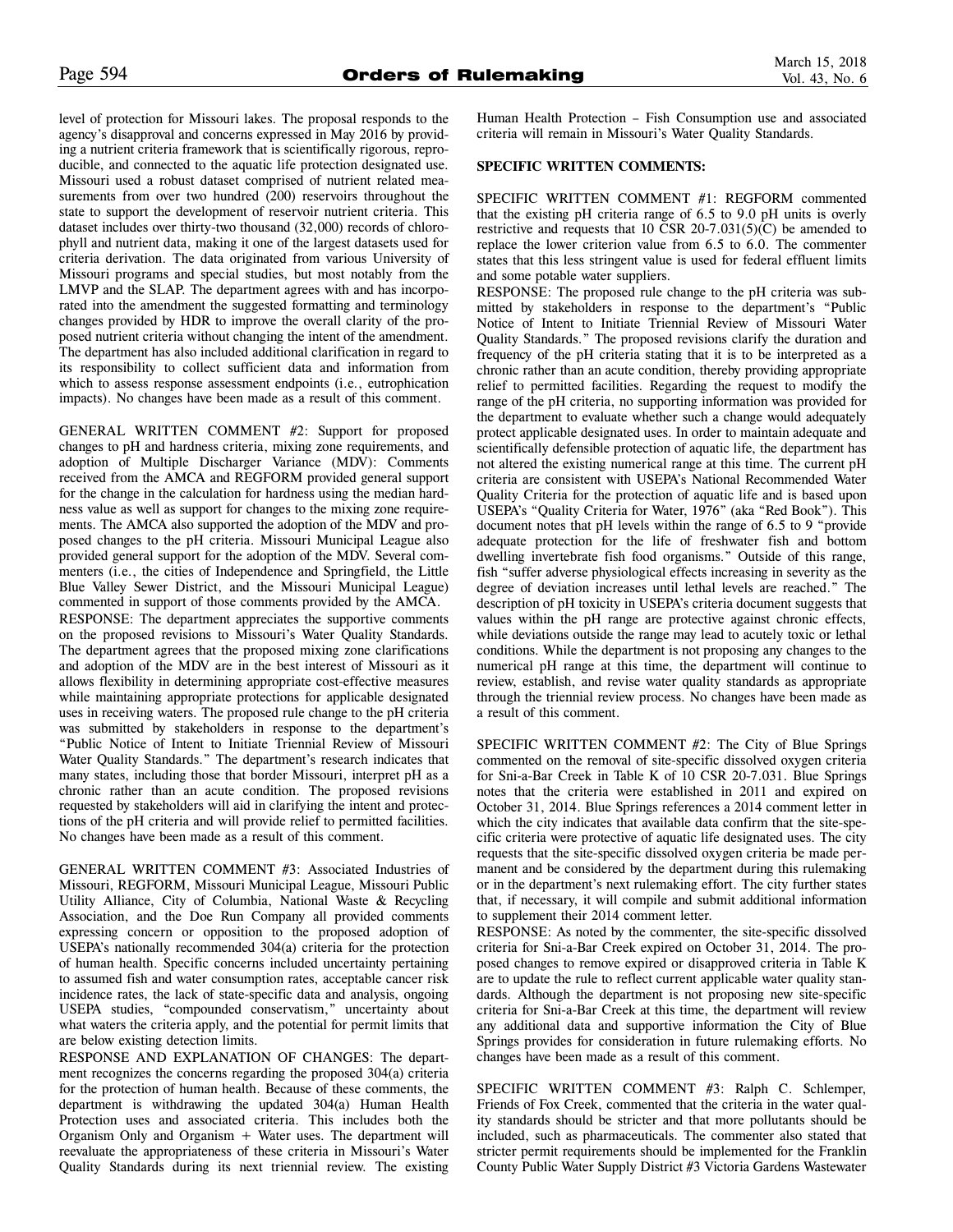Treatment Facility, permit number MO-0089656.

RESPONSE: The department adopts water quality criteria that are appropriate for the protection of designated uses based on available USEPA 304(a) nationally recommended criteria or develops criteria using state-specific data. Currently, the USEPA has no nationally recommended water quality criteria for pharmaceuticals, nor is there adequate state-specific data for developing appropriate pharmaceutical water quality criteria. For these reasons, no pharmaceutical water quality criteria are being proposed at this time. The permitting and compliance concerns expressed in the letter will be addressed by the Department's Water Protection Program's Permitting and Compliance and Enforcement Section since they do not relate to this rulemaking. No changes have been made as a result of this comment.

SPECIFIC WRITTEN COMMENT #4: Jeannie Robbins commented that it does not make sense for Truman Lake to have less stringent nutrient criteria than Lake of the Ozarks since Truman Lake feeds into Lake of the Ozarks.

RESPONSE: The proposed numeric nutrient criteria represent the desired condition for a water body that is necessary to protect the applicable designated uses assigned in rule. Because of differences in watershed topography, soils, and geology, nutrient criteria for lakes are determined by the use of four major ecoregions based upon the dominant watershed ecoregion. Using this approach, the dominant watershed ecoregion potentially contributing nutrient loading to Truman Lake is the Plains Ecoregion. Because of the impoundment of Truman Lake, the dominant watershed contributions to Lake of the Ozarks would result from within the Ozark Highlands making that ecoregion's values the applicable nutrient criteria for Lake of the Ozarks. Although water from Truman Lake does eventually discharge into Lake of the Ozarks, some settling and nutrient attenuation is expected. Additionally, because the criteria are expressed as geometric means, any individual measurements greater than the numeric criteria values do not in and of themselves indicate an excursion of water quality standards. Further protection of Lake of the Ozarks will be implemented as a result of added general criteria at 10 CSR 20- 7.031(4)(E), which requires that waters shall maintain a level of water quality at their confluences to downstream waters that provides for attainment and maintenance of the water quality standards of those downstream waters. No changes have been made as a result of this comment.

SPECIFIC WRITTEN COMMENT #5: The AMCA, the Poultry Federation, and Tyson Foods, Inc. commented that the proposed sulfate and chloride criteria are not appropriate for Missouri waterbodies and may be overprotective. All commenters recommend that hardness-based criteria instead be considered. The Poultry Federation also recommends that 10 CSR 20-7.031(5)(L)2. be removed and 10 CSR  $20-7.031(5)(L)1$ . be revised to apply to all waters regardless of flow. Tyson Foods requests that the chloride plus sulfate language in the proposed regulation be tabled.

RESPONSE AND EXPLANATION OF CHANGES: Proposed sulfate and chloride rule language at 10 CSR 20-7.031(5)(L) is a reversion to rule language in place prior to USEPA's 2015 disapproval of existing sulfate and chloride criteria. Because of this disapproval, the earlier acute criterion for chloride of eight hundred sixty (860) mg/L and chronic criterion of two hundred thirty (230) mg/L has remained in effect. For this reason, the department is updating the rule to reflect actual effective criteria currently in place and currently being implemented. The department will continue to review, establish, and revise water quality standards as appropriate through the triennial review process.

SPECIFIC WRITTEN COMMENT #6: Lacey Hirschvogel, Missouri Department of Natural Resources, commented that, based on conversations with USEPA, Table J of the rule should be updated to include information for the approved variances for the cities of Fulton and Kirksville.

RESPONSE AND EXPLANATION OF CHANGES: It is the intent of the department to include information pertaining to approved variances in Table J of 10 CSR 20-7.031 as well as incorporating into the MUDD. For this reason, the information pertaining to the approved variances for the City of Fulton and the City of Kirksville will be added to Table J. These additions do not represent a change in currently effective water quality standards. Although Table J was reserved in the draft amendment revisions available on public comment for inclusion of variance information, the rule language itself neglected to reference the table. For this reason, the language included in 10 CSR 20-7.031(12) will be modified to include a reference to Table J in addition to the MUDD.

SPECIFIC WRITTEN COMMENT #7: USEPA commented that the new numeric criteria Tables A1 and A2 and Tables B1, B2, and B3 should be referenced within the text of the rule, and states that the proposed amendment references these five (5) tables as Table A and Table B in numerous locations.

RESPONSE: The department disagrees with this comment, in that the proposed amendment that was published in the October 16, 2017 *Missouri Register* correctly included the tables identified by USEPA. No changes were made as a result of this comment. No changes have been made as a result of this comment.

SPECIFIC WRITTEN COMMENT #8: USEPA commented that losing streams are defined in 10 CSR 20-7.031(1)(O), which refers to an undated geospatial dataset maintained by the department. USEPA believes it is important to understand that no previously designated or new losing streams in the digital geospatial dataset lose the protections afforded by the bacteria criteria and other more protective restrictions as a result of this change. USEPA asks the department to clarify if these streams will maintain their protective status and application of the same water quality standards as they are currently applied.

RESPONSE: Changes to 10 CSR 20-7.031(1)(O) do not alter how losing stream provisions in rule are currently applied. The MUDD documents the names and locations of rivers, streams, lakes, and reservoirs that have been assigned designated uses. These uses include the presumed "fishable/swimmable" uses assigned under section  $101(a)(2)$  of the federal Clean Water Act and uses already designated in Tables G and H of Missouri's Water Quality Standards. Information on designated uses and the MUDD can be found at 10 CSR 20-7.031 $(1)(C)$  and  $(P)$ , respectively, and their assignment for Clean Water Act purposes at 10 CSR 20-7.031(2). Table J of 10 CSR 20-7.031 contains streams that have been determined to be losing pursuant to the definition and procedures described at 10 CSR 20-7.031(1)(N). Losing streams distribute greater than thirty percent (30%) or more of their flow to the subsurface and constitute a hydrologic and geologic characteristic of the stream. The losing stream determination does not characterize or assess habitat or any other use of the water body, just its hydrologic nature. Table J has historically been used to keep an updated list of losing streams in the state. However, the table is static, out of date, and not integrated into department online electronic applications or online services. The current Table J has a total of two thousand three hundred eighty-one (2,381) miles of streams determined to be losing, which is far less than currently found in the geospatial dataset (five thousand two hundred seventy-seven (5,277) miles). The change in reference from Table J to a geospatial dataset will allow the public and end users the ability to have the most up-to-date information on losing streams in the state. There is no one-to-one relationship between the MUDD and Table J because they are separate datasets with separate applications. However, there is spatial overlap in the data sets since both use the 1:24,000-scale National Hydrography Dataset flow-line work for geo-referencing. The current losing stream geospatial dataset has seven thousand three hundred five (7,305) losing stream segments that total five thousand two hundred seventy-seven  $(5,277)$  miles. Of these segments, four thousand seven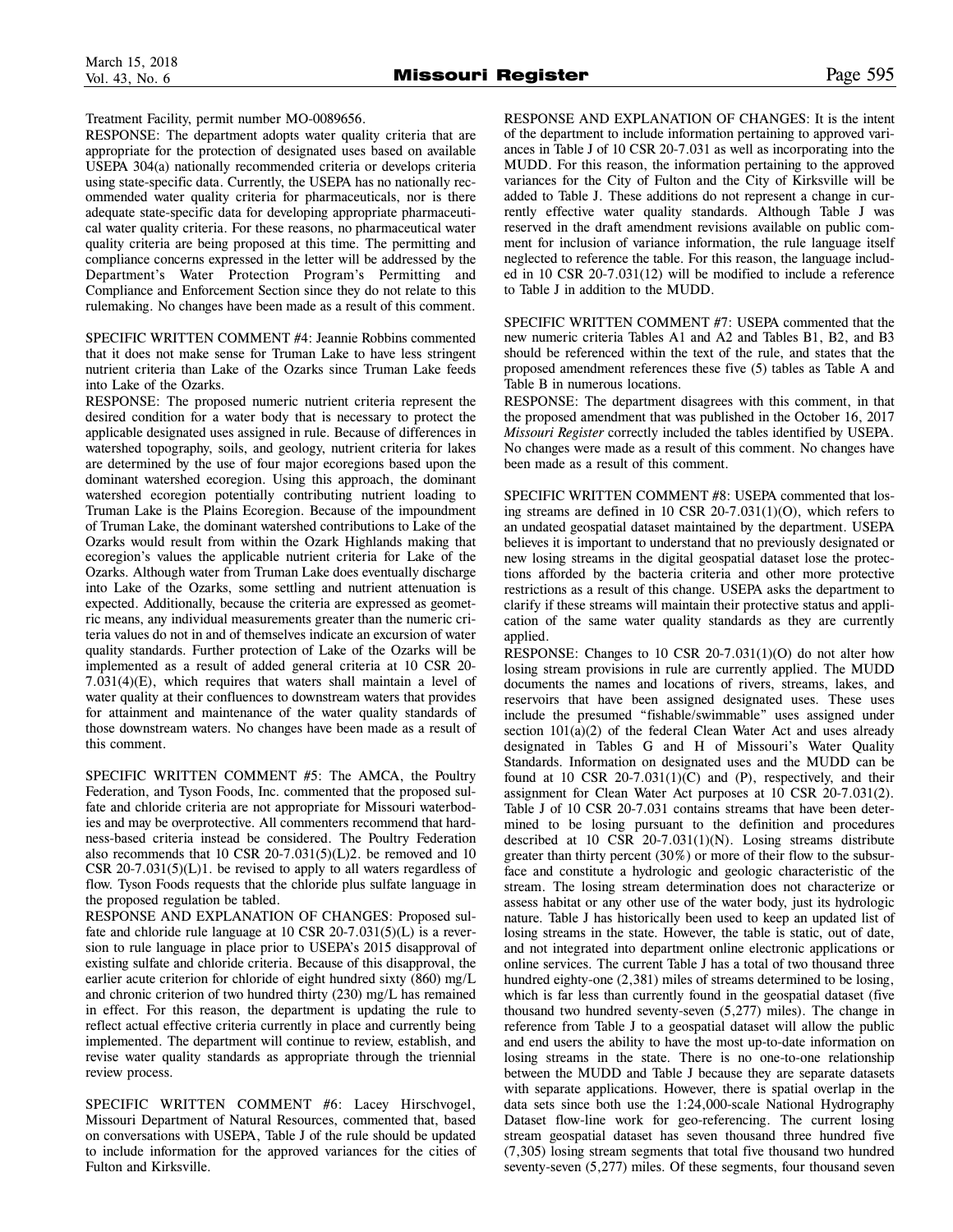hundred sixty-six (4,766) segments totaling four thousand fifty-one (4,051) miles have a corresponding water body with the same spatial extent in the MUDD. There is overlap between the two (2) datasets for four thousand fifty-one (4,051) miles where a stream is both losing and has aquatic habitat protection. The remainder of the losing stream dataset has two thousand five hundred thirty-nine (2,539) segments with a length of one thousand two hundred twenty-six (1,226) stream miles that are not assigned designated uses, but continue to receive general narrative criteria protection. As found at 10 CSR 20- 7.031(4), general narrative criteria protections apply to all waters of the state at all times, including mixing zones. No changes have been made as a result of this comment.

SPECIFIC WRITTEN COMMENT #9: USEPA commented on the revised language for the definition of Ozark Stream found at 10 CSR  $20-7.031(1)(V)$  of the proposed amendment. USEPA states that it is unclear from the proposed amendment or supporting documentation what, if any, differences exist between the 1989 version and subsequent amendments or additions which are affirmatively excluded per the revised language. USEPA asks for clarification as to why this change was necessary and what effect is realized through the revised definition.

RESPONSE: The department revised this definition to maintain consistency in the manner in which documents are referenced throughout the rule. This modification does not change the document referenced nor does it result in any changes in how water quality standards are implemented. No changes were made as a result of this comment.

SPECIFIC WRITTEN COMMENT #10: USEPA commented on the revised definition for "waters of the state" as found at 10 CSR 20- 7.031(1)(EE) of the proposed amendment. USEPA notes the revision makes the definition consistent with state statute at section 644.016, RSMo. USEPA asks the department to provide clarification that the definition does not limit the application of Clean Water Act protections to waters of the United States and waters of the state that may be entirely located on private property.

RESPONSE: The definition of waters of the state was revised in order to remain consistent with section 644.016, RSMo. This revision does not affect the applicability or implementation of the rule from current policies and procedures. Specific criteria at 10 CSR 20- 7.031(5) remain applicable to waters contained in Tables G and H and the MUDD. General narrative criteria at 10 CSR 20-7.031(4) remain applicable to all waters of the state at all times including mixing zones. No changes have been made as a result of this comment.

SPECIFIC WRITTEN COMMENT #11: USEPA commented that the revised general criterion for mixing zones at 10 CSR 20- 7.031(4)(D) of the proposed amendment explicitly allows acute toxicity to occur in zones of initial dilution and chronic toxicity to occur in mixing zones. USEPA notes that a mixing zone is an allocated impact zone where water quality criteria can be exceeded as long as acutely toxic conditions are prevented. USEPA recommends removing the revision explicitly allowing acute toxicity to occur in zones of initial dilution. USEPA also recommends that multiple discharges in the same stream should be located on the same side of the stream to support a zone of passage. USEPA recommends the mixing zone language should specifically address the need for a zone of passage.

RESPONSE AND EXPLANATION OF CHANGE: The department has revised 10 CSR 20-7.031(4)(D) to remove the allowance of acute toxicity in zones of initial dilution, but clarify that excursions of "acute toxicity criteria" may be allowed by permit in these areas. The language is now consistent with definitions of "mixing zone" and "zones of initial dilution" at 10 CSR 20-7.031(1)(R) and (HH), respectively. Missouri's Water Quality Standards define "zone of passage" at 10 CSR 20-7.031(1)(II) and the mixing zone subsection, 10 CSR 20-7.031(5)(A)4.E. requires that zones of passage be provided.

SPECIFIC WRITTEN COMMENT #12: USEPA commented that revisions to the pH criteria at 10 CSR 20-7.031(5) of the proposed amendment change the application of this criteria from an acute (instantaneous) value to a chronic value (four- (4-) day average). USEPA states that the department should clarify why this change is scientifically defensible and protective of the use in order to support approval.

RESPONSE: In order to maintain adequate and scientifically defensible protection of aquatic life, the department has not altered the existing numerical range. Application of the criteria as chronic values is consistent with USEPA's National Recommended Water Quality Criteria for the protection of aquatic life and is based upon USEPA's "Quality Criteria for Water, 1976" (aka "Red Book"). This document notes that pH levels within the range of 6.5 to 9 "provide adequate protection for the life of freshwater fish and bottom dwelling invertebrate fish food organisms." Outside of this range, fish "suffer adverse physiological effects increasing in severity as the degree of deviation increases until lethal levels are reached." The description of pH toxicity in USEPA's criteria document suggests that values within the pH range are protective against chronic effects. Likewise, USEPA's National Recommended Aquatic Life Criteria table available online at USEPA's website also identifies pH as a chronic pollutant for fresh water, citing the same range as that provided in Missouri's Water Quality Standards. 10 CSR 20-7.031(1)(E) provides that chronic numeric criteria (with the exception of total ammonia nitrogen) should be considered four- (4-) day averages. For water quality assessment purposes, the department will continue to determine impairment based on pH criteria when no more than ten percent  $(10\%)$  of all grab samples exceeding the water quality criteria. When continuous data is available, the department will evaluate compliance with pH criteria as a four- (4-) day average with no more than one (1) exceedance per year. No changes have been made as a result of this comment.

SPECIFIC WRITTEN COMMENT #13: USEPA commented that the MDV is inconsistent with 40 CFR section 131.14 without the identification of waterbodies to which the water quality standards variance applies. USEPA comments that a March 1, 2017 draft of the MDV framework included a list of water body segments where the MDV could potentially be utilized and noted its removal in the September 15, 2017 MDV document. USEPA also suggests that the MDV document proposed for adoption through reference in 10 CSR 20-7.031(12)(B) of the proposed amendment was made available for comment on November 20, 2017. USEPA states that this is inconsistent with 40 CFR section 25.5(b), which requires documents relevant to the discussion at a public hearing to be made available at least thirty (30) days prior to the hearing.

RESPONSE: The list of water body segments where the MDV could potentially be utilized was removed from MDV Framework as it caused confusion among stakeholders and did not add value to the framework. Furthermore, the USEPA's Water Quality Standards (WQS) Variance Building Tool Flow Chart specifically states, *"in circumstances where the state or authorized tribe cannot identify the applicable discharger(s) at the time the WQS variance is adopted, the state or authorized tribe may establish requirements that identify those dischargers in the future. Identify the specific requirements that each discharger must meet to be eligible for coverage under the desired WQS variance and the potential universe of receiving waters."* The MDV Framework provides the requirements to identify which dischargers would qualify in the future and the potential universe of receiving waters by stating, "*3. Qualifying Dischargers: The potential applicants for the MDV includes minor municipal, Publicly Owned Treatment Works (POTW), multi-celled facultative lagoon systems where the residents of the community would experience a substantial and widespread social and economic impact if required to comply with the WQS used to derive the water quality based effluent limit (WQBEL) for total ammonia nitrogen. To qualify for this variance, the applicant's lagoon system must meet the standards of a*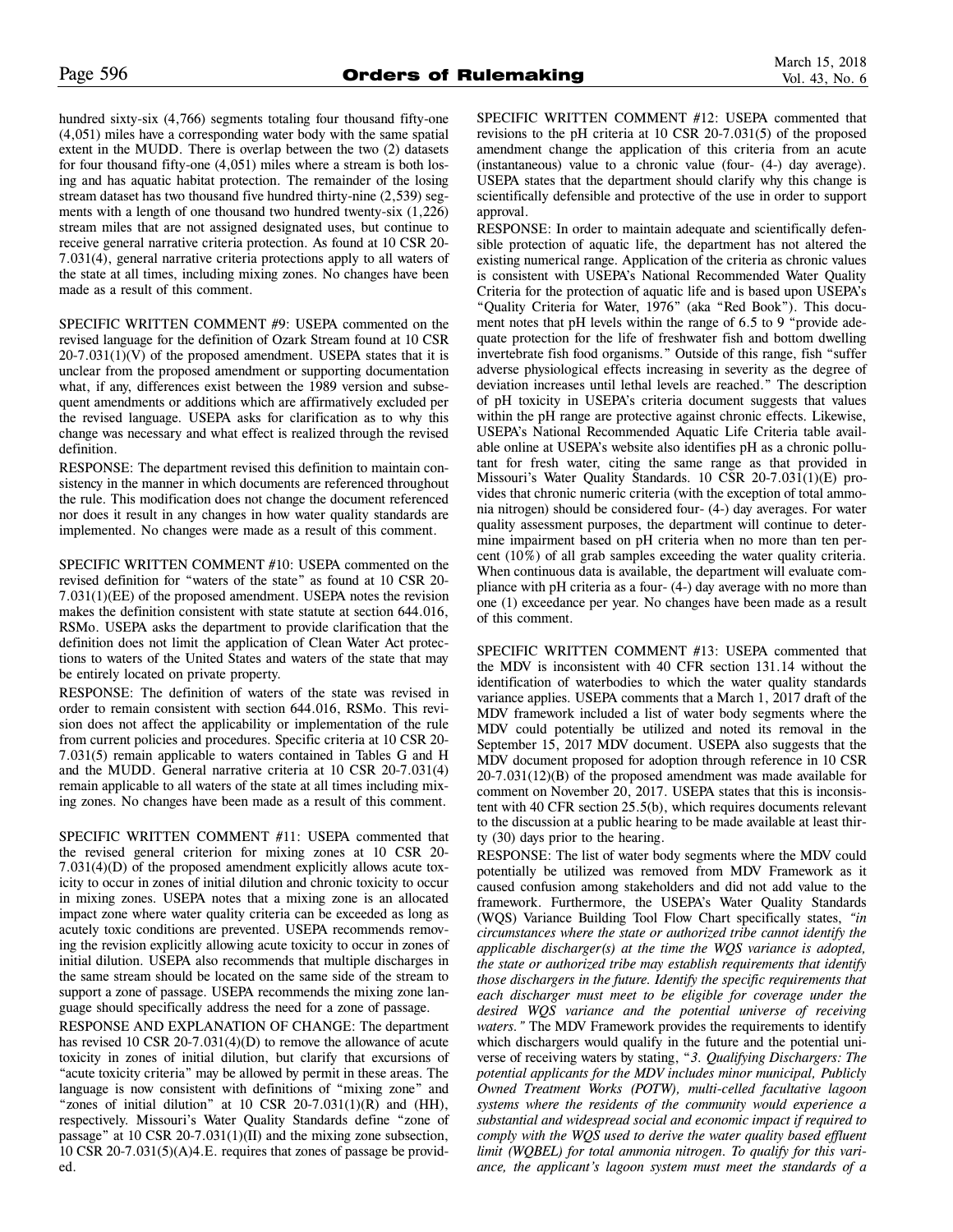*well-functioning lagoon system…*.*the requirements of well-functioning lagoon systems are found in Appendix A."* whereas, Appendix A states that, "*This [well-functioning lagoon] determination is not intended to address facilities that discharge to waters where wasteload allocations exist for total ammonia nitrogen."* Therefore, it is clear that the MDV Framework will be applicable to all waters of the state except where a wasteload allocation exists for total ammonia nitrogen. Furthermore, additional transparency as to which waterbodies are affected by the MDV when the permitted discharger has qualified for a variance from the water quality standards of total ammonia nitrogen and the permit is public noticed for thirty (30) days per 10 CSR 20-6.020 and available for public viewing online at dnr.mo.gov/env/wpp/permits/pn/index.html. After permits are issued under the terms and conditions of this MDV Framework; the municipality name, facility name, Missouri State Operating Permit number, receiving stream name, first classified water body identification (WBID) number, 8-digit hydrologic unit code (HUC 8), discharge location in Universal Transverse Mercator (UTM) coordinates, permit effective date, numeric highest attainable effluent conditions, and variance expiration date for each recipient of the variance will be tracked in a table found on the department's website at: dnr.mo.gov/env/wpp/permits/wqs-variances.htm.

The department disagrees that the MDV only became publicly available on November 20, 2017. The MDV was identified in the October 16, 2017 *Missouri Register* and has been publicly available in its final form to anyone since that date. It has also been the focus of two (2) public notices and comment periods. The first public notice period was a thirty- (30-) day period starting on May 6 through June 6, 2016. The second public notice was a thirty- (30-) day period starting on March 1 through March 30, 2017. The comments and comment response letters from the second public notice can be found online at dnr.mo.gov/env/wpp/permits/wqs-variances.htm. Further, this MDV Framework has gone through the formal stakeholder engagement process as it has been a standing item on the agenda during the Missouri Clean Water Forum. The department incorporated comments received from stakeholders into the MDV Framework where necessary prior to finalizing the document on September 15, 2017. No changes have been made as a result of this comment.

SPECIFIC WRITTEN COMMENT #14: USEPA commented that Table A1 lists human health protection criterion values for Benzo-a-Pyrene as being based on carcinogenicity risk of  $10^{-5}$ . USEPA states that these values need to be corrected to be based on a carcinogenicity risk of  $10^{-6}$  to be consistent with the rule.

RESPONSE AND EXPLANATION OF CHANGES: Because of concerns expressed through stakeholder comments, the department is withdrawing the updated 304(a) Human Health Protection uses and associated criteria. This includes both the Organism Only and Organism + Water uses. Department will reevaluate the appropriateness of these criteria in Missouri's Water Quality Standards during its next triennial review. The existing Human Health Protection – Fish Consumption use and associated criteria will remain in Missouri's Water Quality Standards.

SPECIFIC WRITTEN COMMENT #15: The U.S. Fish and Wildlife Service commented that the department should consider how changes to mixing zone requirements, pH criteria, and the MDV Framework might affect various federally listed endangered species. In a similar comment, the Great Rivers Environmental Law Center commented that the proposed amendment fails to establish updated water quality criteria for ammonia and results in violation of the Endangered Species Act.

RESPONSE AND EXPLANATION OF CHANGES: Proposed water quality criteria are established at levels that protect applicable designated uses including the protection and propagation of fish, shellfish and wildlife. Proposed changes to the Water Quality Standards rule for pH and mixing zones provide clarification and additional flexibility, but do not reduce protections of the underlying designated use. The

department will continue to review, establish, and revise water quality standards as appropriate through the triennial review process. The department is not adopting USEPA national recommended 304(a) criteria for ammonia in this rule making, but will continue to review the appropriateness of existing water quality standards and intends to establish and revise water quality standards as appropriate through a future triennial review.

For facilities applying for variances from existing water quality standards under the MDV, site-specific considerations will be made to ensure protections of the highest attainable effluent condition in accordance with federal regulations at 40 CFR section 131.3(o). Additionally, it is the department's practice to require all variance applicants to provide results from the Natural Heritage Review Report. The permit holder will submit a query to the Missouri Department of Conservation requesting information about species and natural communities of conservation concern at the point of discharge. The results will indicate whether federally-or state-listed threatened or endangered species, including those proposed for such listing, or critical habitat, designated or proposed, are located at the point of discharge. If results indicate that a federally- or statelisted threatened or endangered species or their critical habitat are currently at or near the point of discharge, the applicant is to provide the list of the threatened or endangered species or their habitats, including those proposed for listing, and the justification as to why the issuance of this variance does not jeopardize their continued existence or the existence of their habitat. It is not anticipated that the granting of variances to qualifying applicants will jeopardize threatened or endangered species or result in the destruction or adverse modification of such species' critical habitat.

Specifically regarding ammonia criteria, the department is deferring water quality criteria updates for this as well as aluminum, cadmium, manganese, and bacteria/pathogens to a future rulemaking following stakeholder group discussion. Existing USEPA-approved ammonia criteria at 10 CSR 20-7.031(5)(B)7. for the protection of designated recreational uses remain effective.

SPECIFIC WRITTEN COMMENT #16: The Great Rivers Environmental Law Center commented that the Missouri Antidegradation Rule and Implementation Procedure (AIP), fails to address concerns raised by USEPA during the last triennial review, which resulted in the 2015 disapproval of 10 CSR 20-7.031(3)(D). RESPONSE: The proposed amendment adopts the revised AIP approved by the commission on July 13, 2016. These revisions to the AIP were made in response to USEPA's notification that the *de minimis* provision in Missouri's AIP made no distinction between bioaccumulative versus non-bioaccumulative pollutants. Adoption and reference to an approved AIP addresses USEPA's concerns. No changes have been made as a result of this comment.

SPECIFIC WRITTEN COMMENT #17: The Great Rivers Environmental Law Center commented that 10 CSR 20-7.031(12) fails to remove references to sections 644.061 and 644.062, RSMo, in violation of 40 CFR section  $130.10(g)$ .

RESPONSE AND EXPLANATION OF CHANGE: The language, "A variance from water quality standards shall comply with 40 CFR 131.14." was added to 10 CSR 20-7.031(12) to distinguish between state variances covered under state statute and variances from water quality standards which must meet the requirements of 40 CFR 131.14.

SPECIFIC WRITTEN COMMENT #18: The Great Rivers Environmental Law Center commented that the proposed amendment fails to designate uses and establish criteria for wetlands.

RESPONSE: Although no specific wetland criteria or designated uses are being proposed at this time, all waters of the state are protected by the general narrative criteria at 10 CSR 20-7.031(4). The department will, through a stakeholder process, continue to discuss the application of designated uses to wetlands and will propose such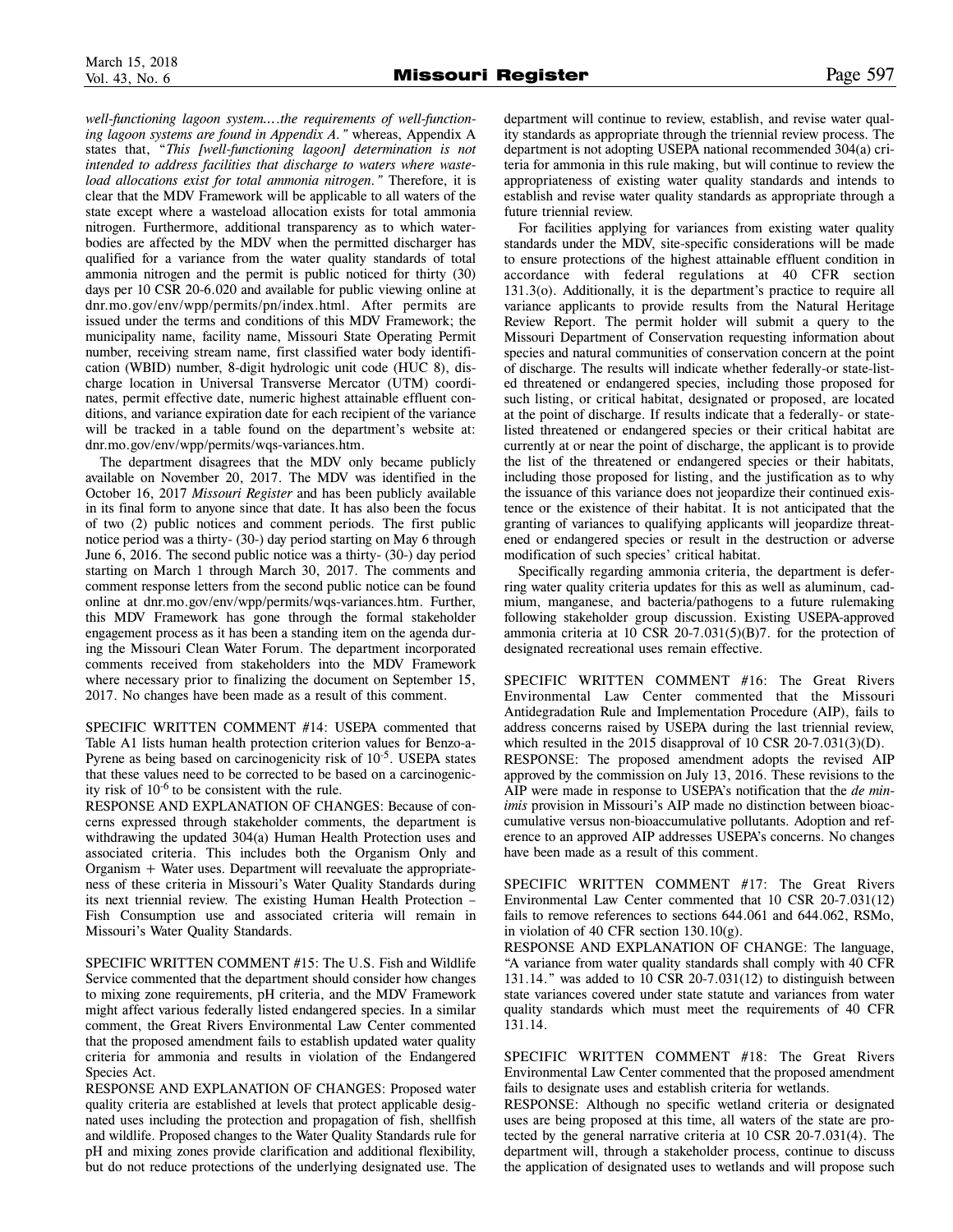uses and appropriate criteria in a future triennial review. No changes have been made as a result of this comment.

SPECIFIC WRITTEN COMMENT #19: The Great Rivers Environmental Law Center commented that the proposed amendment fails to establish criteria for waters designated with the ephemeral aquatic habitat use.

RESPONSE: There are no waters in Missouri designated for ephemeral aquatic habitat use and the department is not proposing criteria for the protection of this use at this time. All waters of the state are protected by the general narrative criteria at 10 CSR 20- 7.031(4) and the specific criteria at 10 CSR 20-7.031(5) remain applicable to waters contained in Tables G and H and the MUDD. The department will continue to review the appropriateness of existing water quality standards, and establish and revise water quality standards as appropriate through a future triennial review. No changes have been made as a result of this comment.

SPECIFIC WRITTEN COMMENT #20: The Great Rivers Environmental Law Center commented that the proposed amendment fails to update bacteria criteria.

RESPONSE: Water quality criteria updates for aluminum, cadmium, manganese, ammonia, and bacteria/pathogens will be deferred to a future rulemaking following stakeholder group discussion. Existing USEPA-approved bacteria criteria at 10 CSR 20-7.031(5)(C) for the protection of designated recreational uses remain effective. No changes have been made as a result of this comment.

SPECIFIC WRITTEN COMMENT #21: The Great Rivers Environmental Law Center commented that the adoption of 10 CSR 20-7.031(4)(E) will help protect Missouri's waterways.

RESPONSE: The department appreciates the Great Rivers Environmental Law Center's support for the added provision to protect downstream water quality as a general criteria at 10 CSR 20- 7.031(4)(E). No changes have been made as a result of this comment.

SPECIFIC WRITTEN COMMENT #22: The Great Rivers Environmental Law Center commented that the adoption of various 304(a) National Recommended Criteria, especially human health criteria, will help protect Missouri's water recreationists.

RESPONSE AND EXPLANATION OF CHANGES: The department appreciates the Great Rivers Environmental Law Center's support for the proposed 304(a) criteria for the protection of human health. Because of numerous comments received expressing concern about the proposed criteria, the department is withdrawing the updated 304(a) Human Health Protection uses and associated criteria. This includes both the Organism Only and Organism + Water uses. The department will reevaluate the appropriateness of these criteria in Missouri's Water Quality Standards during its next triennial review. The existing Human Health Protection – Fish Consumption use and associated criteria will remain in Missouri's Water Quality Standards.

SPECIFIC WRITTEN COMMENT #23: The AMCA commented on the need for a clerical correction to 10 CSR 20-7.031(5)(S)1.B. to correct the reference to the definition of water effect ratio.

RESPONSE AND EXPLANATION OF CHANGE: The department appreciates the AMCA for pointing out this error. The reference at 10 CSR 20-7.031(5)(S)1.B. to the water effect ratio definition has been corrected.

SPECIFIC WRITTEN COMMENT #24: The AMCA commented that while it supports the proposed numeric nutrient criteria, screening thresholds should not be converted to water quality standards for Total Maximum Daily Load (TMDL) purposes. The Association stated that a more appropriate approach for these circumstances would be to trigger development of site-specific criteria and then base a TMDL on those criteria. The Association urged the department to clarify this in either this rulemaking or the next update to this regulation.

RESPONSE: The TMDL language at 10 CSR 20- 7.031(5)(N)1.C.(I)(b) of the proposed amendment has been removed. As a result, the rule does not contemplate that Table M screening values will necessarily serve as water quality standards for TMDL purposes. TMDLs must be established at levels necessary to attain and maintain all applicable water quality criteria and protect the uses. This includes the Table L criteria and the Table M threshold values plus eutrophication factors. The department will establish load allocations and wasteload allocations to meet the criteria and protect uses on a watershed-specific basis for each impaired water body. No changes have been made as a result of this comment.

SPECIFIC WRITTEN COMMENT #25: The AMCA commented that the formulas for hardness dependent metals criteria in Table A2 of the proposed amendment should be modified to include the water effect ratio. The AMCA clarifies that the water effect ratio should be assigned a value of one (1) unless the department approves a water effect ratio study that yields a different value.

RESPONSE: No changes to hardness based metals criteria to include a default water effect ratio factor are being proposed at this time. Site-specific considerations will be made individually for each water effects ratio study for use in developing appropriate permit effluent limits. The department will review the appropriateness of the requested change during the next triennial review. No changes have been made as a result of this comment.

SPECIFIC WRITTEN COMMENT #26: The Missouri Corn Growers Association and Missouri Soybean Association jointly commented that their position remains that more effective alternatives exist to numeric nutrient criteria and recognize that the department is moving forward in response to a 2016 federal consent decree. These associations also expressed concern that the proposed numeric nutrient criteria may result in perpetual water quality impairments of northern Missouri lakes and that these concerns should be addressed by the department during implementation by affording maximum flexibility in any assessment and restoration process.

RESPONSE: The department agrees that it is in the state's best interest to adopt this amendment to avoid promulgation at the federal level. The department will complete water quality assessments in accordance with established listing methodologies on a biennial basis as part of its Clean Water Act sections 305(b) and 303(d) reporting efforts. Both future listing methodology documents and 303(d) lists of impaired waters will be developed with input from stakeholders and the interested public. Restoration efforts will primarily be completed through an adaptive implementation approach that makes progress toward achieving water quality goals while using new data and information to adjust implementation activities. The department will, through the triennial review process, continue to evaluate the appropriateness of existing water quality standards and may consider site-specific criteria based on a sound scientific rationale that protect designated uses as provided in 40 CFR 131.11(b)(1)(ii). No changes have been made as a result of this comment.

SPECIFIC WRITTEN COMMENT #27: Missouri Agribusiness Association (MO-AG) commented that although not all concerns have been alleviated, but MO-AG does not oppose the proposed numeric nutrient criteria. MO-AG commented that the most concerning item is the proposed chlorophyll-a criterion of 30  $\mu$ g/L and the screening value of 18  $\mu$ g/L for Missouri lakes in the plains ecoregion. MO-AG commented that these lakes are managed for sport fish and the proposed criteria are overly protective.

RESPONSE: Proposed numeric water quality criteria for nutrients are protective of applicable designated aquatic life uses as required in 40 CFR section 131.11. Missouri does not currently have a specific sport fish designated use and the applicable aquatic life use is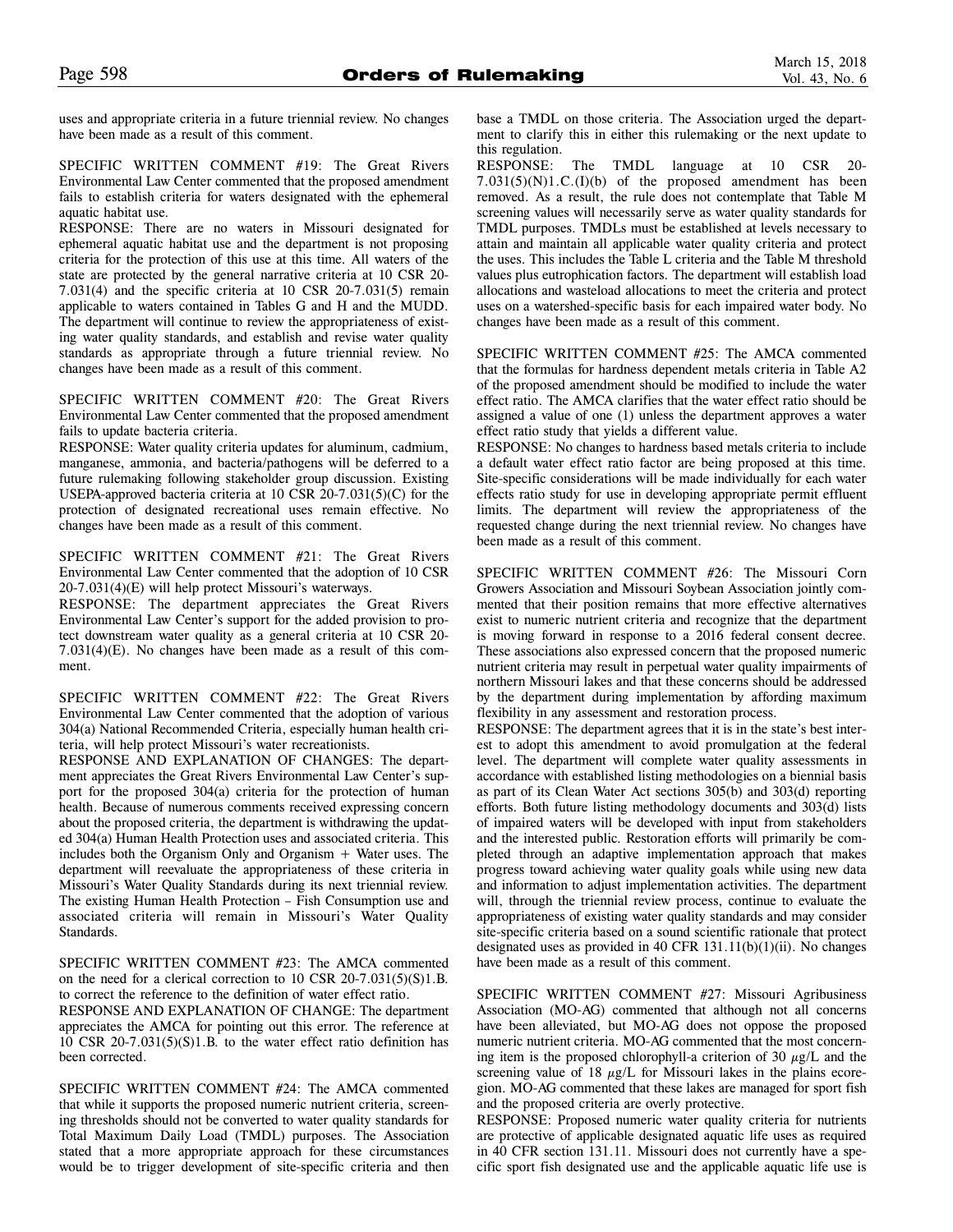protective of all aquatic species. The habitats of the species across Missouri lakes vary greatly. The numeric criteria will protect sport fish, their respective prey, and sensitive species that may exist in the lake ecosystem. The 30  $\mu$ g/L criterion and 18  $\mu$ g/L threshold values for chlorophyll-a are appropriately protective of lakes in the Plains ecoregion in Missouri and have been outlined in the supporting documentation and rationale. Using sport fishery status as an indicator of aquatic life use protection is ecologically justified because sport fish are generally apex predators in reservoir systems. The department's findings show that the health of sport fish populations can be interpreted as an indicator of overall ecosystem health and the presence of a wide variety of aquatic biota, which is consistent with 10 CSR 20-7.031(1)(C)1.A. and 40 CFR 131.11(a). No changes have been made as a result of this comment.

SPECIFIC WRITTEN COMMENT #28: Missouri Coalition for the Environment, Missouri Farmers Union, Great Rivers Environmental Law Center, Missouri Sierra Club, Great Rivers Habitat Alliance, Bridging the Gap, and St. Louis Audubon provided joint comments on the proposed numeric nutrient criteria. These groups commented that the criteria do not include specific values for the protection of drinking water supply or recreational uses. These groups also comment that the chlorophyll-a and nutrient screening values approach does not constitute numeric nutrient criteria.

RESPONSE: The department revised the draft amendment to remove the drinking water supply use criteria. Stakeholders had requested the department reevaluate the necessity of those criteria given the proposed aquatic life use criteria also would be protective of the drinking water supply use. Stakeholders had also raised concerns that the proposed raw drinking water source criteria were developed using a potentially overly conservative approach based on finished drinking water levels. The department notes that the criteria derived for the protection of aquatic life uses in lakes located within the Ozark Highlands and Ozark Border ecoregions are more protective than the proposed drinking water supply use criteria and is therefore protective of both designated uses. For lakes in the Plains ecoregion, the difference in the chlorophyll-a criterion proposed for aquatic life protections, 30  $\mu$ g/L, and the criterion proposed for drinking water supply protections, 25  $\mu$ g/L, is 5  $\mu$ g/L. Recognizing that the drinking water supply use as defined in 10 CSR 20-7.031(1)(C)6. applies to raw water which will yield potable water *after treatment* by public water treatment facilities (emphasis added), the department determined that the 5  $\mu$ g/L difference will not significantly affect the ability of drinking water treatment operations to provide drinking water that meets Safe Drinking Water standards. As noted in research cited with the proposed rule, microcystins were not detected in Missouri reservoirs eighty percent (80%) of the time (one thousand three hundred thirty-one (1,331) non-detects out of one thousand six hundred fifty-eight (1,658) samples); where detected, they generally were found at low levels. Microcystin concentrations in raw water greater than 0.3  $\mu$ g/L (n = 140), the USEPA health advisory level for bottle-fed infants and young children for finished drinking water, occurred in less than ten percent (10%) of the samples with a median chlorophyll-a concentration of 33.5  $\mu$ g/L. The 30- $\mu$ g/L chlorophylla criterion proposed for aquatic life in the Plains ecoregion, which would apply to raw drinking water sources, ensures the probability of microcystin occurrence for finished water is less than ten percent (10%). Therefore, the aquatic life criterion adequately protects drinking water sources from impairment with respect to the algal toxin microcystin. Data continues to be gathered on algal toxins in Missouri lakes, with a second toxin (cylindrospermopsin) being monitored in addition to microcystin during the 2017 summer season. The department is in discussions with the University of Missouri Limnology Laboratory to also add saxitoxin and anatoxin-a analyses to the lake monitoring programs. These additional data will help clarify the extent of algal toxins in Missouri's lakes. The department also continues to grow its understanding of both the factors that drive toxin production and the efficiencies of treatment in removing algal

toxins from source water. These efforts will enable the state to better address drinking water protection during a future rulemaking.

Research and information continue to develop at the national level with respect to nutrient impacts and criteria for the protection of recreational uses. Missouri intends to pursue numeric nutrient criteria for recreational designated uses during a future rulemaking. This effort will allow studies currently underway by USEPA and others on the effects of cyanotoxins on recreational uses to mature, and for the state to conduct user perception surveys of algae by the recreating public. Although specific criteria for the protection of recreational uses are not specified, the inclusion of both causal and response threshold values provides additional water quality protections.

The inclusion of screening values as well as eutrophication factors provides a weight-of-evidence approach to understand nutrient response conditions and how they impair designated uses. The screening values are intended to supplement chlorophyll criteria and provide additional protections to Missouri lakes. Screening values provide a quantitative metric for flagging lakes in need of additional evaluation. Lake impairments that might otherwise go unnoticed are more likely to be identified and corrective measures can be taken earlier. This process also reduces the likelihood of false positive impairment decisions that would direct Missouri's limited resources away from restoration priorities. Additionally, screen values are set at levels considerably lower than the criteria identified as protective of aquatic life. No changes have been made as a result of this comment.

SPECIFIC WRITTEN COMMENT #29: Washington University School of Law Interdisciplinary Environmental Clinic commented on the numeric nutrient criteria for lakes. The commenter noted that the criteria do not include specific values for the protection of drinking water supply or recreational uses. The commenter also stated that the proposed criteria do not provide adequate protection of aquatic life and they oppose the use of a screening-value approach. The commenter expresses concern regarding the implementation of the nutrient criteria in permits. Also concern is expressed regarding the inclusion and use of the five (5) eutrophication factors contained in the nutrient criteria. As a supplement to their comments Washington University provided additional assessment and recommendations of the proposed amendment from JoAnn Burkholder, Ph.D.

RESPONSE: The department revised the draft amendment to remove the drinking water supply use criteria. Stakeholders had requested the department reevaluate the necessity of those criteria given the proposed aquatic life use criteria also would be protective of the drinking water supply use. As a result of this change the RIR was modified and made available for a second public comment period. Public notice was made noting the public of the change and available documentation was provided on the department's website for public review and comment. As a result of this change, the department noted that the criteria derived for the protection of aquatic life uses in lakes located within the Ozark Highlands and Ozark Border ecoregions are more protective than the proposed drinking water supply use criteria and is therefore protective of both designated uses. For lakes in the Plains ecoregion, the difference in the chlorophyll-a criterion proposed for aquatic life protections,  $30 \mu g/L$ , and the criterion proposed for drinking water supply protections,  $25 \mu g/L$ , is 5  $\mu$ g/L. Recognizing that the drinking water supply use as defined in 10 CSR 20-7.031(1)(C)6. applies to raw water which will yield potable water *after treatment* by public water treatment facilities (emphasis added), the department determined that the 5  $\mu$ g/L difference will not significantly affect the ability of drinking water treatment operations to provide drinking water that meets Safe Drinking Water standards. Data continues to be gathered on algal toxins in Missouri lakes, with a second toxin (cylindrospermopsin) being monitored in addition to microcystin during the 2017 summer season. The department is in discussions with the University of Missouri Limnology Laboratory to also add saxitoxin and anatoxin-a analyses to the lake monitoring programs. These additional data will help clarify the extent of algal toxins in Missouri's lakes. The department also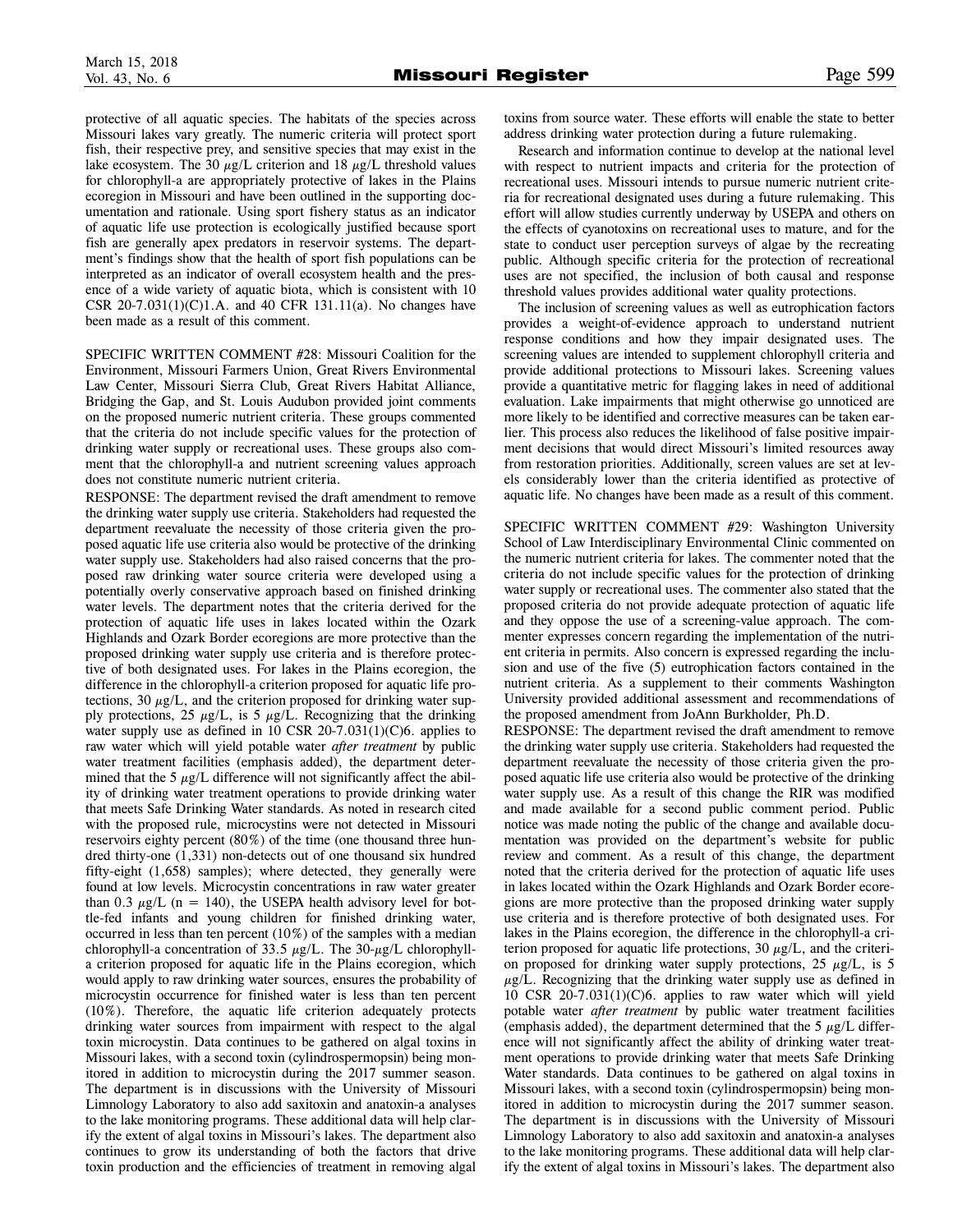continues to grow its understanding of both the factors that drive toxin production and the efficiencies of treatment in removing algal toxins from source water. These efforts will enable the state to better address drinking water protection during a future rulemaking.

Research and information continue to develop at the national level with respect to nutrient impacts and criteria for the protection of recreational uses. Missouri intends to pursue numeric nutrient criteria for recreational designated uses during a future rulemaking. This effort will allow studies currently underway by USEPA and others on the effects of cyanotoxins on recreational uses to mature, and for the state to conduct user perception surveys of algae by the recreating public. Although specific criteria for the protection of recreational uses are not specified, the inclusion of both causal and response threshold values provides additional water quality protections.

Regarding protections for aquatic life, numeric nutrient criteria were derived based on trophic status ranges by ecoregion. The richest species diversity index from each ecoregion was used as the target for the trophic status based on a corresponding range of chlorophylla. The criteria were derived by finding the level of algal growth that promotes sustainable biotic diversity by being neither a limiting factor from its scarcity nor a limiting factor from its obstructive presence in large quantities. The screening values are intended to supplement chlorophyll criteria and provide additional protections to Missouri lakes. Screening values provide a quantitative metric for flagging lakes in need of additional evaluation. Lake impairments that might otherwise go unnoticed are more likely to be identified and corrective measures can be taken earlier. This process also reduces the likelihood of false positive impairment decisions that would direct Missouri's limited resources away from restoration priorities. Additionally, screening values are set at levels considerably lower than the criteria identified as protective of aquatic life.

The nutrient criteria framework will be implemented through state operating permits where reasonable potential to cause or contribute to downstream excursions of applicable water quality standards exists. Wasteload allocation and effluent-limit derivation will follow established state and federal guidance for deriving nutrient effluent limits to ensure downstream water quality standards are attained. Furthermore, the proposed amendment states that where site-specific targets are lacking for impaired waters, nutrient screening thresholds will be used for TMDL development. Implementation of nutrient effluent limitations and TMDL wasteload allocations may drive upgrades in wastewater treatment.

The use of the five (5) eutrophication factors provides a weight-ofevidence approach that uses nutrient response conditions that can impair designated uses with nutrient screening thresholds. The department's proposal reflects the understanding that a narrative standard to support a factor in nutrient impairment that may not be covered by the criterion and threshold values currently proposed. Proving the fish were killed by nutrient impacts will be documented by the monitoring and assessment of physical and chemical parameters at the site and compared to information provided in the Missouri Department of Conservation's fish kill database. No definition of excursion criteria is required, because the rule language references the specific criteria for both pH and dissolved oxygen. These criteria can be found in 10 CSR 20-7.031(5)(E) and 10 CSR 20-7.031(5)(J) respectively. In addition, exceedance rates from water quality standards that result in impairment are presented in the Department's Listing Methodology Document. Because water quality assessments are completed on a biennial basis as part of its Clean Water Act sections 305(b) and 303(d) reporting efforts, the listing methodology document is the appropriate location for such references. In contrast with the assertion that cells per volume in relation to cyanotoxins were derived from a USEPA document for acute human health criteria, the department instead derived its cell count values as outlined in the "Rationale for Missouri Numeric Nutrient Criteria for Lakes, Nov. 21, 2016" on page 44, which was made available online with other reference documents. The use of mineral turbidity as an eutrophication factor is appropriate as it has been documented that mineral turbidity can have a negative effect on algal production, thereby inhibiting chlorophyll-a production that, if looked at alone, would obscure a water quality impairment. Although the use of a Secchi disk is one approach for measuring turbidity, the department will continue to evaluate other approaches as well for possible relationships between total suspended solids and chlorophyll-a production when developing future listing methodology documents. Future listing methodology documents to implement the numeric nutrient criteria for assessment purposes will be developed with input from stakeholders and the interested public.

The department appreciates the supplemental information and recommendations provided by Washington University from Dr. Burkholder. The department will carefully consider the applicability of these recommendations to Missouri's Water Quality Standards as part of future triennial review efforts. No changes have been made as a result of this comment.

SPECIFIC WRITTEN COMMENT #30: Robert Angelo commented on the proposed numeric nutrient criteria for lakes. Angelo commented that the department has altered its scope on the overall protectiveness of its rulemaking effort by eliminating drinking water supply protections and by increasing the Plains ecoregion chlorophyll-a criterion from 30  $\mu$ g/L to 40  $\mu$ g/L. Angelo commented that such changes are not addressed by the department in its rationale document. Angelo also provided a supplemental technical analysis of the proposed numeric nutrient criteria with the supplied comments. RESPONSE: The department revised the draft amendment to remove the drinking water supply use criteria. Stakeholders had requested the department reevaluate the necessity of those criteria given the proposed aquatic life use criteria also would be protective of the drinking water supply use. Stakeholders had also raised concerns that the proposed raw drinking water source criteria were developed using a potentially overly conservative approach based on finished drinking water levels. The department notes that the criteria derived for the protection of aquatic life uses in lakes located within the Ozark Highlands and Ozark Border ecoregions are more protective than the proposed drinking water supply use criteria and therefore is protective of both designated uses. For lakes in the Plains ecoregion, the difference in the chlorophyll-a criterion proposed for aquatic life protections, 30  $\mu$ g/L, and the criteria proposed for drinking water supply protections,  $25 \mu g/L$ , is minimal and is expected to provide adequate protection from impairment. The department has not increased its proposed chlorophyll-a criterion for the Plains ecoregion and is maintaining the 30  $\mu$ g/L criterion value for the protection of aquatic life. It should be noted that the drinking water supply use as defined in 10 CSR  $20-7.031(1)(C)6$ . applies to raw water which will yield potable water after treatment by public water treatment facilities. Finished drinking water standards are the purview of the Safe Drinking Water Act and are outside the scope of this rulemaking. As noted in research cited with the proposed amendment, microcystins were not detected in Missouri reservoirs eighty percent (80%) of the time (one thousand three hundred thirty-one (1,331) non-detects out of one thousand six hundred fifty-eight (1,658) samples); where detected, they generally were found at low levels. Microcystin concentrations in raw water greater than 0.3  $\mu$ g/L (n = 140), the USEPA health advisory level for bottle-fed infants and young children for finished drinking water, occurred in less than ten percent (10%) of the samples with a median chlorophyll-a concentration of 33.5  $\mu$ g/L. The 30- $\mu$ g/L chlorophyll-a criterion proposed for aquatic life in the Plains ecoregion, which would apply to raw drinking water sources, ensures the probability of microcystin occurrence for finished water is less than ten percent (10%). Therefore, the aquatic life criterion adequately protects drinking water sources from impairment with respect to the algal toxin microcystin. Data continues to be gathered on algal toxins in Missouri lakes, with a second toxin (cylindrospermopsin) being monitored in addition to microcystin during the 2017 summer season. The department is in discussions with the University of Missouri Limnology Laboratory to also add saxitoxin and anatoxin-a analyses to the lake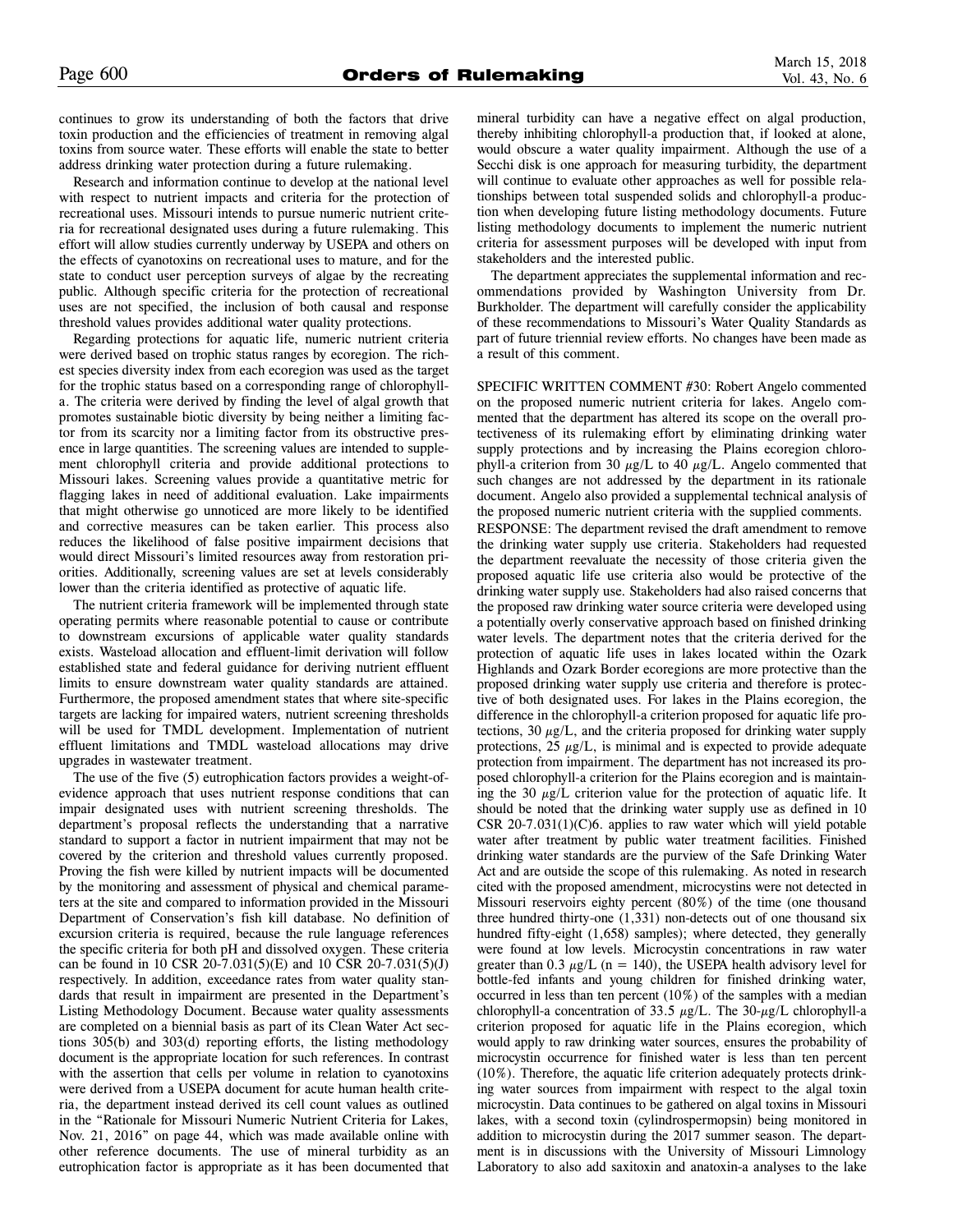monitoring programs. These additional data will help clarify the extent of algal toxins in Missouri's lakes. The department also continues to grow its understanding of both the factors that drive toxin production and the efficiencies of treatment in removing algal toxins from source water. These efforts will enable the state to better address drinking water protection during a future rulemaking.

Additional information pertaining to the specific scientific and technical approach used in development of Missouri's numeric nutrient criteria will be provided in a supplemental rationale document. This rationale document will be incorporated in the state's overall water quality standards submittal package to USEPA for approval. No changes have been made as a result of this comment.

# **EDITORIAL CHANGES**

EDITORIAL CHANGE #1: The draft amendment available for public comment period contained an error in which the drinking water supply use criterion of 250 mg/L (250,000  $\mu$ g/L) for sulfate and chloride was mistakenly placed in the column for the human health protection use.

RESPONSE AND EXPLANATION OF CHANGE: This error has been corrected in the final version of the rule, but does not reflect a change from current effective water quality standards.

#### **10 CSR 20-7.031 Water Quality Standards**

(4) General Criteria. The following water quality criteria shall be applicable to all waters of the state at all times including mixing zones. No water contaminant, by itself or in combination with other substances, shall prevent the waters of the state from meeting the following conditions:

(D) Waters shall be free from substances or conditions in sufficient amounts to result in toxicity to human, animal, or aquatic life. However, acute toxicity criteria may be exceeded by permit in zones of initial dilution, and chronic toxicity criteria may be exceeded by permit in mixing zones;

(5) Specific Criteria. The specific criteria shall apply to waters contained in Tables G and H of this rule and the Missouri Use Designation Dataset. Protection of drinking water supply is limited to surface waters designated for raw drinking water supply and aquifers. Protection of whole body contact recreation is limited to waters designated for that use.

(M) Carcinogenic Substances. Carcinogenic substances shall not exceed concentrations in water which correspond to the 10<sup>-6</sup> cancer risk rate. This risk rate equates to one (1) additional cancer case in a population of one (1) million with lifetime exposure. Derivation of this concentration assumes average water and fish consumption amounts. Assumptions are two (2) liters of water and six and one-half (6.5) grams of fish consumed per day. Federally established final maximum contaminant levels for drinking water supply shall supersede drinking water supply criteria developed in this manner.

(N) Nutrients and Chlorophyll.

1. Definitions.

A. For the purposes of these criteria, all lakes and reservoirs shall be referred to as "lakes."

B. Lake ecoregions—Due to differences in watershed topography, soils, and geology, nutrient criteria for lakes and reservoirs will be determined by the use of four (4) major ecoregions based upon dominant watershed ecoregion. These regions were delineated by grouping the ecological subsections described in Nigh and Schroeder, 2002, *Atlas of Missouri Ecoregions*, as follows:

(I) Plains: OP1 – Scarped Osage Plains; OP2 – Cherokee Plains; TP2—Deep Loess Hills; TP3—Loess Hills; TP4— Grand River Hills; TP5—Chariton River Hills; TP6—Claypan Till Plains; TP7—Wyaconda River Dissected Till Plains; TP8— Mississippi River Hills;

(II) Ozark Border: MB2a—Crowley's Ridge Loess Woodland/Forest Hills; OZ11—Prairie Ozark Border; OZ12— Outer Ozark Border; OZ13—Inner Ozark Border;

(III) Ozark Highland: OZ1—Springfield Plain; OZ2— Springfield Plateau; OZ3—Elk River Hills; OZ4—White River Hills; OZ5—Central Plateau; OZ6—Osage River Hills; OZ7—Gasconade River Hills; OZ8—Meramec River Hills; OZ9—Current River Hills; OZ10—St. Francois Knobs and Basins; OZ14—Black River Ozark Border; and

(IV) Big River Floodplain: MB1—Black River Alluvial Plain; MB2b—Crowley's Ridge Footslopes and Alluvial Plains; MB3—St. Francis River Alluvial Plain; MB4, OZ16, TP9— Mississippi River Alluvial Plain; OZ15, TP1—Missouri River Alluvial Plain.

C. Nutrient Criteria—Nutrient criteria represent the desired condition for a water body necessary to protect the designated uses assigned in rule.

(I) Lake Ecoregion Criteria—A decision framework that integrates causal and response parameters into one water quality standard that accounts for uncertainty in linkages between causal and response parameters.

(a) Response Impairment Thresholds—Maximum ambient concentrations of chlorophyll-a (Chl-a) that are based on annual geometric means of samples collected May through September with an allowable exceedance frequency of one in three (1-in-3) years for lakes that have not been assigned site-specific criteria.

(b) Nutrient Screening Thresholds—Maximum ambient concentrations of total phosphorus (TP), total nitrogen (TN), and Chl-a that are based on the annual geometric mean of samples collected May through September. Nutrient screening thresholds represent causal and response parameter concentrations, above which an exceedance in any one year warrants further evaluation of Response Assessment Endpoints.

(c) Response Assessment Endpoints—Narrative and numeric biological response endpoints that link directly to designated use impairment.

(II) Lake Site-Specific Criteria—Maximum Ambient Concentrations of TP, TN, or Chl-a that are based on the geometric mean of a minimum of three (3) years of data and the characteristics of the waterbody.

2. This rule applies to all lakes that are waters of the state and have an area of at least ten (10) acres during normal pool condition. Big River Floodplain lakes shall not be subject to these criteria.

3. Response Impairment Thresholds are listed in Table L. Nutrient Screening Thresholds are listed in Table M. Lake Site-Specific Criteria for TP, TN, and Chl-a are listed in Table N. Additional lake site-specific criteria may be developed in accordance with subsection  $(5)(S)$  to account for the unique characteristics of the waterbody that affect trophic status, such as lake morphology, hydraulic residence time, temperature, internal nutrient cycling, or watershed contribution from multiple ecoregions.

4. All TP, TN, and Chl-a concentrations must be calculated as the geometric mean of a minimum of four (4) representative samples per year for one (1) year for purposes of comparison to lake ecoregion criteria thresholds. All samples must be collected from the lake surface, near the outflow of the lake, and during the period May 1 – September 30.

5. Lakes with water quality that exceed Response Impairment Thresholds or Lake Site-Specific Criteria identified in Tables L and N are to be deemed impaired for excess nutrients.

6. Lakes are to be deemed impaired for excess nutrients if any of the following Response Assessment Endpoints are documented to occur within the same year as an exceedances of Nutrient Screening Thresholds in Table M. The department shall collect information on Response Assessment Endpoints concurrently with collection of Nutrient Screening Threshold parameters. The department shall determine attainment of Nutrient Criteria during the biennial assessment of Missouri waters.

A. Occurrence of eutrophication-related mortality or morbidity events for fish and other aquatic organisms;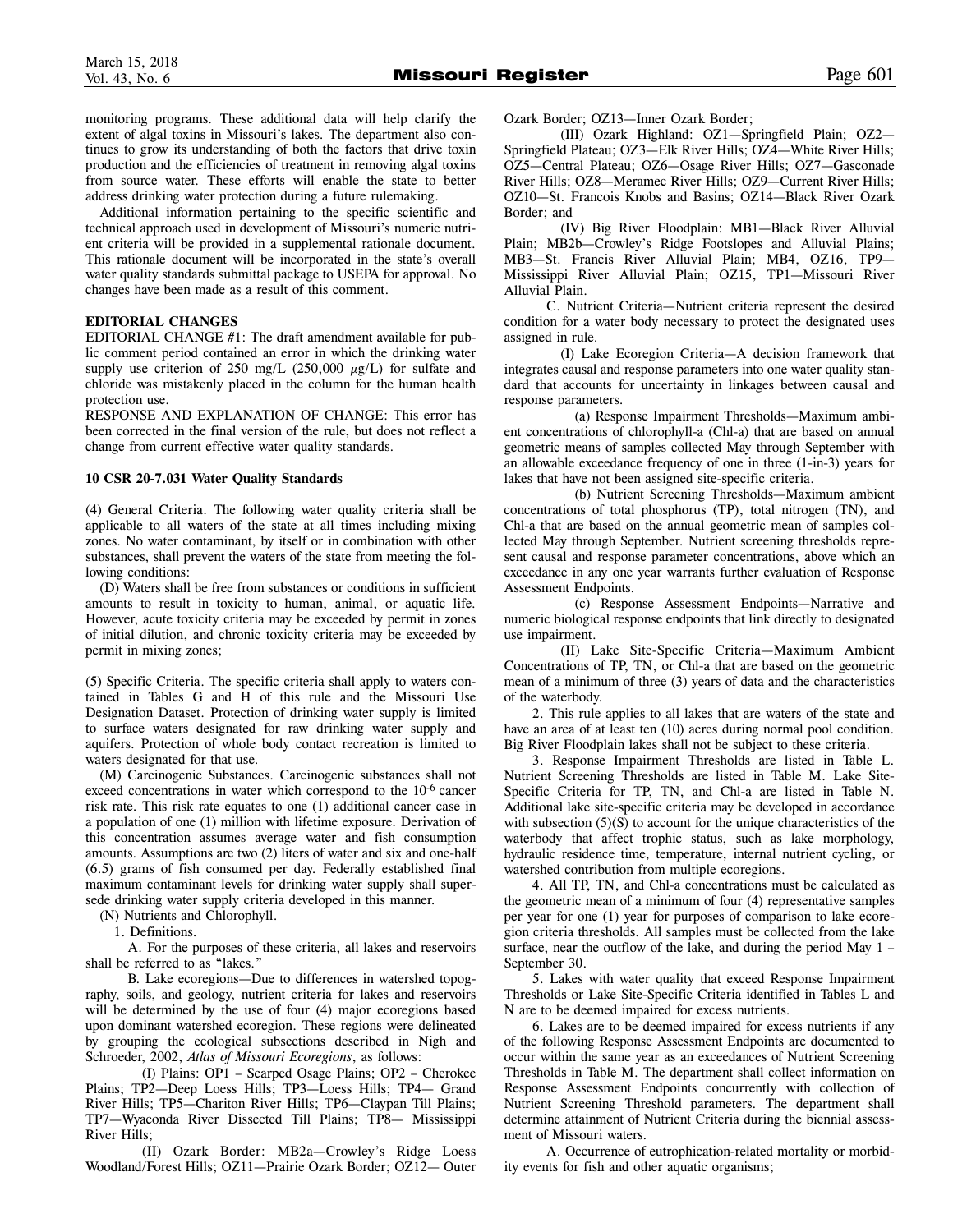B. Epilimnetic excursions from dissolved oxygen or pH criteria;

C. Cyanobacteria counts in excess of one hundred thousand (100,000) cells per milliliter (cells/mL);

D. Observed shifts in aquatic diversity attributed to eutrophication; and

E. Excessive levels of mineral turbidity that consistently limit algal productivity during the period May 1 – September 30.

(S) Site-Specific Criteria Development for the Protection and Propagation of Fish, Shellfish, and Wildlife. When water quality criteria in this regulation are either underprotective or overprotective of water quality due to factors influencing bioavailability, or nonanthropogenic conditions for a given water body segment, a petitioner may request site-specific criteria. The petitioner must provide the department with sufficient documentation to show that the current criteria are not adequate and that the proposed site-specific criteria will protect all existing and/or potential uses of the water body.

1. Site-specific criteria may be appropriate where, but is not limited to, the examples given in subparagraphs A. or B. of this paragraph.

A. The resident aquatic species of the selected water body have a different degree of sensitivity to a specific pollutant as compared to those species in the data set used to calculate the national or state criteria as described in either of the following parts:

(I) Natural adaptive processes have enabled a viable, balanced aquatic community to exist in waters where natural (nonanthropogenic) background conditions exceed the criterion (e.g., resident species have evolved a genetically-based greater tolerance to high concentrations of a chemical); or

(II) The composition of aquatic species in a water body is different from those used in deriving a criterion (e.g., most of the species considered among the most sensitive, such as salmonids or the cladoceran, *Ceriodaphinia dubia*, which were used in developing a criterion, are absent from a water body).

B. The physical and/or chemical characteristics of the water body alter the biological availability and/or toxicity of the pollutant (e.g., pH, alkalinity, salinity, water temperature, hardness). Such an example is the Water Effect Ratio (WER) defined at (1)(BB) of this rule.

2. All petitioners seeking to develop site-specific criteria shall coordinate with the department early in the process. This coordination will ensure the use of adequate, relevant, and quality data; proper analysis and testing; and defendable procedures.

A. The department will provide guidance for establishing site-specific water quality criteria using scientific procedures including, but not limited to, those procedures described in:

(I) U.S. Environmental Protection Agency's *Water Quality Standards Handbook,* Second Edition, August 1994;

(II) U.S. Environmental Protection Agency's *Interim Guidance on Determination and Use of Water-Effect Ratios for Metals* (EPA-823-B-94-001) and subsequent 1997 modifications;

(III) U.S. Environmental Protection Agency's *Streamlined Water-Effect Ratio Procedure for Discharges of Copper* (EPA-822-R-01-005); and

(IV) U.S. Environmental Protection Agency's *Aquatic Life Ambient Freshwater Quality Criteria – Copper 2007 Revision* (EPA-822-R-07-001).

B. Site-specific criteria development for the Protection and Propagation of Fish, Shellfish, and Wildlife shall be performed using the guidance documents listed in parts  $(5)(S)2.A.(I)–(IV)$  as published by the Office of Science and Technology, Office of Water, U.S. Environmental Protection Agency, Washington, DC 20460, which are hereby incorporated by reference and do not include any later amendments or additions. The department shall maintain a copy of the referenced documents and shall make them available to the public for inspection and copying at no more than the actual cost of reproduction.

3. Site-specific criteria shall protect all life stages of resident

species and prevent acute and chronic toxicity in all parts of a water body.

4. Site-specific criteria shall include both chronic and acute concentrations to better reflect the different tolerances of resident species to the inherent variability between concentrations and toxicological characteristics of a chemical.

5. Site-specific criteria shall be clearly identified as maximum "not to be exceeded" or average values, and if an average, the averaging period and the minimum number of samples. The conditions, if any, when the criteria apply shall be clearly stated (e.g., specific levels of hardness, pH, or water temperature). Specific sampling requirements (e.g., location, frequency), if any, shall also be identified.

6. The data, testing procedures, and application (safety) factors used to develop site-specific criteria shall reflect the nature of the chemical (e.g., persistency, bioaccumulation potential, and avoidance or attraction responses in fish) and the most sensitive resident species of a water body.

7. The size of a site may be limited to a single water segment, single water subsegment, or may cover a whole watershed depending on the particular situation for which the specific criterion is developed. A group of water bodies may be considered one (1) site if their respective aquatic communities are similar in composition and have comparable water quality.

8. The department shall determine if a site-specific criterion is adequate and justifiable. The public notice shall include a description of the affected water body or water body segment and the reasons for applying the proposed criterion. If the department determines that there is significant public interest, a public hearing may be held in the geographical vicinity of the affected water body or water body segment. Any site-specific criterion promulgated under these provisions is subject to U.S. Environmental Protection Agency approval prior to becoming effective for Clean Water Act purposes.

(12) Water Quality Standards Variances. A permittee or an applicant for a National Pollutant Discharge Elimination System (NPDES) or Missouri state operating permit may pursue a temporary variance pursuant to either section 644.061 or section 644.062, RSMo. A variance from water quality standards shall comply with 40 CFR 131.14.

(C) Variance terms and conditions, including facility name, permit number, receiving stream name, first classified water body ID, discharge location, highest attainable condition, effective permit date, and the variance expiration date will be incorporated into the Missouri Use Designation Dataset and Table J.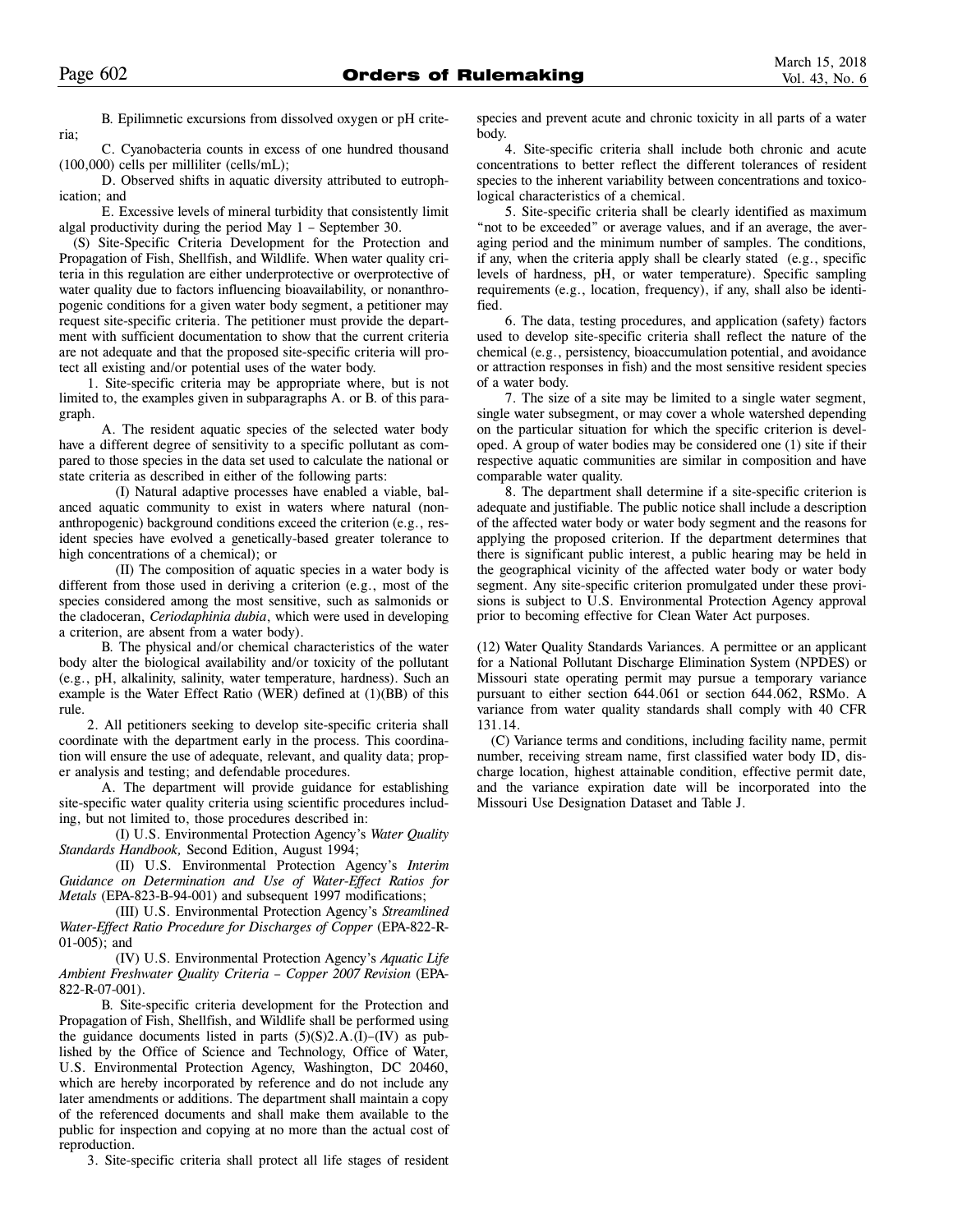Г

# Table A1-Criteria for Designated Uses and Health Advisory Levels

|                          |                   |          | Aquatic Life Protection | Human Health Protection | <b>DWS</b>       | $\mbox{IRR}/\mbox{}$<br><b>LWP</b> | <b>GRW</b>     |
|--------------------------|-------------------|----------|-------------------------|-------------------------|------------------|------------------------------------|----------------|
| <b>POLLUTANT</b>         | $\mathrm{CAS}~\#$ | Acute    | Chronic                 | Fish Consumption        |                  |                                    |                |
| METALS (μg/L)            |                   |          |                         |                         |                  |                                    |                |
| Aluminum (pH 6.5-9.0 SU) | 7429905           | 750      |                         |                         |                  |                                    |                |
| Antimony                 | 7440360           |          |                         | 4,300                   | 6                |                                    | 6              |
| Arsenic                  | 7440382           | 340      | 150                     |                         | 50               | 100                                | 50             |
| Barium                   | 7440393           |          |                         |                         | 2,000            |                                    | 2,000          |
| Beryllium                | 7440417           |          | 5                       |                         | 4                | 100                                | $\overline{4}$ |
| Boron                    | 7440428           |          |                         |                         |                  | 2,000                              | 2,000          |
| Cadmium                  | 7440439           | Table A2 | Table A2                |                         | 5                |                                    | 5              |
| Chromium (III)           | 16065831          | Table A2 | Table A2                |                         | 100              | 100                                | 100            |
| Chromium (VI)            | 18540299          | 16       | 11                      |                         |                  |                                    |                |
| Cobalt                   | 7440484           |          |                         |                         |                  | 1,000                              | 1,000          |
| Copper                   | 7440508           | Table A2 | Table A2                |                         | 1,300            | 500                                | 1,300          |
| Iron                     | 7439896           |          | 1,000                   |                         |                  |                                    | 300            |
| Lead                     | 7439921           | Table A2 | Table A2                |                         | 15               |                                    | 15             |
| Manganese                | 7439965           |          |                         |                         |                  |                                    | 50             |
| Mercury                  | 7439976           | $1.4\,$  | 0.77                    |                         | $\boldsymbol{2}$ |                                    | $\sqrt{2}$     |
| Methylmercury            | 22967926          | 1.4      | 0.77                    |                         |                  |                                    |                |
| Nickel                   | 7440020           | Table A2 | Table A2                |                         | 100              |                                    | 100            |
| Selenium                 | 7782492           |          | 5                       |                         | 50               |                                    | 50             |
| Silver                   | 7440224           | Table A2 |                         |                         | 50               |                                    | $50\,$         |
| Thallium                 | 7440280           |          |                         | 6.3                     | $\boldsymbol{2}$ |                                    | $\sqrt{2}$     |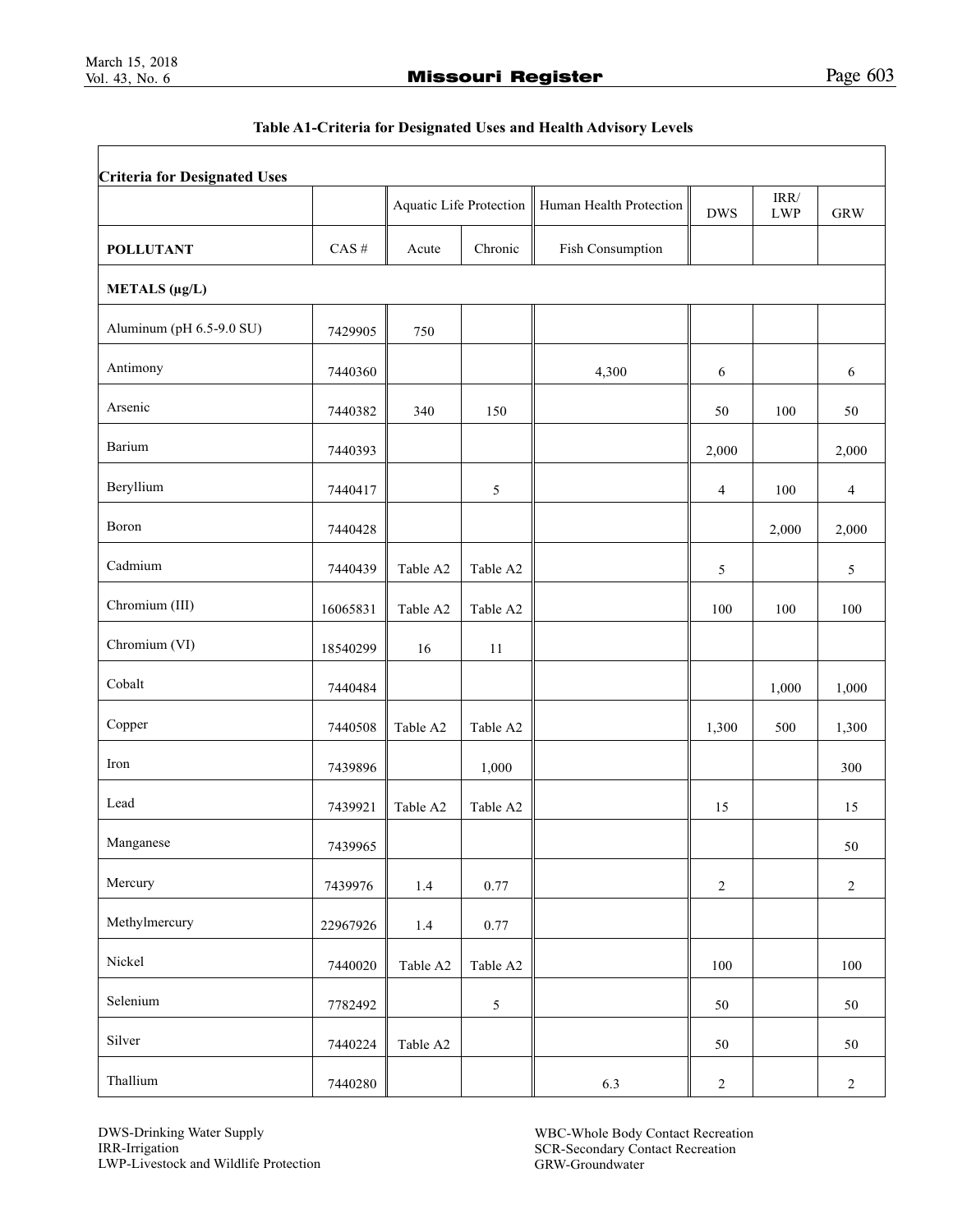|                                                         |                        | Aquatic Life Protection       |                   | Human Health Protection                           | <b>DWS</b>     | $\ensuremath{\mathsf{IRR}}\xspace$<br><b>LWP</b> | <b>GRW</b>     |
|---------------------------------------------------------|------------------------|-------------------------------|-------------------|---------------------------------------------------|----------------|--------------------------------------------------|----------------|
| <b>POLLUTANT</b>                                        | $CAS$ #                | Acute                         | Chronic           | Fish Consumption                                  |                |                                                  |                |
| Zinc                                                    | 7440666                | Table A2                      | Table A2          |                                                   | 5,000          |                                                  | 5,000          |
| OTHER INORGANIC SUBSTANCES (µg/L)                       |                        |                               |                   |                                                   |                |                                                  |                |
| Alkalinity (minimum CaCO3)                              |                        |                               | 20,000            |                                                   |                |                                                  |                |
| Ammonia                                                 | 7664417                | Table B1                      | Tables B2<br>& B3 |                                                   |                |                                                  |                |
| Asbestos (Fibers/L)                                     | 1332214                |                               |                   |                                                   | 7,000,000      |                                                  |                |
| Chloride (mg/L)                                         | 16887006               | 860                           | 230               |                                                   | 250            |                                                  |                |
| Chloride + Sulfate                                      | 16887006 &<br>18785723 | 10 CSR 20-<br>7.031(5)(L)     |                   |                                                   |                |                                                  |                |
| Chlorine, Total Residual<br>(Coldwater Aquatic Habitat) | 7782505                |                               | 2                 |                                                   |                |                                                  |                |
| Chlorine, Total Residual<br>(Warmwater Aquatic Habitat) | 7782505                | 19                            | 11                |                                                   |                |                                                  |                |
| Cyanide                                                 | 57125                  | 22                            | 5.2               |                                                   |                |                                                  |                |
| E. coli Bacteria<br>(cfu/100 mL)                        |                        | WBC-A: 126                    |                   | WBC-B: 206<br>SCR: 1,134<br>10 CSR 20-7.031(5)(C) |                |                                                  |                |
| Fluoride (mg/L)                                         |                        |                               |                   |                                                   | $\overline{4}$ | 4                                                | $\overline{4}$ |
| Gases, Total Dissolved<br>(percent saturation)          |                        | 110%                          | 110%              |                                                   |                |                                                  |                |
| Hydrogen Sulfide                                        | 7783064                |                               | 2.0               |                                                   |                |                                                  |                |
| Nitrate                                                 | 14797558               |                               |                   |                                                   | 10,000         |                                                  | 10,000         |
| Oil and Grease (mg/L)                                   |                        |                               | 10                |                                                   |                |                                                  |                |
| Oxygen, Dissolved (mg/L)<br>(Coldwater Aquatic Habitat) | 7782447                | 6 (minimum)                   |                   |                                                   |                |                                                  |                |
| Oxygen, Dissolved (mg/L)<br>(Coolwater Aquatic Habitat) | 7782447                | 5 (minimum)                   |                   |                                                   |                |                                                  |                |
| Oxygen, Dissolved (mg/L)<br>(Warmwater Aquatic Habitat) | 7782447                | 5 (minimum)                   |                   |                                                   |                |                                                  |                |
| pH (SU; 4-day average)                                  |                        |                               | $6.5 - 9$         |                                                   |                |                                                  |                |
| Solids Suspended and Turbidity                          |                        | 10 CSR 20-<br>$7.031(5)(G-H)$ |                   |                                                   |                |                                                  |                |
| Sulfate (mg/L)                                          | 18785723               |                               |                   |                                                   | 250            |                                                  |                |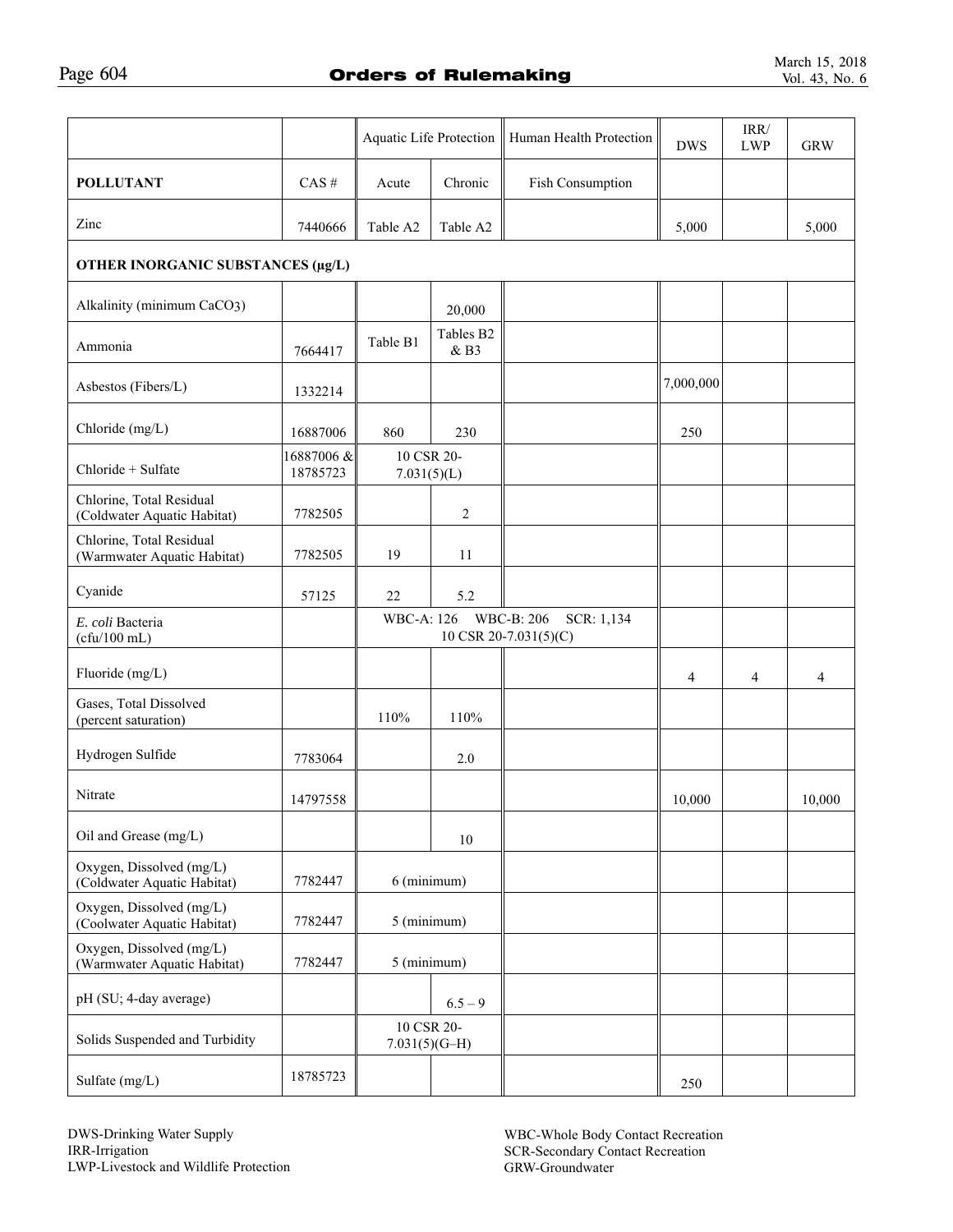|                                                |                   |                           |         | Aquatic Life Protection   Human Health Protection | <b>DWS</b>       | IRR/<br><b>LWP</b> | <b>GRW</b>   |  |
|------------------------------------------------|-------------------|---------------------------|---------|---------------------------------------------------|------------------|--------------------|--------------|--|
| <b>POLLUTANT</b>                               | $\mathrm{CAS}~\#$ | Acute                     | Chronic | Fish Consumption                                  |                  |                    |              |  |
| Temperature                                    |                   | 10 CSR 20-<br>7.031(5)(D) |         |                                                   |                  |                    |              |  |
| <b>ORGANIC SUBSTANCES (µg/L)</b>               |                   |                           |         |                                                   |                  |                    |              |  |
| <b>Benzenes</b>                                |                   |                           |         |                                                   |                  |                    |              |  |
| Benzene                                        | 71432             |                           |         | 71                                                | 5                |                    | 5            |  |
| Chlorobenzene                                  | 108907            |                           |         | 21,000                                            | 100              |                    | 100          |  |
| 1,2-Dichlorobenzene<br>(ortho-Dichlorobenzene) | 95501             |                           |         | 2,600                                             | 600              |                    | 600          |  |
| 1,3-Dichlorobenzene<br>(meta-Dichlorobenzene)  | 541731            |                           |         | 2,600                                             | 600              |                    | 600          |  |
| 1,4-Dichlorobenzene<br>(para-Dichlorobenzene)  | 106467            |                           |         | 2,600                                             | 75               |                    | 75           |  |
| 1,2,4-Trichlorobenzene                         | 120821            |                           |         | 940                                               | 70               |                    | 70           |  |
| 1,2,4,5-Tetrachlorobenzene                     | 95943             |                           |         | 2.9                                               | 2.3              |                    | 2.3          |  |
| Pentachlorobenzene                             | 608935            |                           |         | 4.1                                               | 3.5              |                    | 3.5          |  |
| Hexachlorobenzene                              | 118741            |                           |         | 0.00074                                           | $\mathbf{1}$     |                    | $\mathbf{1}$ |  |
| Ethylbenzene                                   | 100414            |                           | 320     |                                                   | 700              |                    | 700          |  |
| Nitrobenzene                                   | 98953             |                           |         | 1,900                                             | 17               |                    | 17           |  |
| Styrene (Vinyl Benzene)                        | 100425            |                           |         |                                                   | 100              |                    | 100          |  |
| <b>Chlorinated Hydrocarbons</b>                |                   |                           |         |                                                   |                  |                    |              |  |
| 1,1-Dichloroethylene                           | 75354             |                           |         | 3.2                                               | $\boldsymbol{7}$ |                    | $\tau$       |  |
| 1,1,1-Trichloroethane                          | 71556             |                           |         |                                                   | 200              |                    | 200          |  |
| 1,1,2-Trichloroethane                          | 79005             |                           |         | 42                                                | $\mathfrak{S}$   |                    | $\sqrt{5}$   |  |
| 1,1,2,2-Tetrachloroethane                      | 79345             |                           |         | $11\,$                                            | 0.17             |                    | 0.17         |  |
| 1,2-Dichloroethane                             | 107062            |                           |         | 99                                                | 5                |                    | 5            |  |
| 1,2-Dichloropropane                            | 78875             |                           |         | 39                                                | 0.52             |                    | 0.52         |  |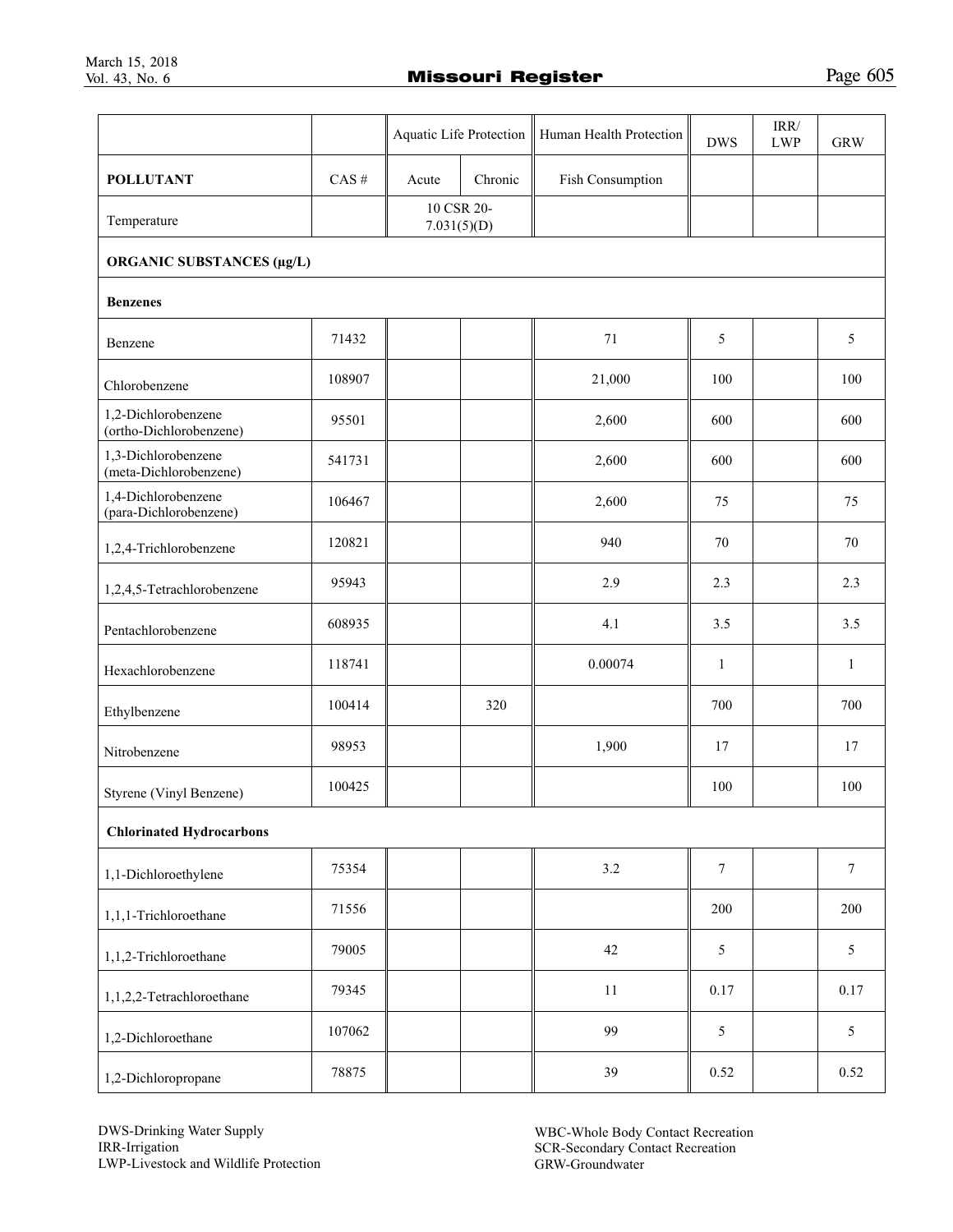|                                              |                   | Aquatic Life Protection |         | Human Health Protection | <b>DWS</b> | IRR/<br>${\rm LWP}$ | <b>GRW</b>     |  |
|----------------------------------------------|-------------------|-------------------------|---------|-------------------------|------------|---------------------|----------------|--|
| <b>POLLUTANT</b>                             | $\mathrm{CAS}~\#$ | Acute                   | Chronic | Fish Consumption        |            |                     |                |  |
| 1,3-Dichloropropene<br>(Dichloropropene)     | 542756            |                         |         | 1,700                   | 87         |                     | 87             |  |
| Carbon Tetrachloride<br>(Tetrachloromethane) | 56235             |                         |         | 5                       | 5          |                     | 5              |  |
| cis-1,2-Dichloroethylene                     | 156592            |                         |         |                         | 70         |                     | 70             |  |
| Hexachloroethane                             | 67721             |                         |         | 8.7                     | 1.9        |                     | 1.9            |  |
| Tetrachloroethylene                          | 127184            |                         |         | 8.85                    | 0.8        |                     | 0.8            |  |
| trans-1,2-Dichloroethylene                   | 156605            |                         |         | 140,000                 | 100        |                     | 100            |  |
| Trichloroethylene                            | 79016             |                         |         | 80                      | 5          |                     | 5              |  |
| <b>Other Halogenated Hydrocarbons</b>        |                   |                         |         |                         |            |                     |                |  |
| Chlorodibromomethane                         | 124481            |                         |         | 34                      | 0.41       |                     | 0.41           |  |
| Dichlorobromomethane                         | 75274             |                         |         | 46                      | 0.56       |                     | 0.56           |  |
| Dichlorodifluoromethane                      | 75718             |                         |         | 570,000                 |            |                     |                |  |
| Ethylene Dibromide<br>(1,2-Dibromoethane)    | 106934            |                         |         |                         | 0.05       |                     | 0.05           |  |
| Methyl Bromide<br>(Bromomethane)             | 74839             |                         |         | 4,000                   | 48         |                     | 48             |  |
| Methyl Chloride<br>(Chloromethane)           | 74873             |                         |         | 470                     | 5          |                     | 5              |  |
| Methylene Chloride<br>(Dichloromethane)      | 75092             |                         |         | 1,600                   | 4.7        |                     | 4.7            |  |
| Total Trihalomethanes (TTHMs)                |                   |                         |         |                         | 80         |                     | 80             |  |
| Tribromomethane (Bromoform)                  | 75252             |                         |         | 360                     | 4.3        |                     | 4.3            |  |
| Trichlorofluoromethane                       | 75694             |                         |         | 860,000                 |            |                     |                |  |
| Trichloromethane (Chloroform)                | 67663             |                         |         | 470                     | 5.7        |                     | 5.7            |  |
| Vinyl Chloride                               | 75014             |                         |         | 525                     | 2          |                     | $\overline{2}$ |  |
| <b>Ethers</b>                                |                   |                         |         |                         |            |                     |                |  |
| Bis-2-Chloroethyl Ether                      | 111444            |                         |         | 1.4                     | 0.03       |                     | 0.03           |  |

DWS-Drinking Water Supply IRR-Irrigation LWP-Livestock and Wildlife Protection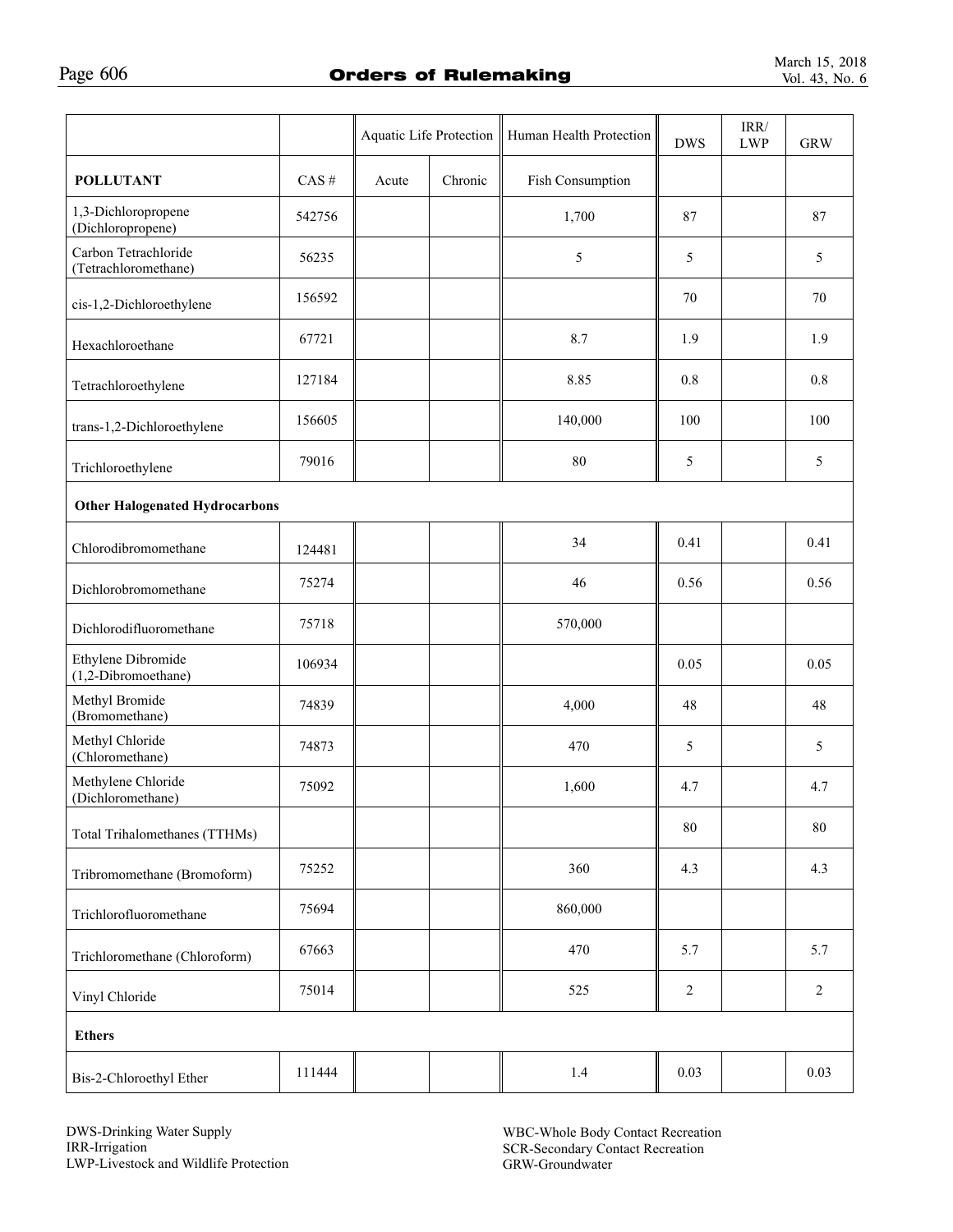|                                                 |                   | Aquatic Life Protection |         | Human Health Protection | <b>DWS</b> | IRR/<br>${\rm LWP}$ | <b>GRW</b>     |  |
|-------------------------------------------------|-------------------|-------------------------|---------|-------------------------|------------|---------------------|----------------|--|
| <b>POLLUTANT</b>                                | $\mathrm{CAS}~\#$ | Acute                   | Chronic | Fish Consumption        |            |                     |                |  |
| Bis-2-Chloroisopropyl Ether                     | 108601            |                         |         | 4,360                   | 1,400      |                     | 1,400          |  |
| Bis-Chloromethyl Ether                          | 542881            |                         |         | 0.00078                 | 0.00013    |                     | 0.00013        |  |
| <b>Miscellaneous Organics</b>                   |                   |                         |         |                         |            |                     |                |  |
| 2,3,7,8-TCDD (Dioxin)                           | 1746016           |                         |         | 1.4E-08                 | 1.3E-08    |                     | 1.3E-08        |  |
| Di (2-ethylhexyl) adipate                       | 103231            |                         |         |                         | 400        |                     | 400            |  |
| Isophorone                                      | 78591             |                         |         | 2,600                   | 36         |                     | 36             |  |
| Polychlorinated Biphenyls<br>(PCBs)             |                   |                         | 0.014   | 0.000045                |            |                     | 0.00045        |  |
| Tributylin (TBT)                                |                   | 0.46                    | 0.072   |                         |            |                     |                |  |
| <b>Nitrogen Containing Compounds</b>            |                   |                         |         |                         |            |                     |                |  |
| 1,2-Diphenylhydrazine                           | 122667            |                         |         | 0.54                    | 0.04       |                     | 0.04           |  |
| 3,3'-Dichlorobenzidine                          | 91941             |                         |         | 0.08                    | 0.04       |                     | 0.04           |  |
| Acrylonitrile<br>(2-propenenitrile)             | 107131            |                         |         | 0.65                    | 0.058      |                     | 0.058          |  |
| Benzidine<br>(4,4'-diaminobiphenyl)             | 92875             |                         |         | 0.00053                 | 0.00012    |                     | 0.00012        |  |
| Nitrosamines                                    |                   |                         |         |                         |            |                     |                |  |
| N-Nitrosodibutylamine                           | 924163            |                         |         |                         |            |                     |                |  |
| N-Nitrosodiethylamine                           | 55185             |                         |         |                         |            |                     |                |  |
| N-Nitrosodimethylamine                          | 62759             |                         |         | $\,8\,$                 | 0.0007     |                     | 0.0007         |  |
| N-Nitrosodi-n-propylamine                       | 621647            |                         |         | 1.4                     |            |                     |                |  |
| N-Nitrosodiphenylamine                          | 86306             |                         |         | 16                      | 5          |                     | $\mathfrak{S}$ |  |
| N-Nitrosopyrrolidine                            | 930552            |                         |         | 91.9                    |            |                     |                |  |
| <b>Polynuclear Aromatic Hydrocarbons (PAHs)</b> |                   |                         |         |                         |            |                     |                |  |
| Acenaphthene                                    | 83329             |                         |         | 2,700                   | 1,200      |                     | 1,200          |  |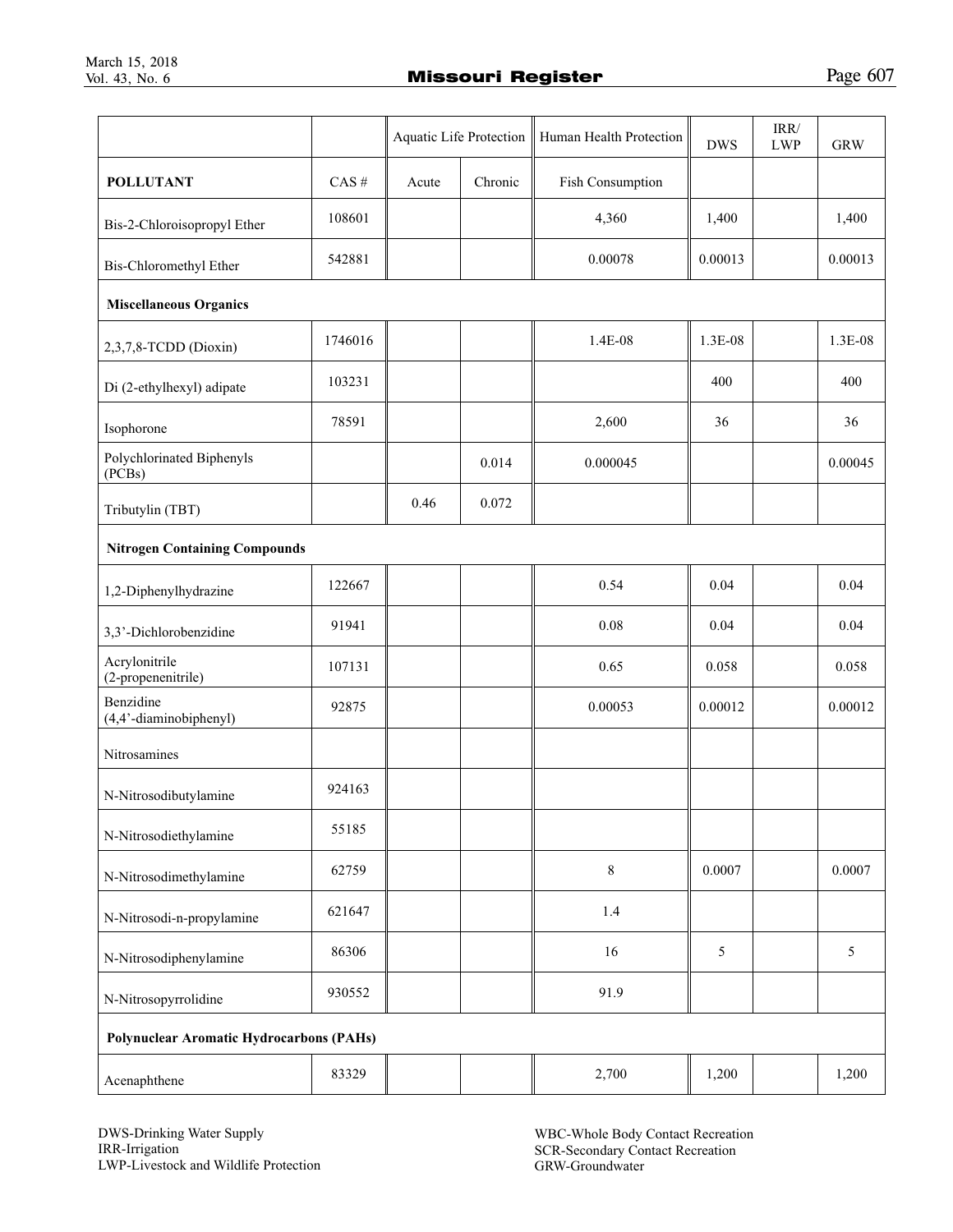|                              |          | Aquatic Life Protection |         | Human Health Protection | <b>DWS</b> | $\mbox{IRR}/$<br>${\rm LWP}$ | <b>GRW</b> |
|------------------------------|----------|-------------------------|---------|-------------------------|------------|------------------------------|------------|
| <b>POLLUTANT</b>             | $CAS \#$ | Acute                   | Chronic | Fish Consumption        |            |                              |            |
| Anthracene                   | 120127   |                         |         | 110,000                 | 9,600      |                              | 9,600      |
| Benzo(a)anthracene           | 56553    |                         |         | 0.049                   | 0.0044     |                              | 0.0044     |
| Benzo(a)pyrene               | 50328    |                         |         | 0.049                   | 0.2        |                              | 0.2        |
| Benzo(b)fluoranthene         | 205992   |                         |         | 0.049                   | 0.0044     |                              | 0.0044     |
| Benzo(k)fluoranthene         | 207089   |                         |         | 0.049                   | 0.0044     |                              | 0.0044     |
| 2-Chloronaphthalene          | 91587    |                         | 4,300   |                         |            |                              |            |
| Chrysene                     | 218019   |                         |         | 0.049                   | 0.0044     |                              | 0.0044     |
| Dibenzo(a,h)anthracene       | 53703    |                         |         | 0.049                   | 0.0044     |                              | 0.0044     |
| Fluoranthene                 | 206440   |                         |         | 370                     | 300        |                              | 300        |
| Fluorene                     | 86737    |                         |         | 14,000                  | 1,300      |                              | 1,300      |
| Indeno(1,2,3-cd)pyrene       | 193395   |                         |         | 0.049                   | 0.0044     |                              | 0.0044     |
| Pyrene                       | 129000   |                         |         | 11,000                  | 960        |                              | 960        |
| <b>Phthalate Esters</b>      |          |                         |         |                         |            |                              |            |
| Bis (2-Ethylhexyl) Phthalate | 117817   |                         |         | 5.9                     | 6          |                              | 6          |
| Butylbenzyl Phthalate        | 85687    |                         |         | 5,200                   | 3,000      |                              | 3,000      |
| Diethyl Phthalate            | 84662    |                         |         | 120,000                 | 23,000     |                              | 23,000     |
| Dimethyl Phthalate           | 131113   |                         |         | 2,900,000               | 313,000    |                              | 313,000    |
| Di-n-Butyl Phthalate         | 84742    |                         |         | 12,000                  | 2,700      |                              | 2,700      |
| <b>Phenolic Compounds</b>    |          |                         |         |                         |            |                              |            |
| 2-Chlorophenol               | 95578    |                         |         | 400                     | $0.1\,$    |                              | $0.1\,$    |
| 2-Methyl-4,6-Dintrophenol    | 534521   |                         |         | 765                     | 13         |                              | 13         |
| 2,4-Dichlorophenol           | 120832   |                         |         | 790                     | 93         |                              | 93         |

DWS-Drinking Water Supply IRR-Irrigation LWP-Livestock and Wildlife Protection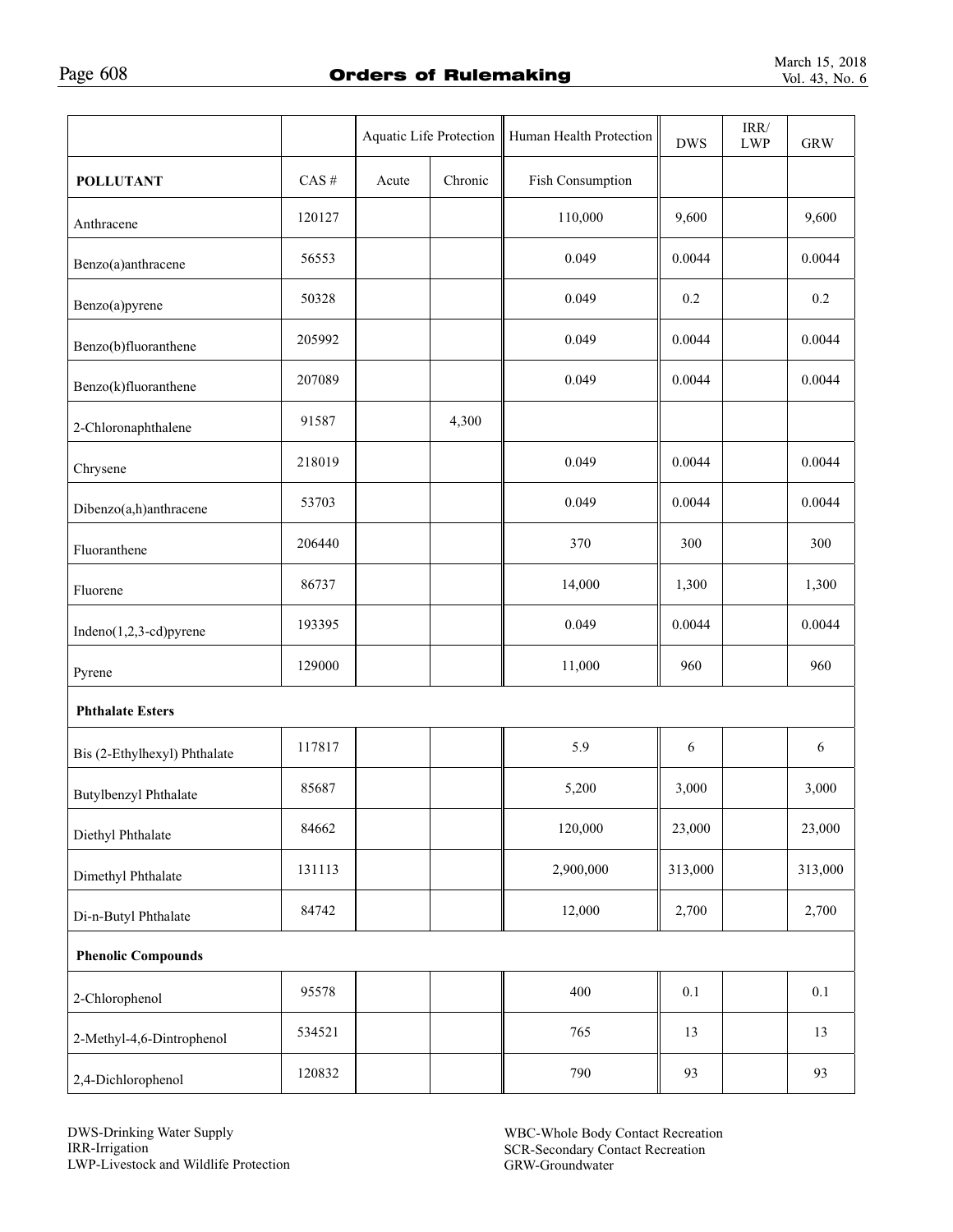|                                                 |          |          |                | Aquatic Life Protection   Human Health Protection | <b>DWS</b>   | $\mbox{IRR}/\mbox{}$<br><b>LWP</b> | <b>GRW</b>     |
|-------------------------------------------------|----------|----------|----------------|---------------------------------------------------|--------------|------------------------------------|----------------|
| <b>POLLUTANT</b>                                | $CAS$ #  | Acute    | Chronic        | Fish Consumption                                  |              |                                    |                |
| 2,4-Dimethylphenol                              | 105679   |          |                | 2,300                                             | 540          |                                    | 540            |
| 2,4-Dinitrophenol                               | 51285    |          |                | 14,000                                            | 70           |                                    | 70             |
| 2,4,5-Trichlorophenol                           | 95954    |          |                | 9,800                                             | 2,600        |                                    | 2,600          |
| 2,4,6-Trichlorophenol                           | 88062    |          |                | 6.5                                               | 2            |                                    | 2              |
| 3-Methyl-4-Chlorophenol                         | 59507    |          |                |                                                   |              |                                    |                |
| Dinitrophenols                                  | 25550587 |          |                |                                                   |              |                                    |                |
| Nonylphenol                                     | 84852153 | 28       | 6.6            |                                                   |              |                                    |                |
| Pentachlorophenol                               | 87865    | Table A2 | Table A2       | $\,$ $\,$                                         | $\mathbf{1}$ |                                    | $\mathbf{1}$   |
| Phenol (Coldwater Aquatic Habitat)              | 108952   | 5,293    | 157            |                                                   | 100          |                                    | 300            |
| Phenol (Warmwater Aquatic<br>Habitat)           | 108952   | 5,293    | 2,560          |                                                   | 100          |                                    | 300            |
| <b>Toluenes</b>                                 |          |          |                |                                                   |              |                                    |                |
| 2,4-Dinitrotoluene                              | 121142   |          |                | 9                                                 | 0.11         |                                    | 0.04           |
| Toluene                                         | 108883   |          |                | 200,000                                           | 1,000        |                                    | 1,000          |
| Xylenes (Total)                                 | 1330207  |          |                |                                                   | 10,000       |                                    | 10,000         |
| PESTICIDES (µg/L)                               |          |          |                |                                                   |              |                                    |                |
| 1,2-Dibromo-3-chloropropane<br>(DBCP)           | 96128    |          |                |                                                   | $0.2\,$      |                                    | 0.2            |
| 4-4'-Dichlorodiphenyldichloro<br>ethane (DDD)   | 72548    |          |                | 0.00084                                           | 0.00083      |                                    | 0.00083        |
| 4-4'-Dichlorodiphenyldichloro<br>ethylene (DDE) | 72559    |          |                | 0.00059                                           | 0.00059      |                                    | 0.00059        |
| 4-4'-Dichlorodiphenyltrichlor<br>oethane (DDT)  | 50293    | 1.1      | 0.001          | 0.00059                                           | 0.00059      |                                    | 0.00059        |
| Acrolein                                        | 107028   | 3        | $\mathfrak{Z}$ | 780                                               | 320          |                                    | 320            |
| Alachlor                                        | 15972608 |          |                |                                                   | 2            |                                    | $\overline{c}$ |
| Aldrin                                          | 309002   | 3.0      |                | 0.000079                                          | 0.00013      |                                    | 0.00013        |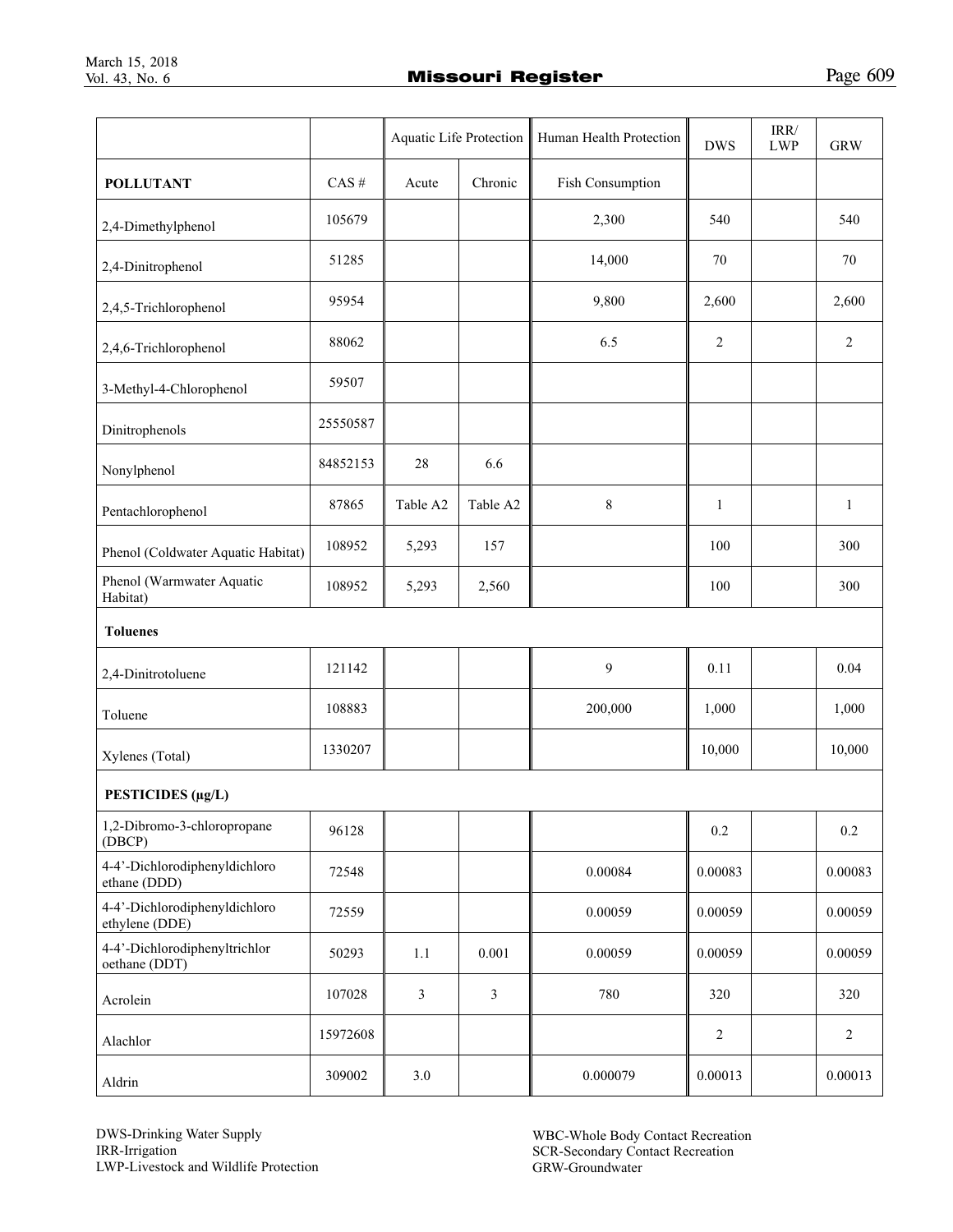|                                             |          |       | Aquatic Life Protection | Human Health Protection | <b>DWS</b>     | IRR/<br><b>LWP</b> | <b>GRW</b>       |
|---------------------------------------------|----------|-------|-------------------------|-------------------------|----------------|--------------------|------------------|
| <b>POLLUTANT</b>                            | $CAS$ #  | Acute | Chronic                 | Fish Consumption        |                |                    |                  |
| Atrazine                                    | 1912249  |       |                         |                         | 3              |                    | $\mathfrak{Z}$   |
| Carbaryl                                    | 63252    | 2.1   | 2.1                     |                         |                |                    |                  |
| Carbofuran                                  | 1563662  |       |                         |                         | 40             |                    | 40               |
| Chlordane                                   | 57749    | 2.4   | 0.0043                  | 0.00048                 | $\overline{c}$ |                    | $\sqrt{2}$       |
| Chlorophenoxy Herbicide (2,4-D)             | 94757    |       |                         |                         | 70             |                    | 70               |
| Chlorophenoxy Herbicide<br>$(2, 4, 5 - TP)$ | 93721    |       |                         |                         | 50             |                    | 50               |
| Chlorpyrifos                                | 2921882  | 0.083 | 0.041                   |                         |                |                    |                  |
| Dalapon                                     | 75990    |       |                         |                         | 200            |                    | 200              |
| Demeton                                     | 8065483  |       | 0.1                     |                         |                |                    |                  |
| Diazinon                                    | 333415   | 0.17  | 0.17                    |                         |                |                    |                  |
| Dieldrin                                    | 60571    | 0.24  | 0.056                   | 0.000076                | 0.00014        |                    | 0.00014          |
| Dinoseb                                     | 88857    |       |                         |                         | 7              |                    | $\boldsymbol{7}$ |
| Diquat                                      | 85007    |       |                         |                         | $20\,$         |                    | $20\,$           |
| alpha-Endosulfan (Endosulfan)               | 959988   | 0.22  | 0.056                   |                         |                |                    |                  |
| beta-Endosulfan (Endosulfan)                | 33213659 | 0.22  | 0.056                   |                         |                |                    |                  |
| Endosulfan Sulfate                          | 1031078  |       |                         |                         |                |                    |                  |
| Endothall                                   | 145733   |       |                         |                         | $100\,$        |                    | $100\,$          |
| Endrin                                      | 72208    | 0.086 | 0.036                   | 0.0023                  | $\sqrt{2}$     |                    | $\overline{2}$   |
| Endrin Aldehyde                             | 7421934  |       |                         | 0.0023                  | 0.75           |                    | 0.75             |
| Glyphosate                                  | 1071836  |       |                         |                         | 700            |                    | 700              |
| Guthion                                     | 86500    |       | $0.01\,$                |                         |                |                    |                  |
| Heptachlor                                  | 76448    | 0.52  | 0.0038                  | 0.0002                  | $0.4\,$        |                    | 0.4              |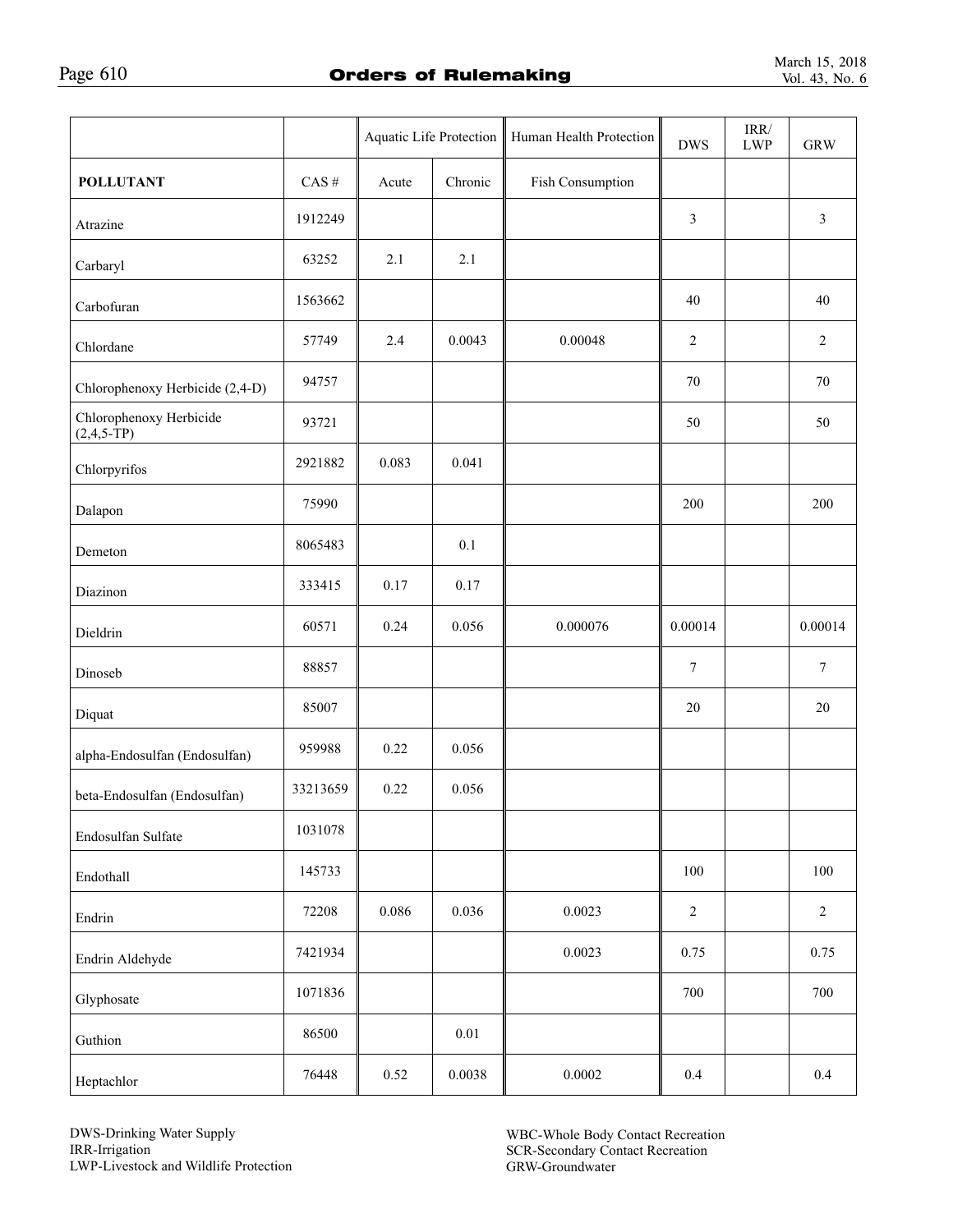| $\cdot$ (Te)<br>.,<br>. . | L |
|---------------------------|---|
|                           |   |

|                                                       |          | Aquatic Life Protection |         | Human Health Protection | <b>DWS</b>     | $\ensuremath{\mathsf{IRR}}\xspace$<br><b>LWP</b> | <b>GRW</b>     |
|-------------------------------------------------------|----------|-------------------------|---------|-------------------------|----------------|--------------------------------------------------|----------------|
| <b>POLLUTANT</b>                                      | $CAS \#$ | Acute                   | Chronic | Fish Consumption        |                |                                                  |                |
| Heptachlor Epoxide                                    | 1024573  | 0.52                    | 0.0038  | 0.00011                 | 0.2            |                                                  | 0.2            |
| Hexachlorobutadiene                                   | 87683    |                         |         | 50                      | 0.45           |                                                  | 0.45           |
| Hexachlorocyclopentadiene                             | 77474    |                         |         |                         | 50             |                                                  | 50             |
| alpha-Hexachlorocyclohexane<br>(alpha-BHC)            | 319846   |                         |         | 0.0074                  | 0.0022         |                                                  | 0.0022         |
| beta-Hexachlorocyclohexane<br>(beta-BHC)              | 319857   |                         |         | 0.0074                  | 0.0022         |                                                  | 0.0022         |
| delta-Hexachlorocyclohexane<br>(delta-BHC)            | 319868   |                         |         | 0.0074                  | 0.0022         |                                                  | 0.0022         |
| gamma-Hexachlorocyclohexane<br>(gamma-BHC; Lindane)   | 58899    | 0.95                    |         | 0.062                   | 0.2            |                                                  | 0.2            |
| Technical-<br>Hexachlorocyclohexane                   | 608731   |                         |         |                         |                |                                                  |                |
| Malathion                                             | 121755   |                         | 0.1     |                         |                |                                                  |                |
| Methoxychlor                                          | 72435    |                         | 0.03    |                         | 40             |                                                  | 40             |
| Mirex                                                 | 2385855  |                         | 0.001   |                         |                |                                                  |                |
| Oxamyl (Vydate)                                       | 23135220 |                         |         |                         | 200            |                                                  | 200            |
| Parathion                                             | 56382    | 0.065                   | 0.013   |                         |                |                                                  |                |
| Picloram                                              | 1918021  |                         |         |                         | 500            |                                                  | 500            |
| Simazine                                              | 122349   |                         |         |                         | $\overline{4}$ |                                                  | $\overline{4}$ |
| Toxaphene                                             | 8001352  | 0.73                    | 0.0002  | 0.000073                | 3              |                                                  | 3              |
| Health Advisory Levels (µg/L)                         |          |                         |         |                         |                |                                                  |                |
| 1,1,1,2-Tetrachloroethane                             | 630206   |                         |         |                         | 70             |                                                  | 70             |
| 1,2,3-Trichloropropane                                | 96184    |                         |         |                         | 40             |                                                  | 40             |
| 1,3-Dinitrobenzene                                    | 99650    |                         |         |                         | $\mathbf{1}$   |                                                  | $\mathbf{1}$   |
| 1,4-Dithiane                                          | 505293   |                         |         |                         | 80             |                                                  | 80             |
| $2,4,5$ -T $(2,4,5$ -<br>Trichlorophenoxyacetic acid) | 93765    |                         |         |                         | $70\,$         |                                                  | $70\,$         |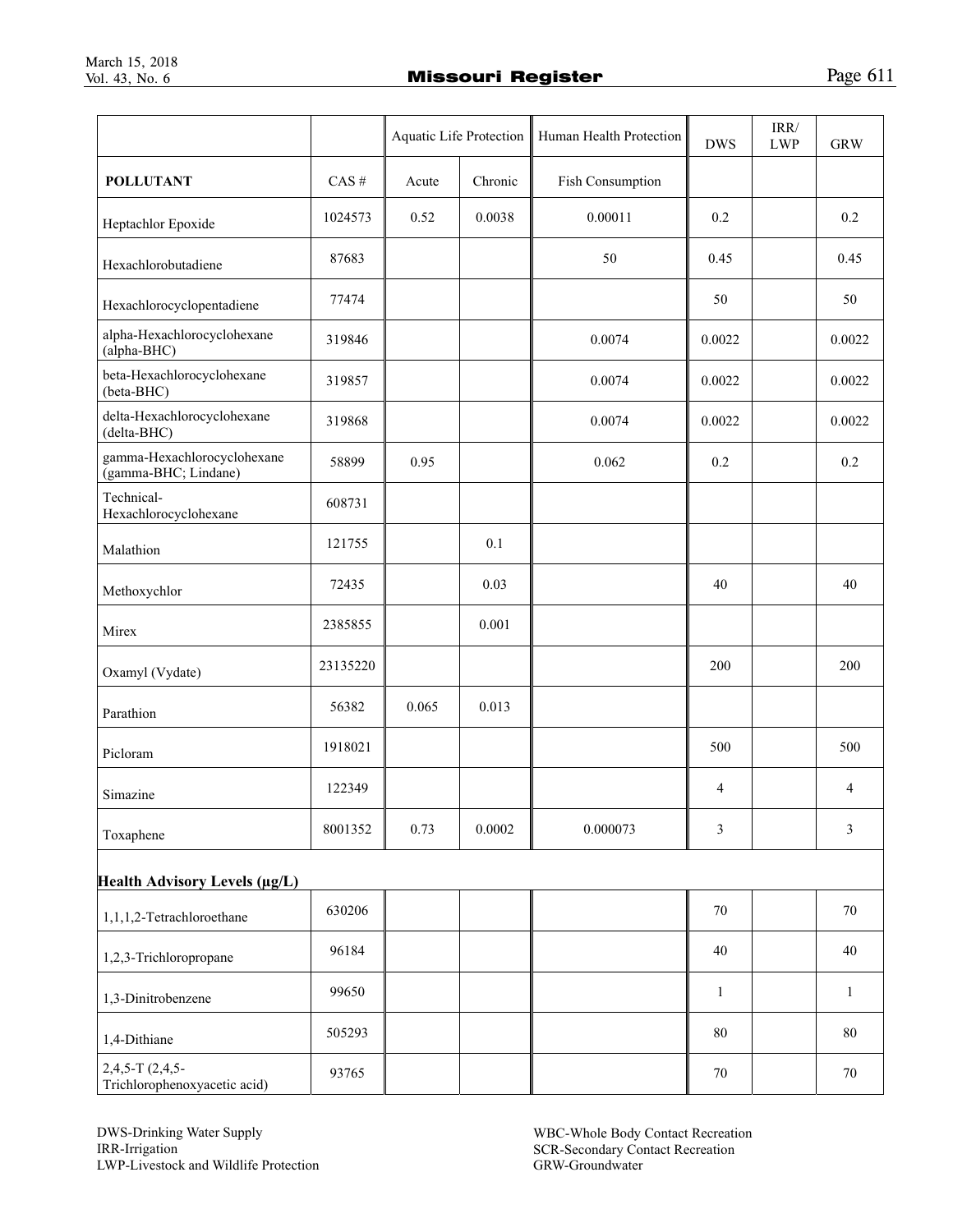|                                            |          | Aquatic Life Protection |         | Human Health Protection | <b>DWS</b>     | $\mbox{IRR}/\mbox{}$<br><b>LWP</b> | <b>GRW</b>     |
|--------------------------------------------|----------|-------------------------|---------|-------------------------|----------------|------------------------------------|----------------|
| <b>POLLUTANT</b>                           | $CAS$ #  | Acute                   | Chronic | Fish Consumption        |                |                                    |                |
| 2,4,6-Trinitrotoluene<br>(Trinitrotoluene) | 118967   |                         |         |                         | $\sqrt{2}$     |                                    | $\sqrt{2}$     |
| Ametryn                                    | 834128   |                         |         |                         | 60             |                                    | 60             |
| Baygon                                     | 114261   |                         |         |                         | $\mathfrak{Z}$ |                                    | $\mathfrak{Z}$ |
| Bentazon                                   | 25057890 |                         |         |                         | 20             |                                    | $20\,$         |
| Bis-2-Chloroisopropyl Ether                | 108601   |                         |         |                         | 300            |                                    | 300            |
| <b>Bromacil</b>                            | 314409   |                         |         |                         | 90             |                                    | 90             |
| Bromochloromethane                         | 74975    |                         |         |                         | 90             |                                    | 90             |
| <b>Butylate</b>                            | 2008415  |                         |         |                         | 350            |                                    | 350            |
| Carbaryl                                   | 63252    |                         |         |                         | 700            |                                    | 700            |
| Carboxin                                   | 5234684  |                         |         |                         | 700            |                                    | 700            |
| Chloramben                                 | 133904   |                         |         |                         | 100            |                                    | 100            |
| ortho-Chlorotoluene                        | 95498    |                         |         |                         | 100            |                                    | 100            |
| para-Chlorotoluene                         | 106434   |                         |         |                         | 100            |                                    | 100            |
| Chlorpyrifos                               | 2921882  |                         |         |                         | 20             |                                    | $20\,$         |
| DCPA (Dacthal)                             | 1861321  |                         |         |                         | 4,000          |                                    | 4,000          |
| Diazinon                                   | 333415   |                         |         |                         | 0.6            |                                    | 0.6            |
| Dicamba                                    | 1918009  |                         |         |                         | 200            |                                    | 200            |
| Diisopropyl methylphosphonate              | 1445756  |                         |         |                         | 600            |                                    | 600            |
| Dimethyl methylphosphonate                 | 756796   |                         |         |                         | $100\,$        |                                    | 100            |
| Diphenamid                                 | 957517   |                         |         |                         | 200            |                                    | 200            |
| Diphenylamine                              | 122394   |                         |         |                         | 200            |                                    | 200            |
| Disulfoton                                 | 298044   |                         |         |                         | 0.3            |                                    | 0.3            |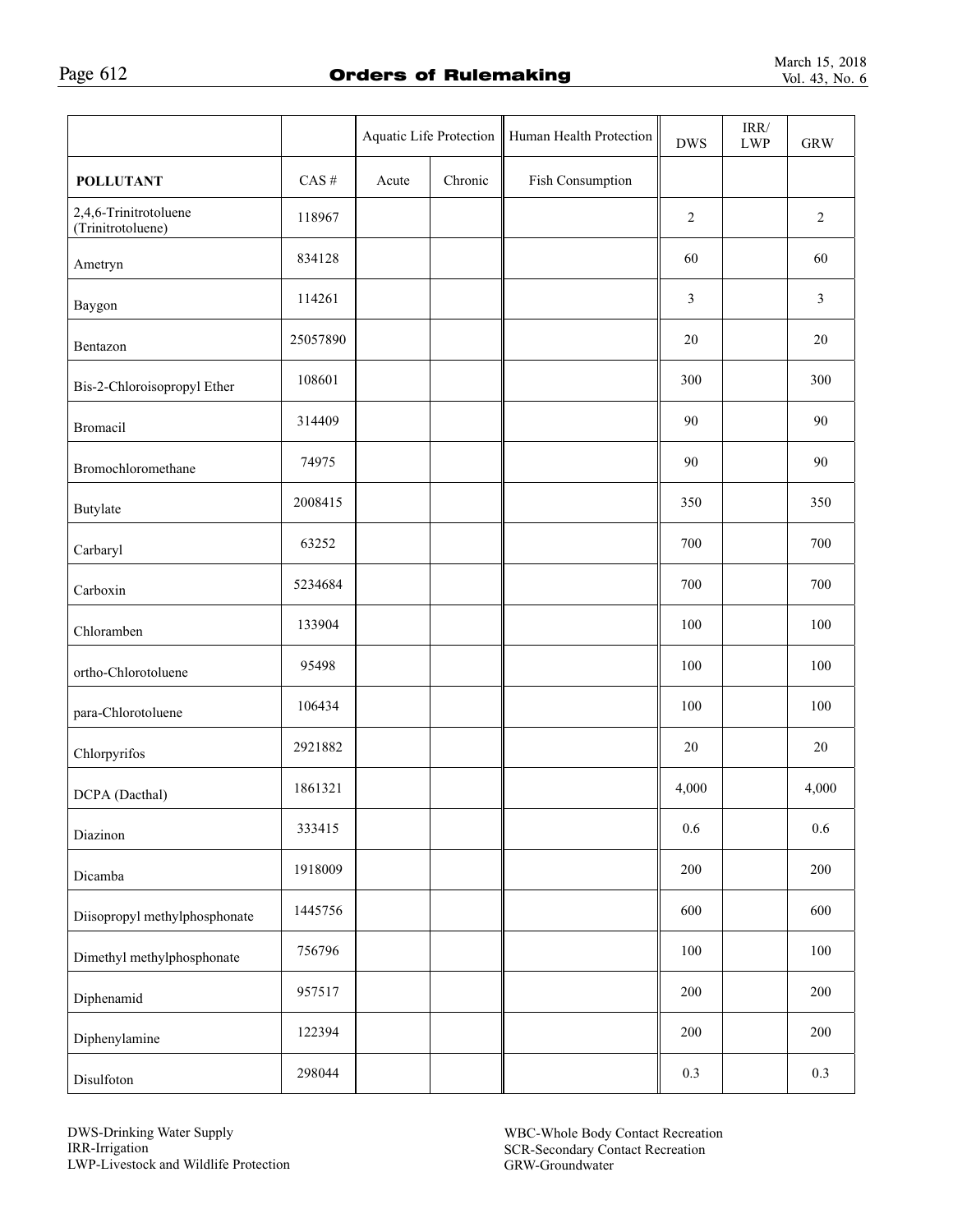| Page 613 |  |
|----------|--|
|          |  |

|                                                |          | Aquatic Life Protection |         | Human Health Protection | <b>DWS</b>     | $\mbox{IRR}/\mbox{}$<br><b>LWP</b> | <b>GRW</b>     |
|------------------------------------------------|----------|-------------------------|---------|-------------------------|----------------|------------------------------------|----------------|
| <b>POLLUTANT</b>                               | $CAS \#$ | Acute                   | Chronic | Fish Consumption        |                |                                    |                |
| Diuron                                         | 330541   |                         |         |                         | 10             |                                    | 10             |
| Fenamiphos                                     | 22224926 |                         |         |                         | $\overline{2}$ |                                    | $\overline{2}$ |
| Fluometron                                     | 2164172  |                         |         |                         | 90             |                                    | 90             |
| Fonofos                                        | 944229   |                         |         |                         | 10             |                                    | 10             |
| Hexazinone                                     | 51235042 |                         |         |                         | 200            |                                    | 200            |
| Malathion                                      | 121755   |                         |         |                         | 200            |                                    | 200            |
| Maleic hydrazide                               | 123331   |                         |         |                         | 4,000          |                                    | 4,000          |
| MCPA (2-Methyl-4-<br>Chlorophenoxyacetic acid) | 94746    |                         |         |                         | 10             |                                    | $10\,$         |
| Methyl Bromide<br>(Bromomethane)               | 74839    |                         |         |                         | 10             |                                    | 10             |
| Methyl Parathion                               | 298000   |                         |         |                         | $\sqrt{2}$     |                                    | $\sqrt{2}$     |
| Metolachlor                                    | 51218452 |                         |         |                         | 70             |                                    | 70             |
| Metribuzin                                     | 21087649 |                         |         |                         | 100            |                                    | 100            |
| Naphthalene                                    | 91203    |                         |         |                         | 20             |                                    | $20\,$         |
| Nitroguanidine                                 | 556887   |                         |         |                         | 700            |                                    | 700            |
| para-Nitrophenol                               | 100027   |                         |         |                         | 60             |                                    | 60             |
| Paraquat                                       | 1910425  |                         |         |                         | 30             |                                    | 30             |
| Pronamide                                      | 23950585 |                         |         |                         | 50             |                                    | 50             |
| Propachlor                                     | 1918167  |                         |         |                         | 90             |                                    | 90             |
| Propazine                                      | 139402   |                         |         |                         | $10\,$         |                                    | $10\,$         |
| Propham                                        | 122429   |                         |         |                         | 100            |                                    | 100            |
| Tebuthiuron                                    | 34014181 |                         |         |                         | 500            |                                    | 500            |
| Terbacil                                       | 5902512  |                         |         |                         | $90\,$         |                                    | 90             |

DWS-Drinking Water Supply IRR-Irrigation LWP-Livestock and Wildlife Protection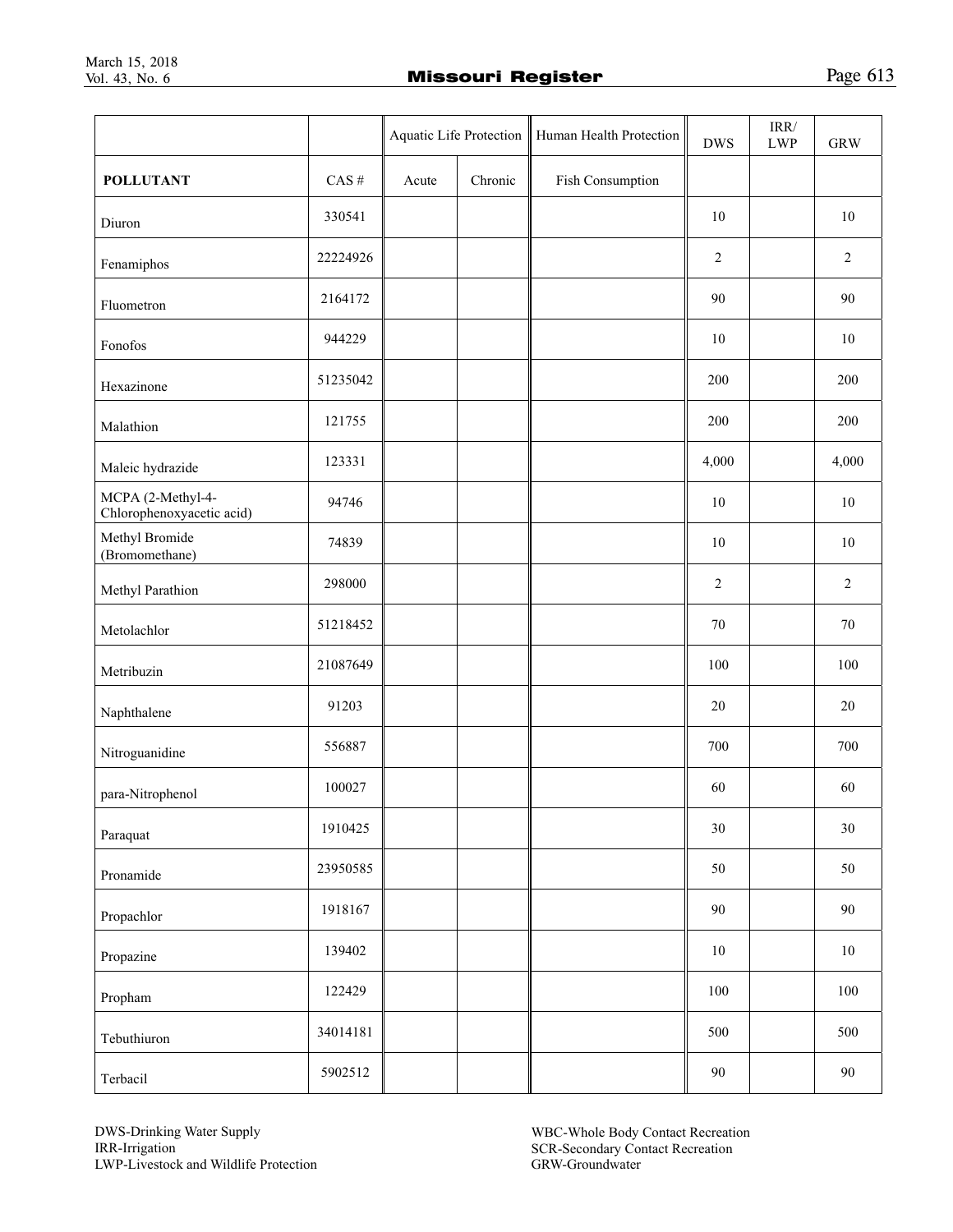|                        |          |       |         | Aquatic Life Protection   Human Health Protection | <b>DWS</b> | IRR/<br><b>LWP</b> | <b>GRW</b> |
|------------------------|----------|-------|---------|---------------------------------------------------|------------|--------------------|------------|
| <b>POLLUTANT</b>       | CAS#     | Acute | Chronic | Fish Consumption                                  |            |                    |            |
| Terbufos               | 13071799 |       |         |                                                   | 0.9        |                    | 0.9        |
| Trichlorofluoromethane | 75694    |       |         |                                                   | 2,000      |                    | 2,000      |
| Trifluralin            | 1582098  |       |         |                                                   |            |                    |            |
| Trinitroglycerol       | 55630    |       |         |                                                   |            |                    |            |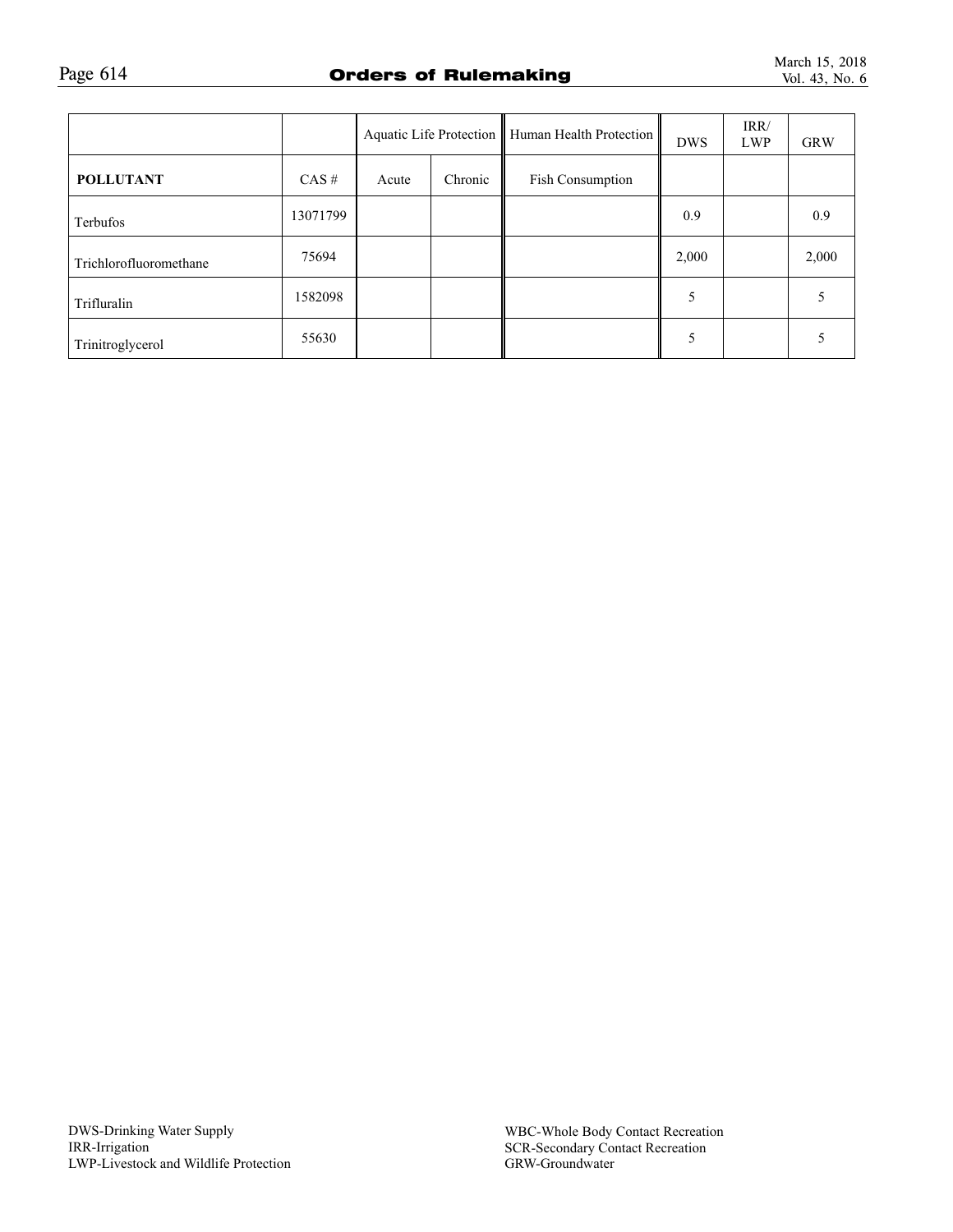# **Table J – Water Quality Standards Variances**

| Facility<br>Name          | Permit<br>ID     | Effective<br>Permit<br>Date | Easting<br>(UTM) | Northing<br>(UTM) | Receiving<br>Stream | <b>WBID</b> | HUC <sub>8</sub> | Highest<br><b>Attainable Condition</b><br>(designated use<br>and criterion) |                                                                                  | Variance<br>Expiration<br>(EPA<br>Approval)<br>Date |
|---------------------------|------------------|-----------------------------|------------------|-------------------|---------------------|-------------|------------------|-----------------------------------------------------------------------------|----------------------------------------------------------------------------------|-----------------------------------------------------|
| Fulton<br><b>WWTP</b>     | $MO-$<br>0103331 | 1/1/15                      | 592755.59        | 4299234.181       | Stinson<br>Creek    | 710         | 10300102         | AQL                                                                         | $9$ mg/L - CBOD<br>$5 \text{ mg/L}$ - TSS<br>$4.0$ mg/L - TN<br>$0.10$ mg/L - TP | 12/1/35<br>(2/25/15)                                |
| Kirksville<br><b>WWTP</b> | $MO-$<br>0049506 | $*TBD$                      | 537368.878       | 4445117.91        | Bear<br>Creek       | 115         | 07110005         | AQL                                                                         | $15.0$ mg/L - 5-<br>Day BOD**<br>$23.0$ mg/L - TN<br>$6.0$ mg/L - TP             | 12/31/33<br>$(*TBD)$                                |

\*Effective upon issuance of the permit and EPA approval

\*\*Includes CBOD and NBOD

| Lake Ecoregion | $Chl-a$<br>Response<br>Impairment<br>Thresholds |  |  |
|----------------|-------------------------------------------------|--|--|
| Plains         | 30                                              |  |  |
| Ozark Border   | 22.                                             |  |  |
| Ozark Highland | 15                                              |  |  |

Table M: Lake Ecoregion Nutrient Screening Threshold Values (µg/L)

|                | Nutrient Screening Thresholds |     |       |  |  |
|----------------|-------------------------------|-----|-------|--|--|
| Lake Ecoregion | TР                            | TN  | Chl-a |  |  |
| Plains         | 49                            | 843 |       |  |  |
| Ozark Border   | 40                            | 733 |       |  |  |
| Ozark Highland |                               | 401 |       |  |  |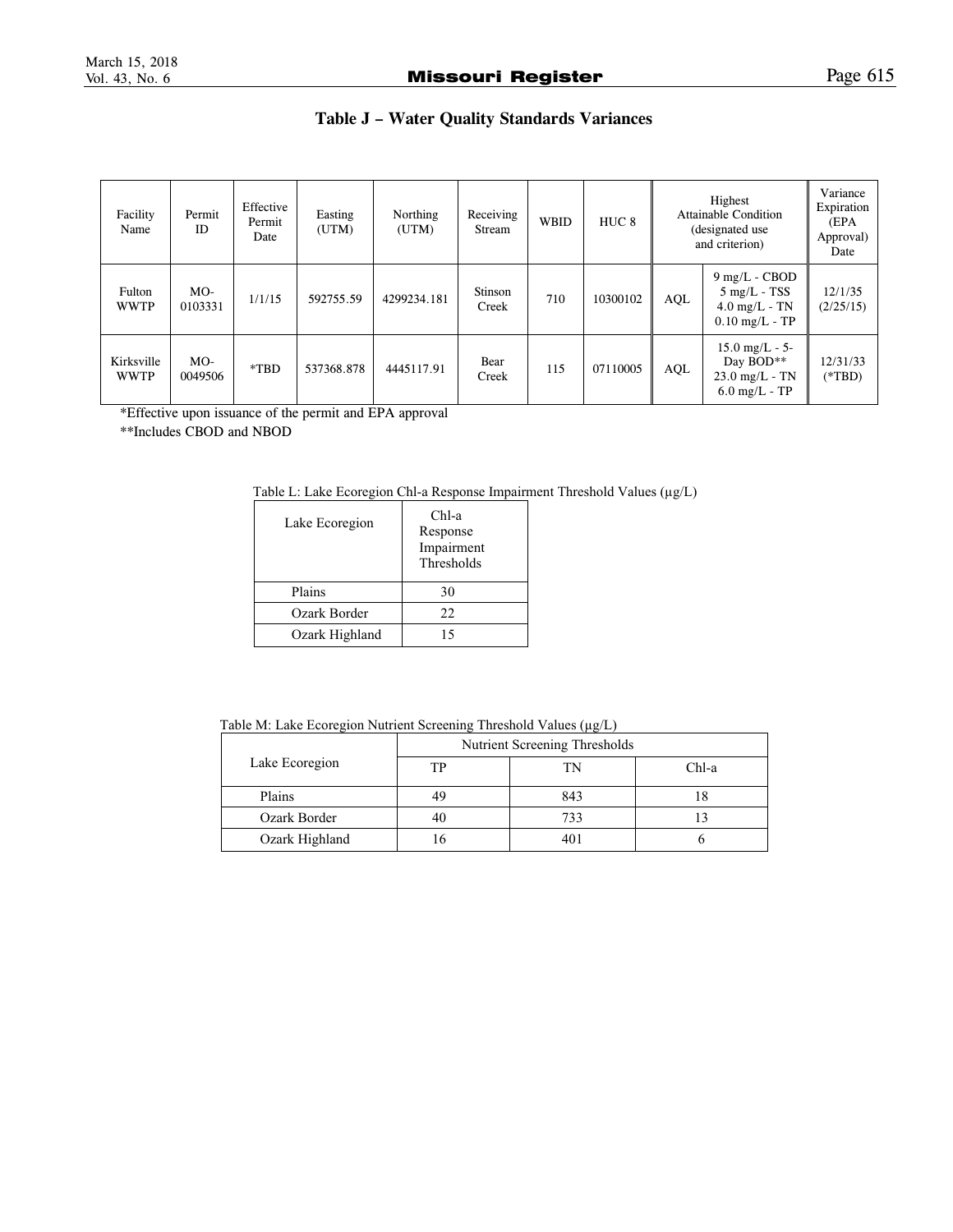| Lake      | Lake                                      |                    | Site-Specific Criteria (µg/L) |     |       |  |
|-----------|-------------------------------------------|--------------------|-------------------------------|-----|-------|--|
| Ecoregion |                                           | County             | TP                            | TN  | Chl-a |  |
| Plains    | <b>Bowling Green Lake</b>                 | Pike               | 21                            | 502 | 6.5   |  |
|           | Bowling Green Lake (old)                  | Pike               | 31                            | 506 | 5.0   |  |
|           | <b>Forest Lake</b>                        | Adair              | 21                            | 412 | 4.3   |  |
|           | Fox Valley Lake                           | Clark              | 17                            | 581 | 6.3   |  |
|           | Hazel Creek Lake                          | Adair              | 27                            | 616 | 6.9   |  |
|           | Lincoln Lake - Cuivre River State<br>Park | Lincoln            | 16                            | 413 | 4.3   |  |
|           | Marie, Lake                               | Mercer             | 14                            | 444 | 3.6   |  |
|           | Nehai Tonkaia Lake                        | Chariton           | 15                            | 418 | 2.7   |  |
|           | Viking, Lake                              | Daviess            | 25                            | 509 | 7.8   |  |
|           | Waukomis Lake                             | Platte             | 25                            | 553 | 11.0  |  |
|           | <b>Weatherby Lake</b>                     | Platte             | 16                            | 363 | 5.1   |  |
| Ozark     | Goose Creek Lake                          | St Francois        | 12                            | 383 | 3.2   |  |
| Border    | Wauwanoka, Lake                           | Jefferson          | 12                            | 384 | 6.1   |  |
| Ozark     | Clearwater Lake                           | Wayne-             | 13                            | 220 | 2.6   |  |
| Highland  |                                           | Reynolds           |                               |     |       |  |
|           | Council Bluff Lake                        | Iron               | $\overline{7}$                | 229 | 2.1   |  |
|           | Crane Lake                                | Iron               | 9                             | 240 | 2.6   |  |
|           | Fourche Lake                              | Ripley             | 9                             | 236 | 2.1   |  |
|           | Loggers Lake                              | Shannon            | 9                             | 200 | 2.6   |  |
|           | Lower Taum Sauk Lake                      | Reynolds           | 9                             | 203 | 2.6   |  |
|           | Noblett Lake                              | Douglas            | 9                             | 211 | 2.0   |  |
|           | St. Joe State Park Lakes                  | <b>St Francois</b> | 9                             | 253 | 2.0   |  |
|           | Sunnen Lake                               | Washington         | 9                             | 274 | 2.6   |  |
|           | Table Rock Lake                           | Stone              | 9                             | 253 | 2.6   |  |
|           | Terre du Lac Lakes                        | St Francois        | 9                             | 284 | 1.7   |  |
|           | Timberline Lakes                          | <b>St Francois</b> | 8                             | 276 | 1.5   |  |

# Table N: Site-Specific Nutrient Criteria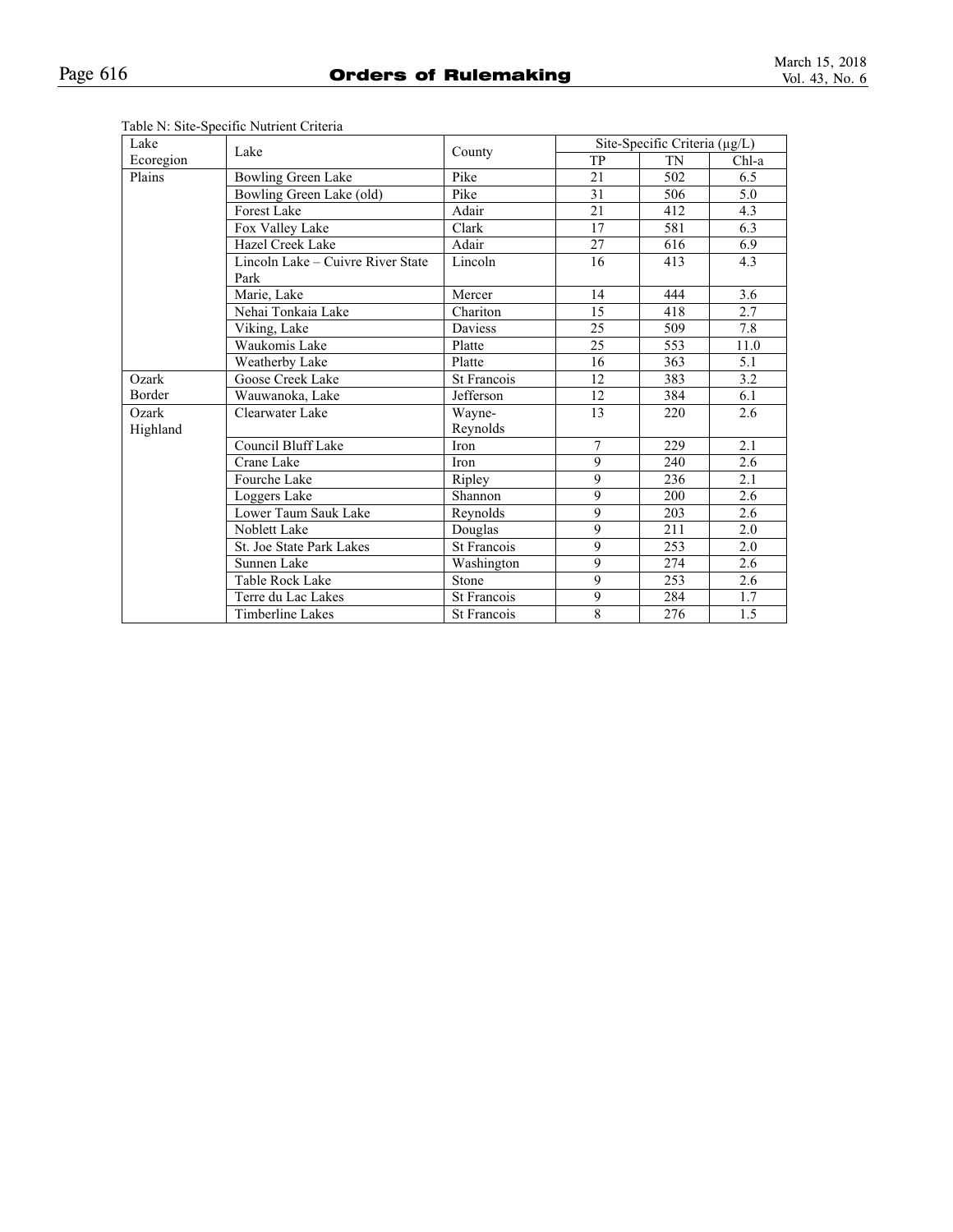# **Title 12—DEPARTMENT OF REVENUE Division 10—Director of Revenue Chapter 41—General Tax Provisions**

# **ORDER OF RULEMAKING**

By the authority vested in the Director of Revenue under section 32.065, RSMo 2016, the director amends a rule as follows:

**12 CSR 10-41.010** Annual Adjusted Rate of Interest **is amended**.

A notice of proposed rulemaking containing the text of the proposed amendment was published in the *Missouri Register* on December 1, 2017 (42 MoReg 1765–1767). No changes have been made in the text of the proposed amendment, so it is not reprinted here. This proposed amendment becomes effective thirty (30) days after publication in the *Code of State Regulations*.

SUMMARY OF COMMENTS: No comments were received.

# **Title 19—DEPARTMENT OF HEALTH AND SENIOR SERVICES Division 10—Office of the Director Chapter 15—Abortions**

# **ORDER OF RULEMAKING**

By the authority vested in the Missouri Department of Health and Senior Services under sections 188.052, 188.055, and 192.006, RSMo 2016, the department amends a rule as follows:

19 CSR 10-15.010 is amended.

A notice of proposed rulemaking containing the text of the proposed amendment was published in the *Missouri Register* on December 1, 2017 (42 MoReg 1768–1769). Those sections with changes are reprinted here. This proposed amendment becomes effective thirty (30) days after publication in the *Code of State Regulations*.

SUMMARY OF COMMENTS: The Department of Health and Senior Services (DHSS) received the same or similar comments from six hundred seventy-one (671) individuals; one (1) comment from the Missouri Section Advisory Council of the American Congress of Obstetricians and Gynecologists (ACOG), and one (1) comment from the Missouri Hospital Association. If you would like a list of individuals who submitted comments, please contact the Department of Health and Senior Services, Division of Community and Public Health, Kerri Tesreau, Acting Division Director, PO Box 570, Jefferson City, MO 65102-0570.

COMMENT #1: On behalf of the Missouri Section Advisory Council of the American Congress of Obstetricians and Gynecologists (ACOG), the following people commented: Peter Greenspan, DO, FACOG, Chair; Mistie Mills, MD, FACOG, Secretary/Treasurer; Colleen McNicholas, MD, FACOG; Ravi Johar, MD, FACOG, Vice-Chair; Octavio Chirino, MD, FACOG, Immediate Past Chair; and Sandra Ahlum, MD, FACOG. Additionally, six hundred seventy-one (671) individuals commented. This was a general comment that DHSS' abortion regulations treat abortion providers differently than other providers, are medically unnecessary, and do not protect patient health and safety.

RESPONSE: The comment does not contain any specific recommendations or concerns regarding any particular provisions of the rule. No change has made to the rule based on this comment.

COMMENT #2: Sarah Willson, Vice President of Clinical and Regulatory Affairs, Missouri Hospital Association, commented that

the reference to section 188.052, RSMo was being removed from the purpose statement of 19 CSR 10-15.010 (Report of Induced Termination of Pregnancy) and requested that the reference be kept because it provides clarity that all abortions are to be reported. RESPONSE AND EXPLANATION OF CHANGE: Although section 188.052, RSMo does not need to be mentioned in the purpose statement of the rule for the statute's requirement to apply, the purpose statement has been amended to add a reference to section 188.052, RSMo, and its requirement that all abortions be reported.

# **19 CSR 10-15.010 Report of Induced Termination of Pregnancy**

*PURPOSE: Under section 188.055, RSMo, the Department of Health and Senior Services is responsible for providing abortion forms to abortion facilities, hospitals, and physicians. This rule establishes the content of the report of induced termination of pregnancy to be filed with the department for statistical purposes for each abortion performed or induced as required by section 188.052, RSMo.* 

# **Title 19—DEPARTMENT OF HEALTH AND SENIOR SERVICES Division 10—Office of the Director Chapter 15—Abortions**

# **ORDER OF RULEMAKING**

By the authority vested in the Missouri Department of Health and Senior Services under sections 188.052, 188.055, and 192.006, RSMo 2016, the department amends a rule as follows:

# 19 CSR 10-15.020 is amended.

A notice of proposed rulemaking containing the text of the proposed amendment was published in the *Missouri Register* on December 1, 2017 (42 MoReg 1769). Those sections with changes are reprinted here. This proposed amendment becomes effective thirty (30) days after publication in the *Code of State Regulations*.

SUMMARY OF COMMENTS: The Department of Health and Senior Services (DHSS) received the same or similar comments from six hundred seventy-one (671) individuals; one (1) comment from the Missouri Section Advisory Council of the American Congress of Obstetricians and Gynecologists (ACOG), and two (2) comments from Planned Parenthood. If you would like a list of individuals who submitted comments, please contact the Department of Health and Senior Services, Division of Community and Public Health, Kerri Tesreau, Acting Division Director, PO Box 570, Jefferson City, MO 65102-0570.

COMMENT #1: On behalf of the Missouri Section Advisory Council of the American Congress of Obstetricians and Gynecologists (ACOG), the following people commented: Peter Greenspan, DO, FACOG, Chair; Mistie Mills, MD, FACOG, Secretary/Treasurer; Colleen McNicholas, MD, FACOG; Ravi Johar, MD, FACOG, Vice-Chair; Octavio Chirino, MD, FACOG, Immediate Past Chair; and Sandra Ahlum, MD, FACOG. Additionally, six hundred seventy-one (671) individuals commented. This was a general comment that DHSS' abortion regulations treat abortion providers differently than other providers, are medically unnecessary, and do not protect patient health and safety.

RESPONSE: The comment does not contain any specific recommendations or concerns regarding any particular provisions of the rule. No change has made to the rule based on this comment.

COMMENT #2: Mary M. Kogut, MBA, BSW, President and CEO of Reproductive Health Services of Planned Parenthood of the St. Louis Region; and Aaron Samulcek, Interim President and CEO,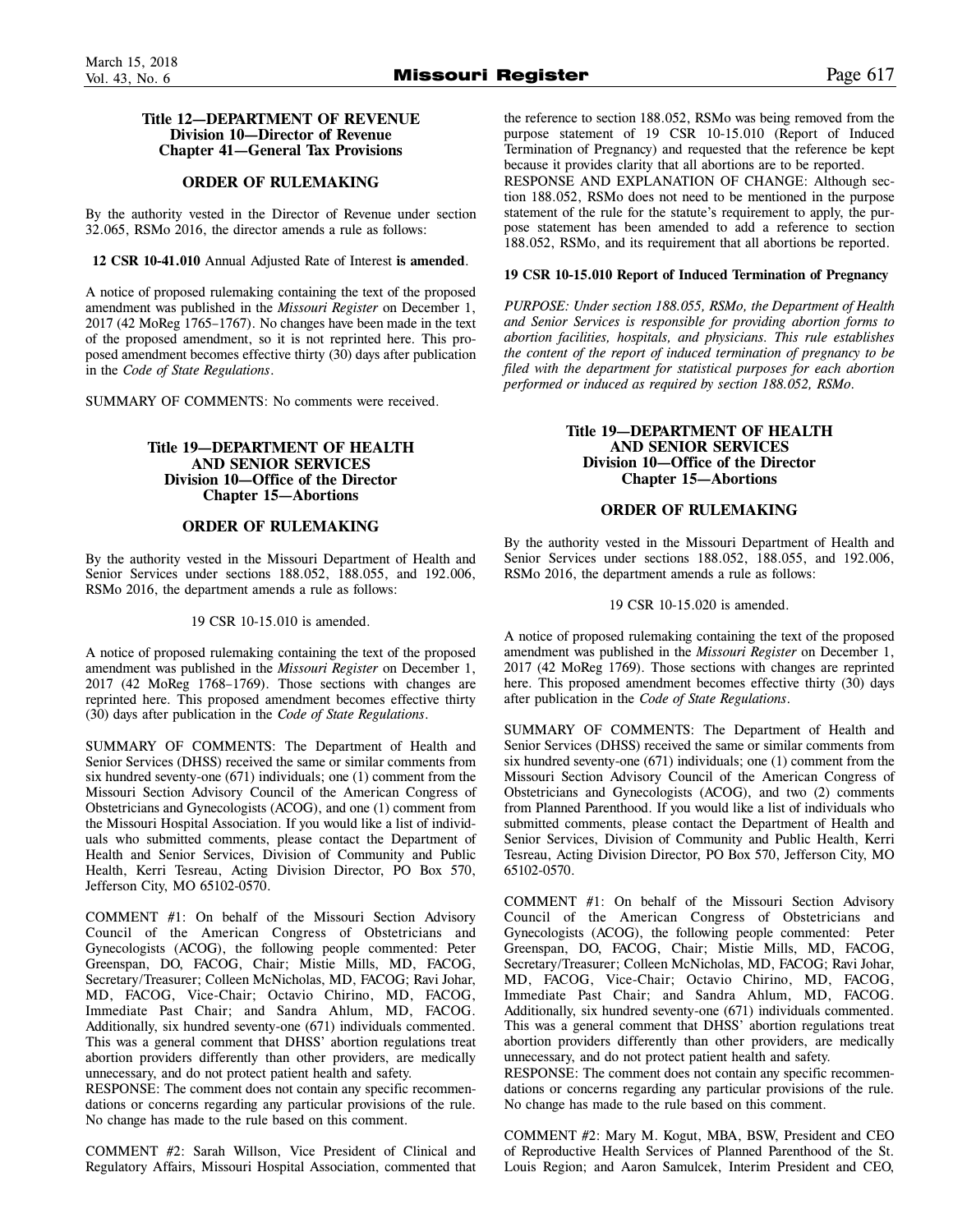Comprehensive Health of Planned Parenthood Great Plains, commented that inconsistency exists between 19 CSR 10-15.020 and 19 CSR 30-30.050 $(1)(D)$  regarding the reference to "hemorrhage" as a type of complication. In 19 CSR 10-15.020, it is listed as "hemorrhage" and in 19 CSR 30-30.050 it is listed as "excessive hemorrhage." They suggest that the term "hemorrhage" be used because the definition is inclusive of the term "excessive."

RESPONSE: No changes have been made to this rule based on this comment. However, based upon this comment, 19 CSR 30- 30.050(1)(D) will be amended via separate final order to remove the word "excessive."

COMMENT #3: Mary M. Kogut, MBA, BSW, President and CEO of Reproductive Health Services of Planned Parenthood of the St. Louis Region; and Aaron Samulcek, Interim President and CEO, Comprehensive Health of Planned Parenthood Great Plains, commented regarding the use of "psychiatric" as a type of complication referenced in the proposed amendment to 19 CSR 10-15.020 and 19 CSR 30-30.050. They believe the term is inexact and not an actual condition. Therefore they recommend replacing "psychiatric" with "diagnosable psychiatric condition."

RESPONSE AND EXPLANATION OF CHANGE: Based upon this comment, 19 CSR 10-15.020(1) and 19 CSR 30-30.050(1)(D) have been amended to state "diagnosable psychiatric condition" rather than "psychiatric." DHSS is also amending the form Complication Report for Post-Abortion Care referenced in 19 CSR 10-15.020(1). The form date has been updated in section (1) of the rule.

# **19 CSR 10-15.020 Complication Report for Post-Abortion Care**

(1) The complication report for post-abortion care shall contain the following items on a form provided by the department: patient identification number; patient's date of birth; residence of patient state, county, city; date of abortion; name and address of abortion facility or hospital; type of abortion performed; name and address of facility reporting complication; was patient previously seen at another facility for post-abortion care (yes or no); if yes, name and address of other facility that treated patient; complications (check all that apply: incomplete abortion, hemorrhage, endometritis, parametritis, pyrexia, abscess-pelvic, uterine perforation, failed abortion-pregnancy undisturbed, retained products, cervical lacerations, diagnosable psychiatric condition, other-describe); result of complication (check all that apply: hysterectomy, death of woman, transfusion, otherdescribe); was patient hospitalized (yes or no); if yes, name and address of hospital; name and signature of physician providing postabortion care; and date of this post-abortion care. The information shall be reported on the Complication Report for Post-Abortion Care which is incorporated by reference in this rule as published January 2018 and may be obtained at www.health.mo.gov or by calling (573) 751-6387. This rule does not incorporate any subsequent amendments or additions.

# **Title 19—DEPARTMENT OF HEALTH AND SENIOR SERVICES Division 10—Office of the Director Chapter 15—Abortions**

# **ORDER OF RULEMAKING**

By the authority vested in the Missouri Department of Health and Senior Services under section 188.047, RSMo Supp. 2017, and section 192.006, RSMo 2016, the department amends a rule as follows:

#### 19 CSR 10-15.030 is amended.

A notice of proposed rulemaking containing the text of the proposed amendment was published in the *Missouri Register* on December 1, 2017 (42 MoReg 1769–1770). Those sections with changes are reprinted here. This proposed amendment becomes effective thirty (30) days after publication in the *Code of State Regulations*.

SUMMARY OF COMMENTS: The Department of Health and Senior Services (DHSS) received the same or similar comments from six hundred seventy-one (671) individuals; one (1) comment from the Missouri Section Advisory Council of the American Congress of Obstetricians and Gynecologists (ACOG); two (2) comments from Planned Parenthood; and two comments from Missouri Hospital Association. If you would like a list of individuals who submitted comments, please contact the Department of Health and Senior Services, Division of Community and Public Health, Kerri Tesreau, Acting Division Director, PO Box 570, Jefferson City, MO 65102- 0570.

COMMENT #1: On behalf of the Missouri Section Advisory Council of the American Congress of Obstetricians and Gynecologists (ACOG), the following people commented: Peter Greenspan, DO, FACOG, Chair; Mistie Mills, MD, FACOG, Secretary/Treasurer; Colleen McNicholas, MD, FACOG; Ravi Johar, MD, FACOG, Vice-Chair; Octavio Chirino, MD, FACOG, Immediate Past Chair; and Sandra Ahlum, MD, FACOG. Additionally, six hundred seventy-one (671) individuals commented. This was a general comment that DHSS' abortion regulations treat abortion providers differently than other providers, are medically unnecessary, and do not protect patient health and safety.

RESPONSE: The comment does not contain any specific recommendations or concerns regarding any particular provisions of the rule. No change has made to the rule based on this comment.

COMMENT #2: Mary M. Kogut, MBA, BSW, President and CEO of Reproductive Health Services of Planned Parenthood of the St. Louis Region; and Aaron Samulcek, Interim President and CEO, Comprehensive Health of Planned Parenthood Great Plains, commented that the fiscal note for the proposed amendment for 19 CSR 10-15.030 was not accurate because the mandatory histopathological exam increases the charge for each specimen.

RESPONSE: The statute, not the regulation, requires the histopathological exam. No changes have been made to the fiscal note based on this comment.

COMMENT #3: Sarah Willson, Vice President of Clinical and Regulatory Affairs, Missouri Hospital Association, commented that the proposed amendment to 19 CSR 10-15.030 (Content and Filing of Tissue Report) did not address the perceived conflict between two (2) statutes and provide clear guidance as to how hospitals and physicians are to comply with these laws. Section 188.047, RSMo requires all tissue to be sent for gross and histopathological examination. Sections 194.378 to 194.390, RSMo, recognize a mother's right to determine the final disposition of fetal remains.

RESPONSE: Based on the definition of "remains of a human fetus" in section 194.375, RSMo, section 194.378, RSMo appears to apply to miscarriages, not abortions. No change has been made to the rule based on this comment.

COMMENT #4: Mary M. Kogut, MBA, BSW, President and CEO of Reproductive Health Services of Planned Parenthood of the St. Louis Region; Aaron Samulcek, Interim President and CEO, Comprehensive Health of Planned Parenthood Great Plains; and Sarah Willson, Vice President of Clinical and Regulatory Affairs, Missouri Hospital Association, commented that the proposed amendment to 19 CSR 10-15.030(3) requiring "the physician who performed or induced the abortion shall provide the results of the gross and histopathological examination to the patient if the results contain information affecting her health or having a bearing on future pregnancies" is beyond the statute in directing the details of medical practice and imposes vague requirements on physicians that could open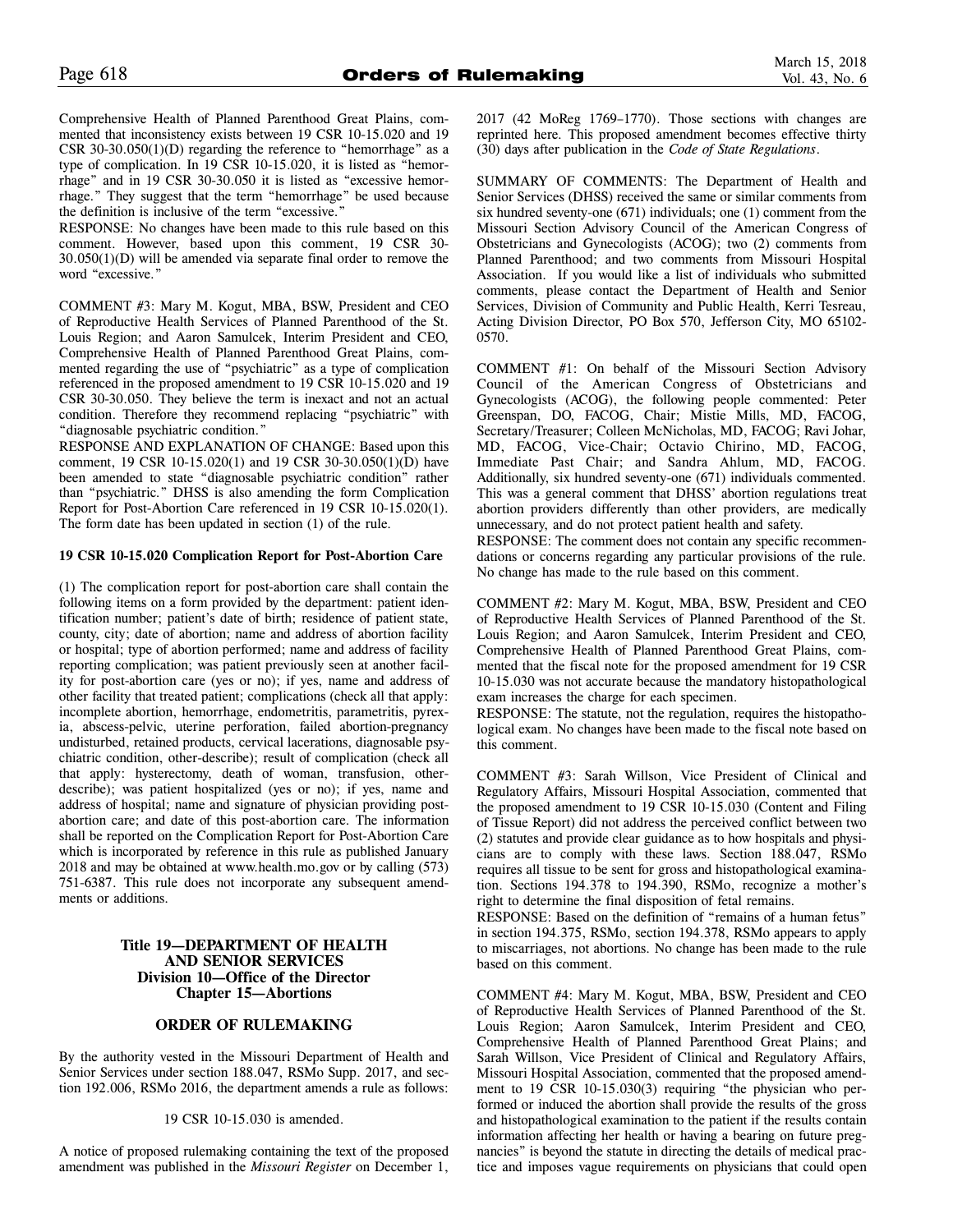them up to liability. Planned Parenthood suggests this proposed amendment be revised to clarify that the physician is only required to follow up with a patient when the pathology lab has flagged her results as outside the normal range. Missouri Hospital Association suggests this proposed amendment be revised as "The physician may, based on his or her medical judgement and prevailing standards of care, provide the results…"

RESPONSE AND EXPLANATION OF CHANGE: Based upon these comments, 19 CSR 10-15.030(3) has been amended to state: The physician who performed or induced the abortion may, based on his or her medical judgment and prevailing standards of care, provide the results of the gross and histopathological examination to the patient.

# **19 CSR 10-15.030 Content and Filing of Tissue Report**

(3) The physician who performed or induced the abortion may, based on his or her medical judgment and prevailing standards of care, provide the results of the gross and histopathological examination to the patient.

# **Title 19—DEPARTMENT OF HEALTH AND SENIOR SERVICES Division 10—Office of the Director Chapter 15—Abortions**

# **ORDER OF RULEMAKING**

By the authority vested in the Department of Health and Senior Services under sections 188.039, RSMo Supp. 2017 and Planned Parenthood Association of Kansas City vs. Ashcroft, 483 F. Supp. 679 (W.D. Mo. 1980), the director rescinds a rule as follows:

# **19 CSR 10-15.040** Induced Termination of Pregnancy Consent Form **is rescinded**.

A notice of proposed rulemaking containing the proposed rescission was published in the *Missouri Register* on December 1, 2017 (42 MoReg 1770). No changes have been made in the proposed rescission, so it is not reprinted here. This proposed rescission becomes effective thirty (30) days after publication in the *Code of State Regulations*.

SUMMARY OF COMMENTS: No comments were received.

# **Title 19—DEPARTMENT OF HEALTH AND SENIOR SERVICES Division 10—Office of the Director Chapter 15—Abortions**

# **ORDER OF RULEMAKING**

By the authority vested in the Missouri Department of Health and Senior Services under sections 188.021 and 197.225, RSMo Supp. 2017, the department adopts a rule as follows:

19 CSR 10-15.050 is adopted.

A notice of proposed rulemaking containing the text of the proposed rule was published in the *Missouri Register* on December 1, 2017 (42 MoReg 1770–1773). Those sections with changes are reprinted here. This proposed rule becomes effective thirty (30) days after publication in the *Code of State Regulations.*

SUMMARY OF COMMENTS: The Department of Health and Senior Services (DHSS) received the same or similar comments from

six hundred seventy-one (671) individuals, one (1) comment from the Missouri Section Advisory Council of the American Congress of Obstetricians and Gynecologists, two (2) comments from the Missouri Hospital Association, two (2) comments from Washington University Physicians/School of Medicine, and one (1) comment from DHSS staff. If you would like a list of individuals who submitted comments, please contact the Department of Health and Senior Services, Dean Linneman, Division Director, Division of Regulation and Licensure, PO Box 570, Jefferson City, MO 65102-0570.

COMMENT #1: On behalf of the Missouri Section Advisory Council of the American Congress of Obstetricians and Gynecologists (ACOG), the following people commented: Peter Greenspan, DO, FACOG, Chair; Mistie Mills, MD, FACOG, Secretary/Treasurer; Colleen McNicholas, MD, FACOG; Ravi Johar, MD, FACOG, Vice-Chair; Octavio Chirino, MD, FACOG, Immediate Past Chair; and Sandra Ahlum, MD, FACOG. Additionally, six hundred seventy-one (671) individuals commented. This was a general comment that DHSS' abortion regulations treat abortion providers differently than other providers, are medically unnecessary, and do not protect patient health and safety.

RESPONSE: The comment does not contain any specific recommendations or concerns regarding any particular provisions of the rule. No change has made to the rule based on this comment.

COMMENT #2: Sarah Willson, Vice President of Clinical and Regulatory Affairs, Missouri Hospital Association, commented that parts of 19 CSR 10-15.050 are not in alignment with other regulatory expectations of hospitals.

RESPONSE: The comment does not include any specifics regarding provisions that are not in alignment with other expectations. No change has been made to the rule based on this comment.

COMMENT #3: Paul J. Scheel, Jr., M.D., Associate Vice Chancellor for Clinical Affairs and CEO, Faculty Practice Plan, Washington University Physicians and Washington University School of Medicine, commented that 19 CSR 10-15.050(2)(I) requiring the complication plan to be included in the patient's medical record is confusing and beyond the scope of section 188.021.2., RSMo.

RESPONSE: 19 CSR 10-15.050(2)(I) does not require the complication plan to be included in the patient's medical record. No change has been made to the rule based on this comment.

COMMENT #4: Paul J. Scheel, Jr., M.D., Associate Vice Chancellor for Clinical Affairs and CEO, Faculty Practice Plan, Washington University Physicians and Washington University School of Medicine, commented that 19 CSR 10-15.050(2)(I) could be read to require the complication report to be included in the medical record which is beyond the scope of section 188.052, RSMo.

RESPONSE AND EXPLANATION OF CHANGE: 19 CSR 10- 15.050(2)(I) has been amended to remove the requirement that the complication report be included in the patient's medical record.

COMMENT #5: DHSS staff commented that the counterpart to this proposed rule, 19 CSR 30-30.061 (pertaining to complication plans for abortion facilities) is being amended to clarify the phone number a patient must be given before discharge. That amendment is being made based upon a comment received. Because this rule contains the same phone number requirement, this rule should be clarified as well.

RESPONSE AND EXPLANATION OF CHANGE: 19 CSR 10- 15.050(2)(J) has been amended to add: "The phone number given may be for the on-call service rather than the OB/GYN's direct number."

COMMENT #6: Sarah Willson, Vice President of Clinical and Regulatory Affairs, Missouri Hospital Association, commented that 19 CSR 10-15.050 regarding complication plans for hospitals does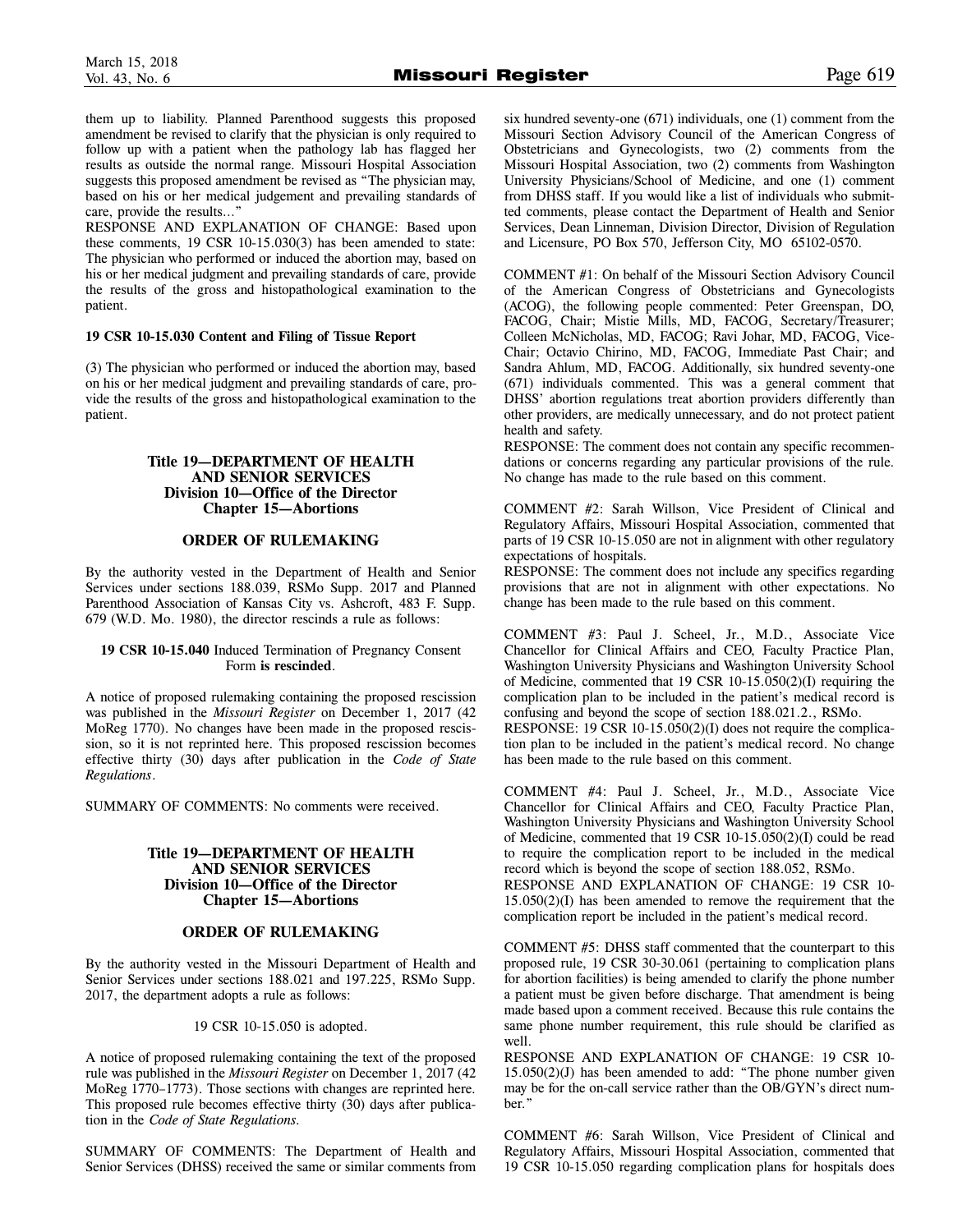not reference the emergency exception for complication plans contained in section 188.021, RSMo.

RESPONSE AND EXPLANATION OF CHANGE: Although the statutory exception applies regardless of whether it is referenced in the rule, for ease, a reference to the exception has been added to the rule in 19 CSR 10-15.050(3).

# **19 CSR 10-15.050 Complication Plans for Certain Drug- and Chemically-Induced Abortions by Physicians via Hospitals**

(2) Complication plans for certain drug- and chemically-induced abortions.

(I) Every complication plan shall require that the OB/GYN treating a patient's complication shall prepare a complication report as required by section 188.052, RSMo and ensure that it is submitted to the department.

(J) The physician shall ensure that before discharge, every patient who receives a drug also receives the phone number, in writing, for the OB/GYN or OB/GYN group providing complication coverage. The phone number given may be for the on-call service rather than the OB/GYN's direct number.

(3) Pursuant to section 188.021.2, RSMo, no complication plan is required where the patient is administered the drug in a medical emergency at a hospital and is then treated as an inpatient at a hospital under medical monitoring by the hospital until the abortion is completed.

# **Title 19—DEPARTMENT OF HEALTH AND SENIOR SERVICES Division 10—Office of the Director Chapter 33—Hospital and Ambulatory Surgical Center Data Disclosure**

# **ORDER OF RULEMAKING**

By the authority vested in the Missouri Department of Health and Senior Services under section 192.667, RSMo Supp. 2017, the department amends a rule as follows:

#### **19 CSR 10-33.010** Reporting Patient Abstract Data by Hospitals, Ambulatory Surgical Centers, and Abortion Facilities **is amended**.

A notice of proposed rulemaking containing the text of the proposed amendment was published in the *Missouri Register* on December 1, 2017 (42 MoReg 1774). No changes have been made in the text of the proposed amendment, so it is not reprinted here. This proposed amendment becomes effective thirty (30) days after publication in the *Code of State Regulations*.

SUMMARY OF COMMENTS: The Department of Health and Senior Services (DHSS) received the same or similar comments from six hundred seventy-one (671) individuals; one (1) comment from the Missouri Section Advisory Council of the American Congress of Obstetricians and Gynecologists (ACOG); and one (1) comment from Barnes Jewish Hospital. If you would like a list of individuals who submitted comments, please contact the Department of Health and Senior Services, Division of Community and Public Health, Kerri Tesreau, Acting Division Director, PO Box 570, Jefferson City, MO 65102-0570.

COMMENT #1: On behalf of the Missouri Section Advisory Council of the American Congress of Obstetricians and Gynecologists (ACOG), the following people commented: Peter Greenspan, DO, FACOG, Chair; Mistie Mills, MD, FACOG, Secretary/Treasurer; Colleen McNicholas, MD, FACOG; Ravi Johar, MD, FACOG, Vice-Chair; Octavio Chirino, MD, FACOG, Immediate Past Chair; and Sandra Ahlum, MD, FACOG. Additionally, six hundred seventy-one (671) individuals commented. This was a general comment that DHSS' abortion regulations treat abortion providers differently than other providers, are medically unnecessary, and do not protect patient health and safety.

RESPONSE: The comment does not contain any specific recommendations or concerns regarding any particular provisions of the rule. No change has made to the rule based on this comment.

COMMENT #2: Helen Wood, RN, BSN, CIC and David K. Warren, MD, MPH on behalf of Barnes Jewish Hospital, request that sections (10) and (14) of 19 CSR 10-33.010 be revised such that the data elements that shall not be released include physician name, in addition to provider number and the other data elements listed.

RESPONSE: The PAS file layout referenced in the rules does not include a variable of physician name. The only way that PAS data could be used to identify a physician's name is through the physician number (listed as Physician ID on the file layout). The physician number is already listed in the rule as a variable that is not available for subsequent release. No change has been made to the rule based on this comment.

# **Title 19—DEPARTMENT OF HEALTH AND SENIOR SERVICES Division 10—Office of the Director Chapter 33—Hospital and Ambulatory Surgical Center Data Disclosure**

# **ORDER OF RULEMAKING**

By the authority vested in the Missouri Department of Health and Senior Services under section 192.667, RSMo Supp. 2017, the department amends a rule as follows:

# 19 CSR 10-33.050 is amended.

A notice of proposed rulemaking containing the text of the proposed amendment was published in the *Missouri Register* on December 1, 2017 (42 MoReg 1774–1776). Those sections with changes are reprinted here. This proposed amendment becomes effective thirty (30) days after publication in the *Code of State Regulations*.

SUMMARY OF COMMENTS: The Department of Health and Senior Services (DHSS) received the same or similar comments from six hundred seventy-one (671) individuals; one (1) comment from the Missouri Section Advisory Council of the American Congress of Obstetricians and Gynecologists (ACOG); one (1) comment from Barnes Jewish Hospital; and one (1) comment from Missouri Hospital Association. If you would like a list of individuals who submitted comments, please contact the Department of Health and Senior Services, Division of Community and Public Health, Kerri Tesreau, Acting Division Director, PO Box 570, Jefferson City, MO 65102-0570.

COMMENT #1: On behalf of the Missouri Section Advisory Council of the American Congress of Obstetricians and Gynecologists (ACOG), the following people commented: Peter Greenspan, DO, FACOG, Chair; Mistie Mills, MD, FACOG, Secretary/Treasurer; Colleen McNicholas, MD, FACOG; Ravi Johar, MD, FACOG, Vice-Chair; Octavio Chirino, MD, FACOG, Immediate Past Chair; and Sandra Ahlum, MD, FACOG. Additionally, six hundred seventy-one (671) individuals commented. This was a general comment that DHSS' abortion regulations treat abortion providers differently than other providers, are medically unnecessary, and do not protect patient health and safety.

RESPONSE: The comment does not contain any specific recommendations or concerns regarding any particular provisions of the rule.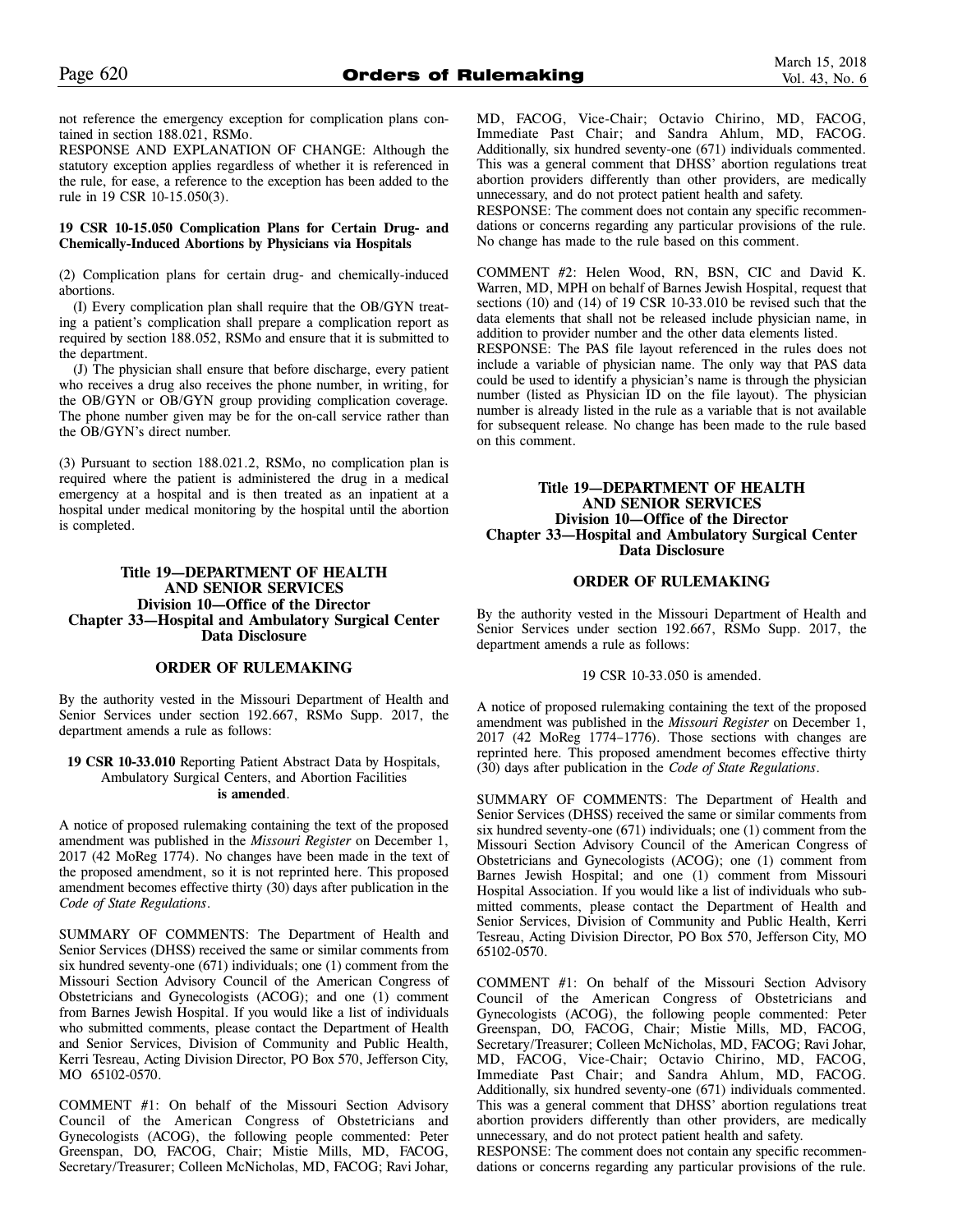No change has made to the rule based on this comment.

COMMENT #2: Helen Wood, RN, BSN, CIC and David K. Warren, MD, MPH on behalf of Barnes Jewish Hospital, recognize that the reporting requirements for ICUs and wards in the proposed amendment of 19 CSR 10-33.050 aligns with CMS (Centers for Medicare and Medicaid Services) reporting requirements and will not add any additional burden to the hospital.

RESPONSE: As recognized, DHSS has attempted to bring 19 CSR 10-33.050 into closer alignment with federal CMS reporting requirements. No change has been made to the rule based on this comment.

COMMENT #3: Sarah Willson, Vice President of Clinical and Regulatory Affairs, Missouri Hospital Association, requests that 19 CSR 10-33.050(1)(G) be amended to include psychiatric hospitals as an exclusion for reporting due to the extremely low volume, if any, of patients diagnosed with a reportable Hospital Acquired Infection. RESPONSE AND EXPLANATION OF CHANGE: DHSS agrees with the comment above and also recommends revision to exclude rehabilitation hospitals for the same reason. DHSS is amending 19 CSR 10-33.050(1)(G) to exclude psychiatric and rehabilitation hospitals, in addition to critical access hospitals and long term acute care hospitals, from Health Care-Associated Infection Rate reporting requirements.

# **19 CSR 10-33.050 Reporting of Healthcare-Associated Infection Rates by Hospitals, Ambulatory Surgical Centers, and Abortion Facilities**

(1) The following definitions shall be used in the interpretation of this rule:

(A) Ambulatory Surgery Centers (ASCs) and Abortion Facilities (AFs) as defined in section 197.200, RSMo;

(B) CDC means the federal Centers for Disease Control and Prevention;

(C) Catheter-associated urinary tract infections (CAUTI) as defined by the National Healthcare Safety Network (NHSN), or its successor;

(D) Central line-associated bloodstream infection (CLABSI) as defined by NHSN, or its successor, means central line-related bloodstream infection as referred to in section 192.667.12(3), RSMo;

(E) Department means the Missouri Department of Health and Senior Services;

(F) HAI means Healthcare Associated Infection;

(G) Hospitals as defined in section 197.020, RSMo, but excluding Critical Access Hospitals, Psychiatric Hospitals, Rehabilitation Hospitals, and Long Term Acute Care Hospitals, as designated by the Centers for Medicare and Medicaid Services;

(H) Intensive care unit (ICU) means coronary, medical, surgical, medical/surgical, pediatric intensive care unit (PICU), and neonatal intensive care units (NICU) as defined by NHSN;

(I) NHSN means the National Healthcare Safety Network, CDC's widely used healthcare-associated infection tracking system;

(J) Risk index means grouping patients who have operations according to the American Society of Anesthesiologists (ASA) score, length of procedure, wound class, and other criteria as defined by the CDC for the purpose of risk adjustment as required in section 192.667.3, RSMo;

(K) The Standardized Infection Ratio (SIR) is a summary measure used to track HAIs over time at a national, state, or facility level. It adjusts for various facility and/or patient-level factors that contribute to HAI risk within each facility;

(L) Surgical site infection (SSI) as defined by NHSN, or its successor; and

(M) Ward means pediatric, medical, surgical, and medical/surgical hospital areas for the evaluation and treatment of patients, as defined by NHSN, or its successor.

# **Title 19—DEPARTMENT OF HEALTH AND SENIOR SERVICES Division 20—Division of Community and Public Health Chapter 1—Food Protection**

# **ORDER OF RULEMAKING**

By the authority vested in the Department of Health and Senior Services under sections 192.006, 192.020, and 196.045, RSMo 2016, the director amends a rule as follows:

**19 CSR 20-1.040** Good Manufacturing Practices **is amended**.

A notice of proposed rulemaking containing the text of the proposed amendment was published in the *Missouri Register* on November 15, 2017 (42 MoReg 1663). No changes have been made in the text of the proposed amendment, so it is not reprinted here. This proposed amendment becomes effective thirty (30) days after publication in the *Code of State Regulations*.

SUMMARY OF COMMENTS: No comments were received.

# **Title 19—DEPARTMENT OF HEALTH AND SENIOR SERVICES Division 30—Division of Regulation and Licensure Chapter 30—Ambulatory Surgical Centers and Abortion Facilities**

# **ORDER OF RULEMAKING**

By the authority vested in the Missouri Department of Health and Senior Services under section 197.225, RSMo Supp. 2017, the department amends a rule as follows:

#### 19 CSR 30-30.050 is amended.

A notice of proposed rulemaking containing the text of the proposed amendment was published in the *Missouri Register* on December 1, 2017 (42 MoReg 1776–1777). Those sections with changes are reprinted here. This proposed amendment becomes effective thirty (30) days after publication in the *Code of State Regulations*.

SUMMARY OF COMMENTS: The Department of Health and Senior Services (DHSS) received the same or similar comments from six hundred seventy-one (671) individuals, five (5) comments from Planned Parenthood, and one (1) comment from the Missouri Section Advisory Council of the American Congress of Obstetricians and Gynecologists. If you would like a list of individuals who submitted comments, please contact the Department of Health and Senior Services, Dean Linneman, Division Director, Division of Regulation and Licensure, PO Box 570, Jefferson City, MO 65102-0570.

COMMENT #1: On behalf of the Missouri Section Advisory Council of the American Congress of Obstetricians and Gynecologists (ACOG), the following people commented: Peter Greenspan, DO, FACOG, Chair; Mistie Mills, MD, FACOG, Secretary/Treasurer; Colleen McNicholas, MD, FACOG; Ravi Johar, MD, FACOG, Vice-Chair; Octavio Chirino, MD, FACOG, Immediate Past Chair; and Sandra Ahlum, MD, FACOG. Additionally, six hundred seventy-one (671) individuals commented. This was a general comment that DHSS' abortion regulations treat abortion providers differently than other providers, are medically unnecessary, and do not protect patient health and safety.

RESPONSE: The comment does not contain any specific recommendations or concerns regarding any particular provisions of the rule. No change has made to the rule based on this comment.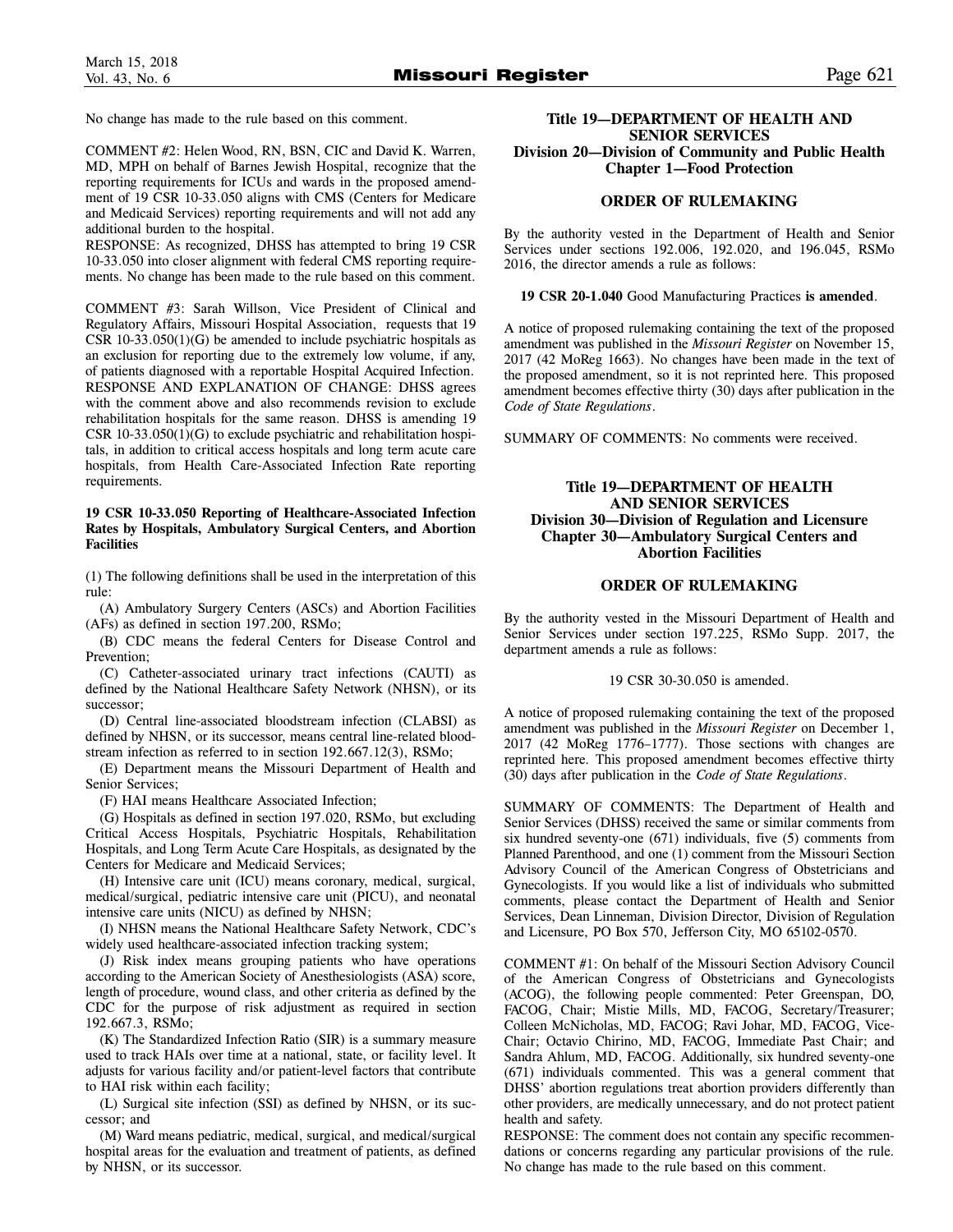COMMENT #2: Mary M. Kogut, MBA, BSW, President and CEO or Reproductive Health Services of Planned Parenthood of the St. Louis Region; and Aaron Samulcek, Interim President and CEO, Comprehensive Health of Planned Parenthood Great Plains, commented that the definition of "abortion" in 19 CSR 30-30.050(1)(A) should be the same as the statutory definition.

RESPONSE AND EXPLANATION OF CHANGE: Based on this comment, the definition of "abortion" in 19 CSR 30-30.050 $(1)(A)$ has been amended to match the definition in section 188.015, RSMo.

COMMENT #3: Mary M. Kogut, MBA, BSW, President and CEO or Reproductive Health Services of Planned Parenthood of the St. Louis Region; and Aaron Samulcek, Interim President and CEO, Comprehensive Health of Planned Parenthood Great Plains, commented that inconsistency exists between 19 CSR 10-15.020 and 19 CSR 30-30.050(1)(D) regarding the reference of "hemorrhage" as a type of complication. In 19 CSR10-15.020, it is listed as "hemorrhage" and in 19 CSR 30-30.050 it is listed as "excessive hemorrhage." They suggest that the term "hemorrhage" be used because the definition is inclusive of the term excessive.

RESPONSE AND EXPLANATION OF CHANGE: Based upon this comment, 19 CSR 30-30.050(1)(D) has been amended to remove the word "excessive."

COMMENT #4: Mary M. Kogut, MBA, BSW, President and CEO or Reproductive Health Services of Planned Parenthood of the St. Louis Region; and Aaron Samulcek, Interim President and CEO, Comprehensive Health of Planned Parenthood Great Plains, commented regarding the use of "psychiatric" as a type of complication referenced in the proposed amendment to 19 CSR 10-15.020 and 19 CSR 30-30.050. They believe the term is inexact and not an actual condition. Therefore they recommend replacing "psychiatric" with "diagnosable psychiatric condition."

RESPONSE AND EXPLANATION OF CHANGE: Based upon this comment, 19 CSR 10-15.020(1) (via a separate final order) and 19 CSR 30-30.050(1)(D) have been amended to state "diagnosable psychiatric condition" rather than "psychiatric."

COMMENT #5: Mary M. Kogut, MBA, BSW, President and CEO or Reproductive Health Services of Planned Parenthood of the St. Louis Region; and Aaron Samulcek, Interim President and CEO, Comprehensive Health of Planned Parenthood Great Plains, commented that 19 CSR 30-30.050(2)(B) requires provision of information on abortion facility licensure applications that is unusual, goes beyond what is required of ambulatory surgical centers, and may compromise the safety of abortion facilities and their staff if made public. They ask that "name and qualifications of OB/GYN consultant," "name and qualifications of administrator," "estimated number of each type of abortion that will be performed and/or induced annually at facility," "number of physicians routinely performing or inducing abortions at facility," "usual days and times that abortions are induced or performed at facility," and "number of procedure rooms" be removed from the application form requirements contained in the rule.

RESPONSE: 19 CSR 30-30.050(2)(B) is a list of information that is generally already requested on the Application for Abortion Facility License and the ASC License Addendum Data for Facility which have been in use for a number of years. This information helps the Bureau of Ambulatory Care confirm that certain preliminary requirements have been met before scheduling an inspection. The information also helps the Bureau schedule its unannounced inspections so that procedures will be occurring on the date of the inspection. No change has been made based on this comment.

COMMENT #6: Mary M. Kogut, MBA, BSW, President and CEO or Reproductive Health Services of Planned Parenthood of the St. Louis Region; and Aaron Samulcek, Interim President and CEO, Comprehensive Health of Planned Parenthood Great Plains, commented that 19 CSR 30-30.050(2)(I) requires an abortion facility to be in compliance with all requirements of applicable regulations and statutes rather than in substantial compliance before receiving a license.

RESPONSE: The compliance requirement is in the existing regulation. No changes have been made based on this comment.

#### **19 CSR 30-30.050 Definitions and Procedures for Licensing Abortion Facilities**

(1) The following definitions shall be used in the interpretation and enforcement of 19 CSR 30-30.060 and 19 CSR 30-30.070:

(A) Abortion—The act of using or prescribing any instrument, device, medicine, drug, or any other means or substance with the intent to destroy the life of an embryo or fetus in his or her mother's womb; or, the intentional termination of the pregnancy of a mother by using or prescribing any instrument, device, medicine, drug, or other means or substance with an intention other than to increase the probability of a live birth or to remove a dead or dying unborn child;

(D) Complication—Includes, but is not limited to, incomplete abortion, hemorrhage, endometritis, parametritis, pyrexia, pelvic abscess, uterine perforation, failed abortion, cervical lacerations, retained products, or diagnosable psychiatric condition;

# **Title 19—DEPARTMENT OF HEALTH AND SENIOR SERVICES Division 30—Division of Regulation and Licensure Chapter 30—Ambulatory Surgical Centers and Abortion Facilities**

# **ORDER OF RULEMAKING**

By the authority vested in the Missouri Department of Health and Senior Services under section 197.225, RSMo Supp. 2017, the department amends a rule as follows:

#### 19 CSR 30-30.060 is amended.

A notice of proposed rulemaking containing the text of the proposed amendment was published in the *Missouri Register* on December 1, 2017 (42 MoReg 1777–1784). Those sections with changes are reprinted here. This proposed amendment becomes effective thirty (30) days after publication in the *Code of State Regulations.*

SUMMARY OF COMMENTS: The Department of Health and Senior Services (DHSS) received the same or similar comments from six hundred seventy-one (671) individuals; one (1) comment from the Missouri Section Advisory Council of the American Congress of Obstetricians and Gynecologists; and nine (9) comments from Planned Parenthood. If you would like a list of individuals who submitted comments, please contact the Department of Health and Senior Services, Dean Linneman, Division Director, Division of Regulation and Licensure, PO Box 570, Jefferson City, MO 65102- 0570.

COMMENT #1: On behalf of the Missouri Section Advisory Council of the American Congress of Obstetricians and Gynecologists (ACOG), the following people commented: Peter Greenspan, DO, FACOG, Chair; Mistie Mills, MD, FACOG, Secretary/Treasurer; Colleen McNicholas, MD, FACOG; Ravi Johar, MD, FACOG, Vice-Chair; Octavio Chirino, MD, FACOG, Immediate Past Chair; and Sandra Ahlum, MD, FACOG. Additionally, six hundred seventy-one (671) individuals commented. This was a general comment that DHSS' abortion regulations treat abortion providers differently than other providers, are medically unnecessary, and do not protect patient health and safety.

RESPONSE: The comment does not contain any specific recommendations or concerns regarding any particular provisions of the rule.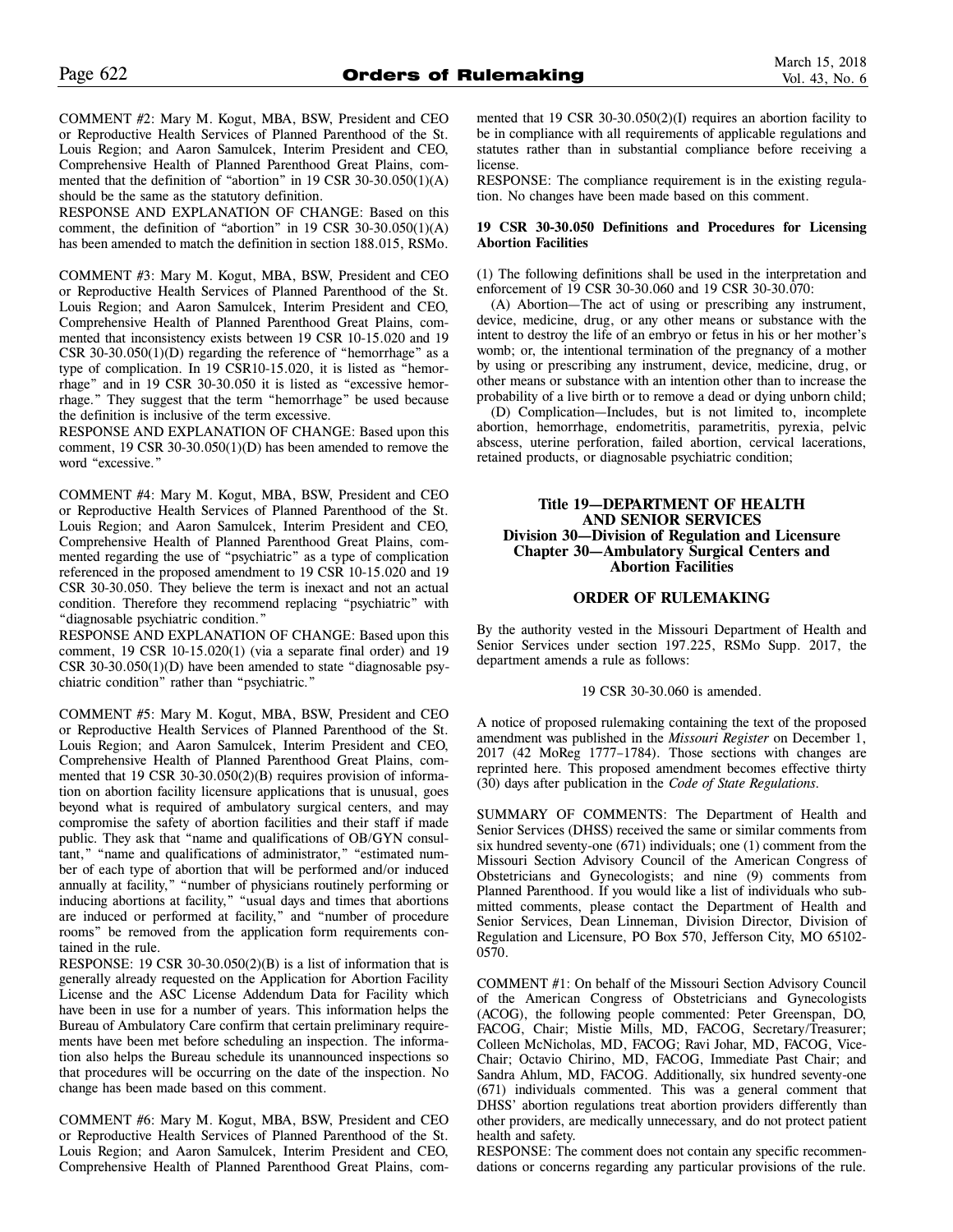No change has been made to the rule based on this comment.

COMMENT #2: Mary M. Kogut, MBA, BSW, President and CEO or Reproductive Health Services of Planned Parenthood of the St. Louis Region; and Aaron Samulcek, Interim President and CEO, Comprehensive Health of Planned Parenthood Great Plains, commented that 19 CSR 30-30.060(1)(C)4. retains the hospital relationship requirement for physicians performing abortions, which has been challenged as unconstitutional and is not required by SB5.

RESPONSE: 19 CSR 30-30.060 $(1)(C)$ 4. is the subject of pending litigation against the department. No change has been made to the rule based on this comment.

COMMENT #3: Mary M. Kogut, MBA, BSW, President and CEO or Reproductive Health Services of Planned Parenthood of the St. Louis Region; and Aaron Samulcek, Interim President and CEO, Comprehensive Health of Planned Parenthood Great Plains, commented that there is no strong justification for the requirement in 19 CSR 30-30.060 $(1)(C)$ 5. that the required physician consultant be an OB/GYN and asks that "OB/GYN" be changed to "qualified physician" or "appropriately-qualified physician."

RESPONSE: The requirement that the consultant be an OB/GYN is in the existing rule. No change has been made to the rule based on this comment.

COMMENT #4: Mary M. Kogut, MBA, BSW, President and CEO or Reproductive Health Services of Planned Parenthood of the St. Louis Region; and Aaron Samulcek, Interim President and CEO, Comprehensive Health of Planned Parenthood Great Plains, requested that 19 CSR 30-30.060(2)(E) not require ultrasounds to be performed by physicians or individuals with current certification by the American Registry for Diagnostic Medical Sonography (ARDMS). They suggest that the rule should instead require ultrasounds to be performed by physicians or "qualified persons under the supervision of a physician.'

RESPONSE: 19 CSR 30-30.060(2)(E) authorizes performance of ultrasounds by persons with "other certified training deemed acceptable by the department," not just physicians and those with ARDMS certification. No change has been made to the rule based on this comment.

COMMENT #5: Mary M. Kogut, MBA, BSW, President and CEO or Reproductive Health Services of Planned Parenthood of the St. Louis Region; and Aaron Samulcek, Interim President and CEO, Comprehensive Health of Planned Parenthood Great Plains, commented that 19 CSR 30-30.060(2)(D) should not require a pelvic exam of each patient but should instead require only a health assessment.

RESPONSE: The requirement of a pelvic exam is in the existing regulation. No change has been made to the rule based on this comment.

COMMENT #6: Mary M. Kogut, MBA, BSW, President and CEO or Reproductive Health Services of Planned Parenthood of the St. Louis Region; and Aaron Samulcek, Interim President and CEO, Comprehensive Health of Planned Parenthood Great Plains, commented that 19 CSR 30-30.060(2)(D), requiring an ultrasound examination for every patient seeking an abortion after the first trimester, be removed from the rule.

RESPONSE: This requirement is in the existing regulation at (3)(C). No change has been made to the rule based on this comment.

COMMENT #7: Mary M. Kogut, MBA, BSW, President and CEO or Reproductive Health Services of Planned Parenthood of the St. Louis Region; and Aaron Samulcek, Interim President and CEO, Comprehensive Health of Planned Parenthood Great Plains, commented that the requirement in 19 CSR 30-30.060(2)(F) requiring an RN, LPN, or surgical technician to be in the procedure room when a patient is in the procedure room, is unnecessary and should be

changed to require such presence only at the time a surgical abortion is provided.

RESPONSE AND EXPLANATION OF CHANGE: Based on this comment, the third sentence of 19 CSR 30-30.060(2)(F) has been amended to add, "For surgical abortions," before "an RN, LPN, . . . shall be present."

COMMENT #8: Mary M. Kogut, MBA, BSW, President and CEO or Reproductive Health Services of Planned Parenthood of the St. Louis Region; and Aaron Samulcek, Interim President and CEO, Comprehensive Health of Planned Parenthood Great Plains, commented that it is medically unnecessary for abortion facilities to be required to maintain certain emergency drugs and equipment (19 CSR 30-30.060 $(2)(M)$ ,  $(N)$ ) if the facility does not use moderate or higher levels of sedation.

RESPONSE: These requirements are contained in the existing regulation at (3)(I) and (L). No change has been made to the rule based on this comment.

COMMENT #9: Mary M. Kogut, MBA, BSW, President and CEO or Reproductive Health Services of Planned Parenthood of the St. Louis Region; and Aaron Samulcek, Interim President and CEO, Comprehensive Health of Planned Parenthood Great Plains, commented that abortion facilities should not be required (by 19 CSR 30- 30.060(5)) to perform periodic checks with their contracted pathology labs to ensure that the labs are submitting tissue reports to the department as required by section 188.047, RSMo.

RESPONSE: No change has been made to the rule based on this comment.

COMMENT #10: Mary M. Kogut, MBA, BSW, President and CEO or Reproductive Health Services of Planned Parenthood of the St. Louis Region; and Aaron Samulcek, Interim President and CEO, Comprehensive Health of Planned Parenthood Great Plains, commented that 19 CSR 30-30.060(8)(B)10. should not require an abortion facility's quality assessment program to include a documented review of the number and percentage of medical abortion patients who fail to return to the facility for follow-up to confirm completion of the abortion, and common reasons why.

RESPONSE: No change has been made to the rule based on this comment.

# **19 CSR 30-30.060 Standards for the Operation of Abortion Facilities**

(2) Direct patient care services.

(F) Nursing services shall be under the direction of an RN. An RN shall be present in the clinical area whenever there is a patient in the procedure room or recovery room. For surgical abortions, an RN, LPN, or a surgical technician shall be present in the procedure room whenever there is a patient in the procedure room. The surgical technician shall be a surgical technologist or shall provide documentation of adequate training in assisting surgical procedures, including surgical abortions.

# **Title 19—DEPARTMENT OF HEALTH AND SENIOR SERVICES Division 30—Division of Regulation and Licensure Chapter 30—Ambulatory Surgical Centers and Abortion Facilities**

# **ORDER OF RULEMAKING**

By the authority vested in the Missouri Department of Health and Senior Services under sections 188.021 and 197.225, RSMo Supp. 2017, the department adopts a rule as follows: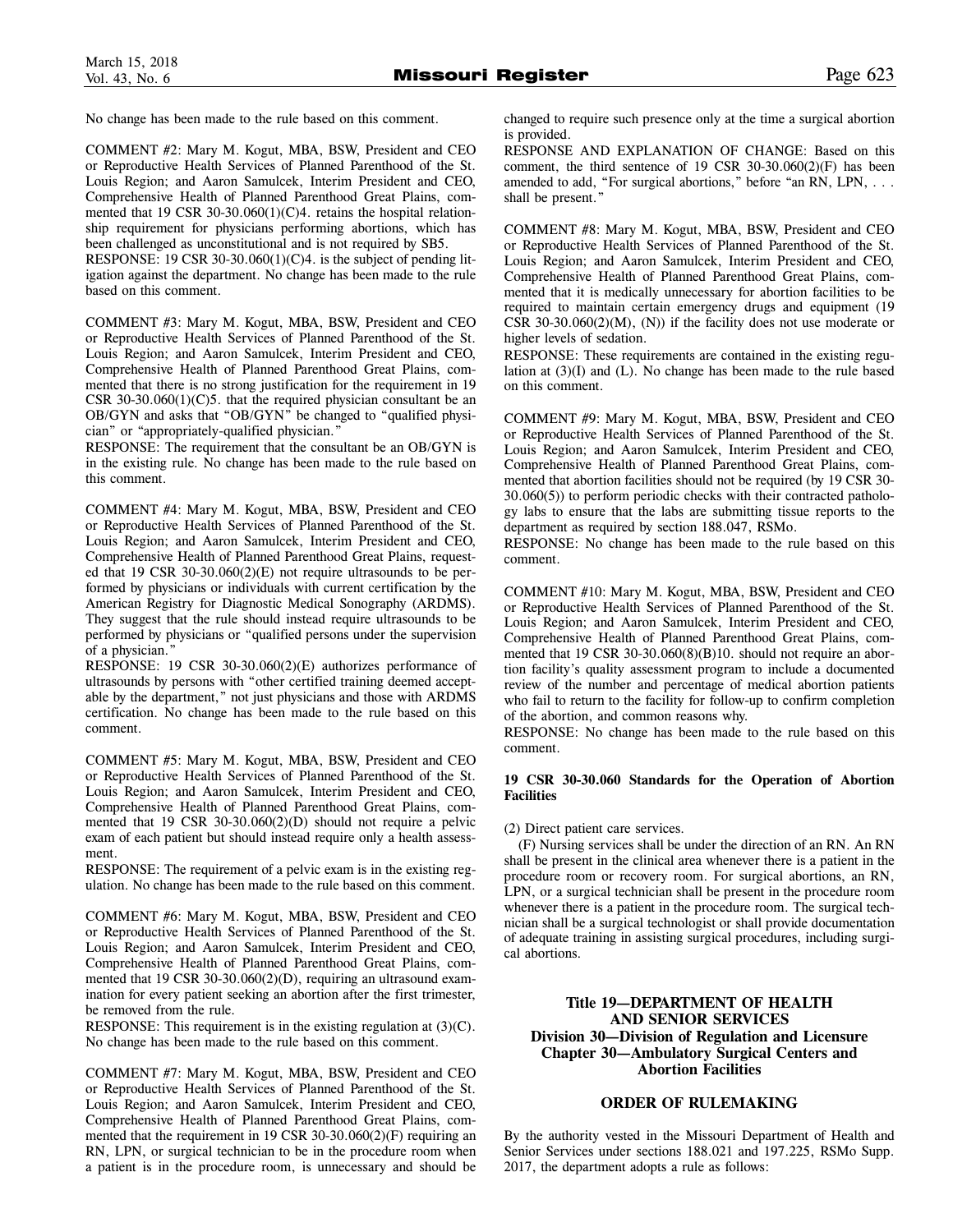#### 19 CSR 30-30.061 is adopted.

A notice of proposed rulemaking containing the text of the proposed rule was published in the *Missouri Register* on December 1, 2017 (42 MoReg 1785–1788). Those sections with changes are reprinted here. This proposed rule becomes effective thirty (30) days after publication in the *Code of State Regulations*.

SUMMARY OF COMMENTS: The Department of Health and Senior Services (DHSS) received the same or similar comments from six hundred seventy-one (671) individuals, one (1) comment from the Missouri Section Advisory Council of the American Congress of Obstetricians and Gynecologists, two (2) comments from Planned Parenthood, one (1) comment from the Missouri Hospital Association, and one (1) DHSS staff comment. If you would like a list of individuals who submitted comments, please contact the Department of Health and Senior Services, Dean Linneman, Division Director, Division of Regulation and Licensure, PO Box 570, Jefferson City, MO 65102-0570.

COMMENT #1: On behalf of the Missouri Section Advisory Council (SAC) of the American Congress of Obstetricians and Gynecologists (ACOG), the following people commented: Peter Greenspan, DO, FACOG, Chair; Mistie Mills, MD, FACOG, Secretary/Treasurer; Colleen McNicholas, MD, FACOG; Ravi Johar, MD, FACOG, Vice-Chair; Octavio Chirino, MD, FACOG, Immediate Past Chair; and Sandra Ahlum, MD, FACOG. Additionally, six hundred seventy-one (671) individuals commented. This was a general comment that DHSS' abortion regulations treat abortion providers differently than other providers, are medically unnecessary, and do not protect patient health and safety.

RESPONSE: The comment does not contain any specific recommendations or concerns regarding any particular provisions of the rule. No change has been made to the rule based on this comment.

COMMENT #2: DHSS staff commented that the counterpart to this proposed rule (19 CSR 10-15.050 regarding complication plans for hospitals) is being changed based on a comment received to not require the complication report to be included in the patient's medical record.

RESPONSE AND EXPLANATION OF CHANGE: So that this rule for abortion facilities is consistent with the rule for hospitals, 19 CSR 30-30.061(2)(I) has been amended to remove the requirement that the complication report be included in the patient's medical record.

COMMENT #3: Mary M. Kogut, MBA, BSW, President and CEO of Reproductive Health Services of Planned Parenthood of the St. Louis Region; and Aaron Samulcek, Interim President and CEO, Comprehensive Health of Planned Parenthood Great Plains, requested that the 19 CSR 30-30.061 be amended to state a geographic limit for the OB/GYN providing complication coverage and to state whether the OB/GYN providing complication coverage must have hospital privileges within a geographic limit from the abortion facility.

RESPONSE: As stated in 19 CSR 30-30.061(2)(G), the OB/GYN providing complication coverage must be able to personally treat complications, including those requiring surgical intervention, except as indicated in that provision. No change has been made to the rule based on this comment.

COMMENT #4: Mary M. Kogut, MBA, BSW, President and CEO or Reproductive Health Services of Planned Parenthood of the St. Louis Region; and Aaron Samulcek, Interim President and CEO, Comprehensive Health of Planned Parenthood Great Plains, commented that 19 CSR 30-30.061 (regarding complication plans for abortion facilities as required by section 188.021, RSMo), is medically unnecessary, inconsistent with the standard of care, and unconstitutional. They request that the regulation be amended to allow a

physician other than an OB/GYN to provide back-up coverage; eliminate the requirement that a pre-identified OB/GYN or other physician be available twenty-four hours a day, seven days a week (24/7) to assess, treat, or arrange handoff to another physician; and eliminate the requirement that the patient be given direct contact information for a physician.

RESPONSE AND EXPLANATION OF CHANGE: 19 CSR 30- 30.061 is the subject of pending litigation against the department. One (1) change has been made to the rule based on this comment: 19 CSR 30-30.061(2)(J) has been amended to add: "The phone number given may be for the on-call service rather than the OB/GYN's direct number."

COMMENT #5: Sarah Willson, Vice President of Clinical and Regulatory Affairs, Missouri Hospital Association, commented that 19 CSR 30-30.061, a regulation pertaining to complication plans for abortion facilities, referenced hospitals in  $(2)(K)$  instead of abortion facilities.

RESPONSE AND EXPLANATION OF CHANGE: The reference to "hospital" in 19 CSR 30-30.061 $(2)(K)$  was an error and has been changed to "abortion facility."

## **19 CSR 30-30.061 Complication Plans for Certain Drug- and Chemically-Induced Abortions Via Abortion Facilities**

(2) Complication plans for certain drug- and chemically-induced abortions.

(I) Every complication plan shall require that the OB/GYN treating a patient's complication shall prepare a complication report as required by section 188.052, RSMo and ensure that it is submitted to the department.

(J) The abortion facility shall ensure that before discharge, every patient who receives a drug via the facility also receives the phone number, in writing, for the OB/GYN or OB/GYN group providing complication coverage. The phone number given may be for the oncall service rather than the OB/GYN's direct number.

(K) The physician or abortion facility shall submit complication plans to the department for approval in writing using the complication plan submission form provided by the department. The form shall require at least the following information:

1. The full name of each physician whose prescription or administration of drugs via the facility will be covered by the plan;

2. The full name of the OB/GYN who will provide complication coverage, or if an OB/GYN group will provide coverage, the full legal name of the group and the full name of each OB/GYN who is part of the group; and

3. A description of how the complication plan meets each requirement in this regulation, including treating complications requiring surgical intervention.

# **Title 19—DEPARTMENT OF HEALTH AND SENIOR SERVICES Division 30—Division of Regulation and Licensure Chapter 30—Ambulatory Surgical Centers and Abortion Facilities**

# **ORDER OF RULEMAKING**

By the authority vested in the Missouri Department of Health and Senior Services under section 197.225, RSMo Supp. 2017, the department amends a rule as follows:

#### **19 CSR 30-30.070** Physical Standards for Abortion Facilities **is amended**.

A notice of proposed rulemaking containing the text of the proposed amendment was published in the *Missouri Register* on December 1,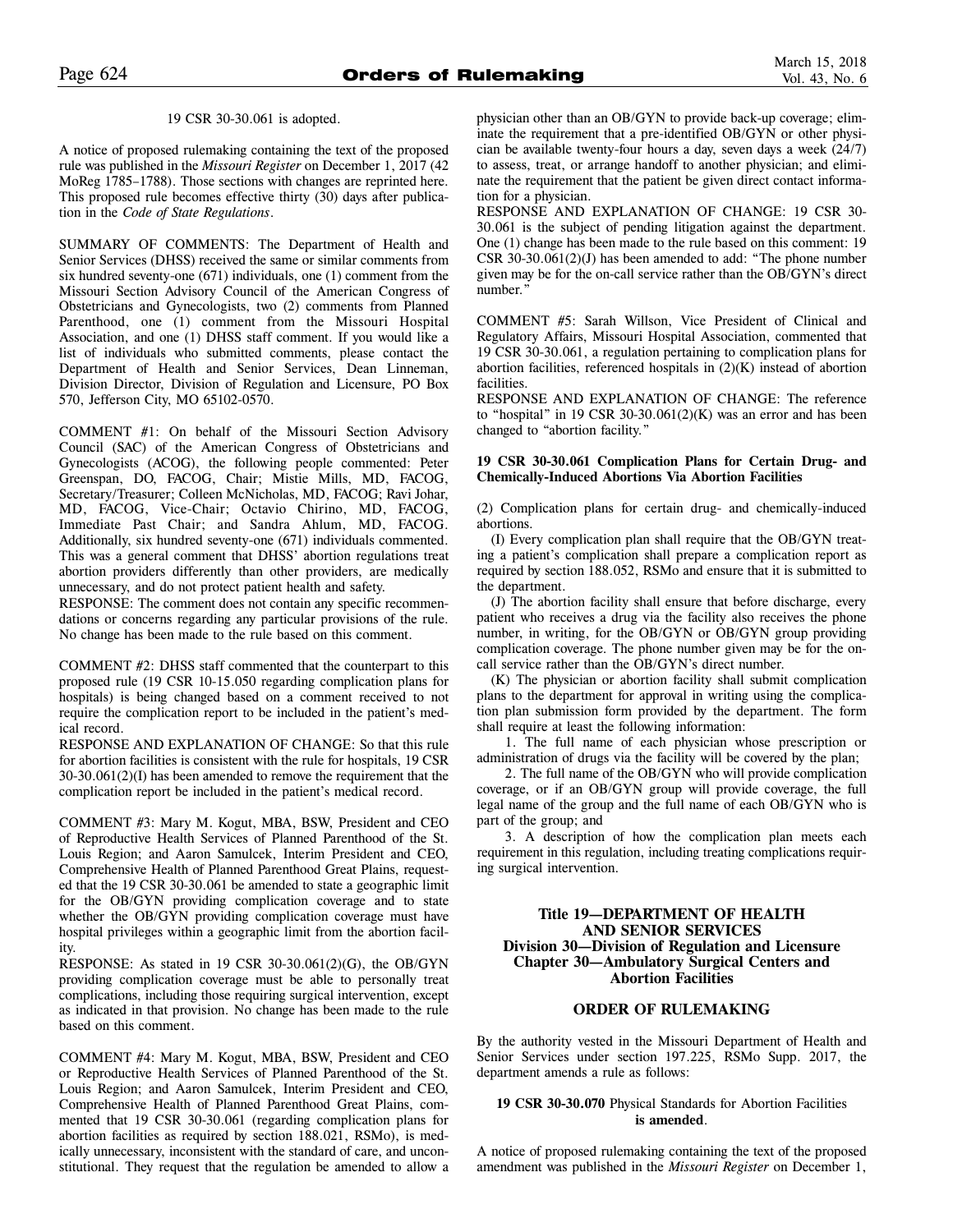2017 (42 MoReg 1789–1790). No changes have been made in the text of the proposed amendment, so it is not reprinted here. This proposed amendment becomes effective thirty (30) days after publication in the *Code of State Regulations* .

SUMMARY OF COMMENTS: The Department of Health and Senior Services (DHSS) received the same or similar comments from six hundred seventy-one (671) individuals; one (1) comment from the Missouri Section Advisory Council of the American Congress of Obstetricians and Gynecologists; and one (1) comment from Planned Parenthood. If you would like a list of individuals who submitted comments, please contact the Department of Health and Senior Services, Dean Linneman, Division Director, Division of Regulation and Licensure, PO Box 570, Jefferson City, MO 65102-0570.

COMMENT #1: On behalf of the Missouri Section Advisory Council of the American Congress of Obstetricians and Gynecologists (ACOG), the following people commented: Peter Greenspan, DO, FACOG, Chair; Mistie Mills, MD, FACOG, Secretary/Treasurer; Colleen McNicholas, MD, FACOG; Ravi Johar, MD, FACOG, Vice-Chair; Octavio Chirino, MD, FACOG, Immediate Past Chair; and Sandra Ahlum, MD, FACOG. Additionally, six hundred seventy-one (671) individuals commented. This was a general comment that DHSS' abortion regulations treat abortion providers differently than other providers, are medically unnecessary, and do not protect patient health and safety.

RESPONSE: The comment does not contain any specific recommendations or concerns regarding any particular provisions of the rule. No change has been made to the rule based on this comment.

COMMENT #2: Mary M. Kogut, MBA, BSW, President and CEO of Reproductive Health Services of Planned Parenthood of the St. Louis Region; and Aaron Samulcek, Interim President and CEO, Comprehensive Health of Planned Parenthood Great Plains, commented that 19 CSR 30-30.070 retains the ambulatory surgical center physical standards for abortion facilities that provide surgical abortions, despite that the standards may ultimately be held unconstitutional.

RESPONSE: 19 CSR 30-30.070 is the subject of pending litigation against the department. No changes have been made to the rule as a result of this comment.

# **Title 20—DEPARTMENT OF INSURANCE, FINANCIAL INSTITUTIONS AND PROFESSIONAL REGISTRATION Division 2010—Missouri State Board of Accountancy Chapter 2—General Rules**

# **ORDER OF RULEMAKING**

By the authority vested in the Missouri State Board of Accountancy under sections 326.262, 326.271, and 326.277, RSMo 2016, and sections 326.280, 326.283, 326.286, and 326.289, RSMo Supp. 2017, the board amends a rule as follows:

# **20 CSR 2010-2.160** Fees **is amended** .

A notice of proposed rulemaking containing the text of the proposed amendment was published in the *Missouri Register* on December 1, 2017 (42 MoReg 1790–1792). No changes have been made in the text of the proposed amendment, so it is not reprinted here. This proposed amendment becomes effective thirty (30) days after publication in the *Code of State Regulations* .

SUMMARY OF COMMENTS: No comments were received.